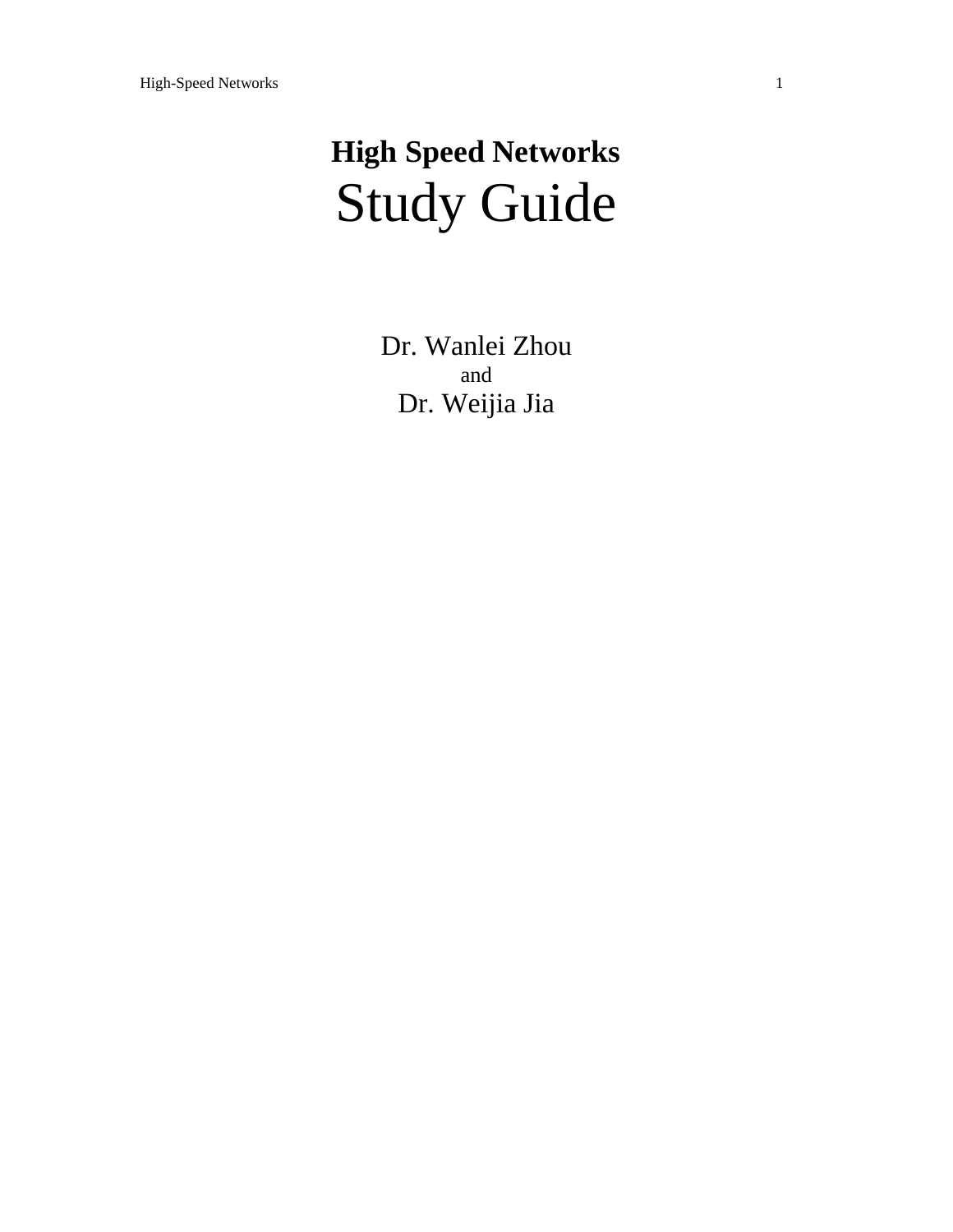# **Contents**

|                                                                                                                                        | . 9                  |
|----------------------------------------------------------------------------------------------------------------------------------------|----------------------|
| 0.1. Objective                                                                                                                         | 9                    |
| 0.2. Text Books<br>0.2.1. Main Text Book<br>0.2.2. Reference Books                                                                     | 9<br>9<br>9          |
| 0.3. Assessment                                                                                                                        | 9                    |
| 1. INTRODUCTION: THE NEED FOR SPEED AND QUALITY OF SERVICE10                                                                           |                      |
| 1.1. Study Points                                                                                                                      | 10                   |
| 1.2. A Brief Networking History                                                                                                        | 10                   |
| 1.3. Milestones                                                                                                                        | 11                   |
| 1.4. The Need for High Speed and Quality of Service (QoS)                                                                              | 12                   |
| 1.5. Advanced TCP/IP and ATM Networks<br>1.5.1. IP-based Internet<br>1.5.2. ATM Networks                                               | 12<br>13<br>13       |
| <b>1.6. Review Questions</b>                                                                                                           | 13                   |
| 2. DATA NETWORKS AND COMMUNICATION PROTOCOLS                                                                                           | .15                  |
| 2.1. Study Points                                                                                                                      | 15                   |
| 2.2. Packet-Switch Networks<br>2.2.1. Basic Concepts<br>2.2.2. Switching and Routing Techniques<br>2.2.3. X.25                         | 15<br>15<br>16<br>16 |
| 2.3. Frame Relay Networks<br>2.3.1. Why Frame Relay?<br>2.3.2. Frame Relay Architecture                                                | 17<br>17<br>18       |
| 2.4. Congestion in Data Network and Internets<br>2.4.1. Effect of Congestion<br>2.4.2. Congestion Control<br>2.4.3. Traffic Management | 18<br>19<br>19<br>20 |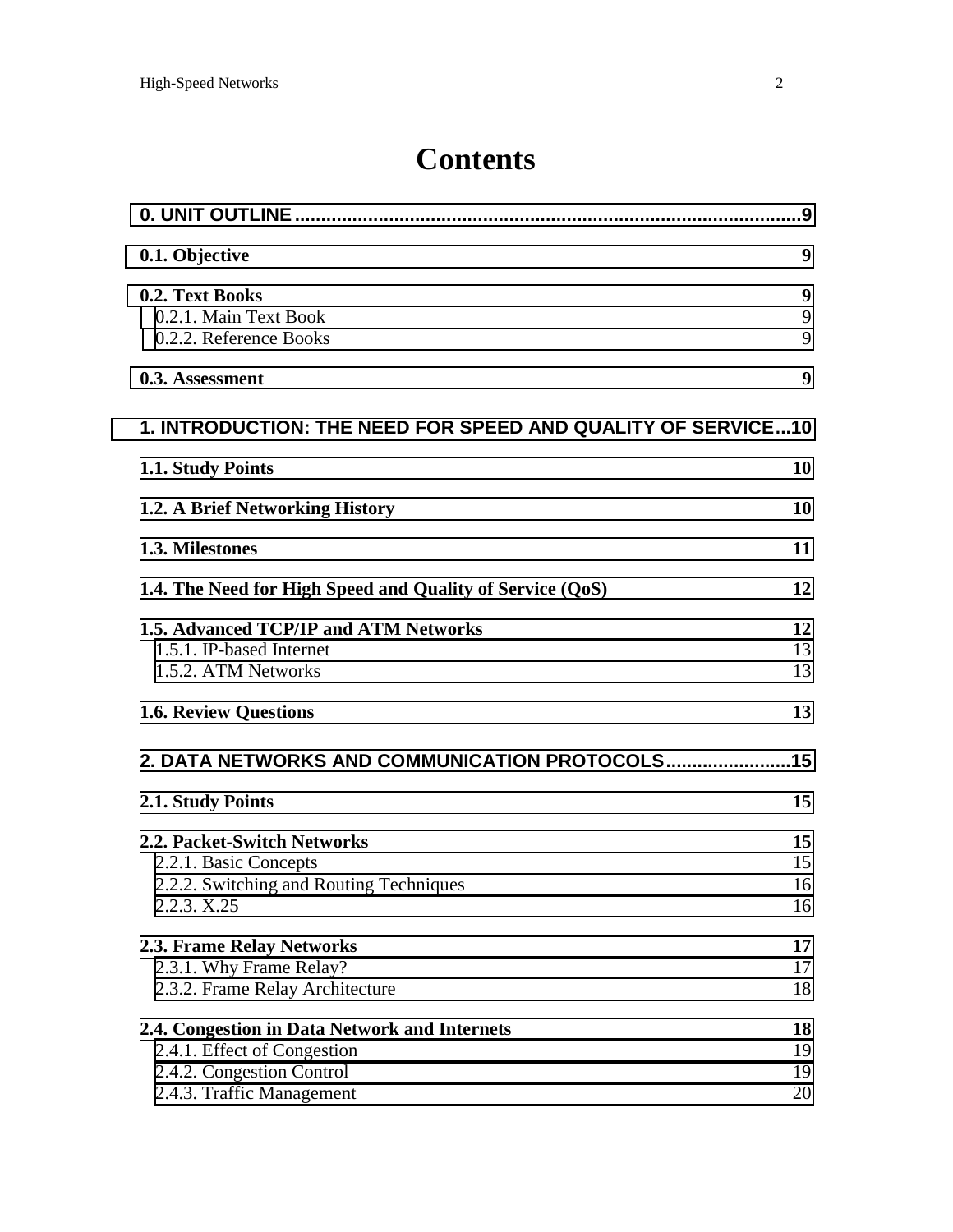| <b>High-Speed Networks</b>                         | 3   |
|----------------------------------------------------|-----|
| <b>2.5. Communication Protocol Architectures</b>   | 20  |
| 2.5.1. The OSI Protocol Architecture               | 20  |
| 2.5.2. Internet Architecture                       | 21  |
| 2.5.3. Bridges and Routers                         | 22  |
| <b>2.6. Review Questions</b>                       | 23  |
|                                                    | .24 |
| 3.1. Study Points                                  | 24  |
| <b>3.2. Classical Ethernet</b>                     | 24  |
| 3.2.1. CSMA/CD                                     | 24  |
| 3.2.2. Logical Link Control (LLC)                  | 25  |
| 3.3. Fast Ethernet                                 | 25  |
| 3.3.1. Fast Ethernet Standards                     | 25  |
| 3.3.2. Cable Standard                              | 27  |
| 3.3.3. Signaling Techniques                        | 27  |
| 3.4. Configuration                                 | 28  |
| 3.4.1. Repeaters and Switches                      | 28  |
| 3.4.2. Mixed 10/100 Mbps Networks                  | 28  |
| 3.4.3. Pure 100 Mbps Networks                      | 30  |
| 3.5. Gigabit Ethernet                              | 31  |
| 3.6. Analysis                                      | 32  |
| 3.6.1. Strong Points                               | 32  |
| 3.6.2. Weak Points                                 | 32  |
| <b>3.7. Review Questions</b>                       | 32  |
|                                                    | 33  |
| 4.1. Study Points                                  | 33  |
| <b>4.2. FDDI Concepts</b>                          | 33  |
| 4.2.1. What is FDDI                                | 33  |
| 4.2.2. FDDI Nodes and Networking Topology          | 33  |
| <b>4.3. FDDI Medium Access Control</b>             | 34  |
| 4.3.1. Station Types                               | 34  |
| 4.3.2. FDDI Station Management (SMT)               | 35  |
| 4.3.3. FDDI MAC Functions                          | 36  |
| 4.3.4. FDDI Traffic and Capacity Allocation Scheme | 37  |
| 4.3.5. Ring Monitoring                             | 39  |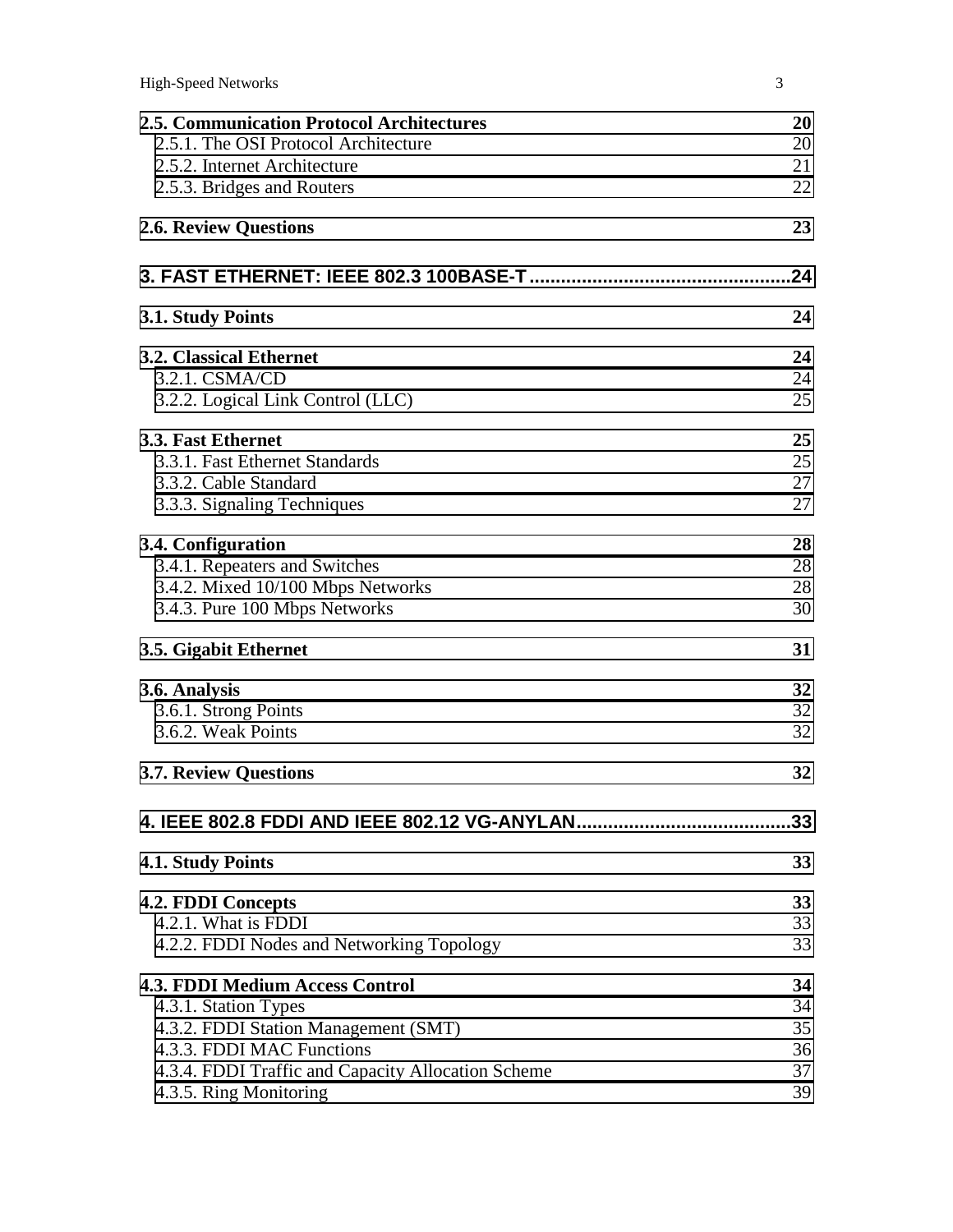| High-Speed Networks                             | $\overline{4}$ |
|-------------------------------------------------|----------------|
| 4.4. Analysis of FDDI                           | 40             |
| 4.4.1. Strong Points                            | 40             |
| 4.4.2. Weak Points                              | 40             |
| 4.5. VG-AnyLAN Architecture                     | 40             |
| 4.6. Hub Operation                              | 41             |
| <b>4.7. Network Layers</b>                      | 42             |
| 4.7.1. DTE Reference Model                      | 42             |
| 4.7.2. PMI Sublayer functions                   | 43             |
| 4.8. Analysis of 100AnyLAN                      | 43             |
| 4.8.1. Comparison of 100VG-AnyLAN and 100BASE-T | 43             |
| 4.8.2. Strong and Weak Points of 100VG-AnyLAN   | 44             |
| <b>4.9. Review Questions</b>                    | 45             |
|                                                 | .46            |
| 5.1. Study Points                               | 46             |
| 5.2. The Architecture                           | 46             |
| <b>5.3. ATM Logical Connection</b>              | 47             |
| 5.3.1. Virtual Channel Connection               | 47             |
| 5.3.2. VCC Use                                  | 47             |
| 5.3.3. VP/VCC Characteristics:                  | 48             |
| 5.4. ATM Cells                                  | 48             |
| 5.4.1. Header Format:                           | 48             |
| 5.4.2. Header Error Control                     | 50             |
| <b>5.5. ATM Service Categories</b>              | 50             |
| 5.5.1. Real-Time Service                        | 51             |
| 5.5.2. Non Real-Time Service                    | 51             |
| <b>5.6. ATM Adaptation Layer</b>                | 51             |
| 5.6.1. AAL Services                             | 51             |
| 5.6.2. Service Classification for AAL           | 52             |
| 5.6.3. AAL Protocols                            | 52             |
| 5.7. ATM LANs                                   | 52             |
| 5.7.1. Development of LANs                      | 52             |
| 5.7.2. ATM LAN Configurations                   | 53             |
| 5.7.3. Analysis of ATM LANs                     | 54             |
| <b>5.8. Review Questions</b>                    | 54             |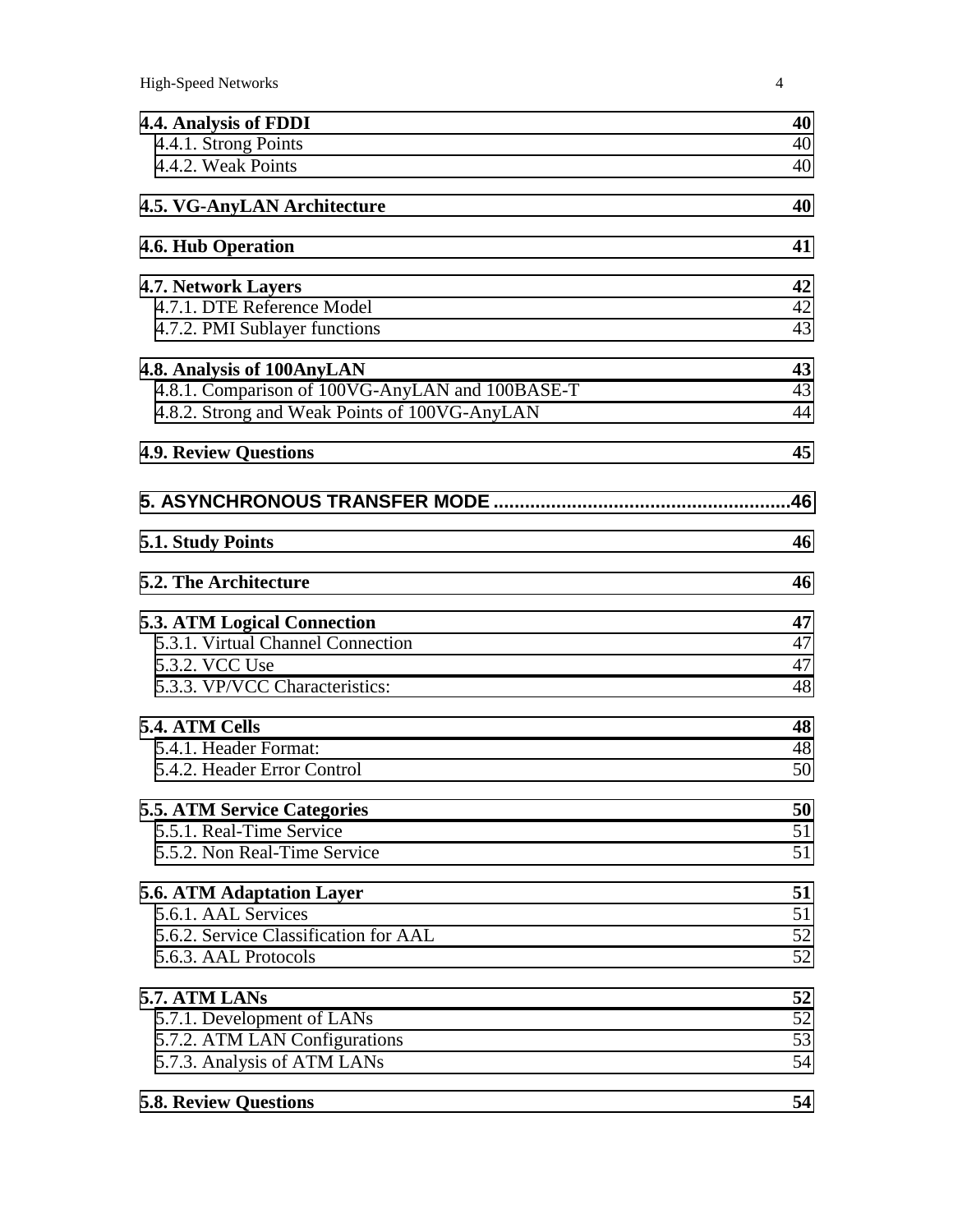| 6. HIGH SPEED TRANSPORT-LEVEL TRAFFIC CONTROL<br>.56 |     |  |
|------------------------------------------------------|-----|--|
| <b>6.1. Study Points</b>                             | 56  |  |
| <b>6.2. Transmission Control Protocol</b>            | 56  |  |
| 6.2.1. TCP Header Format                             | 56  |  |
| 6.2.2. TCP Flow Control                              | 57  |  |
| 6.2.3. Effect of Window Size on Performance          | 57  |  |
| 6.2.4. Adaptive Retransmission Timer                 | 57  |  |
| 6.2.5. TCP Implementation Policy Options             | 58  |  |
| <b>6.3. TCP Congestion Control</b>                   | 58  |  |
| 6.3.1. Congestion Control in TCP-Based Internet      | 58  |  |
| 6.3.2. Retransmission Time Management                | 59  |  |
| 6.3.3. Window Management                             | 59  |  |
| <b>6.4. Performance of TCP over ATM</b>              | 60  |  |
| 6.4.1. Protocol Architecture                         | 60  |  |
| 6.4.2. TCP over UBR                                  | 60  |  |
| 6.4.3. TCP Over ABR                                  | 62  |  |
| <b>6.5. Real-time Transport Protocol (RTP)</b>       | 62  |  |
| 6.5.1. Limitations of TCP in RT Applications         | 62  |  |
| 6.5.2. The Transport of Real-time Traffic            | 62  |  |
| 6.5.3. Requirement for RT Communication              | 63  |  |
| 6.5.4. RTP Protocol Architecture                     | 63  |  |
| 6.5.5. RTP Data Transfer Protocol                    | 63  |  |
| <b>6.6. Review Questions</b>                         | 64  |  |
| 7. IPV6: THE NEXT GENERATION OF INTERNET             | .65 |  |
| 7.1. Study Points                                    | 65  |  |
| 7.2. The current Internet Protocol                   | 65  |  |
| 7.2.1. IPv4                                          | 65  |  |
| 7.2.2. Type of Service (TOS)                         | 66  |  |
| 7.2.3. IPv4 Options                                  | 68  |  |
| 7.3. IPv6 Introduction                               | 68  |  |
| 7.3.1. Why IPv6?                                     | 68  |  |
| 7.3.2. IPv6 Features                                 | 69  |  |
| 7.3.3. IPv6 Formats                                  | 70  |  |
| 7.3.4. IPv6 Header                                   | 70  |  |
| 7.3.5. Flow Label                                    | 71  |  |
| 7.3.6. IPv6 Addresses                                | 72  |  |
| 7.3.7. Hop-by-Hop Options Header                     | 72  |  |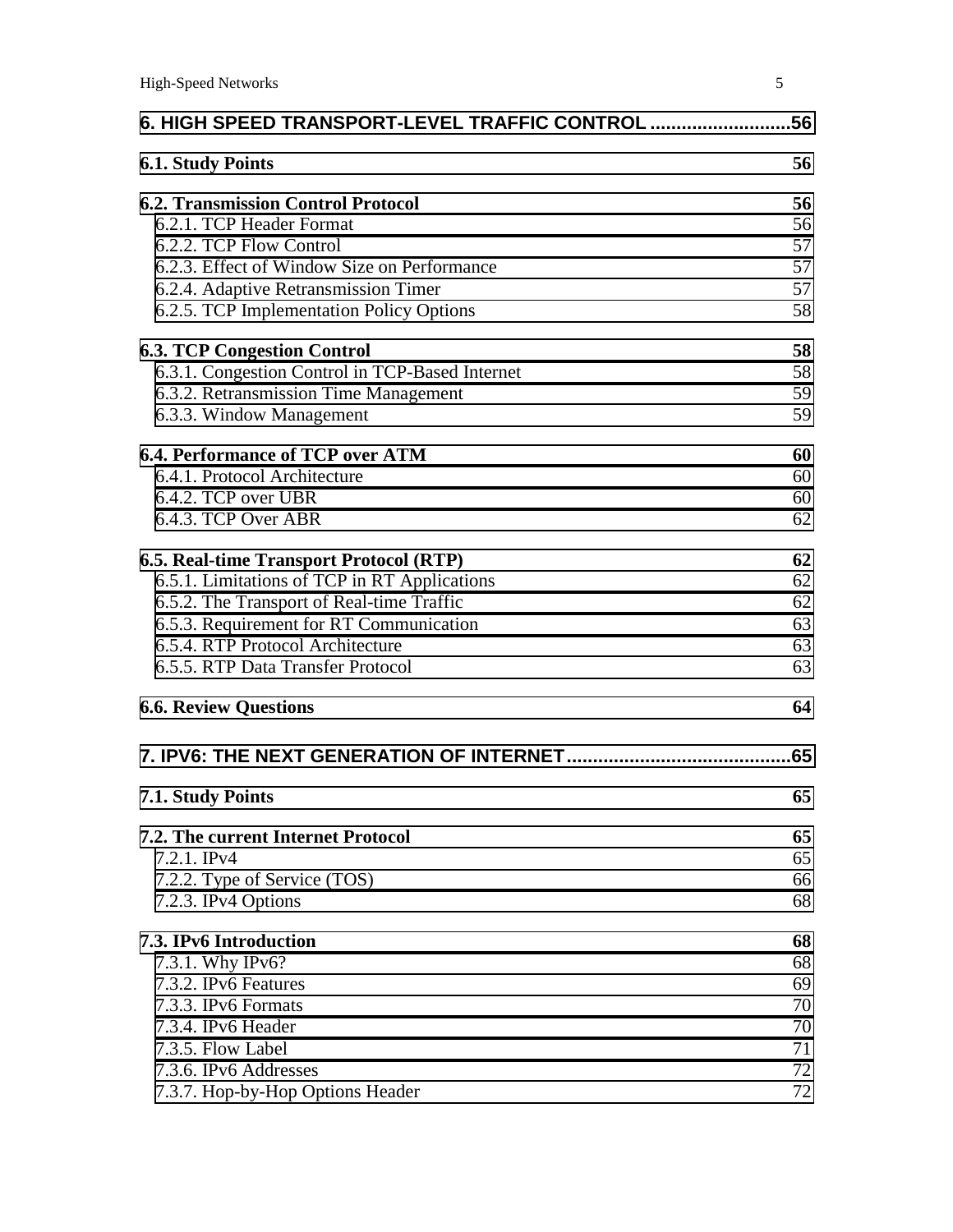| <b>High-Speed Networks</b>                                                                                                                                                                                                                                         | 6                                |
|--------------------------------------------------------------------------------------------------------------------------------------------------------------------------------------------------------------------------------------------------------------------|----------------------------------|
| 7.3.8. Other Headers<br>7.3.9. Discussion on IPv6                                                                                                                                                                                                                  | 73<br>73                         |
| 7.4. IPv6 Projects<br>7.4.1. Existing Industry Implementations<br>7.4.2. Experiments<br>7.4.3. Depoloyment of IPv6                                                                                                                                                 | 75<br>75<br>75<br>75             |
| <b>7.5. Other Projects and References</b>                                                                                                                                                                                                                          | 77                               |
| <b>7.6. Review Questions</b>                                                                                                                                                                                                                                       | 78                               |
| 8. ROUTING FOR HIGH SPEED AND MULTIMEDIA TRAFFIC:                                                                                                                                                                                                                  | .79                              |
| 8.1. Study Points                                                                                                                                                                                                                                                  | 79                               |
| 8.2. Internet Routing Principles<br>8.2.1. The Routing Function<br>8.2.2. Autonomous Systems                                                                                                                                                                       | 79<br>79<br>80                   |
| 8.3. Interior Routing Protocols<br>8.3.1. Distance-Vector Protocol: RIP<br>8.3.2. Link-State Protocol: OSPF                                                                                                                                                        | 80<br>80<br>81                   |
| <b>8.4. Exterior Routing Protocols</b><br>8.4.1. Path-Vector Routing<br>8.4.2. Border Gateway Protocol<br>8.4.3. Inter-Domain Routing Protocol                                                                                                                     | 81<br>82<br>82<br>82             |
| 8.5. Multicasting<br>8.5.1. Multicasting strategies:<br>8.5.2. Requirements for Multicasting<br>8.5.3. Internet Group Management Protocol (IGMP)<br>8.5.4. Multicast Extensions to Open Shortest Path First (MOSPF)<br>8.5.5. Protocol Independent Multicast (PIM) | 83<br>83<br>83<br>84<br>84<br>85 |
| 8.6. Resource Reservation: RSVP<br>8.6.1. RSVP Goals and Characteristics<br>8.6.2. RSVP Operations<br>8.6.3. RSVP Protocol Mechanisms                                                                                                                              | 85<br>85<br>86<br>86             |
| <b>8.7. Review Questions</b>                                                                                                                                                                                                                                       | 87                               |
| 9. CLIENT-SERVER COMMUNICATION USING IP SOCKETS                                                                                                                                                                                                                    | .88.                             |
| 9.1. Study Points                                                                                                                                                                                                                                                  | 88                               |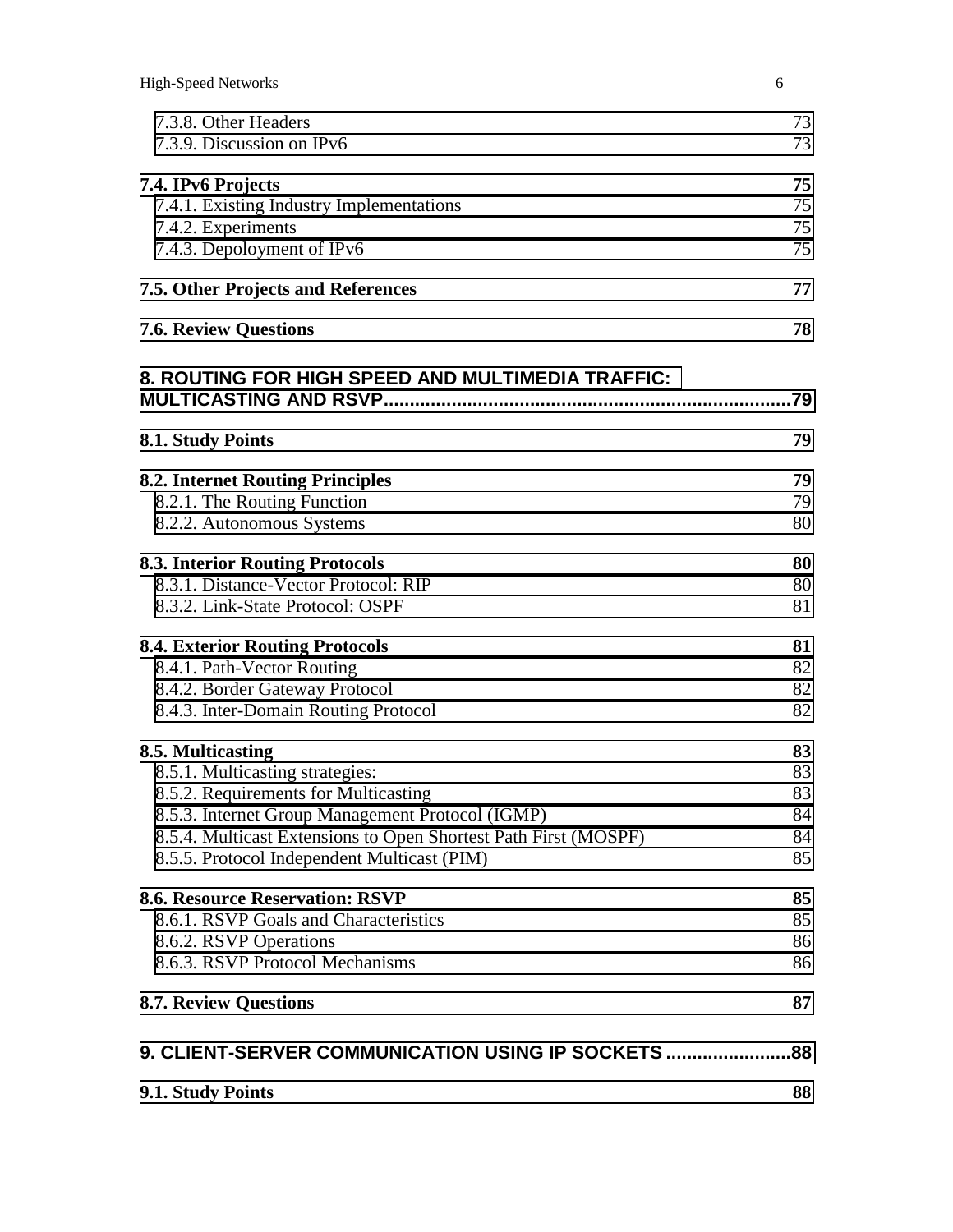| High-Speed Networks |  |
|---------------------|--|
|                     |  |

| 9.2. The Client-Server Model                                                | 88         |
|-----------------------------------------------------------------------------|------------|
| 9.2.1. The Basic Client-Server Model                                        | 88         |
| 9.2.2. Communication Services                                               | 90         |
| 9.3. Distributed Application Model                                          | 91         |
| 9.4. BSD Internet Domain Sockets                                            | 94         |
| 9.4.1. Overview                                                             | 94         |
| 9.4.2. Network Layer: IP                                                    | 95         |
| 9.4.3. Transport Layer: TCP and UDP                                         | 97         |
| 9.5. IP Socket: Basic Concepts                                              | 99         |
| 9.5.1. Socket Model                                                         | 99         |
| 9.5.2. Internet Domain Socket Naming                                        | 100        |
| 9.5.3. Socket Types                                                         | 101        |
|                                                                             |            |
| 9.6. Basic Internet Domain Socket System Calls                              | <b>102</b> |
| 9.6.1. Some Special Functions                                               | 102        |
| 9.6.2. Socket Creation                                                      | 106        |
| 9.6.3. Name Binding                                                         | 106        |
| 9.6.4. Connection Establishment<br>9.6.5. Transfer Data and Discard Sockets | 107        |
|                                                                             | 107        |
| 9.7. Examples                                                               | 109        |
| 9.7.1. Using Stream Sockets: A Simple Example                               | 109        |
| 9.7.2. Using Datagram Sockets: A Simple Example                             | 114        |
| 10. AN APPLICATION EXAMPLE: ELECTRONIC MAILS                                | .120       |
| 10.1. Study Points                                                          | <b>120</b> |
| 10.2. Mailboxes and Addresses                                               | <b>120</b> |
| 10.3. Message Format                                                        | <b>120</b> |
| 10.4. Architecture of an Email System                                       | 121        |
| 10.5. Mailbox Access                                                        | <b>123</b> |
|                                                                             |            |
| 11.1. Study Points                                                          | 125        |
| <b>11.2. Secure Networks</b>                                                | 125        |
| 11.2.1. What is a Secure Network?                                           | 125        |
| 11.2.2. Integrity Mechanisms and Access Control                             | 125        |
| 11.3. Data Encryption                                                       | 126        |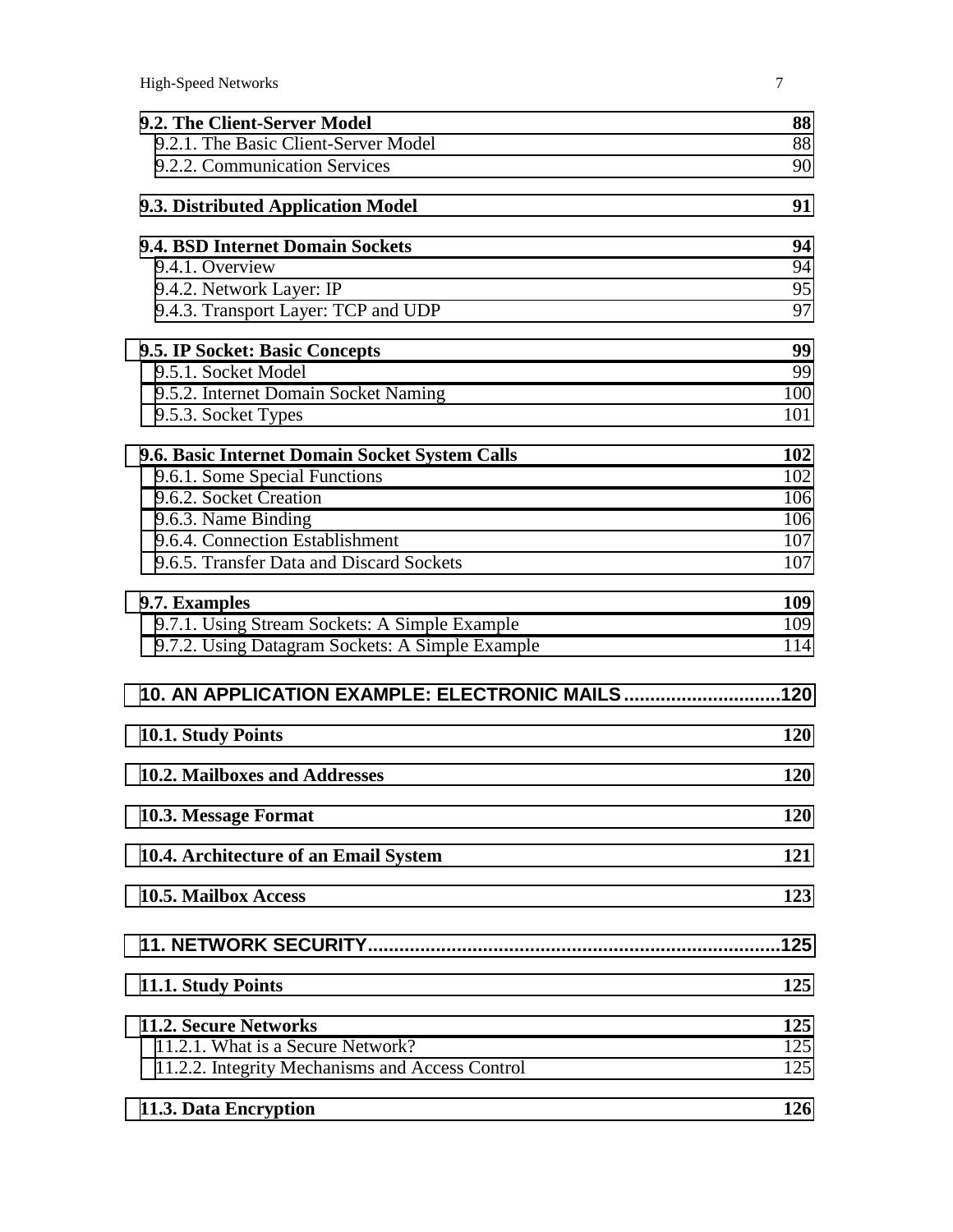| <b>High-Speed Networks</b>                | 8          |
|-------------------------------------------|------------|
| 11.3.1. Encryption Principles             | 126        |
| 11.3.2. Decryption                        | 127        |
| 11.4. Security Mechanisms on the Internet | 128        |
| 11.4.1. Digital Signatures                | 128        |
| 11.4.2. Packet Filtering                  | 129        |
| 11.4.3. Internet Firewall                 | 129        |
| <b>11.5. Review Questions</b>             | <b>130</b> |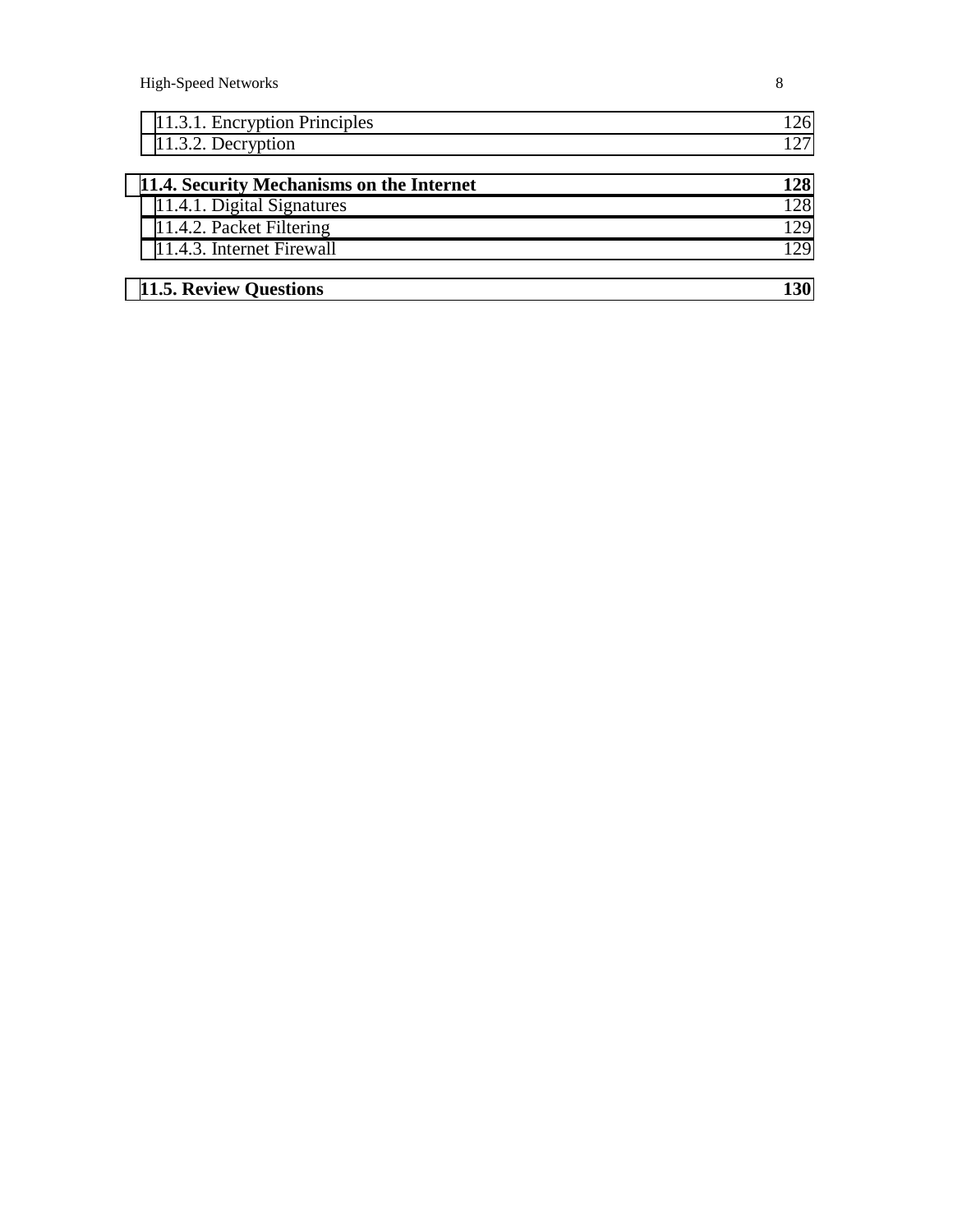# <span id="page-8-0"></span>**0. Unit Outline**

# **0.1. Objective**

The objective of this unit is to provide an up-to-date knowledge of high-speed networks to students. At the end of this unit, students should be familiar with the basic concepts, the architectures, the protocols, the advantages and limitations, and the recent development of various high-speed networking technologies. The knowledge gained from the study of this unit will enable students to make decisions in selecting suitable highspeed networking technology for their own environment and applications. Students will also have adequate knowledge in tracking the current and future development in highspeed networks.

The Study Guide is divided into four parts. The first part (Sessions 1 and 2) surveys the development in high-speed networks. The second part (Sessions 3 and 4) deals with highspeed local networks. The third part (Sessions 5, 6, 7, 8, and 9) introduces high-speed internetworking techniques and QoS related issues. The fourth part (Sessions 10, and 11) addresses the issues of applications and network security. The Study Guide will concentrate on the following central problems that confront the designers and application developers of high-speed networks: the need to support multimedia and real-time traffic and applications, the need to control congestion, and the need to provide different levels of Quality of Services (QoS) to different applications.

### **0.2. Text Books**

#### 0.2.1. Main Text Book

"High-Speed Networks: TCP/IP and ATM Design Principles," By W. Stallings, Prentice-Hall, NJ, 1998. ISBN: 0-13-525965-7 ([STA98]).

#### 0.2.2. Reference Books

- "FDDI A High Speed Network" A. Shah and G. Ramakrishnan, Prentice-Hall, NJ, 1994. ISBN: 0-13-308388-8.
- "High-Speed Networking for Multimedia Applications," By W. Effelsberg, et al. Kluwer Academic Pub. 1996, ISBN: 0-7923-9681-2.
- "Handbook of Data Communications and Networks," By W. Buchanan, Kluwer Academic Pub. 1999.

#### **0.3. Assessment**

- Progressive assessment 40%
- Examination 60%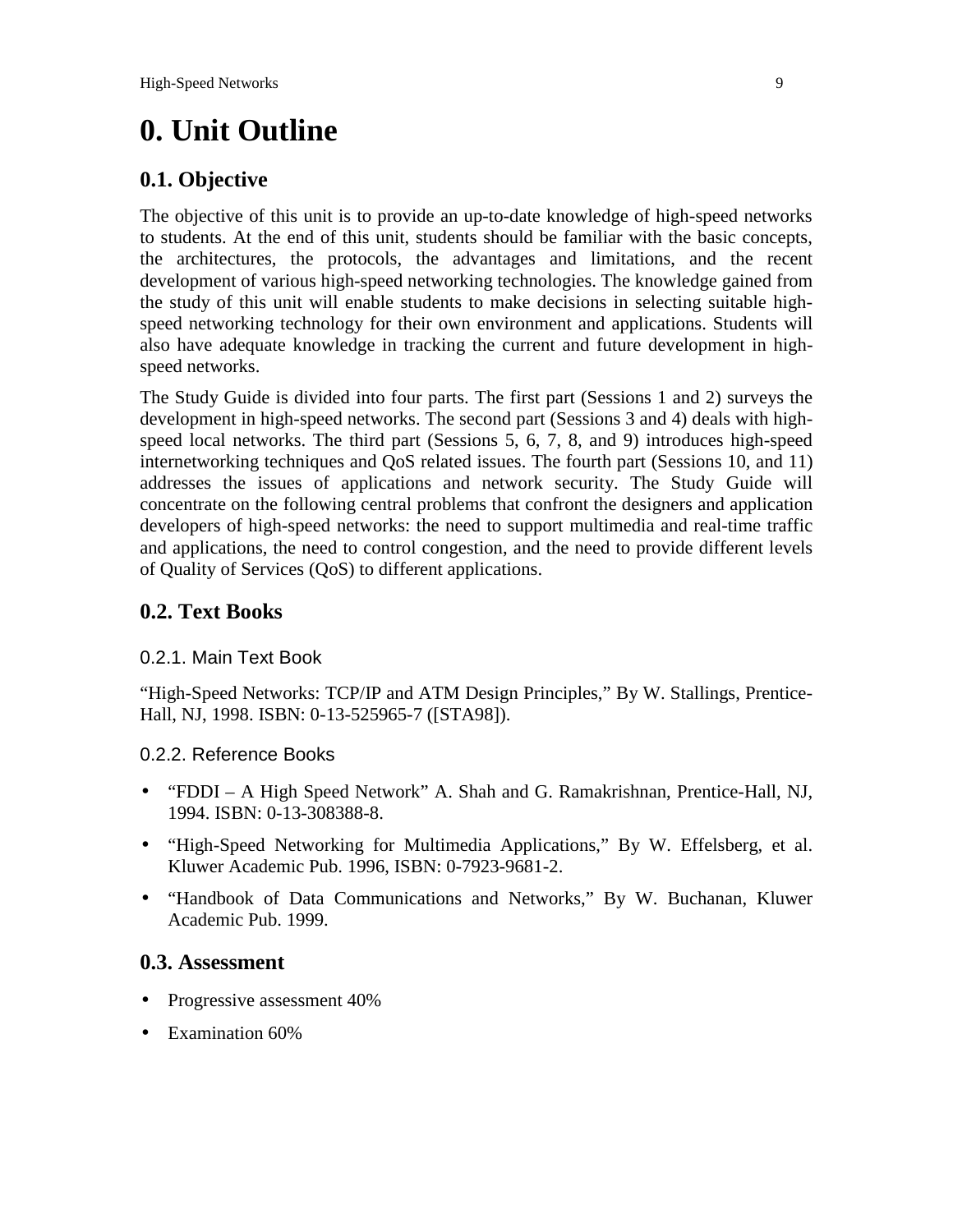# <span id="page-9-0"></span>**1. Introduction: The Need for Speed and Quality of Service**

# **1.1. Study Points**

- Major historical events of computer networks.
- Features of different high-speed networks.
- Requirement for high-speed networks.
- ATM Architecture and Protocols.

Reference: [STA98] Chapter 1.

# **1.2. A Brief Networking History**

High-Speed Networks now dominate both wide-area network (WAN) and local-area network (LAN) markets. Public and private data networks have evolved from packetswitching network in 10s and 100s of kilo-bits per second (kbps), to frame relay network operating at up to 2 mega-bits per second (Mbps), and now Asynchronous Transfer Mode (ATM) operating at 155 Mbps or more. Fast Ethernet has evolved from 10-Mbps to 100- Mbps and now Gigabit Ethernet.

The following table ([STA98] p.3) shows a brief networking history.

| 1966 | ARPA packet-switching experimentation                 |
|------|-------------------------------------------------------|
| 1969 | First Arpanet nodes operational                       |
| 1972 | Distributed e-mail invented                           |
| 1973 | For non-U.S. computer linked to Arpanet               |
| 1975 | Arpanet transitioned to Defense Communications Agency |
| 1980 | TCP/IP experimentation began                          |
| 1981 | New host added every 20 days                          |
| 1983 | TCP/IP switchover completed                           |
| 1986 | NSFnet backbone created                               |
| 1990 | Arpanet retired                                       |
| 1991 | Gopher introduced                                     |
| 1991 | <b>WWW</b> invented                                   |
| 1992 | Mosaic introduced                                     |
| 1995 | Internet backbone privatized                          |
| 1996 | OC-3 (155 Mbps) backbone built                        |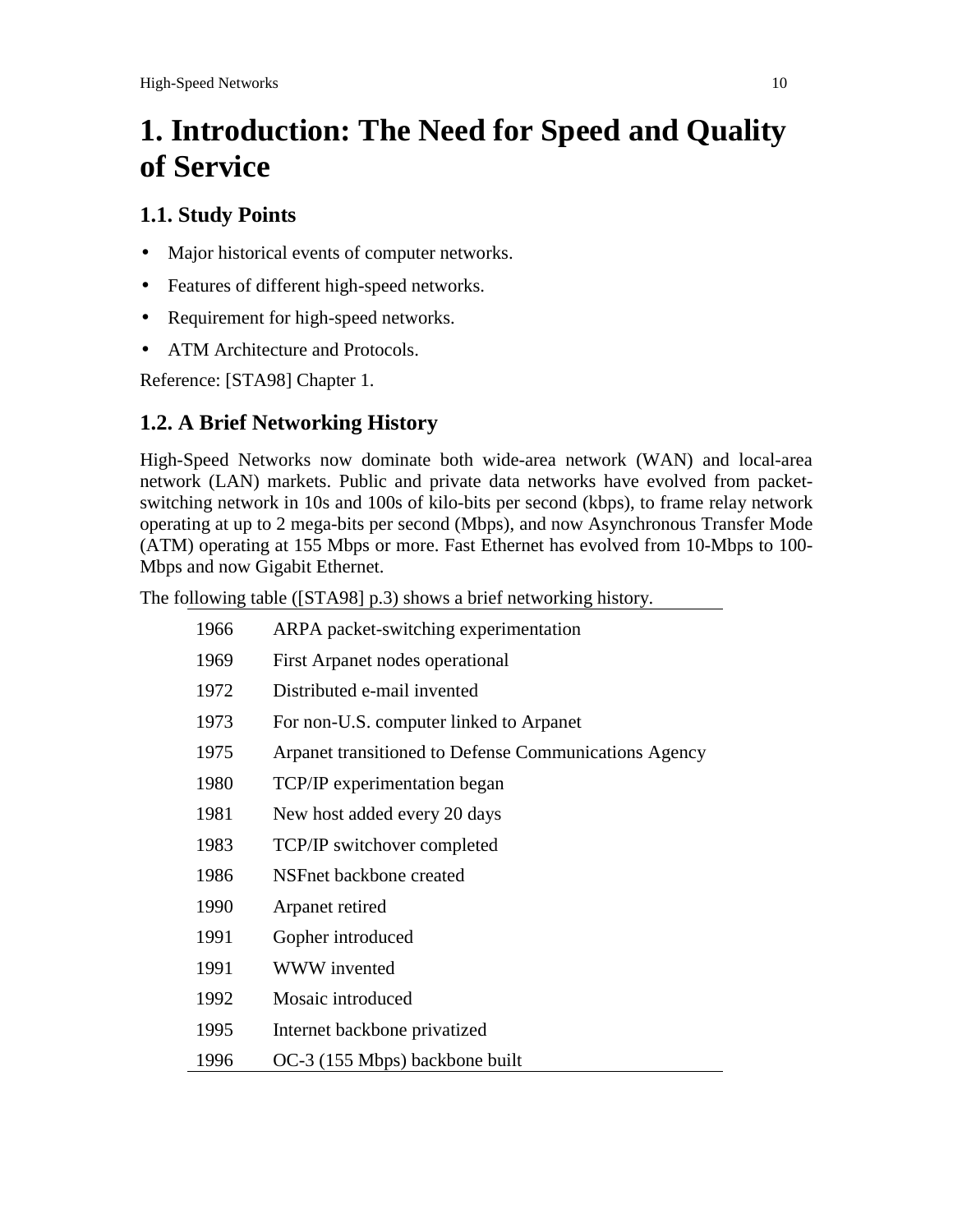# <span id="page-10-0"></span>**1.3. Milestones**

- The World Wide Web (WWW): In spring 1989, CERN (the European Lab. For Particle Physics), Tim B. Lee proposed the idea of a distributed hypermedia technology to facilitate international exchange of researches findings using Internet. In 1991, a prototype WWW called *line-oriented browser* was developed at CERN and released to limited population. Later, the *graphically oriented browser,* Mosaic, developed at the NCSA at University of Illinois by Mark Andresson and others in 1992. 2 million copies of Mosaic have been delivered in a short period.
- Email triggered rapid growth of ARPAnet so the Web triggered explosive growth in Internet.
- ISDN and Frame Relay: ISDN includes the integrated services and digital networking. The most noteworthy technical achievement of the ISDN effort was the development of specifications for Frame Relay. Frame Relay is now considered a matured technology. It has a proven track record and is used in many Fortune 500 companies. Banks are big users of Frame Relay services, especially their automated teller machine networks.
- B-ISDN: ISDN was designed to provide data rates in the range of Kbps to Mbps. To provide higher data rate—Mbps to Gbps—the original ISDN (also called Narrowband ISDN, or N-ISDN) was extended to Broadband ISDN (B-ISDN).
- ATM: Just as frame relay is a technology developed as part of the ISDN effort and now widely used in non-ISDN applications, so ATM is a technology developed as part of the B-ISDN effort and now widely used in non-B-ISDN applications. ATM is becoming popular because it supports transport of data, video and voice communications over a single infrastructure. While data is somewhat resilient, video and voice applications demand timely and sometimes high bandwidth. ATM brings together these features and offers high-speed communication. Most of today's LAN operate at 4Mbps or 10Mbps. High speed LANs can operate at 100Mbps. ATM provides LAN and WAN connectivity at 155Mbps. ATM standards are being developed in the marketplace. The cost of ATM has also started to decrease. With standardization and a better cost/benefit model, ATM should be one of the technologies of the future.
- Marketplace Examples: T-1 networking will continue to be a viable option for many years. While T-1's is not new technology, it is a proven high bandwidth solution for many applications, including imaging, data communication and video conferencing. Many government agencies and commercial companies have become big users of T-1's. It is safe to say that most states have successfully deployed T-1's as part of their communications infrastructure.
- ATM utilization is not as widely deployed as T-1 and Frame Relay communications. The military has begun implementation of ATM based projects. The US Army is deploying this technology at Fort Bragg, North Carolina, Fort Hood, Texas and Fort Stewart, Georgia. Three defense agencies at Fort Belvoir, Virginia are also using ATM as their backbone. Case Western Reserve University in Cleveland, Ohio is using ATM technology all the way to the desktop so students can work on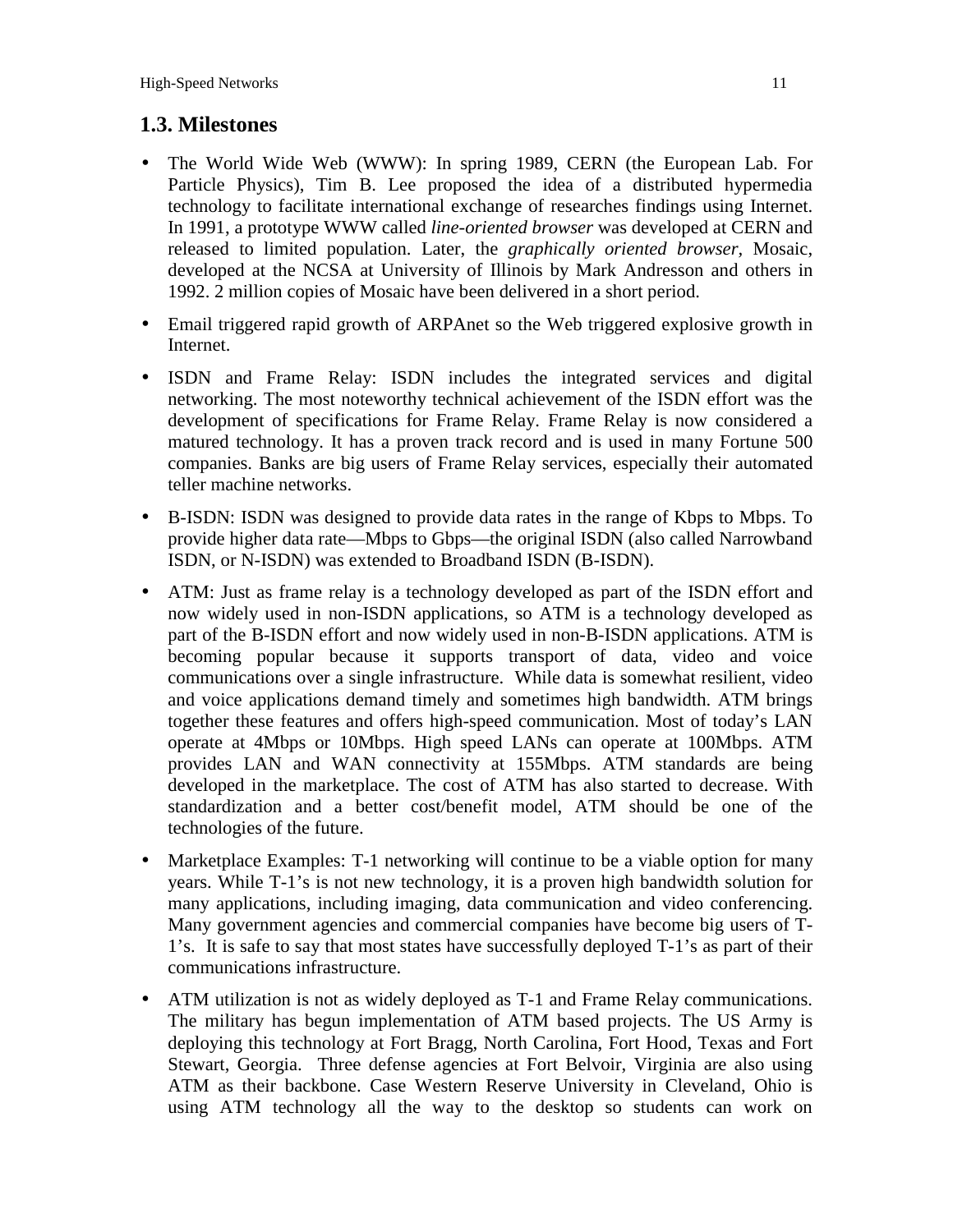<span id="page-11-0"></span>assignments and even take classes via video over the network. North Carolina has implemented an ATM backbone for education and government use across the state.

- Leading Vendors & Users: The regional telephone companies like Ameritech, BellSouth, Pacific Bell, etc., along with national communications providers like AT&T, MCI and US West are the major providers of both T-1 and Frame Relay networking services. ATM is still fairly new territory for vendors. There are a large number of hardware and software vendors providing ATM products today. Since there is not a clear standard for ATM, the major internetworking vendors seem to be the biggest players in this technology. Companies like Bay Networks, Cascade, Cisco, Digital Equipment Corporation, FORE Systems, General DataComm, Hewlett-Packard and IBM are just a few of the companies offering ATM products. Several telephone companies like MCI and US West are offering ATM solutions as well. Local and regional cable television providers have moved into this service area
- Public network infrastructure corresponds to B-ISDN and consists of public telecommunications networks that support public telephony, cable TV (CATV), and WAN services.
- ATM LAN: ATM switches can serve as a backbone network in a local setting to interconnect a variety of traditional LANs (e.g. Ethernet).
- ATM WAN includes enterprise networks operating over leased lines such as optical fiber and wireless links.

# **1.4. The Need for High Speed and Quality of Service (QoS)**

Emergence of High-speed LANs: In the 1990s, 2 significant trends have altered the role of the PC and LAN: (1) The speed and computing power improvement of PCs, and (2) MIS (management information systems). Organisations have recognised the LAN as a viable and essential computing platform.

The following are examples of requirements that call for high-speed LANs:

- Centralized server farms: There is need for users, client systems to be able to access huge amounts of data from multiple centralized servers.
- Power work groups: These groups typically consist of a small number of cooperating users who need to draw massive data files across the network.
- High-speed local backbone.

Users of high-speed networks require different quality presentations at different times. These different quality presentations can be mapped into different parameter values. Quality of Service (QoS) specifies a set of parameters that can be assigned numerical values. However, quality of the presentation is a matter of user's perception. This perceptual nature of QoS makes it subjective and difficult to quantify.

# **1.5. Advanced TCP/IP and ATM Networks**

• Rely on enhanced IP-based Internets to prioritise time-sensitive traffic and provide enough capacity for all.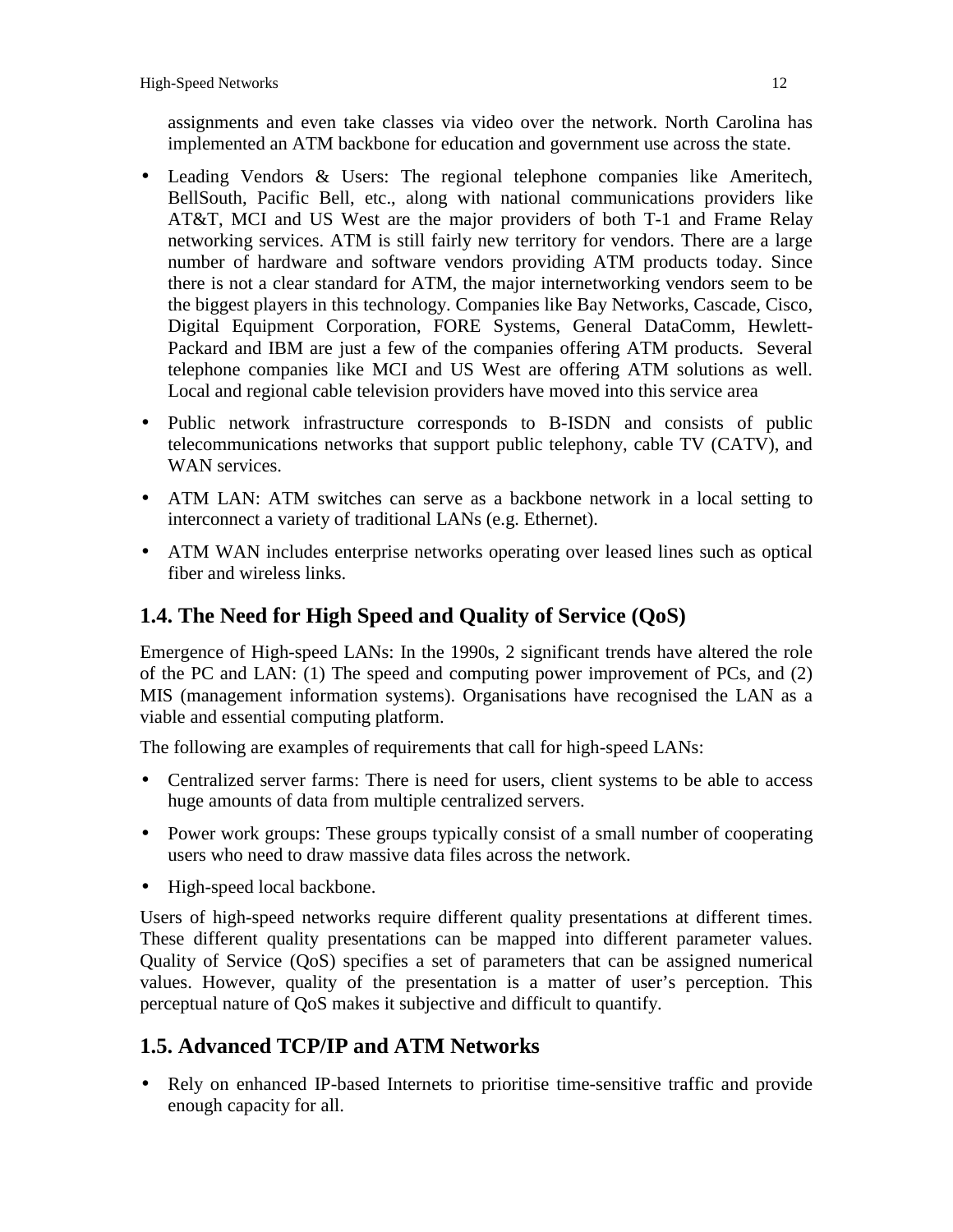<span id="page-12-0"></span>• ATM will be the network equivalent to provide high-speed service that is scalable to virtually and data rate.

#### 1.5.1. IP-based Internet

- TCP/IP is the original protocol suite for internetworking. IP is a protocol for internet routing and delivery and TCP is a protocol for reliable end-to-end transport.
- Dynamic routing performs two vital functions: (1) Dynamic route discovery; end systems and routers do not have to be preconfigured to meet various possibilities or reconfigured with each change of topology. (2) It allows routers adjustment in the face of congestion or failure, resulting in efficient load balancing.
- Packet switching remains dominate technology
- Ethernet: from 10 Mbps  $\rightarrow$  100 Mbps or Gigabit Ethernet
- Emerge of ISA (Integrated Service Architecture) is to support multimedia and realtime applications, which involves upgrading router hardware to support real-time traffic and also a number of new protocols:
	- IPv6 Next generation Internet protocol.
	- RSVP The Resource reservation protocol enables users to reserve capacity on Internet and to specify the requirements of the traffic, in terms of desired throughput and delay characteristics.
	- RTP The Real-time Transport Protocol provides mechanisms for delivering video, audio and other real-time traffic over Internet.
	- Multicast routing protocols: MOSPF, CBT, PIM etc.

#### 1.5.2. ATM Networks

The key technical ingredients for successful ATM networking and now in place are:

- Internal signaling: Signaling System Number 7 (SS7) provides a set of protocols by which an ATM-based network can be managed effectively.
- External signaling: The user network interface for ATM networks includes mechanisms for setting up and tearing down connections.
- Physical layer specification: A powerful physical layer transmission specification is needed to support the high speed transmission of ATM. The mapping from ATM layer data transfer to the SDH (synchronous data hierarchy) / SONET (synchronous optical network) layer has been developed.
- ATM adaptation: The key to the support of the upper-layer protocols by ATM is the ATM adaptation layer (AAL) that maps various upper protocols and services onto the ATM layer.

# **1.6. Review Questions**

1. Briefly describe the relationship of Frame Relay and ISDN.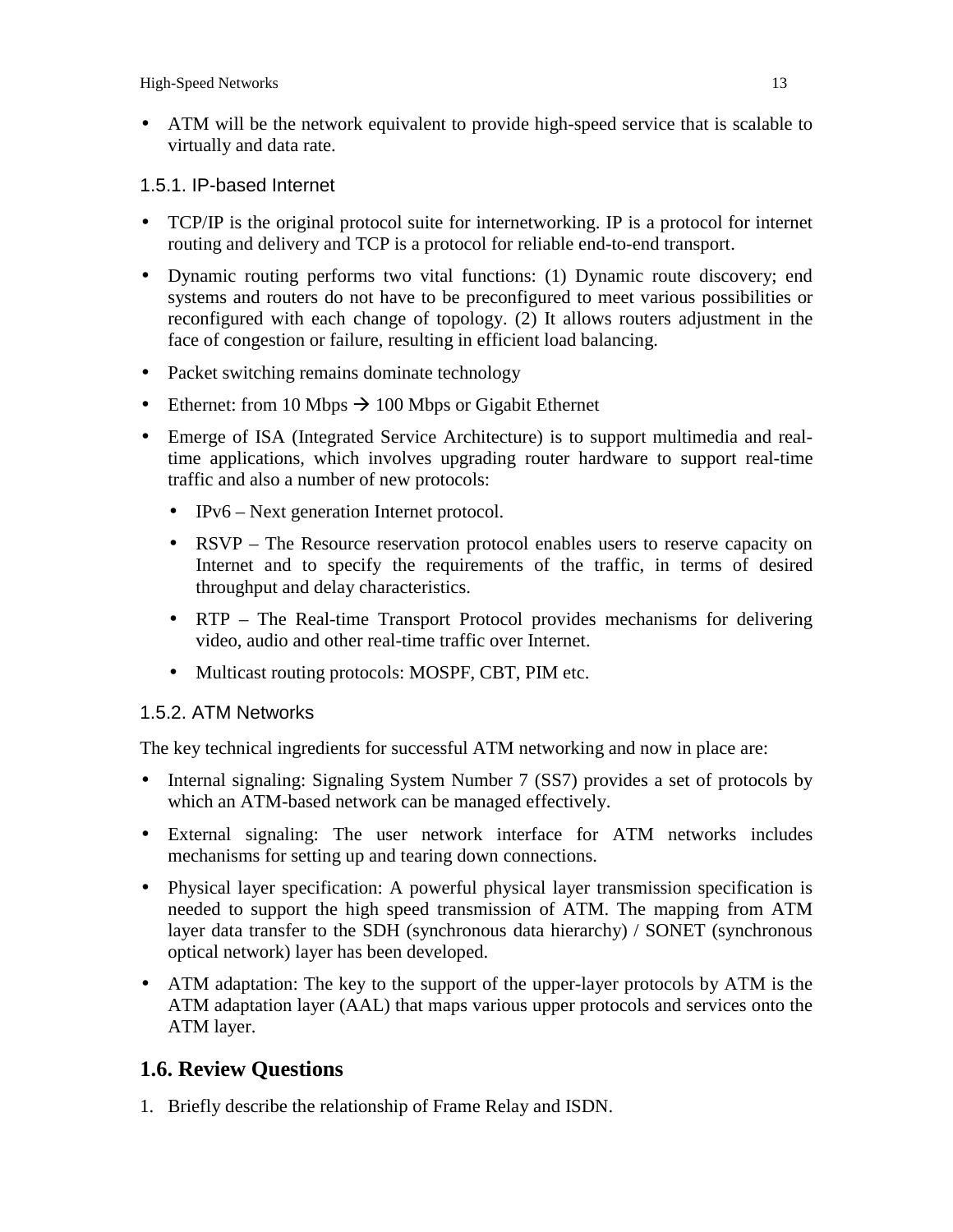High-Speed Networks 14

- 2. Briefly describe the relationship of ATM and B-ISDN.
- 3. Why high-speed networking is so important? Use your own examples to illustrate the importance of high-speed networks.
- 4. What is QoS and why is it so important?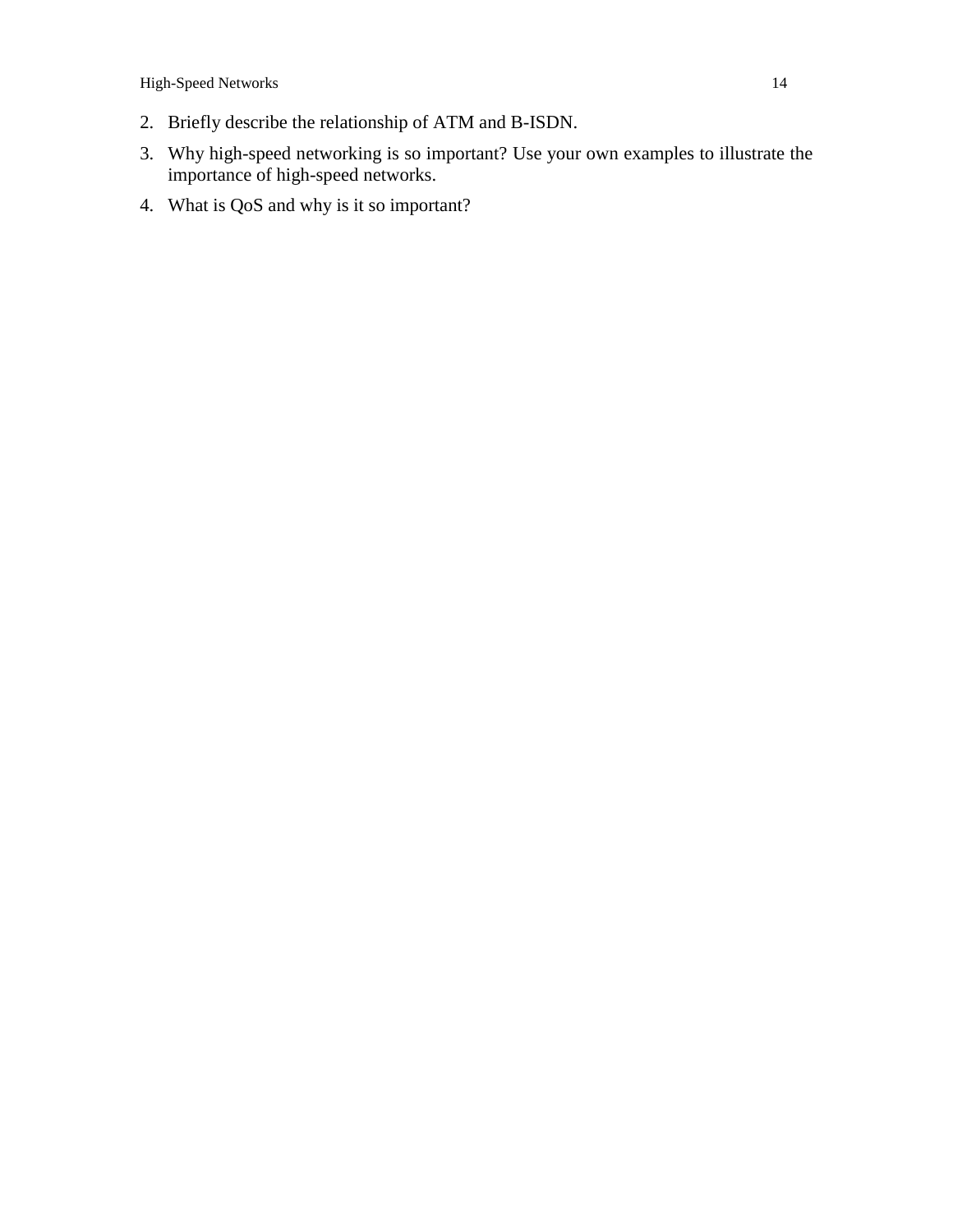# <span id="page-14-0"></span>**2. Data Networks and Communication Protocols**

# **2.1. Study Points**

- Familiar with various types of data networks
	- 1. Packet-switch networks
	- 2. X.25
	- 3. Frame Relay Networks
	- 4. Congestion and Traffic management
- Familiar with various types of protocol architectures
	- 1. OSI Reference Model
	- 2. X.25 Networks
	- 3. Internet and TCP/IP

Reference: [STA98] Chapter 3 and 2.

# **2.2. Packet-Switch Networks**

#### 2.2.1. Basic Concepts

Packet switching networks originated in 1970s and they are still widely used in today's wide-area networks. A *packet switching network* consists of a collection of interconnected packet-switching nodes (routers).

*Packets*: blocks of data with a typical length of 1000 octets (bytes). Each packet contains a *header* (control information) and a *data* portion.

*Packet switching*: data from the source are broken (disassembled) into packets and then routed over the network. At each node, the packet is received, stored briefly and passed on to the next node according to the header information and other criteria, such as traffic congestion, error conditions, the shortest end-to-end path, etc, until it reaches to the destination. At the destination, packets are assembled as a logical message for the presentment to the end user.

Advantages of packet switching:

- The alternative routing scheme improves the reliability of the network. Failed routers can be bypassed.
- Special packet switching computers and algorithms can be designed to minimise delay between end users. For example, priorities and data rate conversions can be implemented.
- The technology can use the existing telephone network for the path, therefore provided a value-added service for the end user.
- Packets containing a portion of user data are more secure than a complete message.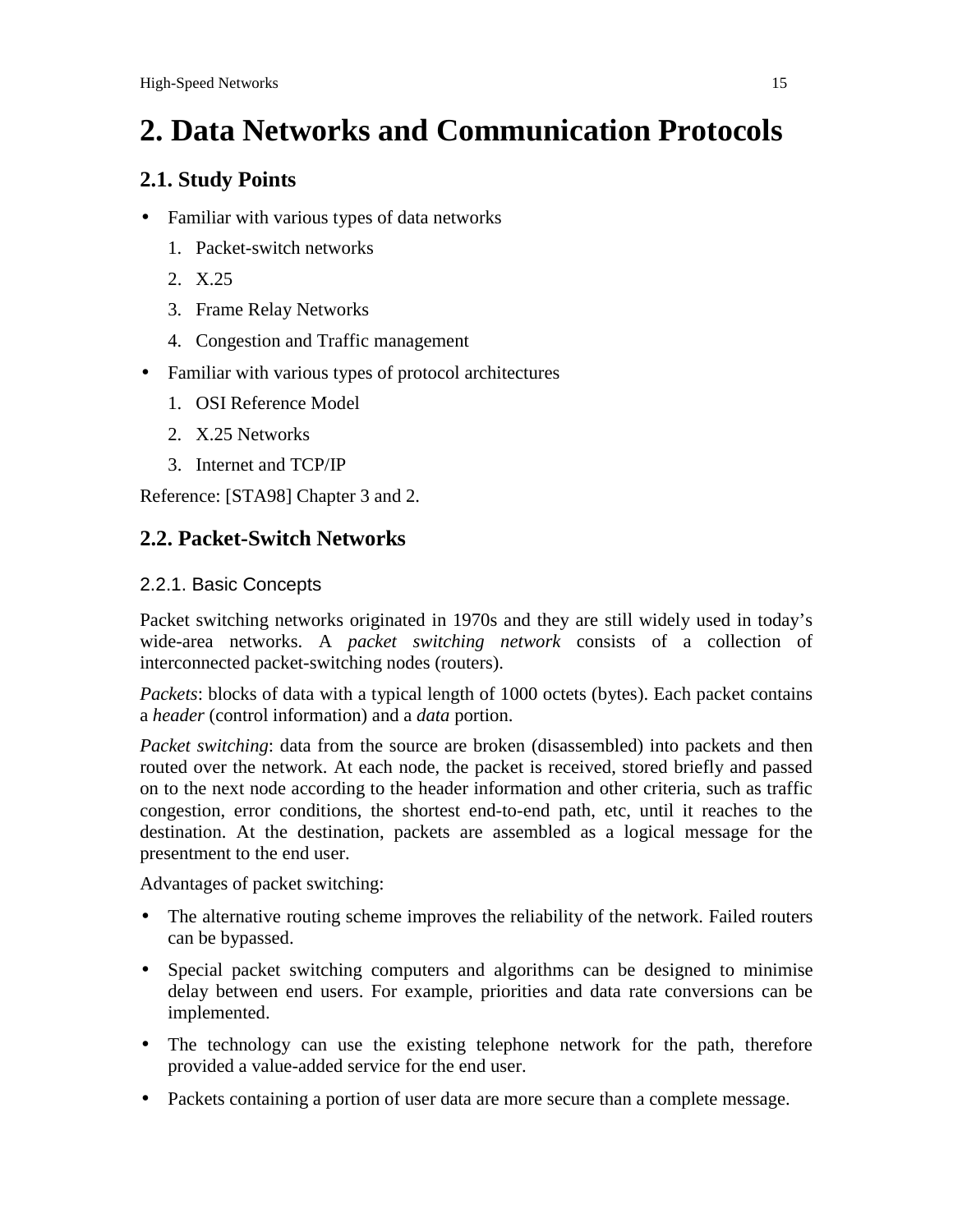#### <span id="page-15-0"></span>2.2.2. Switching and Routing Techniques

Two approaches are used in contemporary networks to handle streams of packets sent by end users, routing them through the network and delivering them to destinations.

- *Datagram*: in this approach each packet is treated independently. Each packet carries the destination address in its header. Therefore packets of the same message may be routed through a different path and they may arrive out of sequence at the exit node, or some of the packets may be lost. The reordering of packets and the recovery of lost packets can be carried out by the end user or by the exit node.
- *Virtual circuit*: in this approach a preplanned route is established between a pair of communicating parties before any packets are sent. Once the route is established, all packets between the pair follow the same route through the network. Each packet carries a virtual circuit identifier in its header, which is used by nodes of the virtual circuit to direct the packet along the virtual circuit.

The difference of the two approaches is that, the datagram approach needs to make a routing decision for every packet, whereas the virtual circuit approach only makes the routing decision once in the beginning.

More comparison:

- Virtual circuit may provide sequencing and error control services (such as recovery of lost packets).
- Packets may transit the network more rapidly in a virtual circuit since there is no need to make routing decisions. However, the initial call set up time is required.
- Datagram approach may be more efficient if only one or a few packets are to be transmitted since there is no call set up time.
- Datagram approach is more flexible since the routing algorithms can be used to adapt various situations.
- Datagram approach is inherently more reliable since it can bypass failed nodes.

*Routing* is an essential part of a packet switching network. The principal conditions that influence routing decisions are failures and congestion. Adaptive routing is a technique that changes the routing decisions as the network conditions change. However, adaptive routing algorithms rely on information exchanged among nodes, which may degrade the performance since the overhead involved in information exchanging and decision making.

#### 2.2.3. X.25

X.25 is an ITU-T (International Telecommunication Union Telecommunication Standardisation Sector) standard that specifies an interface between a host system and a packet switching network.

X.25 consists of three levels: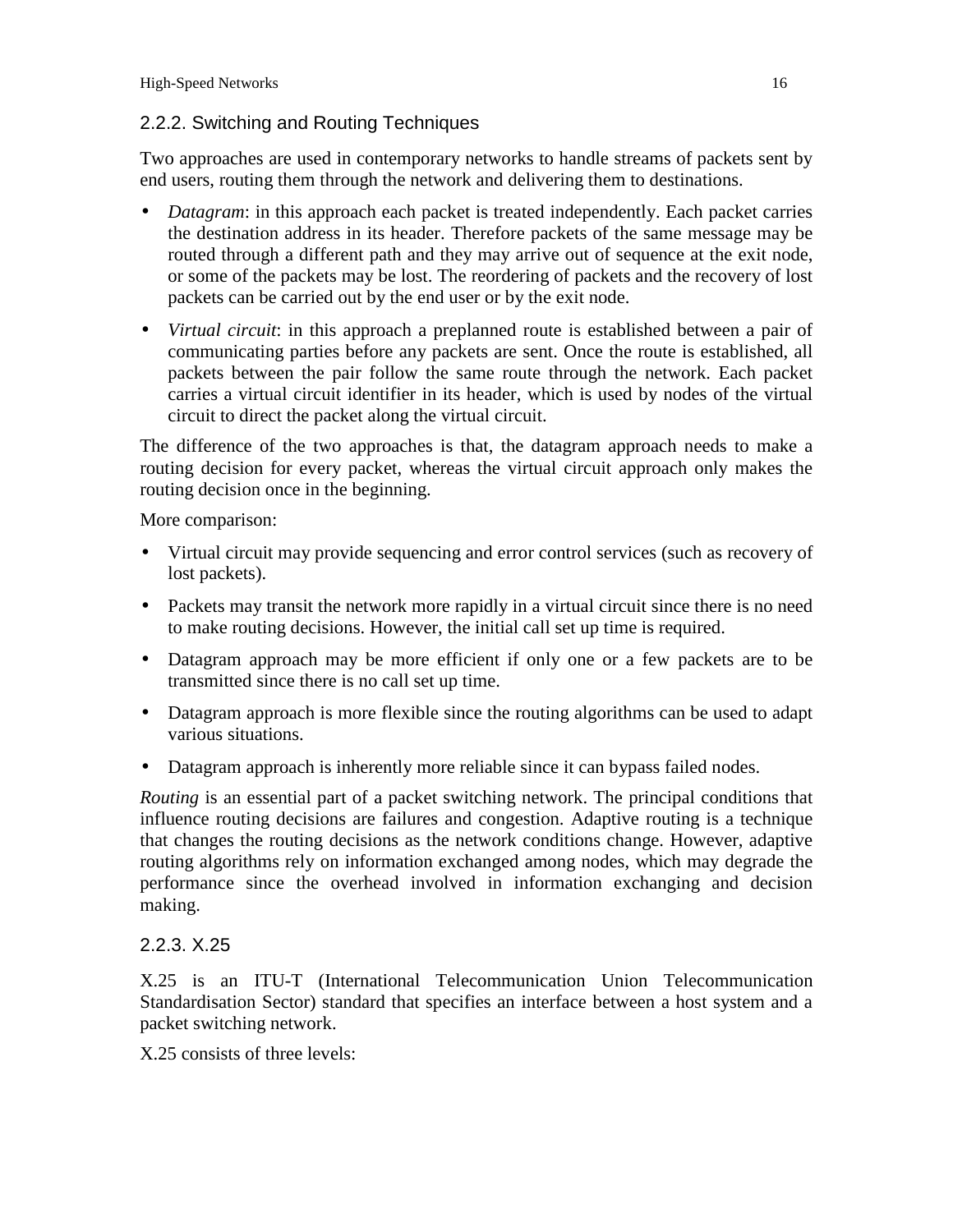<span id="page-16-0"></span>High-Speed Networks 17

- Physical level. It deals with the physical interface between an attached station (computer, terminal) and the link that attaches that station to the packet switching network. Physical level uses X.21 as well as other standards.
- Link level. It provides for the reliable transfer of data across the physical link by transmitting the data as a sequence of frames. The link level standard is referred to as LAPB (Link Access Protocol – Balanced).
- Packet level. It provides a virtual circuit service that enables any subscribers to the network to set up logical connections (virtual circuits) to other subscribers.

Figure 2.1 depicts the user data and X.25 protocol control information. User data are passed down to the X.25 packet level, which appends a header, creating a packet. The packet is then passed down to the link level, which appends a header and a trailer, forming a LAPB frame.



Figure 2.1 User data and X.25 protocol control information

Key features of X.25 protocol:

- Call control packets, used for setting up and clearing virtual circuits, are carried on the same channel and same virtual circuit as data packets.
- Multiplexing of virtual circuits takes place at layer 3.
- Both layer 2 and layer 3 include flow control and error control mechanisms.

# **2.3. Frame Relay Networks**

2.3.1. Why Frame Relay?

- Overhead of X.25 approach associated with each node:
- Store data and organise them as a sequence of blocks.
- Add an X.25 header to each block to form a packet.
- Routing calculation.
- Form a LAPB frame from a frame by adding a LAPB header and a trailer.
- Transmit the frame to next node.
- Perform flow and error control functions when receiving a frame.
- Remove the data link layer fields and examine the packet header for routing purposes.

This overhead is not justified in today's reliable and high-quality networks.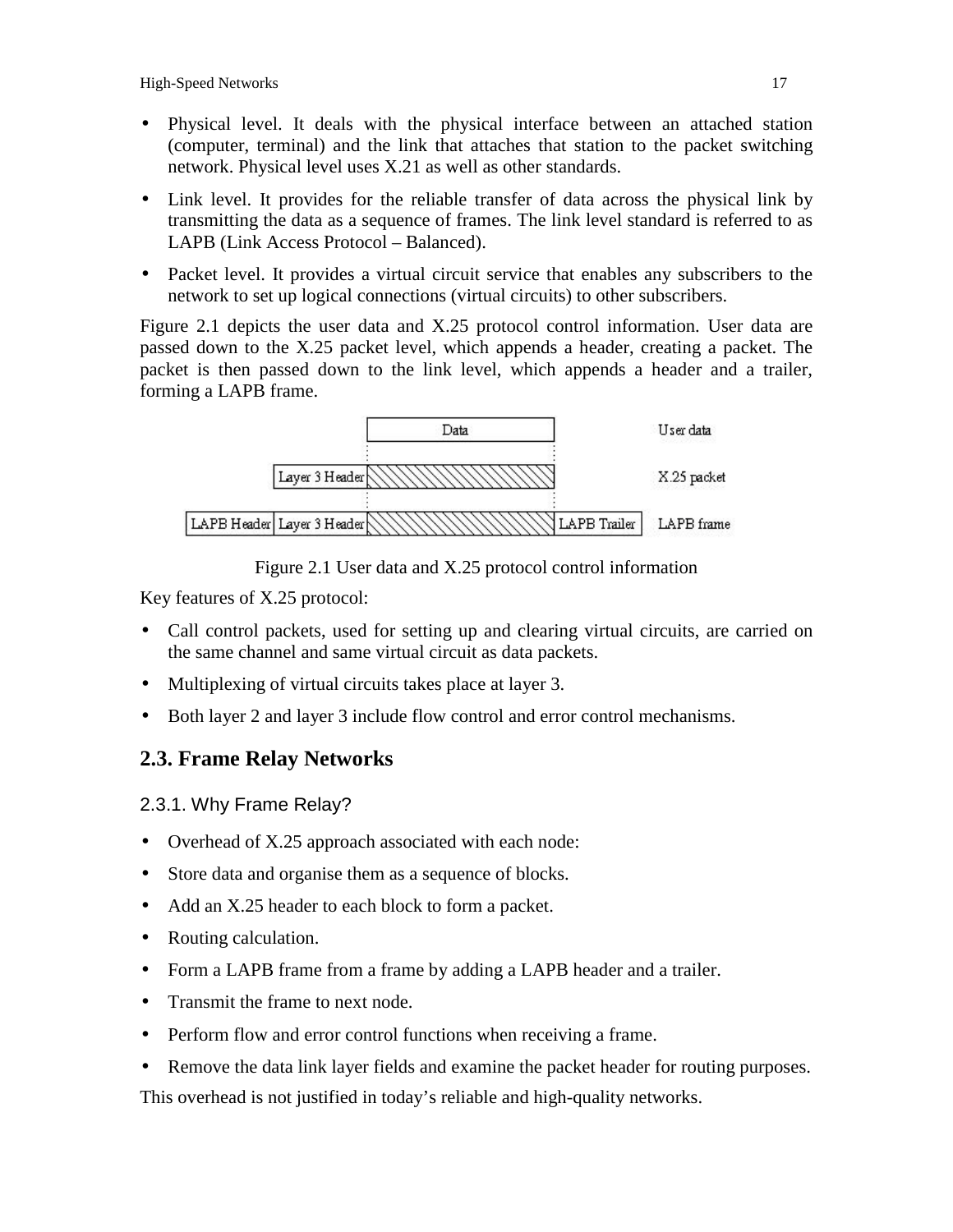<span id="page-17-0"></span>Frame relay is designed to eliminate much of the overhead of X.25. The key difference between frame relay and a conventional X.25 packet-switching network are:

- Call control signaling is carried on a separate logical connection from user data.
- Multiplexing and switching of logical connection take place at layer 2 instead of layer 3.
- There is no hop-by-hop flow control and error control.

Frame relay can result in lower delay and higher throughput.

#### 2.3.2. Frame Relay Architecture

Figure 2.2 shows the protocol stacks of frame relay and the comparison with X.25.



Figure 2.2 Comparison of frame relay and X.25 protocols.

Frame relay involves the physical layer and a data link control protocol known as LAPF (Link Access Protocol for Frame Mode Bearer Services).

Frame relay involves the use of logical connections, called virtual connections. A separate virtual connection is devoted to call control. The setting up and tearing down of virtual connections is down over this permanent control-oriented virtual connection. Other virtual connections are used to carry data only.

Frame relay significantly reduces the amount of work required of the network. However, error recovery is left to the higher layers since a frame in error is simply discarded.

# **2.4. Congestion in Data Network and Internets**

How do congestions occur?

- Congestion occurs when the packets being transmitted through a network begins to approach packet-handling capacity of the network.
- For each node (data network switch and router), there is a queue for each outgoing channel.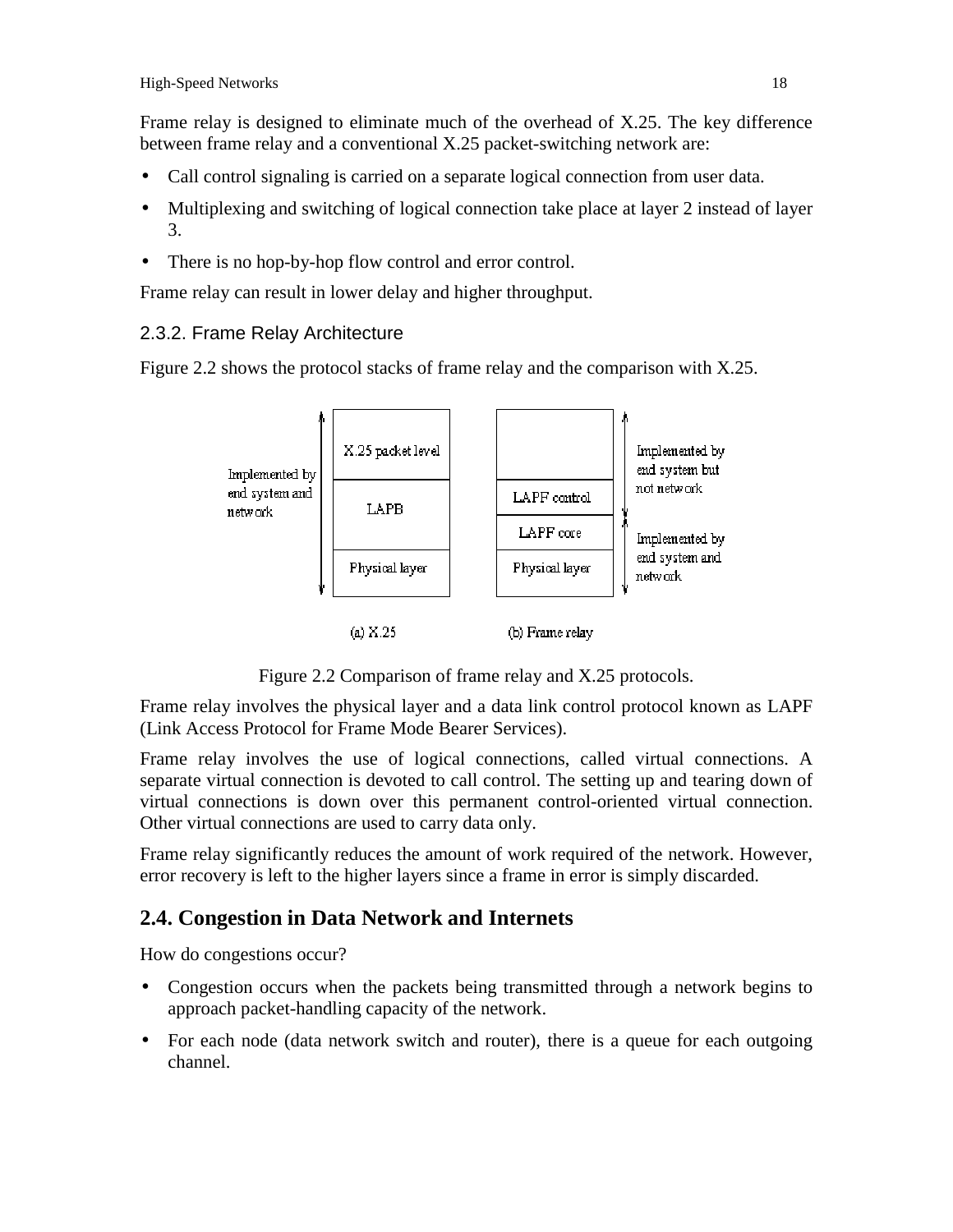<span id="page-18-0"></span>• As a rule of thumb, when a channel for which packets are queuing becomes more than 80% utilised, it is an alarming rate of threshold.

#### 2.4.1. Effect of Congestion

Input and output at a given node:

- Any given node has a number of I/O ports attached.
- There are 2 buffers at each port, one for arriving one to hold packets waiting to depart.
- Buffers can be of fixed-size or pool of memories available for all buffering activities.
- As a packet arrives, a node examines each incoming packet, and makes routing decision. Then moves the packet to appropriate output buffer.

Effects of congestion:

- If packets arrive faster than that they can be cleared from outgoing buffers, no memory is available.
- Two general strategies: (1) discard those incoming packets for which there is no available buffer space; (2) apply a sort of flow control over its neighbors so that the traffic flow remains manageable.
- But the neighbors also manage their queues, the congestion points can propagate throughout a region or all of network.

We need a flow control in such a way as to manage traffic on the entire network.

#### 2.4.2. Congestion Control

A number of congestion control techniques exist.

#### **Backpressure**

- Similar to backpressure in fluids flowing down a pipe.
- The flow restriction at the end propagates backward (against flow of data traffic) to sources, which are restricted in flow of new packets into network.
- It is limited to connection-oriented network that allows hop-to-hop flow control (such as X.25-based packet-switching networks provide this), neither ATM nor frame relay has the capability.
- IP-based, there is no such facility for regulating the flow of data.

#### **Choke Packet**

- It is a control packet generated at a congested node.
- It is transmitted back to a source node to restrict traffic.
- An example is the Internet Control Message Protocol (ICMP) Source Oueunch (Message) packet (SQM).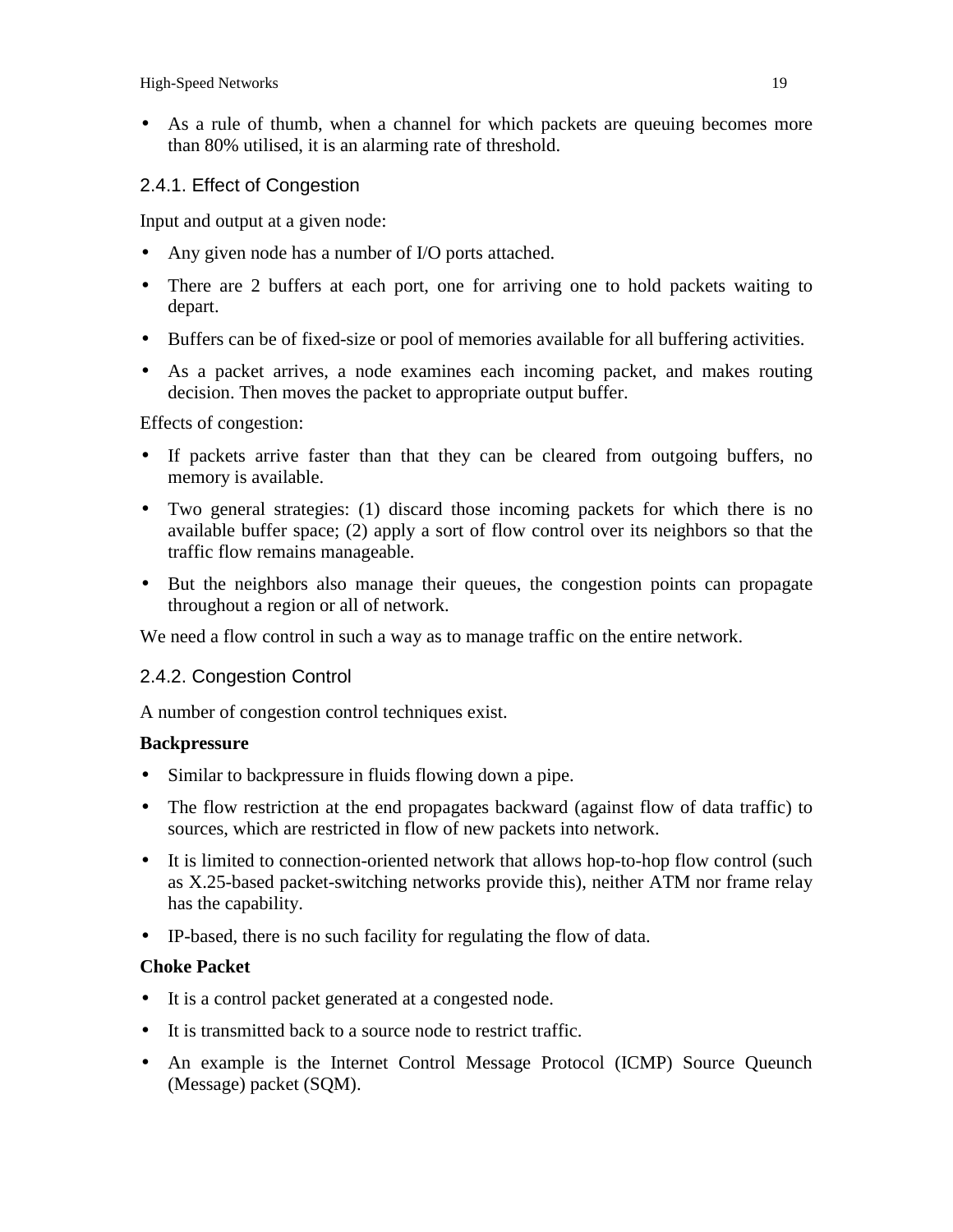#### <span id="page-19-0"></span>**Implicit Congestion Signaling (ICS)**

- Two phenomena in network congestion: (1) transmission delayed, and (2) packets are discarded.
- Congestion control on the basis of implicit signaling is the responsibility of end systems that requires all sources be able to detect congestion and reduce flow.
- ICS is efficient in connectionless, or datagram, configuration, IP-based internet.

#### **Explicit Congestion Signaling**

- It typically operates over connection-oriented networks and controls the flow of packets over individual connections.
- Two directions:
	- 1. Backward: -- send alert bit or packets to source.
	- 2. Forward: -- send alert bit or packets to user then (to source).
- Three categories
	- 1. Binary: A bit is set in a data packet and is forwarded by congestion node.
	- 2. Credit based: These schemes are based on providing an explicit credit.
	- 3. Rate based: To control congestion, any node along the path of the connection can reduce data-rate

#### 2.4.3. Traffic Management

The following issues are related to the efficient use of a network at high load by congestion control mechanisms:

- Fairness As congestion develops, flows between sources and destinations will experience increasing delay.
- Quality of Service  $(QoS)$  packets may have the different requirements of delay, loss sensitive, throughput etc. A node might transmit higher-priority packets ahead of lowpriority packets in the same queue.
- Reservations—is one way to avoid congestion (to provide assured service). Network agrees to give a defined QoS as long as traffic flow is within contract parameters. If net resources are inadequate to meet new reservation.

# **2.5. Communication Protocol Architectures**

#### 2.5.1. The OSI Protocol Architecture

The OSI (Open System Interconnection) Reference Model was developed by ISO (International Standards Organisation) as a model for implementing data communication between cooperating systems. It has seven layers.

• Application: providing end-user applications.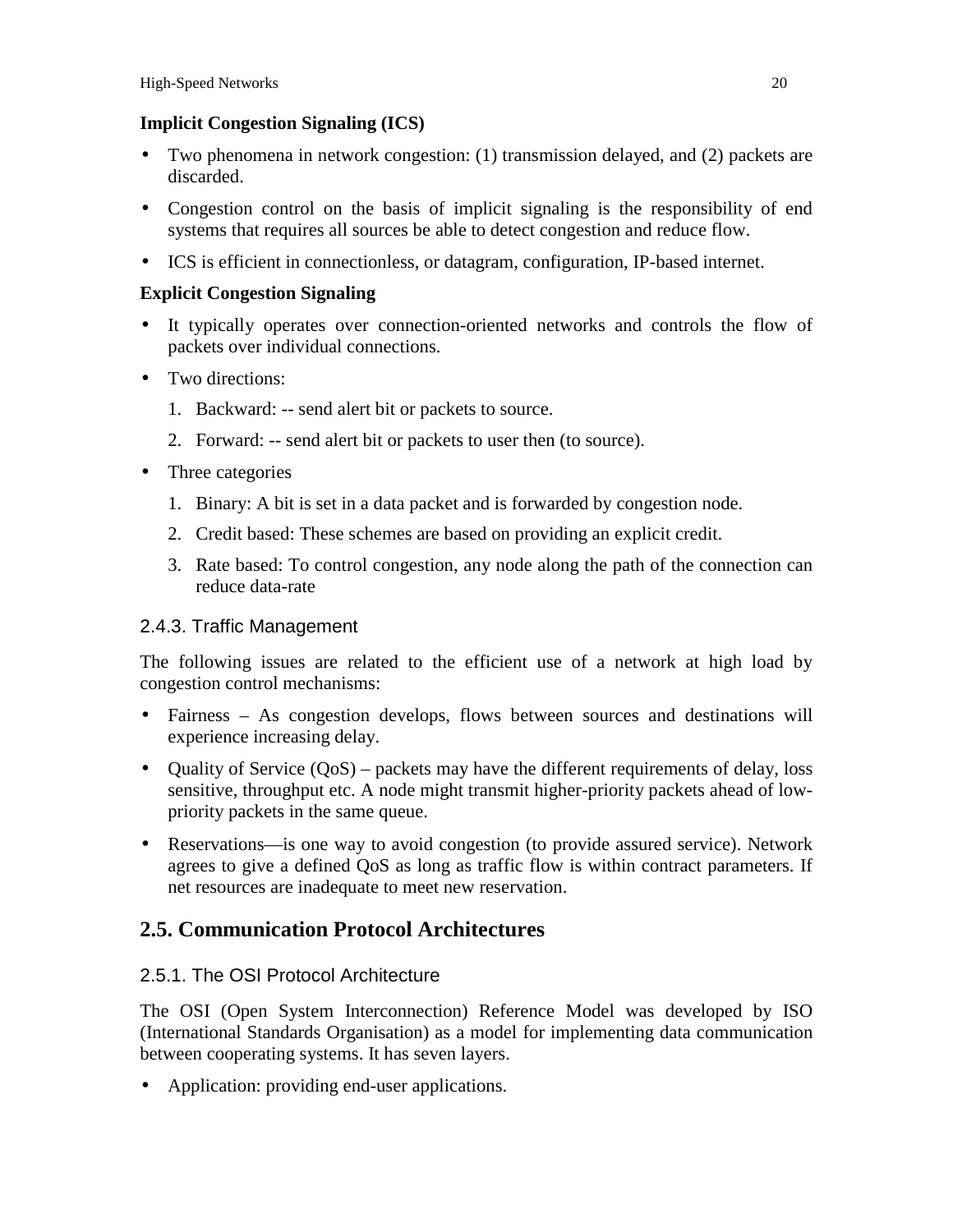<span id="page-20-0"></span>High-Speed Networks 21

- Presentation: translating the information to be exchanged into terms that are understood by the end systems.
- Session: for the establishment, maintenance, and termination of connections.
- Transport: for reliable transfer of data between end systems.
- Network: for routing the data to its destination and for network addressing.
- Data link: preparing data in frames for transfer over the link and error detection and correction in frames.
- Physical: defining the electrical and mechanical standards and signaling requirements for establishing, maintaining, and terminating connections.

Figure 2.3 depicts the OSI process and peer-to-peer communication, where SDU represent service data unit, Hi  $(i = 2 ... 7)$  headers of layer i, and T2 is the trailer for layer 2.



Figure 2.3 OSI process and peer-to-peer communication

#### 2.5.2. Internet Architecture

Internet is the largest data network in the world. It is an interconnection of several packetswitched networks and has a layered architecture. Figure 2.4 shows the comparison of Internet and OSI architectures.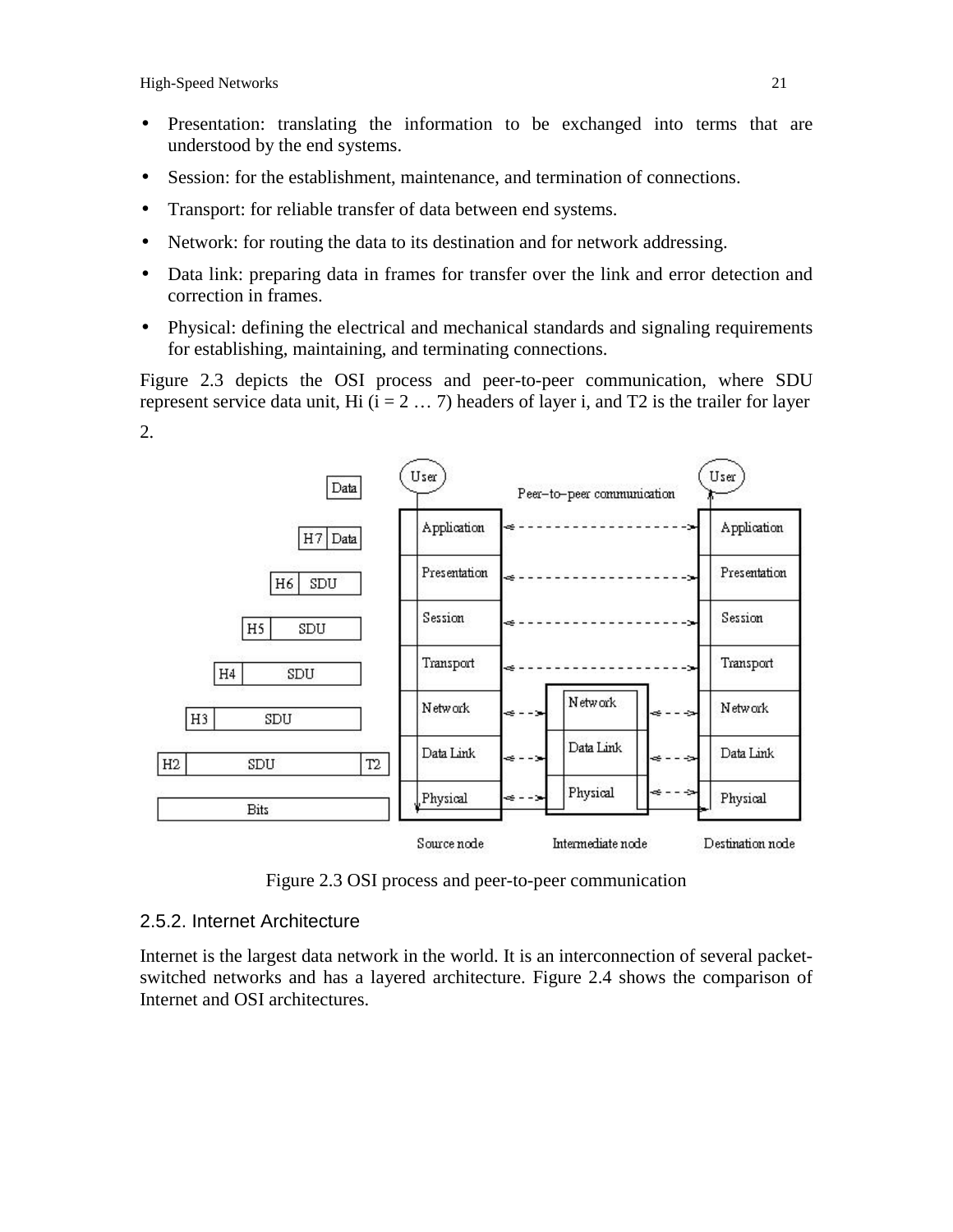<span id="page-21-0"></span>

Figure 2.4 Comparison of Internet and OSI architectures

Internet layers:

- Network access layer: It relies on the data link and physical layer protocols of the appropriate network and no specific protocols are defined.
- Internet layer: The Internet Protocol (IP) defined for this layer is a simple connectionless datagram protocol. It offers no error recovery and any error packets are simply discarded.
- Transport layer: Two protocols are defined: the Transmission Control Protocol (TCP) and the User Datagram Protocol (UDP). TCP is a connection-oriented protocol that permits the reliable transfer of data between the source and destination end users. UDP is a connectionless protocol that offers neither error recovery and nor flow control.
- User process layer (application): It describes the applications and technologies that are used to provide end-user services.

#### 2.5.3. Bridges and Routers

Bridges and routers are intermediate systems that provide a communication path and perform the necessary relaying and routing functions so that data can be exchanged between devices attached to different subnetworks in the internet.

- Bridge: operates at layer 2 of the OSI architecture and acts as a relay of frames between like networks.
- Router: operates at layer 3 of the OSI architecture and route packets between potentially different networks.

Both bridge and router assume the same upper-layer protocols are in use.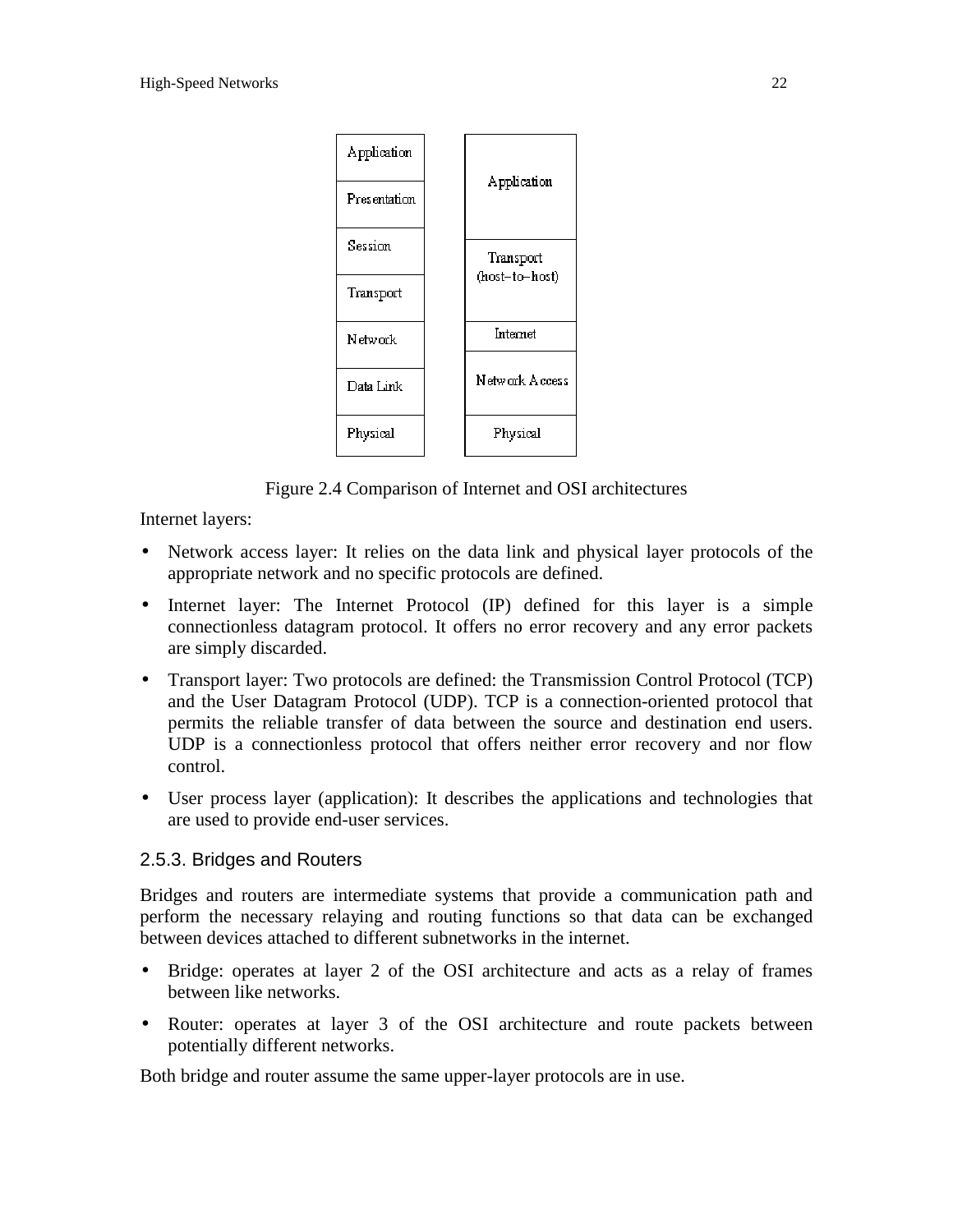#### <span id="page-22-0"></span>**2.6. Review Questions**

- 1. Consider a packet-switching network of N nodes, connected by the following topologies:
	- Star: One central node has no attached station; all other nodes attach to the central node.
	- Loop: Each node connects to two other nodes to form a closed loop.
	- Fully connected: Each node is directly connected to all other nodes.

For each case, give the average number of hops between stations.

- 2. There is no error detection mechanism in (frame check sequence) in X.25. Isn't this needed to assure that all of the packets are delivered properly?
- 3. List the major advantages and disadvantages with the layered approach to protocols.
- 4. Two blue armies are each poised on opposite hills preparing to attack a single red army in the valley. The red army can defeat either of the blue armies separately but will fail to defeat both blue armies if the attack simultaneously. The blue armies communicate through an unreliable communication system (a foot soldier). The commander with one of the blue armies would like to attack at noon. His problem is this: If he sends a messenger to the other blue army, ordering the attack, he cannot be sure the messenger will get through. He could ask for acknowledgment, but that might not get through. Is there a protocol that the two blue armies can use to avoid defeat?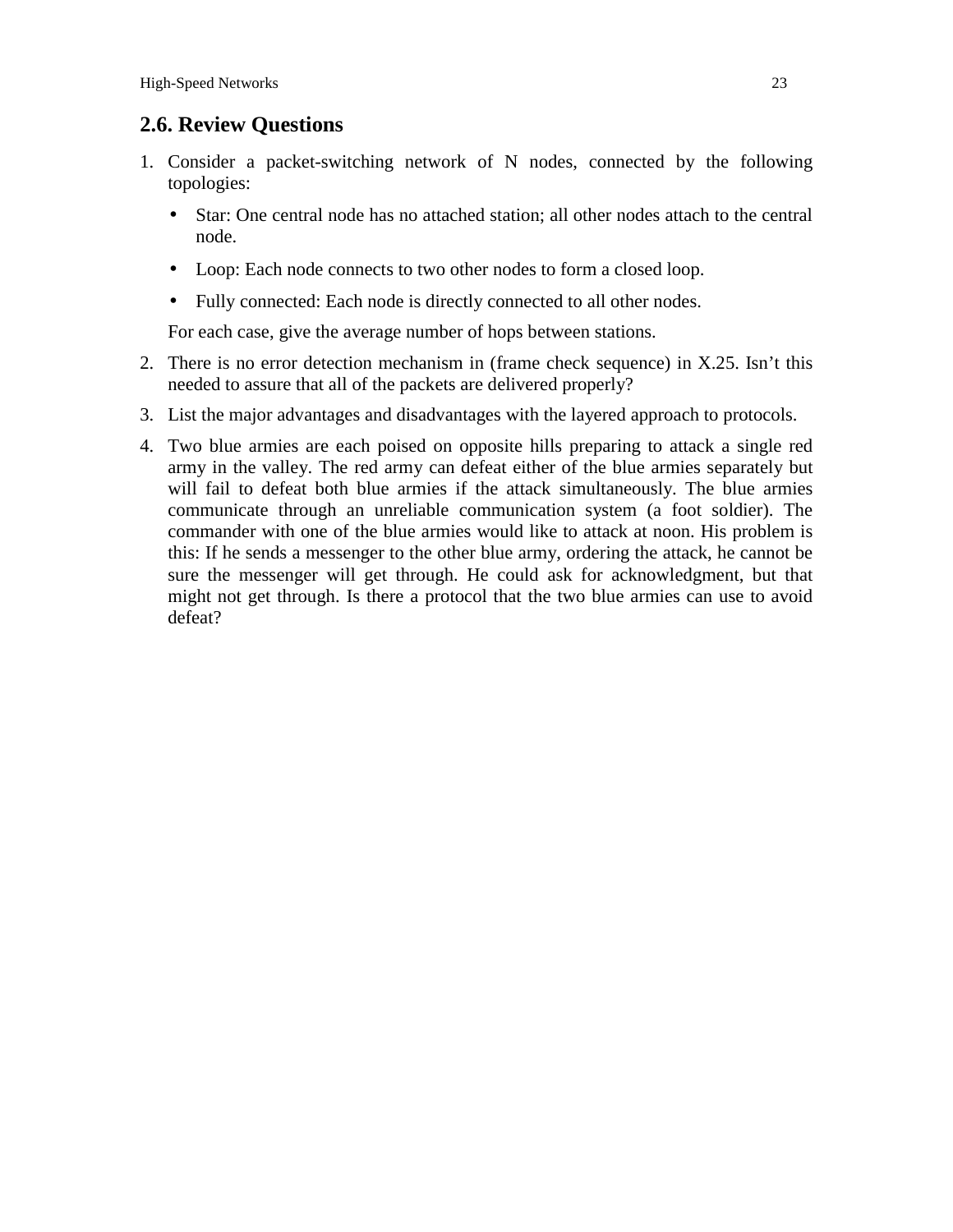# <span id="page-23-0"></span>**3. Fast Ethernet: IEEE 802.3 100BASE-T**

### **3.1. Study Points**

- Understand the IEEE 802.3 100BASE-T protocol family
- Be familiar with the configuration of the 100BASE-T standard
- Understand the strategy of the Gigabit Ethernet

Reference: [STA98] Section 5.1

### **3.2. Classical Ethernet**

#### 3.2.1. CSMA/CD

Classical Ethernet operates at 10Mbps over a bus topology LAN using the CSMA/CD medium access control protocol.

- Bus topology LAN: All stations attach directly to a linear transmission medium (bus). A transmission from any station propagates the length of the medium and can be received by all other stations. Each station has a unique address. Stations transmit data in frames where the destination address is included in the frame header.
- CSMA/CD: A station wishes to transmit first listens to the medium (carrier sense). If the medium is idle, the station may transmit. Collisions are detected and a procedure is used to deal with the situation if a collision occurs.

A more detailed CSMA/CD (carrier sense multiple access with collision detection) protocol is described as follows:

- 1. Station(s) listen before sending (carrier sense).
- 2. If the medium is quiet, station(s) start sending (multiple access).
- 3. If the medium is busy, stations(s) continue to listen until the channel is quiet, then transmit immediately.
- 4. Transmitting station can detect when the message collides with another station (collision detection).
- 5. Once a collision is detected, the station stops transmitting and sends a brief jamming signal to inform all stations.
- 6. After transmitting the jamming signal, the station waits a random amount of time and repeats step 1. The waiting follows the binary exponential backoff algorithm.

The binary exponential backoff algorithm works as follows: A station initiates the retransmission. It also recognises the mean waiting time. If a second attempt of retransmission is needed, the station doubles this mean waiting time and doubles it again on the third attempt, and so on. The aim of this algorithm is to minimise the probability of collision. After a number of unsuccessful attempts, the station gives up and reports an error.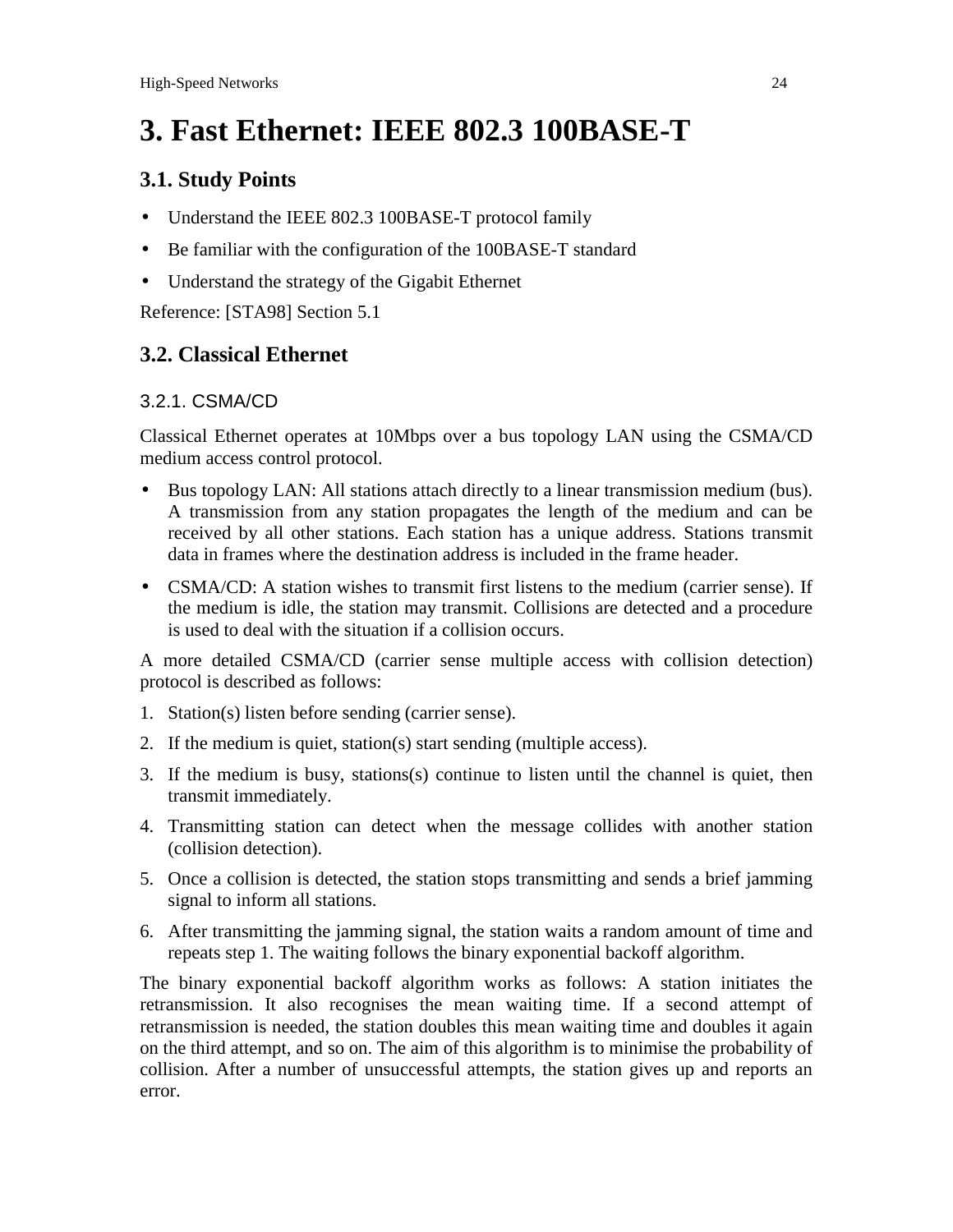<span id="page-24-0"></span>The CSMA/CD protocol works well for light and bursty traffic. For the protocol to be effective, the message frame must be long enough so that the data time is very much longer than the propagation time.

#### 3.2.2. Logical Link Control (LLC)

IEEE defined the LLC in its IEEE802.2 standard. The LLC protocol hides the differences between the various kinds of 802 networks by providing a single format and interface to the network layer. This format, interface, and protocol are all closely based on OSI. LLC forms the upper half of the data link layer, with the MAC sublayer below it. Figure 3.1 depicts the architecture.



Figure 3.1 LLC and MAC protocols

Typical usage of LLC is as follows. The network layer on the sending machine passes a packet to LLC using the LLC access primitives. The LLC sublayer then adds an LLC header, containing sequence and acknowledgment numbers. the resulting structure is then inserted into the payload field of an 802.x frame and transmitted. At the receiver, the reverse process takes place.

LLC provides three service options: unreliable datagram service, acknowledged datagram service, and reliable connection-oriented service. The LLC header is based on the older HDLC protocol.

#### **3.3. Fast Ethernet**

#### 3.3.1. Fast Ethernet Standards

Fast Ethernet (100BASE-T) refers to a set of IEEE 802.3 standards that provides a lowcost, Ethernet-compatible LAN operating at 100 Mbps. Figure 3.2 shows the terminology used.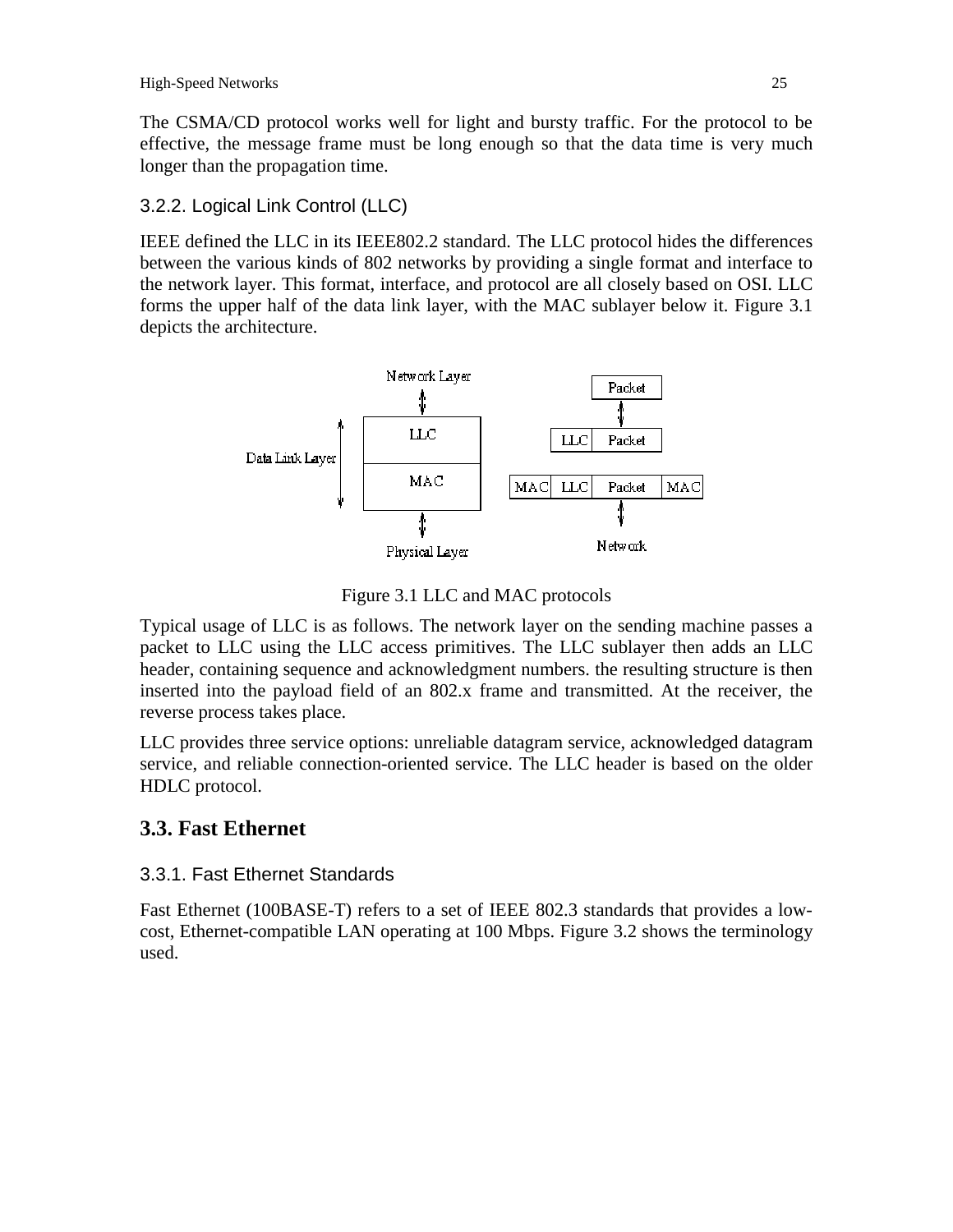

Figure 3.2 IEEE 802.3 100BASE-T options

100BASE-T is the high-speed extension of 10BASE-T. The next table compares the two technologies.

| <b>Features</b>     | 10BASE-T              | 100BASE-T           |
|---------------------|-----------------------|---------------------|
| Data rate           | 10 Mbps               | 100 Mbps            |
| Standard            | <b>IEEE 802.3i</b>    | <b>IEEE 802.3u</b>  |
| Topology            | Star wired            | Star wired          |
| Access method       | <b>CSMA/CD</b>        | <b>CSMA/CD</b>      |
| Frame size/format   | 1500 bytes/802.3      | 1500 bytes/802.3    |
| Encoding            | Manchester            | 4B/5B               |
| Cabling required    | <b>UTP Cat. 3/4/5</b> | UTP Cat. 5/STP type |
| No. of pairs        | $\overline{2}$        | 2                   |
| Signaling frequency | 20 MHz                | 125 MHz             |
| Distance            | 100m                  | 100m                |

Where UTP represents unshielded twisted pairs, STP represents shielded twisted pairs.

| Features of various types of 100BASE-T are compared in the next table: |  |
|------------------------------------------------------------------------|--|
|------------------------------------------------------------------------|--|

| <b>Features</b>     | 100BASE-TX                          | 100BASE-FX      | <b>100BASE-T4</b>      |
|---------------------|-------------------------------------|-----------------|------------------------|
| Transmission medium | 2 pairs Cat. 5 UTP /<br>2 pairs STP | 2 optical fiber | 4 pairs Cat. 3/4/5 UTP |
| Signaling technique | 4B5B, NRZ1                          | 4B5B, NRZ1      | 8B6T, NRZ              |
| Physical topology   | <b>Star</b>                         | <b>Star</b>     | <b>Star</b>            |
| Data rate           | 100 Mbps                            | 100 Mbps        | 100 Mbps               |
| Max. segment length | 100m                                | 100m            | 100m                   |
| Network span        | 200m                                | 400m            | 200m                   |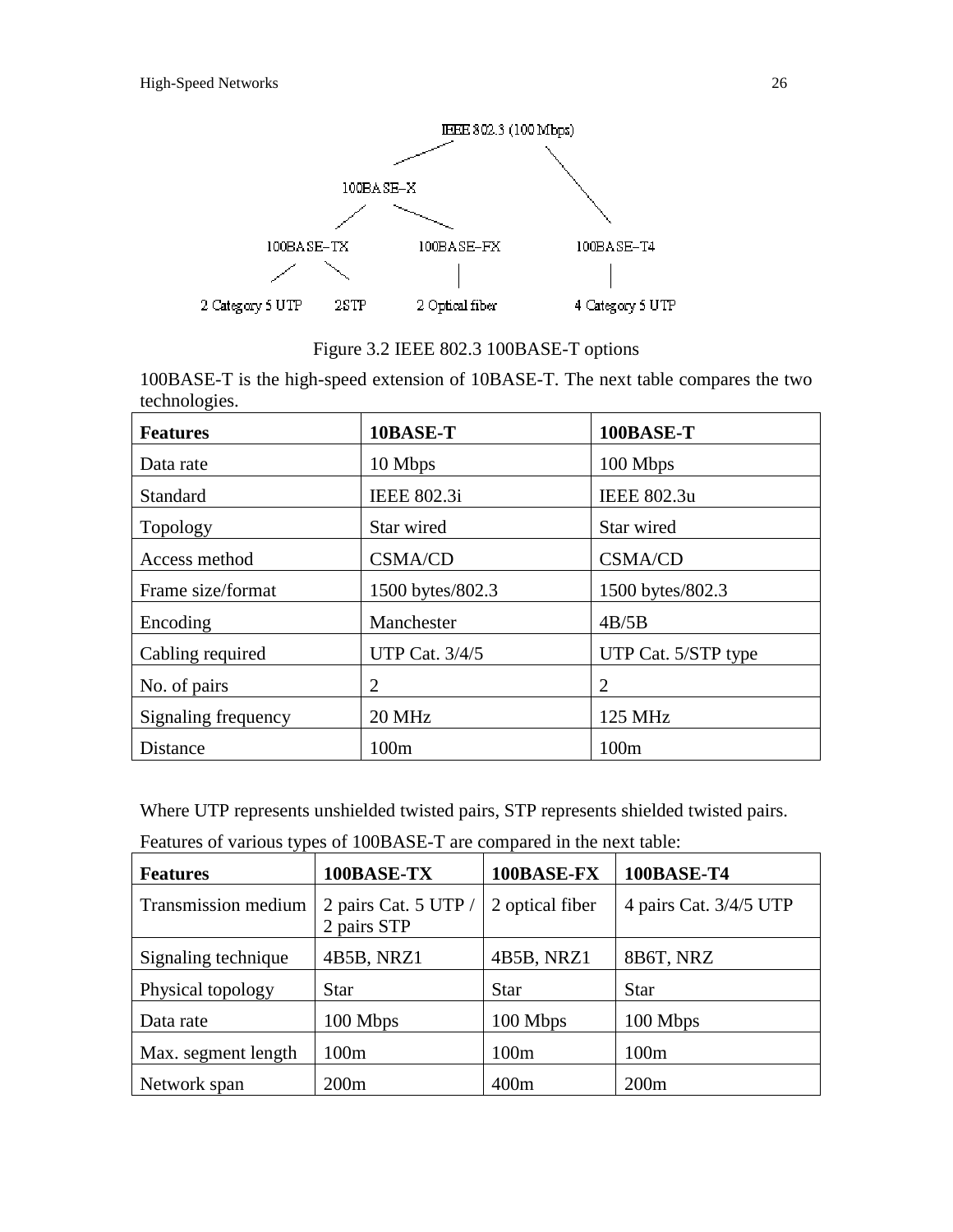#### <span id="page-26-0"></span>3.3.2. Cable Standard

EIA/TIA (Electrical Industry Association/Telecommunication Industry Association) is a US standard body that defined cables into five categories:

- Category 1: Typically untwisted 22 AWG or 24 AWG wire with a wide range of impedance and attenuation values. Not for signaling speeds over 1 Mbps.
- Category 2: Similar to Category 1. It uses 22 or 24 AWG solid wire in twisted pairs.
- Category 3: It uses 24 AWG solid wire in twisted pairs and is useful for data transmission at speeds up to 16 Mbps.
- Category 4: It can use 22 or 24 AWG solid wire in twisted pairs. Category 4 has been superseded by Category 5 in most new installations.
- Category 5: This is 22 or 24 AWG unshielded twisted-pair cable and can handle data signaling under specific conditions at 100 Mbps.

#### 3.3.3. Signaling Techniques

• Manchester encoding: A 1 data bit is sent as an uninverted clock pulse, and 0 data bit is sent as an inverted clock pulse.

The Manchester encoding scheme is self-clocking, because it includes a signal transition in every bit period. But this makes the band rate twice as much as the bit rate of the signal; i.e., the efficiency of the Manchester encoding scheme is only 50%. For a 10 Mbps data rate, a baud rate of 20 Mbps is required.

• 4B5B NRZ1 encoding: The aim of the 4B5B and other encoding schemes used in Fast Ethernet LANs is to improve the efficiency while keeping the scheme selfchecking. In the 4B5B scheme, 4-bit code-words are encoded as 5-bit code-words. Of the 32 combinations of the 5-bit code-words, only 16 combinations needed to be used as valid code-words.

To maintain the self-checking property, only those code words that have at least two transitions in their NRZ1 representation are used. For example, 0000 (a 4-bit code word) is represented by 11110 (a 5-bit code-word).

16 of the 32 (5-bit) code-words are used to represent data values. Of the remaining code-words, some are used as control codes. The 5-bit code-words that have three or more consecutive 0s are not used.

• 8B6T NRZ encoding: The nomenclature of this code implies that 8-bit binary codes are represented as 6-digit ternary codes.

In a ternary code, each digit can take three distinct values, can be represented as 0, 1, and 2 (or  $+$ ,  $-$  and 0). A 6-digit ternary code can represent  $3^6 = 729$  code combinations. A 8-bit code has 256 distinct code words. This gives a lot of freedom in choosing 256 code words that satisfy the self-checking property.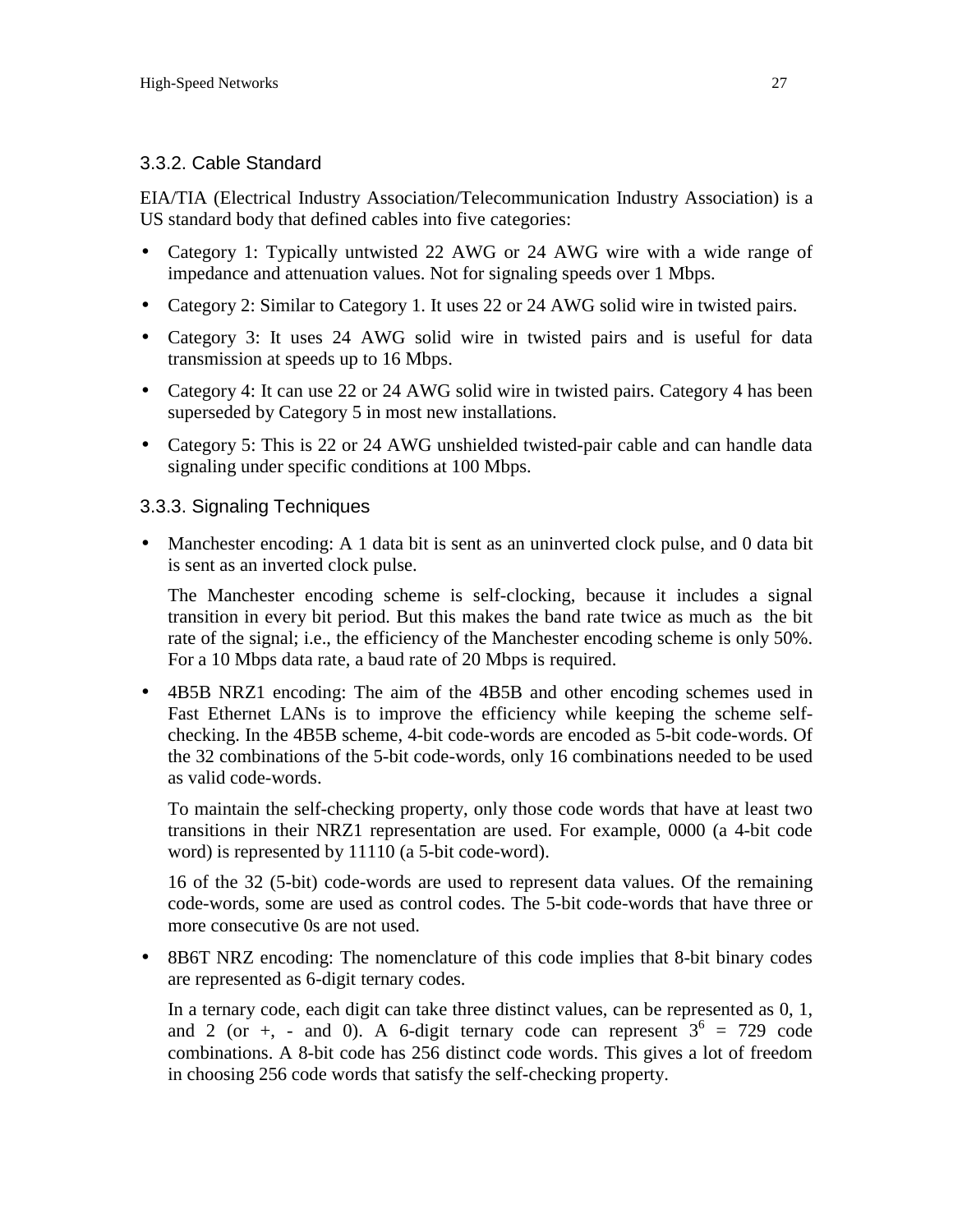<span id="page-27-0"></span>In the 100BASE-T4 scheme, three lines are used in each direction, each link carrying a 33.3 Mbps data rate. Thus, the baud rate on each link becomes  $6/8 * 33.3 = 25$ Mbaud.

• 5B6B and 8B10B encoding: These encoding schemes use concepts similar to those described before. 5B6B is usd for the 100VG-AnyLAN specification. 8B10B is used in a 200 Mbaud standard called ESCON, developed by IBM.

# **3.4. Configuration**

#### 3.4.1. Repeaters and Switches

The 100BASE-T network is configured in a star-wire topology, with all stations connected directly to a central point called multiport repeater.

The repeater has the following functions:

- A valid signal appearing on any single input is repeated on all output links.
- If two inputs occur at the same time, a jam signal is transmitted on all links.

Workstations belong to a single CSMA/CD network (such as stations linked to the same repeater) are said in the same collision domain. A bridge is used to link two repeaters to form a larger network. The bridge works in a store-and-forward fashion and therefore participates in two collision domains.

The normal operation of an Ethernet is half duplex in which a station can either send or receive a frame but not both simultaneously. Full duplex operation enables the simultaneous transmit and receive, doubling the data rate of the system.

To support duplex, the stations must have full duplex adapter cards. The Hub must be a switched hub or a bridge. In this case, each station may constitute a separate collision domain. In fact, there is no collision and the CSMA/CD algorithm is no longer needed.

Switching hubs improve Ethernet performance by overcoming the basic limitations of the repeater architecture (i.e., if one is talking, everyone listens). In a switching system, messages pass only to those stations who need them. Other stations remain free to exchange additional traffic.

#### 3.4.2. Mixed 10/100 Mbps Networks

If an organisation wants to introduce 100 Mbps network gradually, there are two products that can boost the system performance:

- 100 Mbps repeater: It provides full 100 Mbps access to a fixed number of users.
- 10 Mbps switch: It benefits all users without upgrading their existing computer hardware.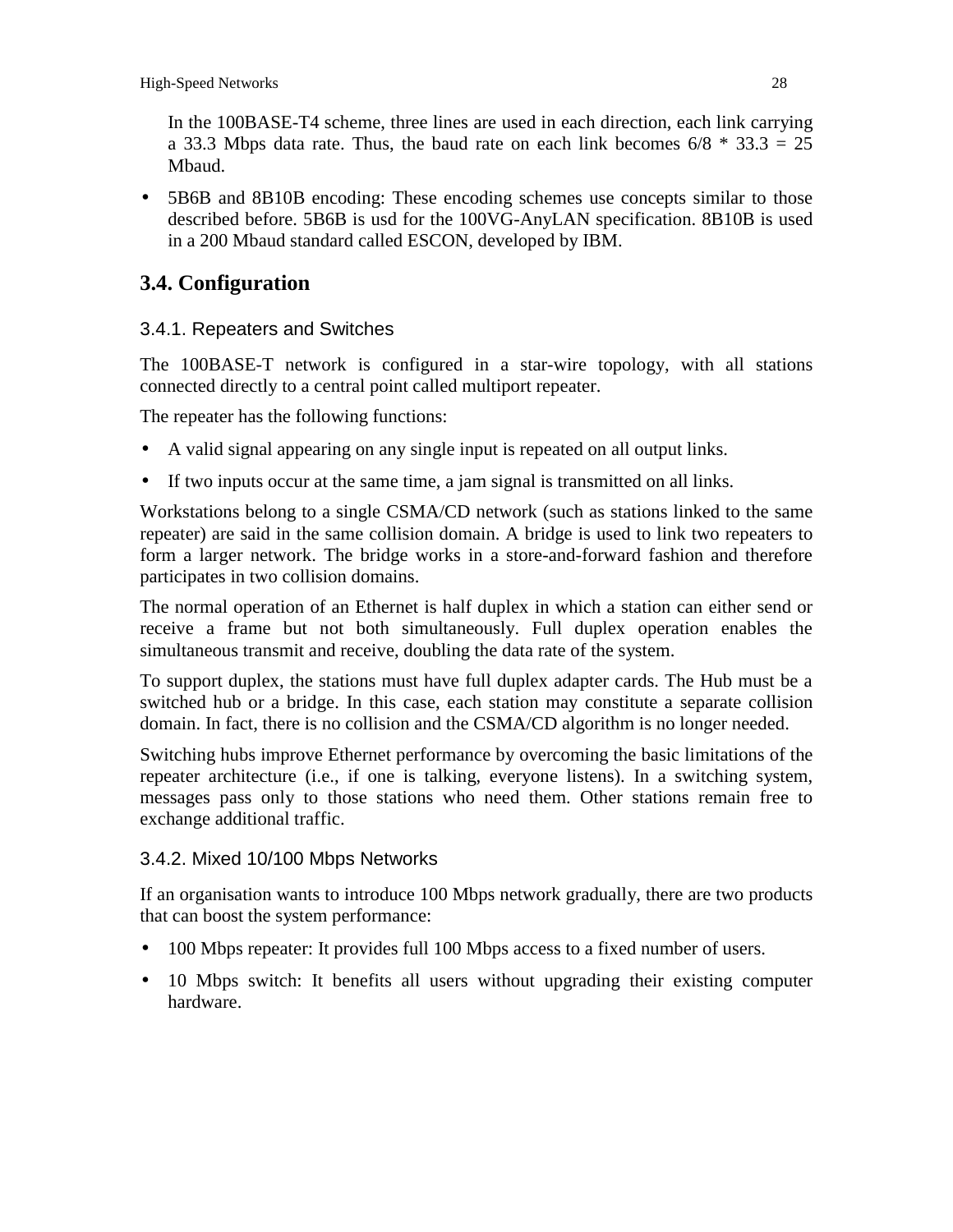Figure 3.3 illustrates such an architecture. The 100 Mbps repeater creates a single 100 Mbps collision domain for all the high-performance workstations. The repeater also provides a 10 Mbps switched port bridging internally to the 100 Mbps service. The 10 Mbps switched port then connects to a 10 Mbps repeater, where a number of normal workstations are connected. In the figure, a thick line represents a link with 100 Mbps bandwidth capability, whereas a thin line represents a 10 Mbps bandwidth capability.



Figure 3.3 A mixed architecture

To extend the 100 Mbps network, a repeater with an expansion port can be used. In Figure 3.4, two repeaters with expansion port (100 Mbps switched) are used to create a two-level hierarchy. Workstations connected to a different repeater belong to different collision domains.



Figure 3.4 Expanding a 100 Mbps network

Another configuration is to use a 10 Mbps switch hub with a 100 Mbps switched port to connect a number of high-performance workstations and a powerful server. The server feeds 100 Mbps into the 100 BASE-T switch port and then the hub fans out to the workstations at 10 Mbps each. Another 10 Mbps repeater can be used to connect other normal workstations to the network. All workstations can benefit the speed boost of the server. Figure 3.5 shows such an example.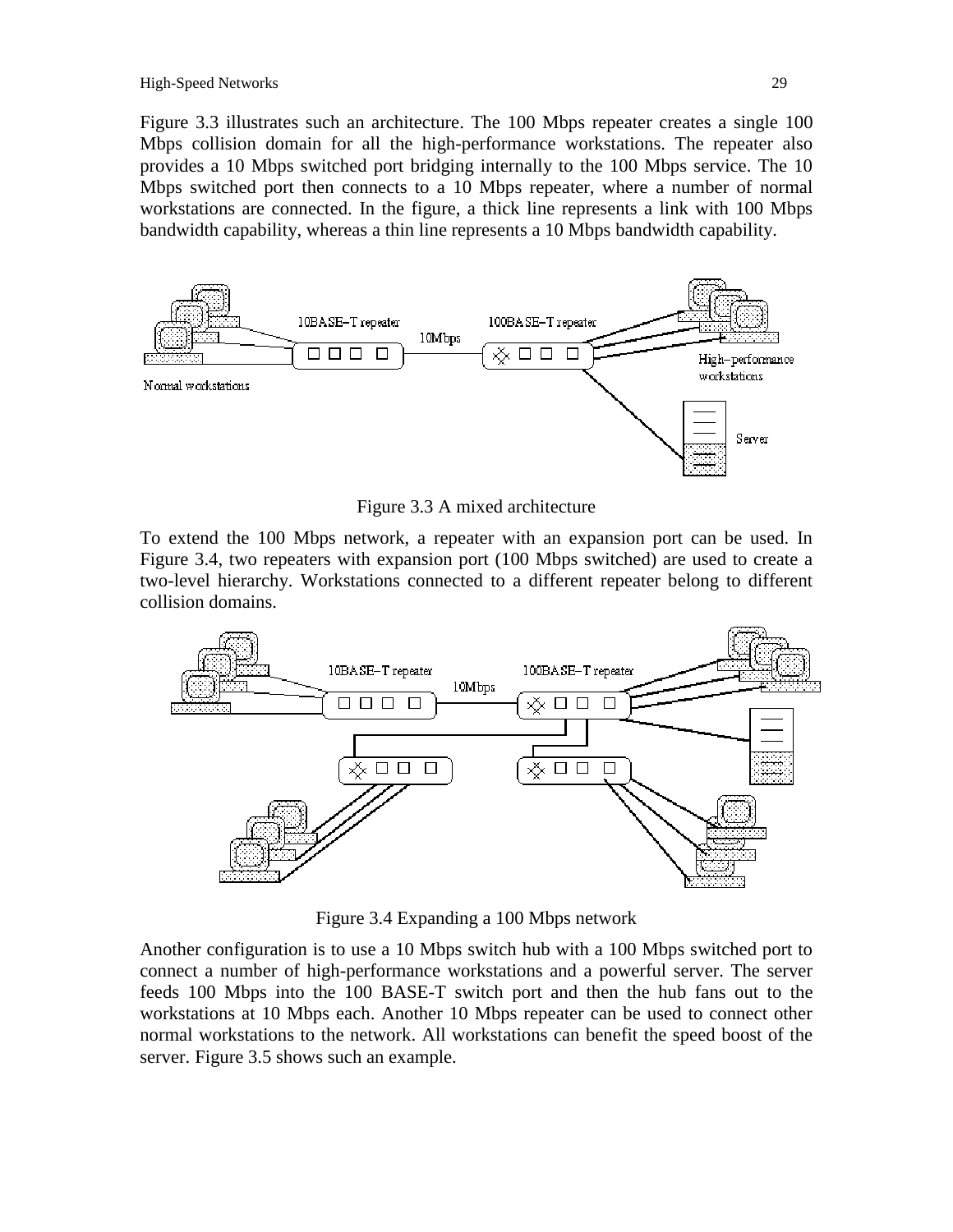<span id="page-29-0"></span>

Figure 3.5 Use of a 10 Mbps switch

#### 3.4.3. Pure 100 Mbps Networks

The minimum 100 Mbps network consists of a number of workstations connected to a 100 Mbps repeater (Figure 3.6(a)). As the network grows, the first repeater will eventually run out of ports. At this moment, three basic choices can be followed:

- Add a second repeater: As shown in Figure 3.6(b), workstations in this architecture belong to the same collision domain. Also, not all repeaters can be used in such a two-repeater configuration.
- Use a larger, stackable repeater: A stackable repeater is an expandable repeater which can server a few hundred workstations. Figure 3.6© shows the architecture.



Figure 3.6 Pure Fast Ethernet architectures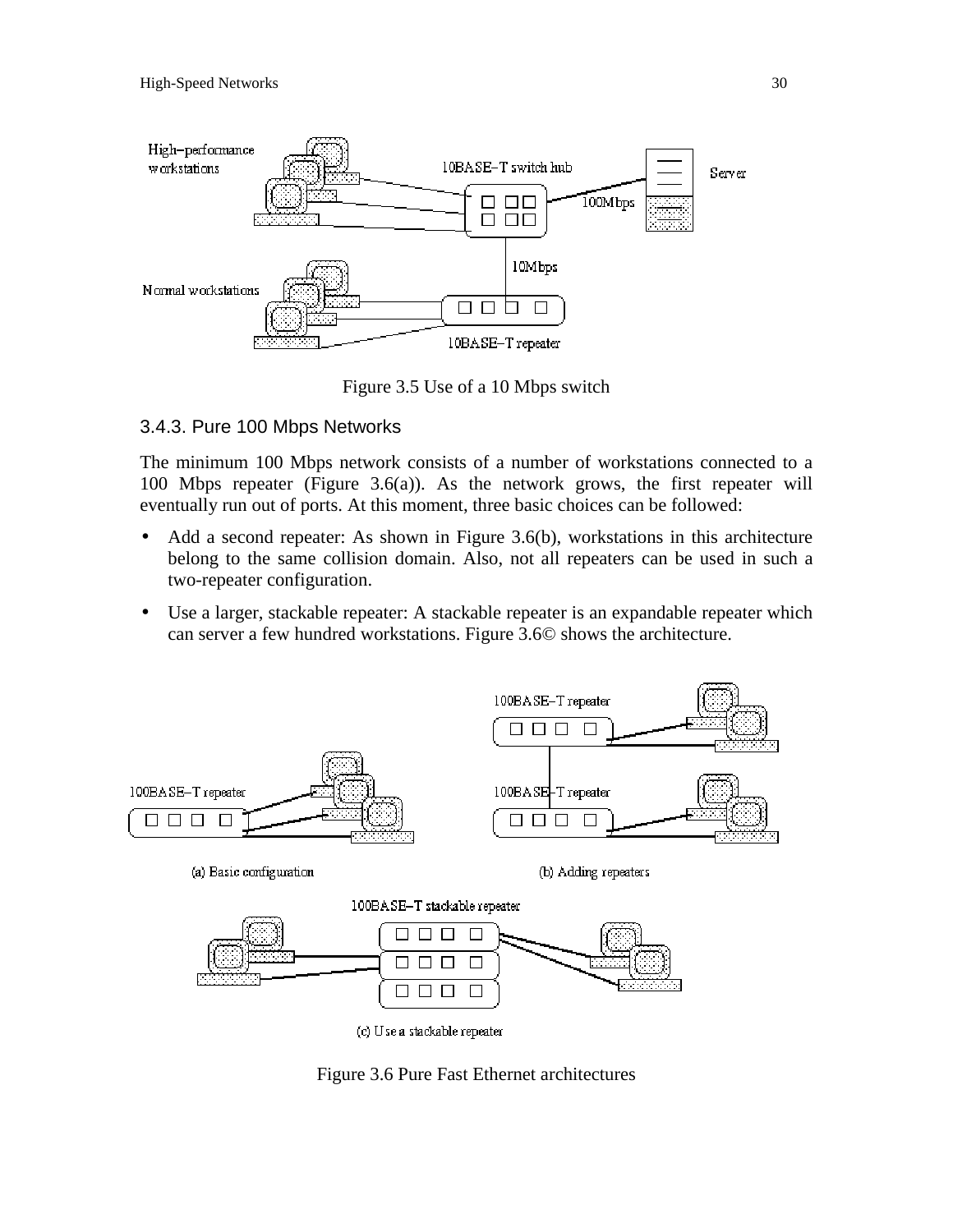<span id="page-30-0"></span>High-Speed Networks 31

• Combine several repeaters with hierarchical expansion ports. To construct very large networks, Fast Ethernet uses switching. In a typical architecture, several repeaters connect to a switch, which in turn connects to a pool of network data servers. Figure 3.7 shows such an architecture.



Figure 3.7 A large pure Fast Ethernet architecture

#### **3.5. Gigabit Ethernet**

There has been considerate work on the development of the Gigabit Ethernet concept since 1995 when IEEE 802.3 committee formed the high-speed study group. Gigabit Ethernet retains the CSMA/CD protocol and Ethernet format of its 10 Mbps and 100 Mbps predecessors. It is compatible with 100BASE-T and 10BASE-T. The following table compares Gigabit Ethernet with Ethernet and fast Ethernet.

|                   | 10BASE-T        | 100BASE-T                    | <b>Gigabit Ethernet</b> |
|-------------------|-----------------|------------------------------|-------------------------|
| Data rate         | 10 Mbps         | 100 Mbps                     | 1 Gbps                  |
| Category 5 UTP    | 100 m           | $100 \text{ m}$              | $25-100$ m              |
| STP/Coaxial Cable | $500 \text{ m}$ | 100 <sub>m</sub>             | $25-100$ m              |
| Multimode fiber   | $2 \text{ km}$  | 400 m (half duplex)          | $500 \text{ m}$         |
|                   |                 | $2 \text{ km}$ (full duplex) |                         |
| Single-Mode fiber | $25 \text{ km}$ | $20 \mathrm{km}$             | 2 km                    |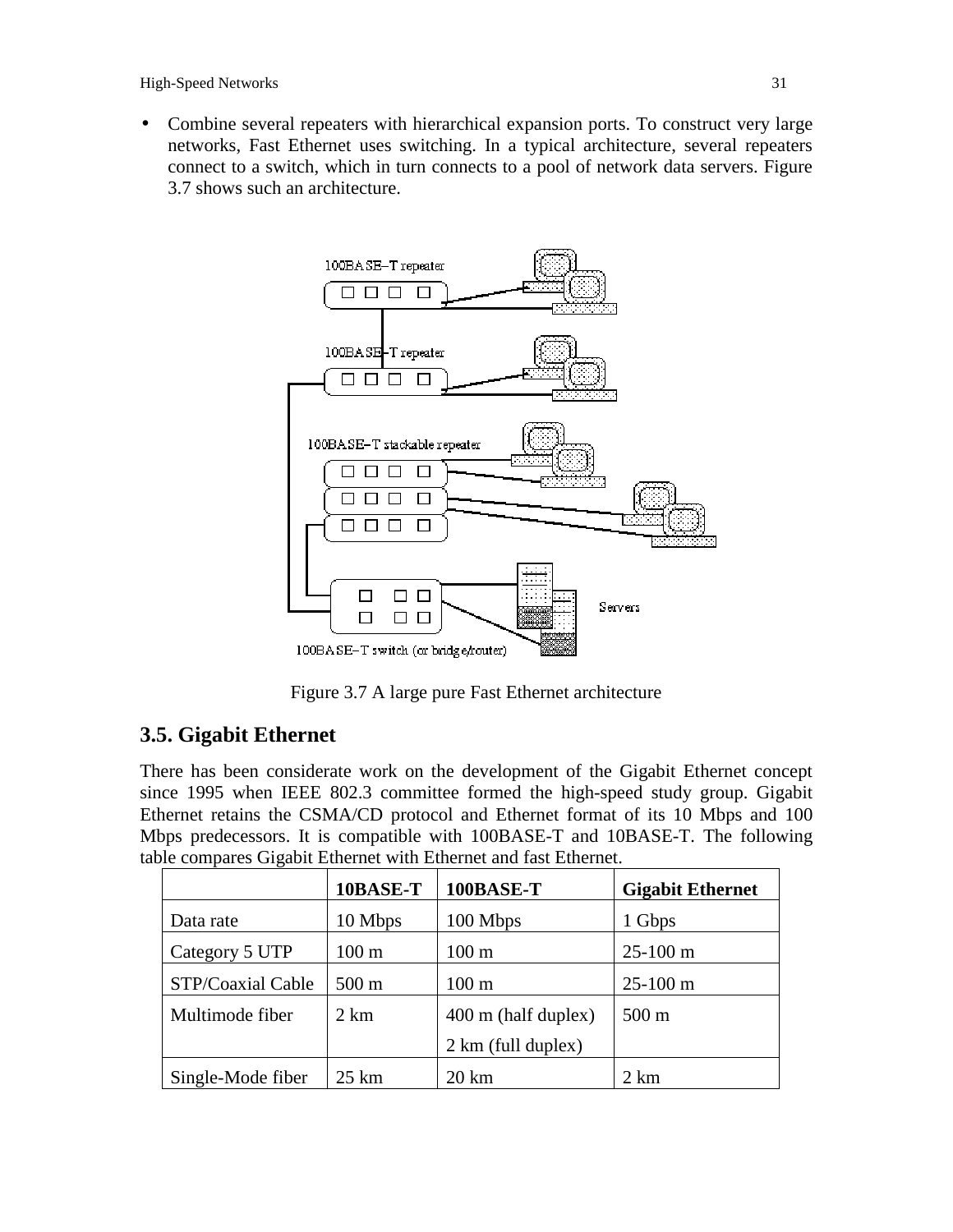# <span id="page-31-0"></span>**3.6. Analysis**

Fast Ethernet is the natural upgrade path for existing Ethernet users. When configured as a shared-medium network, it provides a ten-fold increase in performance for less than twice the price. In switching configuration, its performance skyrockets another order of magnitude.

#### 3.6.1. Strong Points

- Openness: Many vendors are working together to guarantee interoperation among Fast Ethernet products. Compatible products are widely available.
- High-performance: It provides significant improvement to existing Ethernet.
- Easy to attach to an ATM backbone.
- Dual-speed 10/100 Mbps hubs preserve investiment in 10 Mbps devices, while providing a clear upgrade path to higher performance.
- Support a wide range of cable types.
- Migration strategies for Fast Ethernet are particularly well thought out.
- Minimum investment in network administration since most administrators are already familiar with 10 Mbps Ethernets.

#### 3.6.2. Weak Points

- Ethernet is a non-deterministic system. There are no deterministic guarantees of performance for individual packets. However, switches and bridges can compensate some of the weakness.
- Limited span for the collision domain diameter (fiber: 412 m, UTP cabling: 205 m).

# **3.7. Review Questions**

- 1. A disadvantage of the contention approach for LANs is the capacity wasted due to stations attempting to access the channel at the same time. Suppose that time is divided into discrete slots with each of N stations attempting to transmit with probability p during each slot. What faction of slots are wasted due to multiple simultaneous transmission attempts.
- 2. Explain the CSMD/CD protocol with the help of a flow chart.
- 3. The three aspects of LAN system are topology, medium, and access control. Present the various options for each of these aspects in the form of a classification tree.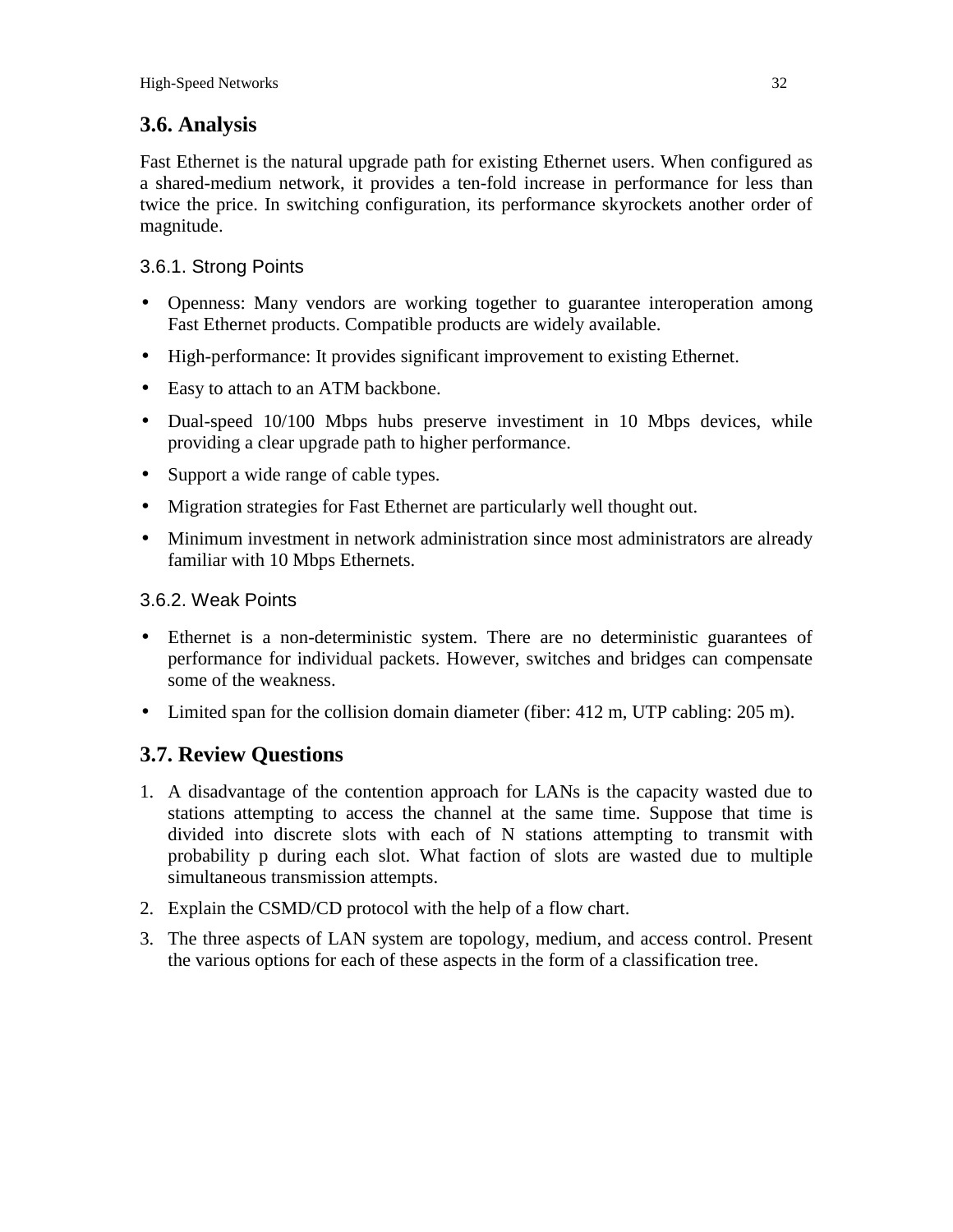# <span id="page-32-0"></span>**4. IEEE 802.8 FDDI and IEEE 802.12 VG-AnyLAN**

# **4.1. Study Points**

- Understand the basic architecture of FDDI.
- Understand the traffic types supported by FDDI.
- Be familiar with the basic FDDI protocols.
- Understand the architecture of 100VG-AnyLAN.
- Understand the Demand-Priority algorithm used for 100VG-AnyLAN.
- Be able to compare the differences and similarities of 100VG-AnyLAN and 100BASE-T technologies.

#### **References:**

- 1. "FDDI A High Speed Network" A. Shah and G. Ramakrishnan, Prentice-Hall, NJ, 1994. ISBN: 0-13-308388-8.
- 2. Section 3.4 High-Speed Ethernet from "Ethernet Networks," 2<sup>nd</sup> Ed., G. Held, John Wiley & Sons, Inc., 1996, ISBN: 0-471-12706-X.

# **4.2. FDDI Concepts**

#### 4.2.1. What is FDDI

FDDI stands for Fiber Distributed Data Interface. It is a 100 Mbps data rate LAN standard. The topology is a point-to-point connection of links connected in a logical ring. There are two such rings with one ring configured as a backup. Each station connects to both rings. There can be 500 such stations on the network with a maximum ring-size of 200 km. The maximum distance between each node is 2km.

According to the OSI Reference Model, FDDI specifies layer 1 (physical layer) and part of layer 2 (data link layer). Layer 1 contains FDDI PMD (Physical medium dependent) and PHY (Medium access control) and station management. Layer 2 consists of FDDI MAC (Medium access control) and LLC (Logical link control) sub-layer.

At the current state of standardisation, only one ring is used in normal operation and the second permits faults to be tolerated.

#### 4.2.2. FDDI Nodes and Networking Topology

FDDI specifies a dual ring of tree architecture. There are two such counter-rotating rings (Figure 4.1). The dual ring architecture refers to a *logical* dual ring. Typically, only one ring is used for data transfer (called primary ring). The second ring is used as a backup for fault tolerance.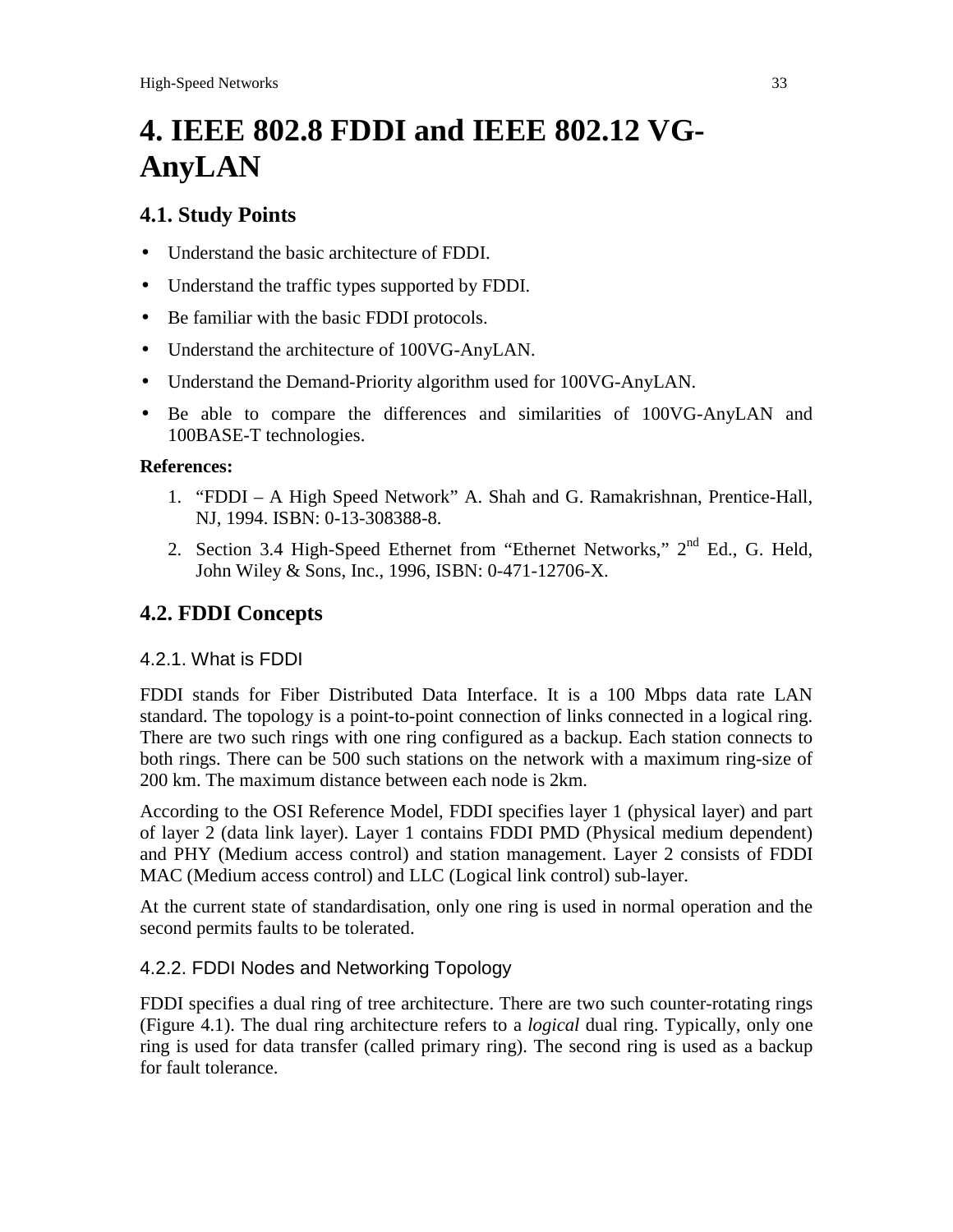<span id="page-33-0"></span>For example, in Figure 4.1, normal data transfer follows the route of  $S1 \rightarrow S2 \rightarrow S3 \rightarrow$  $S4 \rightarrow S1$  (the outer ring). However, if the outer ring breaks down, then the inner ring can be used. The data transfer route becomes  $S1 \rightarrow S5 \rightarrow S4 \rightarrow S3 \rightarrow S2 \rightarrow S1$ . If both ring break down at the same point, say Station S5, due to fire or other accident, then the two rings can be joined at points A and B, respectively, forming a single ring of approximately twice as long.



Figure 4.1 FDDI architecture

Definitions:

- *Trunk* ring implies the set of dual rings.
- A *node* is an active element in an FDDI network and it contains at least one port: PHY+PMD.
- A *station* is defined as a node with MAC and it is an addressable entity.
- Dual Attachment Station (DAS) attaches to the trunk ring. A single attachment station (SAS) attaches to one ring only.
- An *optical bypass* or *bypass switch* is a device which provides ring continuity in the presence of a node fault.
- A *concentrator* is a type of a node, which provides connections to single attachment nodes.

Network connections: FDDI defines two classes of stations, A and B. Class A stations connect to both rings. Class B stations connects to only one of the rings.

#### **4.3. FDDI Medium Access Control**

#### 4.3.1. Station Types

There are four station types (Figure 4.2):

- Dual attachment station (DAS): The station attaches to the dual ring.
- Dual attachment concentrator (DAC): The concentrator attaches to the dual ring.
- Single attachment station (SAS): The station attaches to the DAC by means of a single ring.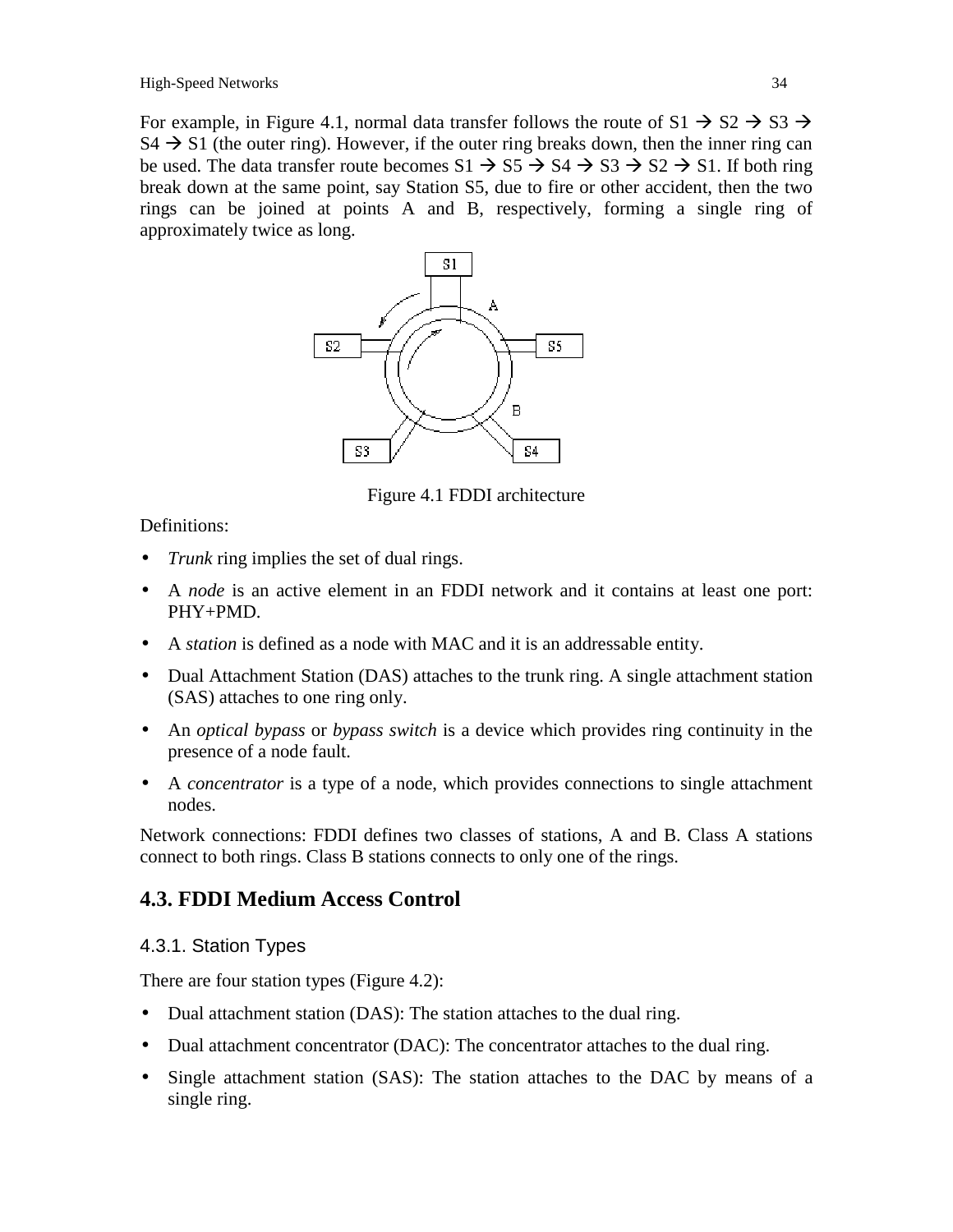<span id="page-34-0"></span>• Single attachment concentrator (SAC): The concentrator attaches to a DAC or another SAC and may support one or more SASs in a single ring.

In FDDI, the physical layer is split into two sublayers:

- Physical medium dependent sublayer (PMD): It provides the optical specification for FDDI such as wavelength, cables, concentrators, power budgets, optical bypass and other details.
- Physical sublayer (PHY): It defines the clock synchronisation, the encoding scheme and other details.



Figure 4.2 FDDI station architctures

#### 4.3.2. FDDI Station Management (SMT)

SMT defines three functions:

- Connection management (CMT): It handles the insertion of stations onto the ring and removal of stations from the ring. This involves establishing or terminating a physical link between adjacent ports and the connection of ports to MAC entities. It consists of:
	- Entity coordination management coordinates the activities of all ports and the optional optical bypass switch associated with that station.
	- Physical connection management handles the point-to-point physical links between adjacent PHY/PMD pairs.
	- Configuration management provides for configuring PHY and MAC entities within a node.
- Ring management (RMT): It receives status information from MAC and connection management, and provides the following services:
	- Stuck beacon detection: A station that suspects a ring failure will transmit a continuous stream of beacons. Eventually, it should receive either a beacon from an upstream station or its own beacon. If neither event occurs, the station will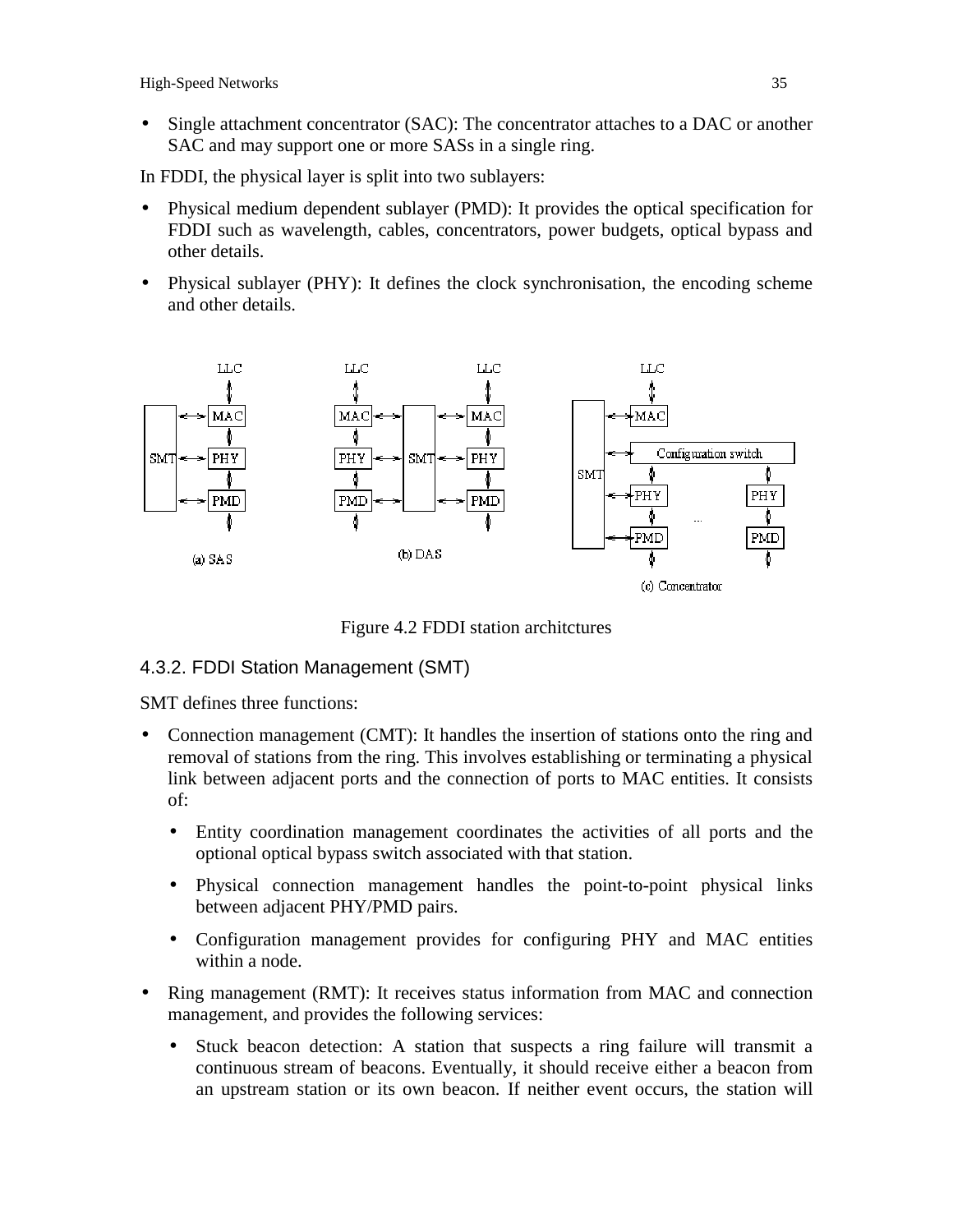<span id="page-35-0"></span>continue to transmit its own beacon indefinitely (stuck beacon). This is resolved by a stuck-beacon timer which measures the duration of beacon transmission. A stuck beacon procedure is invoked if the timer expires. It transmits a directed beacon to a group of stations forming the ring of the stuck condition.

- Resolution of problems through the trace process. After the directed beacons are sent and the stuck condition persists, a trace-function is initiated.
- Detection of duplicated addresses. If two or more MAC entities have the same address, the ring cannot function well. During ring initialisation, the ring is monitored for conditions that indicate the presence of suplicated addresses.
- SMT frame services: It handles the management of stations when the ring is in an operational state. These services are implemented by a set of SMT frames:
	- Neighbourhood information frame.
	- Station information frame.
	- Echo frame.
	- Resource allocation frame.
	- Request denied frame.
	- Status report frame.
	- Parameter management frame.
	- Extended service frame.

#### 4.3.3. FDDI MAC Functions

The MAC layer interacts with the LLC, PHY, and SMT layers and performs important functions such as framing, addressing, error checking, token generation, transmission time control, and fault isolation. The layers LLC, PHY and SMT are pictured as shown in Figure 4.2.

The MAC typically provides at least the following functions:

- Ordered and controlled access to the media by the nodes on the network.
- Address recognition.
- Fair access to the media: No node should utilise an unreasonable proportion of the bandwidth at the expense of other nodes.
- A bound on the network access delay for a node.
- Error checking mechanism.

All LANs provide above functions (such as 802.3 CSMA/CD). FDDI MAC provides the following additional functions and features:

- Multiple classes of traffic
- Dual mode of operation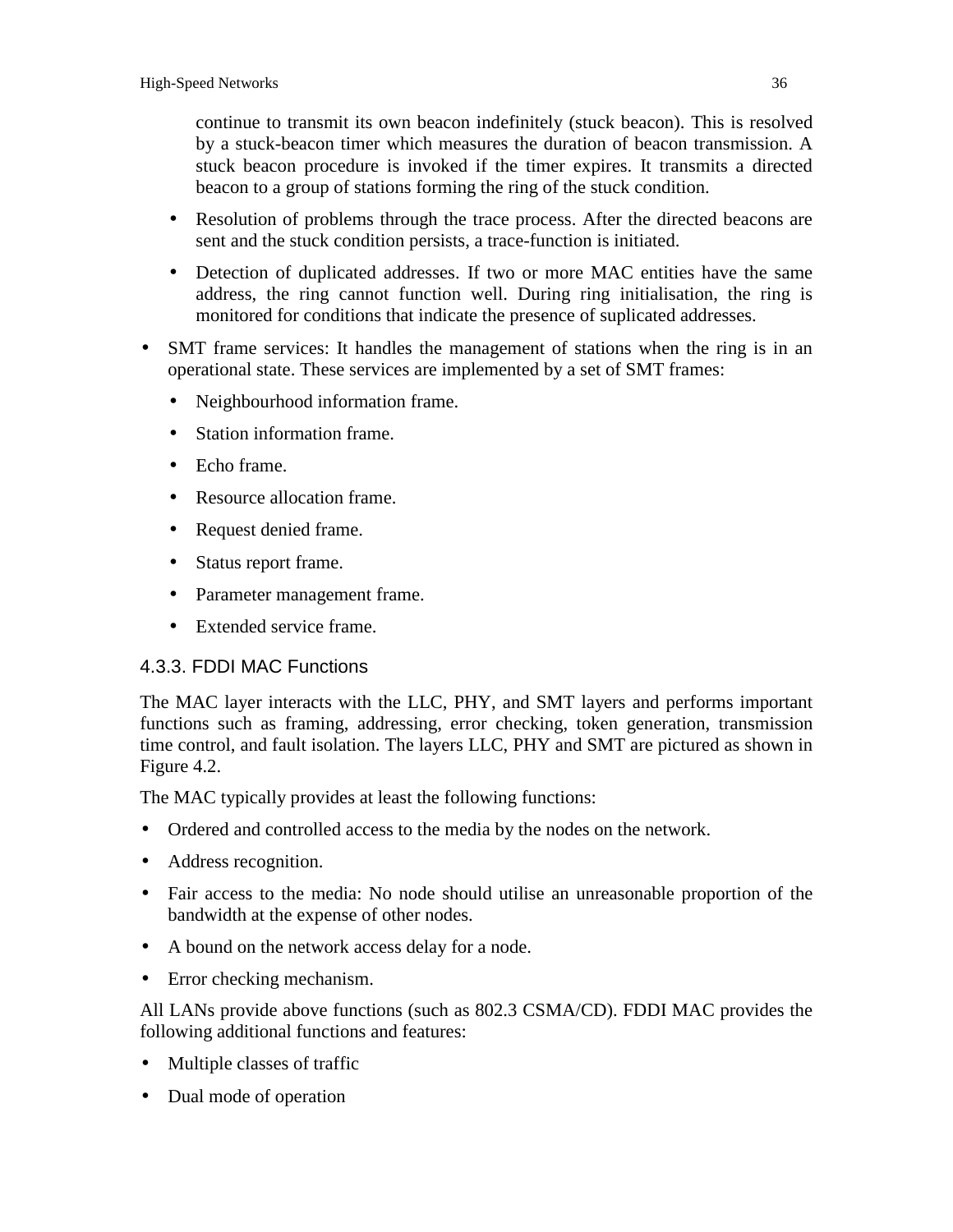- Low-level acknowledgment scheme
- Multiple address recognition scheme
- Error detection mechanisms such as frame check sequence (FCS) and error indicators
- Frame handling
- Interface to station management and other upper-layer protocols.

The LLC sublayer is similar for most LANs.

Network Access Mechanism: The protocol adopted for the network access mechanism is the Timed Token Rotation (TTR) protocol. It was felt that ring architecture would be more amenable to providing a low access delay, high throughput, and fault-tolerant channel. There are 3 classes of services in the TTR:

- 1. Class 1: Guaranteed Bandwidth, *Synchronous –* guarantee of bandwidth and/or deterministic delay and *jitter* characteristics – a variable delay introduced by the network in transmitting each packet. If the first packet takes x ms after being queued and the second packet takes y ms after being queued then the jitter is x-y ms.
- 2. Class 2: Shared Bandwidth, *Interactive* for traditional data communications where a minimum throughput is provided but absolute guarantee of bandwidth is not.
- 3. Class 3: No Guarantee of Bandwidth, *Batch—*left-over bandwidth at light traffic (something of the best effort).

The allocation of bandwidth across the three classes of services was based on the desired token rotation time.

To transmit data, a station has to capture the token. Then it transmits a frame and removes it when it comes around again. A station is allowed to put a token back onto the ring as soon as it has finished transmitting its frames. In a large ring, several frames might be on the ring at the same time.

FDDI MAC Protocol uses three timers. The *token holding timer* determines how long a station may continue to transmit once it has acquired the token. This timer prevents a station from holding the token forever. The *token rotation timer* is restarted every time the token is seen. If this timer expires, it means that the token has not been sighted for too long. Probably it has been lost, so he token recovery procedure is initialised. Finally, the *valid transmission timer* is used to time out and recover from certain transient ring errors.

FDDI also has a priority algorithm that determines which priority class may transmit on a given token pass. If the token is ahead of schedule, all priorities may transmit, but if it is behind schedule, only the highest ones may send.

#### 4.3.4. FDDI Traffic and Capacity Allocation Scheme

FDDI defines two type of traffic: synchronous and asynchronous, and uses the capacity allocation scheme to support the two types of traffic.

Each station is allocated a portion of the total capacity: the frames that it transmits during this time are referred as synchronous frames. Any capacity that is not allocated or that is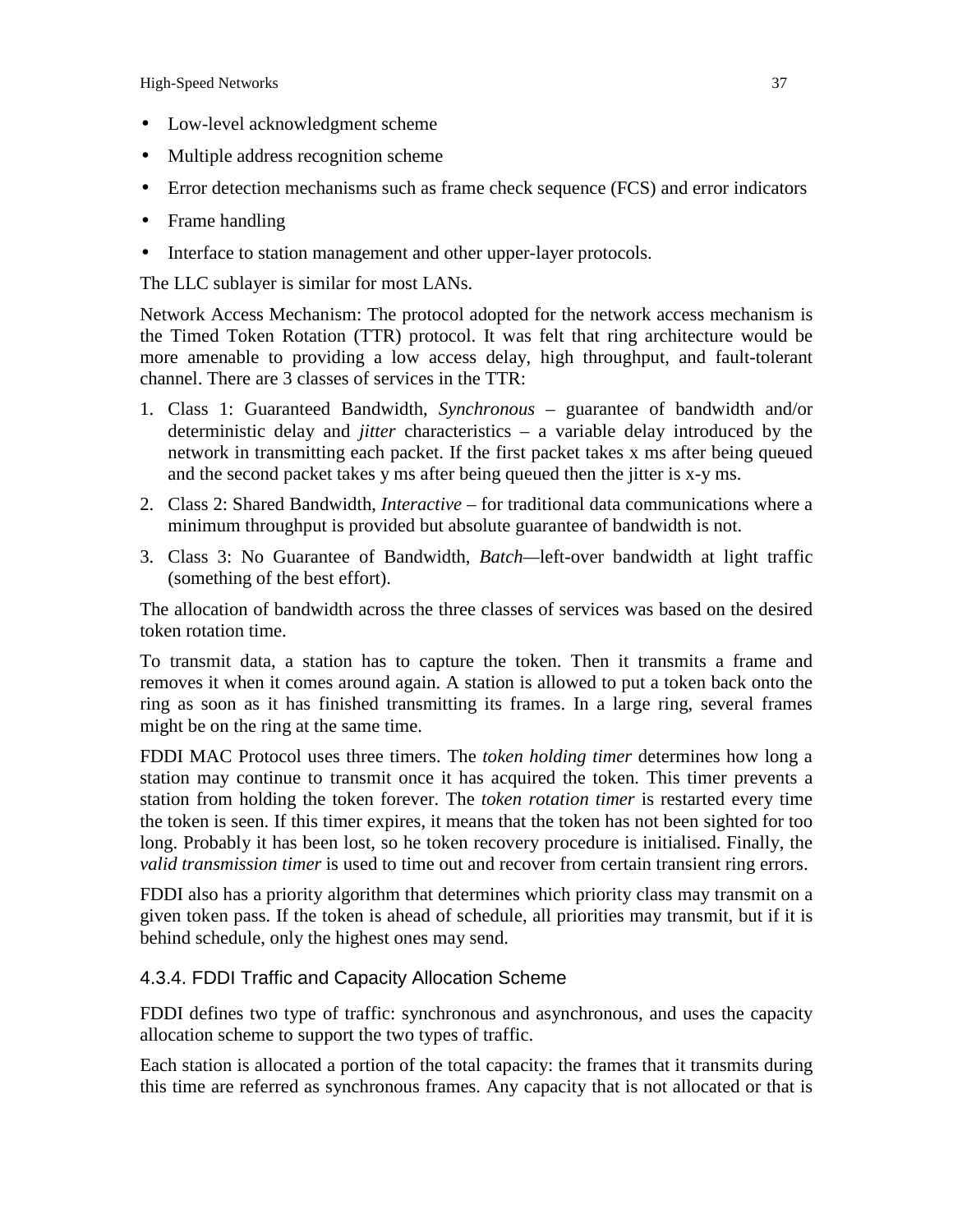High-Speed Networks 38

allocated but not used is available for the transmission of additional frames, referred to as asynchronous frames.

The capacity allocation scheme defines a target rotation time (TTRT) and each station stores the same value for TTRT. Some or all stations may be provided a synchronous allocation (SAi), which may vary among stations. The allocation must be such that

 $Dmax + Fmax + Token Time + SAi \leq TTRT$ 

where

 $ASi =$  synchronous allocation for station i.

Dmax = propagation time for one complete circuit of the ring.

Fmax = time required to transmit a maximum-length frame (4500 bytes).

Token Time = time required to transmit a token.

Initially, each station has a zero allocation and it must request a change in the allocation. Support for SAi is optional. A station that does not support synchronous allocation may only transmit asynchronous traffic.

All station have the same value of TTRT and a separately assigned value of SAi. In addition, each station maintains the following variables:

- Token-rotation timer (TRT)
- Token-holding timer (THT)
- Late counter (LC)

Initially,  $TRT = TTRT$ ,  $LC = 0$ . When the timer is enabled, TRT begins to count down. If a token is received before TRT expired, TRT is reset to TTRT. If TRT counts down to 0 before a token is received, LC is incremented to 1 and TRT is reset to TTRT and again begins to count down. If TRT expires a second time before receiving a token, LC incremented 2, the token is considered lost, and a claim process is initiated.

When a station receives the token, its action will depend on whether the token is early or late. If the token is early, the station saves the remaining time from TRT in THT, resets TRT and enables TRT:

 $THT \leftarrow TRT$  $TRT \leftarrow TTRT$ enable TRT.

The station can transmit as follows:

- 1. It may transmit synchronous frames for a time SAi.
- 2. After transmitting synchronous frames or if there were no synchronous frames to transmit, THT is enabled. The station may begin to transmit asynchronous frames as long as THT  $> 0$ . If the station receives a token and the token is late, LC is reset to 0 and TRT continues to run. The station an then transmit synchronous frames for a time SAi. The station may not transmit any asynchronous frames.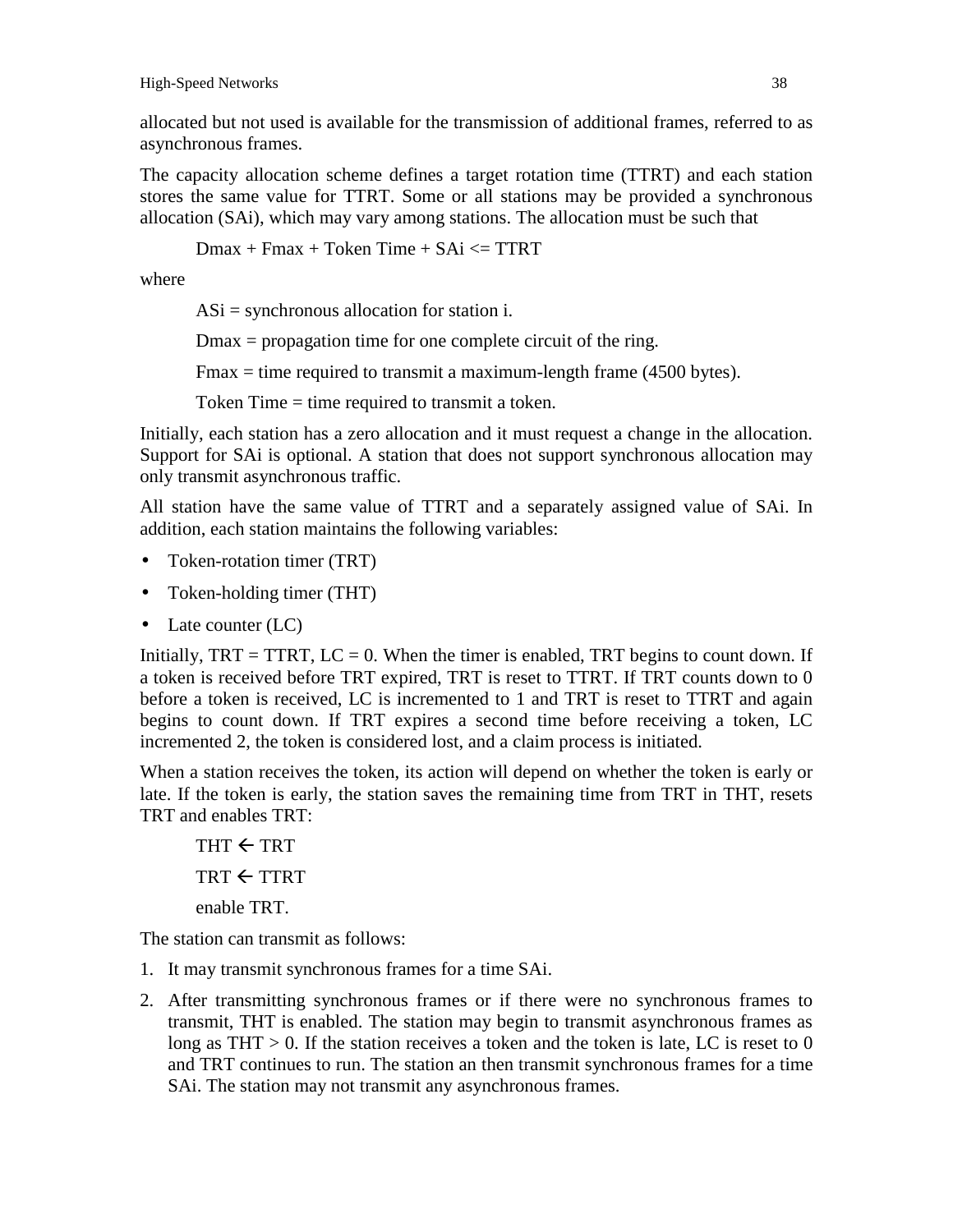The scheme is designed to ensure that the time between successive sightings of a token is on the order of TTRT or less. Of this time, a certain amount is given to synchronous traffic, others given to asynchronous traffic. As traffic fluctuates, the actual token circulation time may exceed TTRT.

There are 8 levels of priority for asynchronous traffic. Each station has a set of 8 threshold values: TP(1), TP(2), ... TP(8) where  $TP(i) =$  maximum time a token can take to circulate and still permit priority i frames to be transmitted. The  $2<sup>nd</sup>$  rule of above can be revised for dealing with asynchronous traffic:

2. After transmitting synchronous frames or if there were no synchronous frames to transmit, THT is enabled and begins to run from its set value. The station may transmit asynchronous data of priority i as long as  $THT > TP(i)$ . The maximum value of any of the TP(i) must be no longer greater than TTRT.

#### 4.3.5. Ring Monitoring

Ring monotoring responsibility is distributed among all stations. Each station monitors the ring for invalid conditions such as inactivity or incorrect activity. Each station can detect the error condition if the token circulation time  $> 2$  \* TTRT. The error detection and correction are done by 3 processes:

- Claim token process (use claim from).
- initialisation process.
- Beacon process (use Beacon frame).

A lost token occurs when a station sets  $LC=2$ . The station then initiates the claim token process by issuing a continuous stream of claim frames. The information field of the claim frame contains the station's bid for the value of TTRT. Each claiming station inspects the incoming claim frame and either defers or not according to the followinf guidelines:

- 1. The frame with the lower TTRT has precedence.
- 2. Given equal values of TTRT, a frame with 48 bit address has precedence over a frame with a 16 bit address.
- 3. Given equal value of TTRT and equal address length, the frame with the address of larger numerical value has precedence.

The process completes when one station receives its own claim frame, which has made a complete round without being preempted. At this point, the ring is filled with that station's claim frame and all other stations has yielded. All stations store the value of TTRT contained in the latest claim frame and will be used to allocate capacity.

The station that won the claim token process is responsible for initialising the ring by issuing a non-restricted token. On the first circulation of the token, it is not captured. Each station uses the token for transition from an initialisation station to an operational state, and to reset it TRT.

The beacon frame is used to isolate a serious ring failure such as a break in the ring.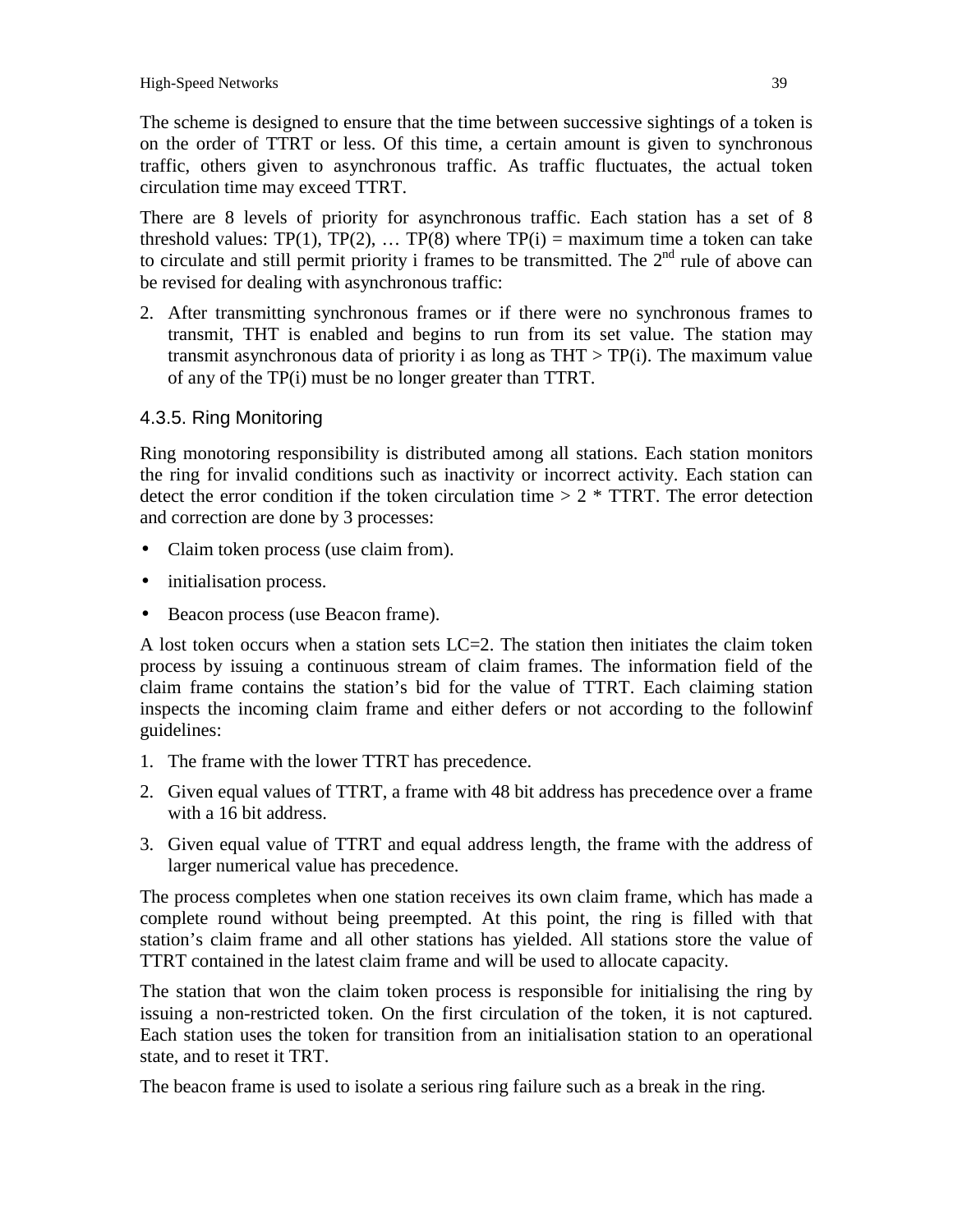## **4.4. Analysis of FDDI**

Even though the desktop strategy of FDDI did not work, FDDI has been very successful as a backbone for 10 Mbps networks.

#### 4.4.1. Strong Points

- FDDI can span great distance. It is therefore an idea backbone for connecting Ethernet repeaters in a campus setting.
- FDDI uses fiber, which is immune to electromagnetic interference.
- FDDI incorporate redundant features (dual ring).
- FDDI runs 10 times faster than 10 Mbps networking.
- FDDI has deterministic delay performance, as is characteristic for token-based networks.

#### 4.4.2. Weak Points

- Highly complex station management (STM) protocols are required to manage and track FDDI tokens.
- FDDI has not yet announced plans for higher-speed capabilities. Fast Ethernet, ATM, and 100VG-AnyLAN will soon support faster than 100 Mbps.

## **4.5. VG-AnyLAN Architecture**

100VG-AnyLAN was originally proposed by AT&T and Hewlett-Packard as a mechanism to support evolving LAN-based multimedia applications. Later it became the IEEE 802.12 standard, replaced the CSMA/CD access protocol by a demand-priority protocol. AS the name implies, VG stands for voice grade; ANYLAN means to support multiple LAN frame types.

100VG-AnyLAN uses a hierarchical star (cascaded) topology. A central hub, known as a level-1 ot root hub, functions as an inverted tree base in establishing a 100VG-AnyLAN network. From this hub other hubs and / or nodes form a star topology, fanning out underneath the root hub. Figure 4.3 shows the architecture.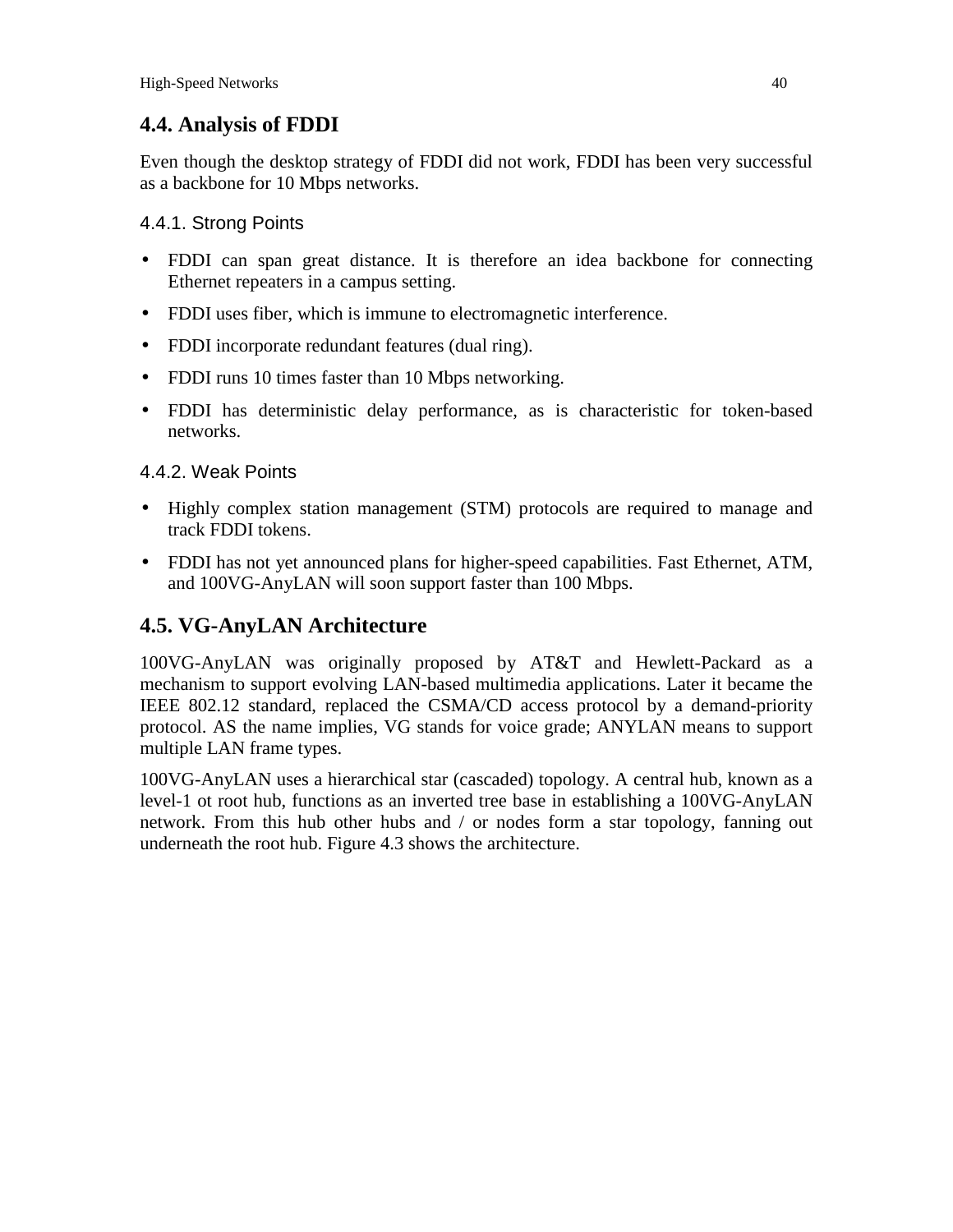

Figure 4.3. 100VG-AnyLAN topology

All hubs located in the same network segment must be configured to support the same frame format—IEEE 802.3 Ethernet or IEEE 802.5 Token-Ring. Through the attachment of a bridge or router to a hub port the 100VG-AnyLAN network can be extended to interconnect with other Ethernet or Token-Ring networks, FDDI- and ATM-based networks, or a wide area network transmission facility.

Each hub in a 100VG-AnyLAN network has one up-link port and N down-link ports. The up-link hub is used to connect lowerlevel hubs to an upper-level hub, while the down-link ports are used to connect an upper-level hub to workstations, bridges, routers, and other network devices to include lower-level hub. Up to three levels of cascading can be used on a 100VG-AnyLAN network.

## **4.6. Hub Operation**

Each hub port can be configured to operate in one of the two modes: normal or monitor. Ports configured in normal mode are forwarded only those packets specifically addressed to the attached nodes. Ports configured in monitor mode are forwarded every packet received by the hub.

Device connected to a hub gain access to a 100VGAnyLAN network through the use of a centrally controlled access method, referred to as demand priority. Under this method, a node isues a request, referred to as a demand, to the hub it is connected to, to transmit a packet onto the network. Each request icludes a priority label assigned by the upper layer application. The priority label is either normal, for normal data packets, or high, for packets carrying time-critical multimedia information. High priority packets are granted access to the network prior to normal priority packets being granted.

The root hub continuously scans its ports using a round-robin sequence for requests. Lower-level hubs connected as nodes also perform a round-robin scanning process and forward node requests to the root hub. The root hub determines which nodes are requesting permission o transmit a packet as well as the priority level associated with the packet. Each hub maintains a separate list for both normal- and high-priority requests.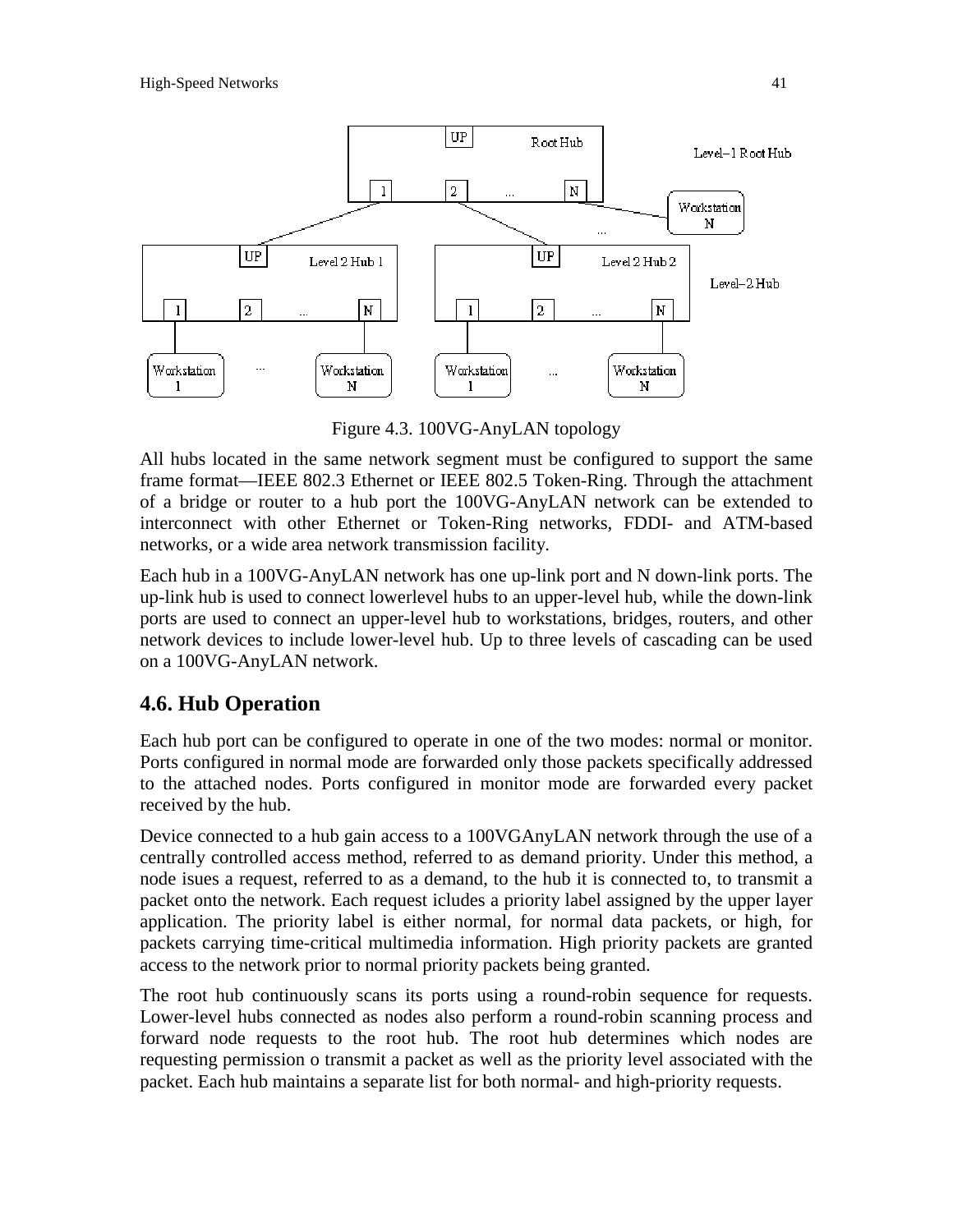Normal priority requests are served in their port order until a higher priority request is received. Upon receipt a higher-priority request the hub will complete any packet transmission in progress and then service the high-priority request before returning to the service of the normal-priority list.

To prevent a long sequence of high-priority packets from abnormally delaying lowpriority requests from being serviced, the hub also monitors node request-to-end respone times. If the delay exceeds a predefined time, the hub automatically raises the normalpriority level to a high-priority level.

For example, the scanning sequence of Figure 5.1 will be, if all ports have normal priority requests pending:

Level 1 scan: port 1, 2, … N of the Root Hub

Level 2 scan: port 1, 2, … N of the Level-2 Hub 1 and port 1, 2, … N of the Level 2 Hub 2.

When scanning port 1 of the root hub, the sequence of level-2 hub 1 is inserted. The same is true for the sequence of the level-2 hub 2. So the final scanning sequence will be:

port 1, 2, … N of the Level-2 Hub 1, port 1, 2, … N of the Level 2 Hub 2, … port N of the Root Hub.

### **4.7. Network Layers**

#### 4.7.1. DTE Reference Model

Figure 4.4. shows the IEEE802.12 Data Terminal Equipment (DTE) Reference Model.



#### Figure 4.4. IEEE802.12 DTE Reference Model

The IEEE 802.12 subdivided the ISO Data Link Layer into two sublayers: Logical Link Control (LLC) and Medium Access Control (MAC). The LLC sublayer results in the transmission of informaiton in either IEEE 802.3 or 802.5 frame formats, while the MAC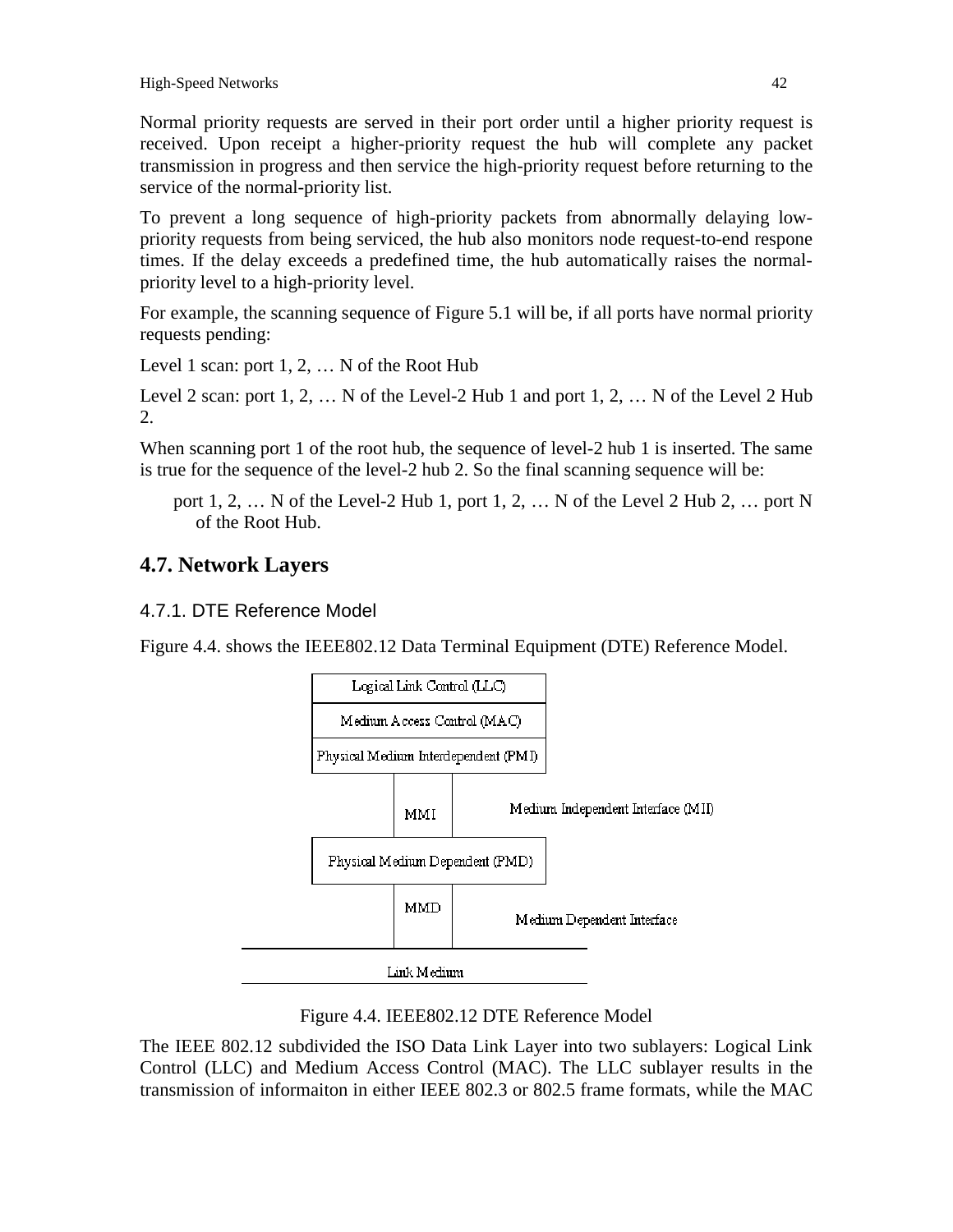sublayer uses the previously described demand-priority mechanism as the access method to the network. Where the 802.12 differs from the Ethernet and Token-Ring models is in its subdivision of the physical layer into four sublayers.

#### 4.7.2. PMI Sublayer functions

The PMI (Physical Medium Interdependent) sublayer is responsible for performing four key functions prior to passing data to the PMD (Physical Medium Dependent) sublayer. Those functions are:

- Quartet channeling: This is the process of first sequentially dividing MAC frame data octets into 5-bit data quintets. Next, each 5-bit quintet is distributed sequentially among four channels. The rationale for the use of four channels is that they represent a transmission pair for a four UTP demand-priority network.
- Data scrambling: The scramblers used in the PMI layer are employed to reduce the potential affect of radio frequency interference and signal crosstalk between cable pairs.
- 5B6B encoding: The mapping of scrambled 5-bit data quintets into 6-bit symbols is performed by the 5B6B encoder. The encoding process results in the creation of a balanced data pattern that will contain equal numbers of 0s and 1s, providing guaranteed clock transition synchronisation for receiver circuits. In addition, the 5B6B encoding process provides an error-checking capability.
- Preamble data addition: This is to add the preamble and starting and ending frame delimiters to each channel.

The PMD sublayer functions include NRZ encoding, link medium operation and link status control.

## **4.8. Analysis of 100AnyLAN**

#### 4.8.1. Comparison of 100VG-AnyLAN and 100BASE-T

100BASE-T was designed as a mechanism to provide a growth path from 100BASE-T while enabling organisations to retain the invested base of 10BASE-T adapter cards and cabling for workstations that do not require a 100 Mbps operating capability. No provision was made to prioritise traffic. Thus, while a lightly loaded 100BASE-T network can transport multimedia data, this may not be true as the network load increases.

The replacement of the CSMA/CD access protocol by a demand-priority protocol results in 100VG-AnyLAN being more suitable for multimedia applications. Unfortunately, there is a cost associated with the additional technology incorporated into 100VG-AnyLAN, which resulted in network adapters costing more than 100BASE-T adapters.

The next table provides a comparison of the operating characteristics of 100BASE-T and 100VG-AnyLAN.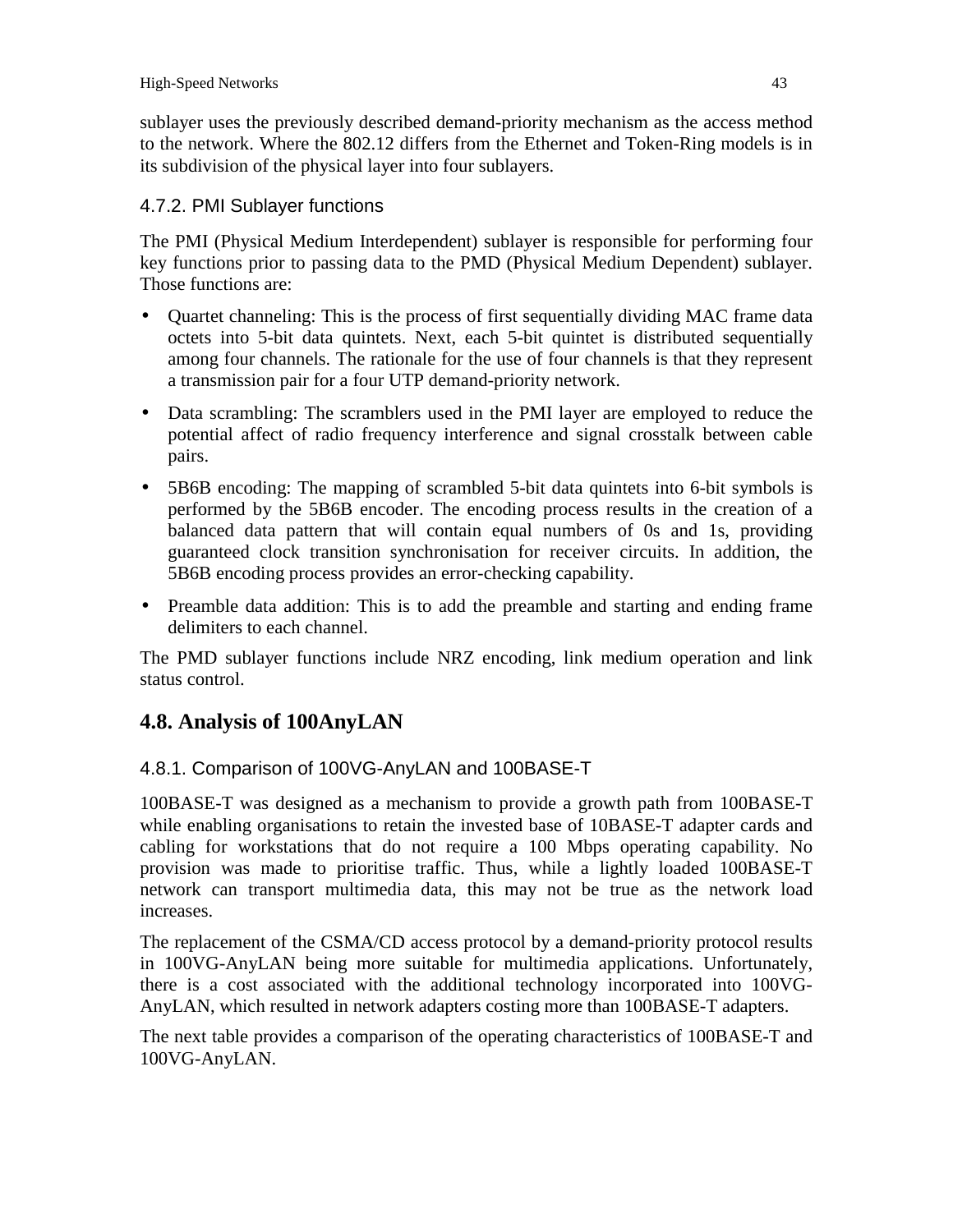|                            | 100BASE-T          | 10VG-AnyLAN           |  |
|----------------------------|--------------------|-----------------------|--|
| Data rate                  | 100 Mbps           | 100 Mbps              |  |
| Access protocol            | <b>CSMA/CD</b>     | Demand-priority       |  |
| Frame support              | 802.3 Ethernet     | 802.3 Ethernet        |  |
|                            | 802.5 Token-Ring   |                       |  |
| Physical topology          | <b>Star</b>        | <b>Star</b>           |  |
| Cable support              |                    |                       |  |
| 2-pair Cat. 5 UTP          | 100BASE-TX         | Not planned           |  |
| 4-pair Cat. 3, 4, or 5 UTP | 100BASE-T4         | Yes                   |  |
| 2-pair STP                 | 100BASE-TX         | Future                |  |
| Fiber                      | 100BASE-FX         | Future                |  |
| Max. UTP drive distance    | 100m or Cat. 5 UTP | 100m Cat. 3, 4, UTP   |  |
| Max. repeaters allowed     | $\overline{2}$     | 4                     |  |
| Max. UTP network diameter  | $250 \text{ m}$    | $4,000 \; \mathrm{m}$ |  |
| Full duplex support        | Yes                | Yes                   |  |

#### 4.8.2. Strong and Weak Points of 100VG-AnyLAN

Strong points:

- Suitable for providing deterministic performance (e.g. real-time applications) since at heart the 100VG-AnyLAN is a token-passing system.
- 100VG-AnyLAN provides support for 802.3 Ethernet and 802.5 Token Ring packet format (but not both at the same time).
- 100VG-AnyLAN provides a two-level priority scheme, where the video-based applications can use the high priority and others will use the low priority.
- In comparison with a shared bandwidth Fast Ethernet, the 100VG-AnyLAN's maximum usable bandwidth maybe higher, owing to the advantage of its deterministic token-ring like operation.

Weak points:

- The 100VG-AnyLAN suffers from over-complexity. Significant amount of training may be required for network administrators to understand and use its features.
- The medium access layer of 100VG-AnyLAN does not support full-duplex connections. The hub architecture is inherently half duplex.
- Large cascaded networks perform poorly.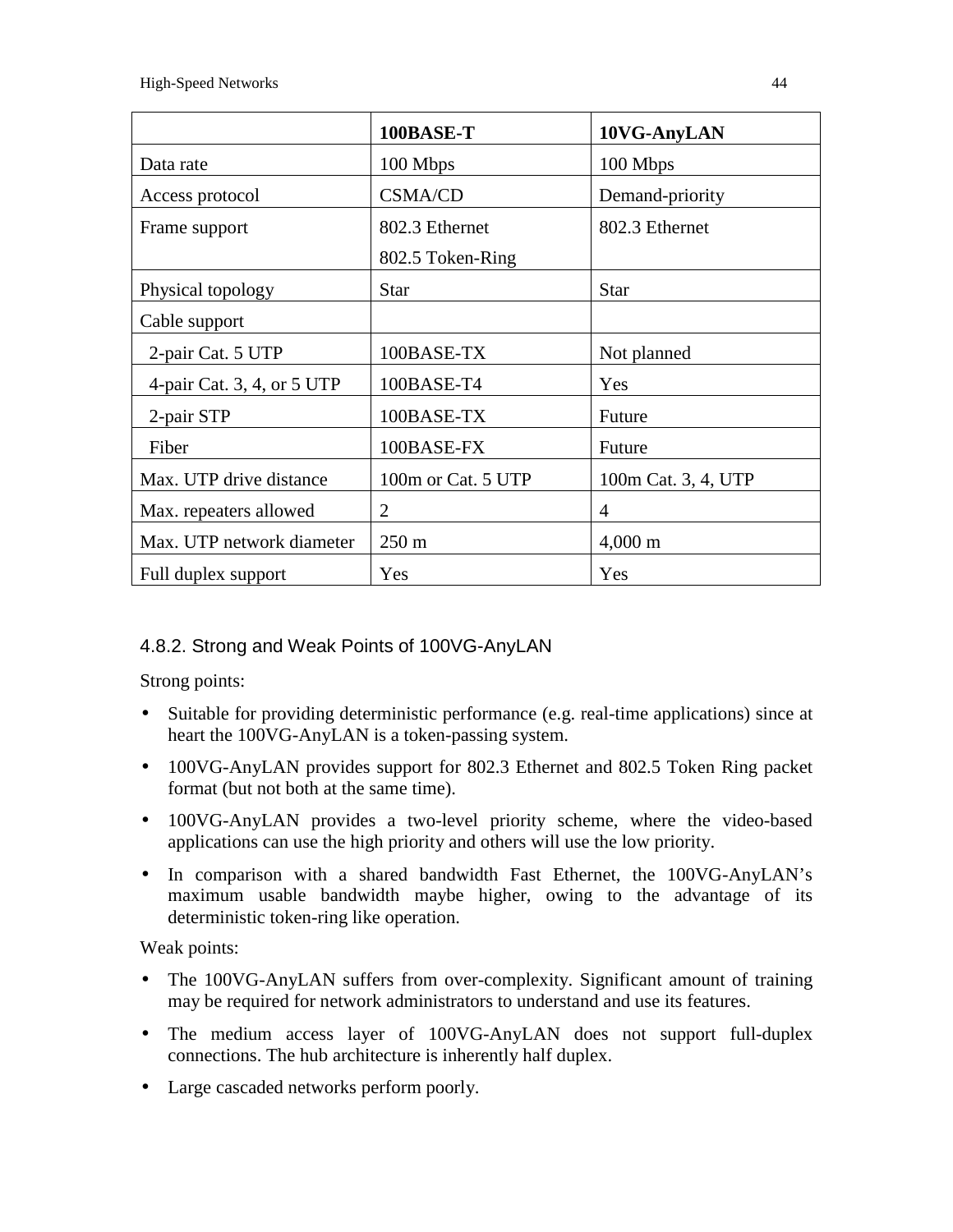• The determinism and priority mechanisms of the 100VG-AnyLAN do not extend through most bridges, switches, or routers.

Now, the majority of network manufactures have adopted Fast Ethernet as the high-speed network of choice. Few companies remain committed exclusively to 100VG-AnyLAN.

#### **4.9. Review Questions**

- 1. Briefly explain the FDDI architecture and its fault tolerant features.
- 2. What is the capacity allocation in FDDI and how does it work? Use a flow chart to describe the FDDI capacity allocation scheme.
- 3. Why FDDI uses 4B5B encoding scheme instead of the Manchester encoding scheme?
- 4. Use an example to illustrate the scanning process of the 100VG-AnyLAN.
- 5. Briefly explain the architecture of a 100VG-AnyLAN network.
- 6. What are the major differences of a 100VG-AnyLAN network and a 100BASE-T network?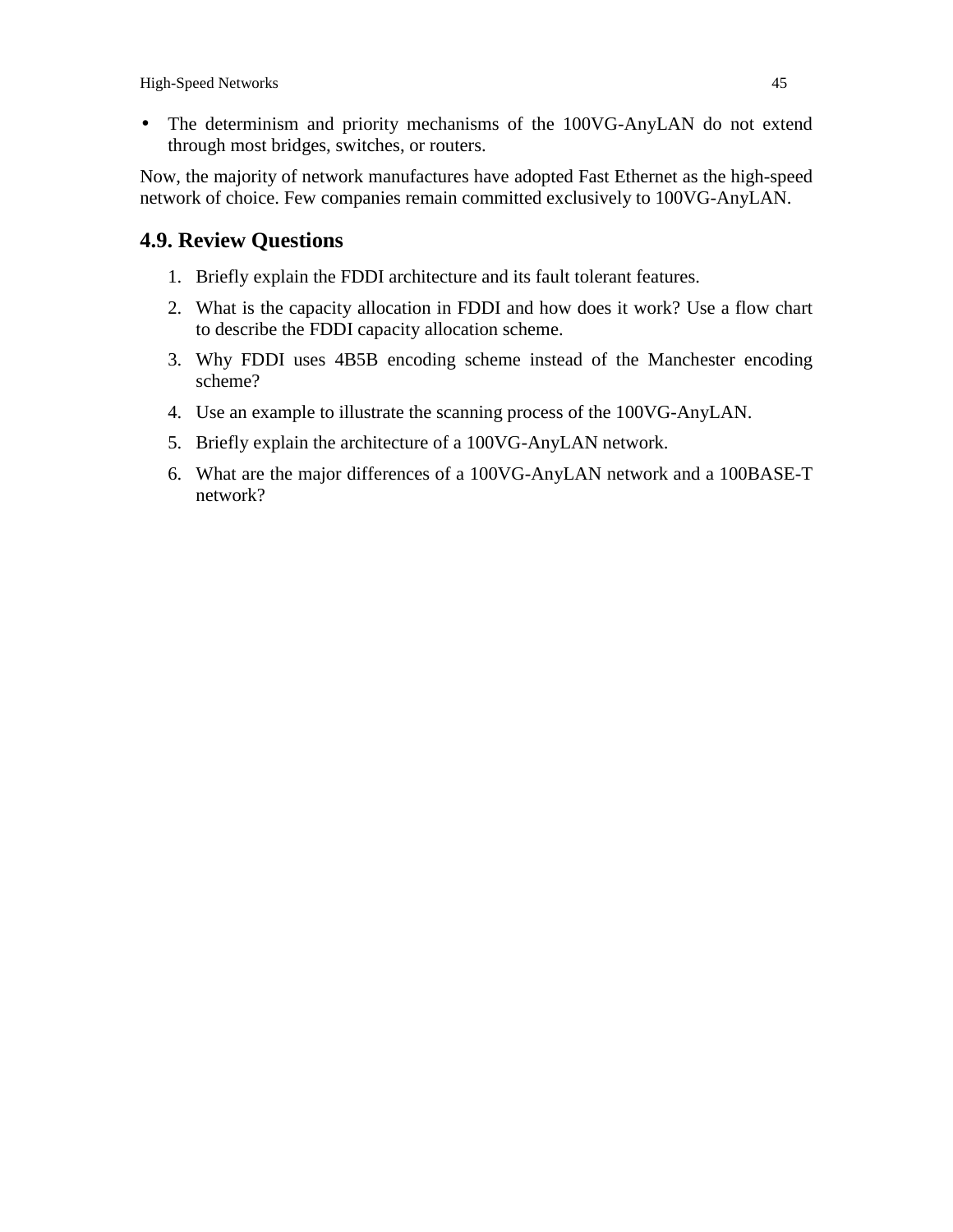## **5. Asynchronous Transfer Mode**

### **5.1. Study Points**

- Understand the architecture of ATM: VC and VP.
- ATM Logical Connection
- QoS parameters: delay, loss rate ...
- ATM Service Categories
- ATM AAL
- Understand the development of LANs
- Be familiar with the ATM LAN configuration

Understand the interoperability of end systems on various interconnected LANs **References**:

- 1. [STA98] Chapter 4.
- 2. [STA98] Section 5.2.

#### **5.2. The Architecture**

ATM is called cell relay (as compared with frame relay). Frame relay was developed as part of the work of ISDN, but is now finding wide application in private networks and non-ISDN applications in routers.



Figure 5.1 ATM protocol architecture

Figure 5.1 depicts the ATM Protocol Architecture. ATM, like packet switching and frame relay, allows multiple logical connections to be multiplexed over a single physical interface.

User plane provides for user information transfer, along with associated control (e.g., flow control, error control).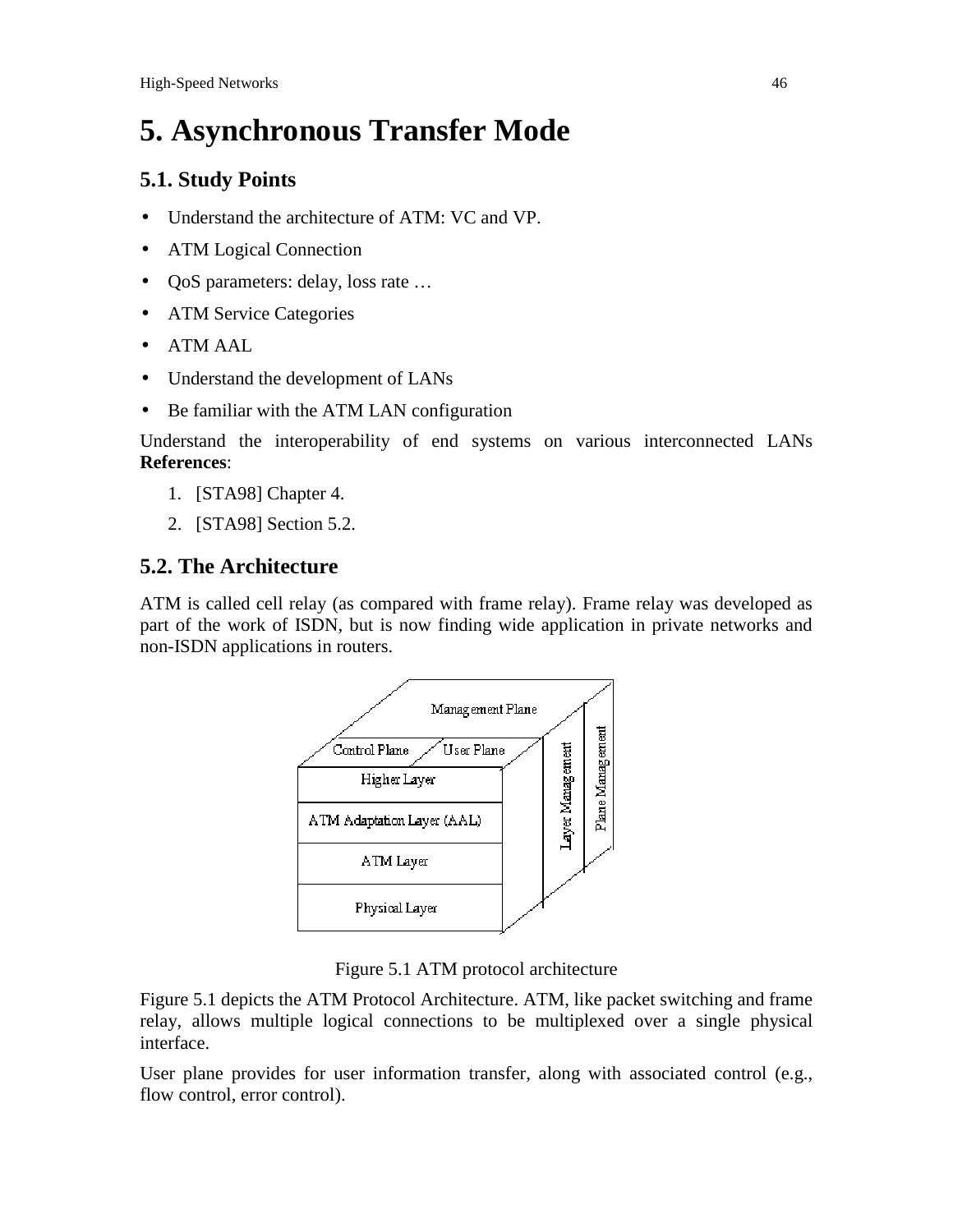Control plane performs call control and connection control functions.

Management plane includes plane management, which performs management functions related to a system as a whole and provides coordination between all the planes. Layer management performs management functions relating to resources and parameters residing in its protocol entities.

## **5.3. ATM Logical Connection**

#### 5.3.1. Virtual Channel Connection

Virtual channel (VC) is a generic term used to describe unidirectional transport of ATM cells associated by a common unique identifier value. Logical Connections in ATM are referred to as virtual channel connections (VCCs). A VCC is set up between two end users through the network, and a variable-rate, full-duplex flow of fixed size cells is exchanged over the connection.

The second concept introduced is the Virtual Path Connection (VPC). The VPC has several advantages:

- Simplified network architecture: Network transport functions can be separated into those related to an individual logical connection (VC) and VP.
- Increased network performance and reliability: The network deals with fewer, aggregated entities.
- Reduced processing and short connection setup time: By reserving capacity on a virtual path of later arrivals, new VCC can be established by executing simple control functions at the end points of VPC.
- Enhanced network services: VP is used internal to the network but is also visible to the end user.

The process of setting up a VPC is decoupled from the process of setting up an individual VCC.

VPC control mechanisms include calculating routes, allocating capacity, and sorting connection state information.

To set up VC, there must first be a VP to the required destination node with sufficient available capacity to support the virtual channel, with appropriate QoS.

#### 5.3.2. VCC Use

- Between end users: Can be used to carry end-to-end user data; to carry control signaling between end users. VCC should not exceed VPC capacity.
- Between an end user and a network entity: Used for user-to-network control signaling. Can be used to aggregate traffic from an end user to a network exchange or network server.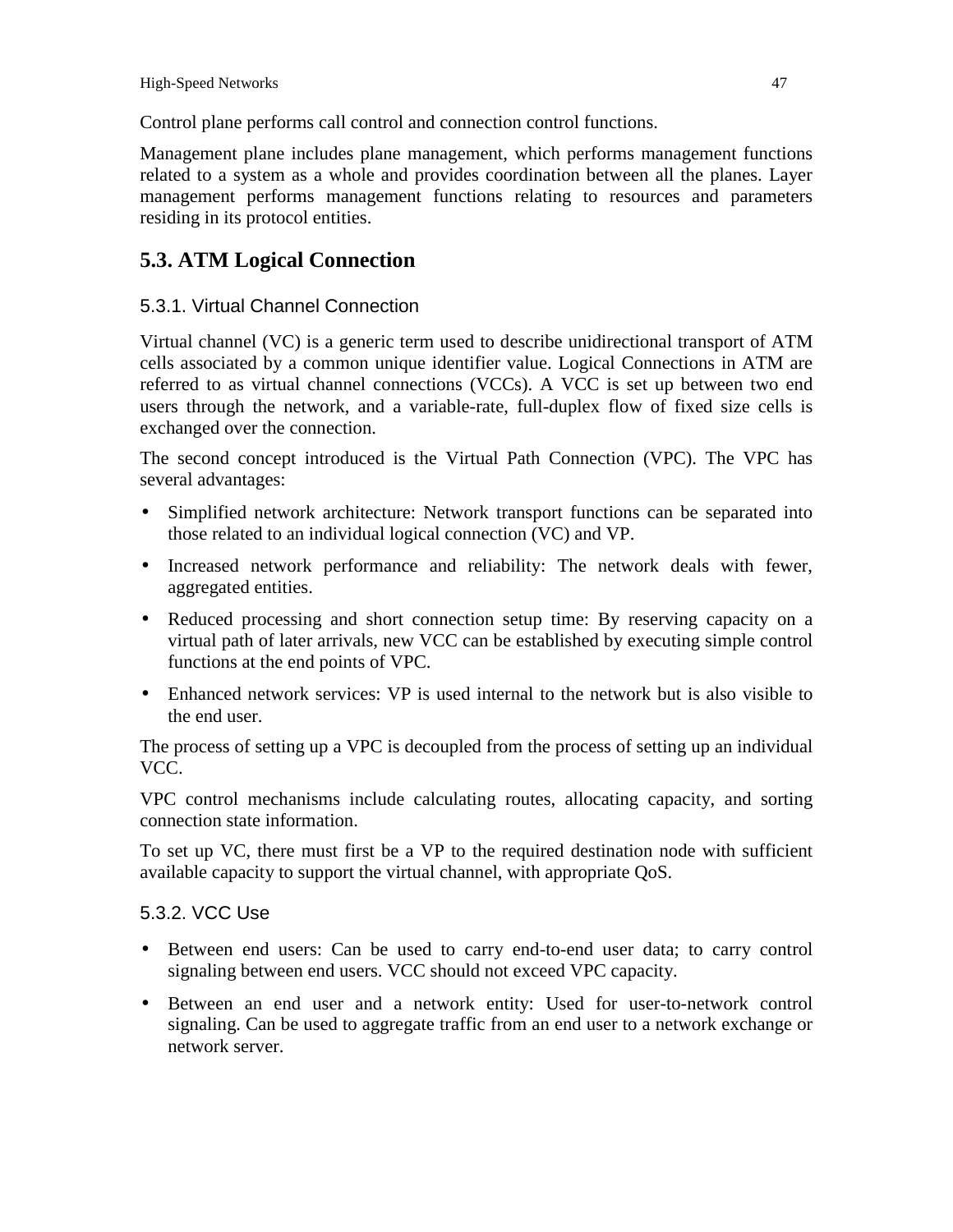High-Speed Networks 48

• Between two network entities: Used for network traffic management and routing functions. A network-to-network VPC can be used to define a common route for the exchange of net management information.

5.3.3. VP/VCC Characteristics:

- Quality of service: parameters such as cell loss ratio and cell delay variation.
- Switched and semi-permanent VCC is an on demand connection, which requires callcontrol singling for setup and tearing down. A semi-permanent VCC is one that is of long duration and is set up by configuration or network management action.
- Cell sequence integrity: A sequence of transmitted cell within a VCC is preserved.
- Traffic parameter negotiation and usage monitor: Traffic parameter can be negotiated between user and network. The input of cells is monitored by the network to ensure that the negotiated parameters are not violated.
- Virtual channel identifier restriction within a VPC: One or more virtual channel identifiers or numbers may not be available to the user of the VPC, but may be reserved for network use.

## **5.4. ATM Cells**

5.4.1. Header Format:

1. User – network interface

| 8 |                      |  |                 |     |
|---|----------------------|--|-----------------|-----|
|   | Generic flow control |  | Virtual path id |     |
|   | Virtual path id      |  |                 |     |
|   | Virtual              |  | Channel id      |     |
|   |                      |  | Payload type    | CLP |
|   | Header error         |  | Control         |     |
|   | Payload              |  | Data (48 octes) |     |
|   |                      |  | .               |     |

3. Network – network interface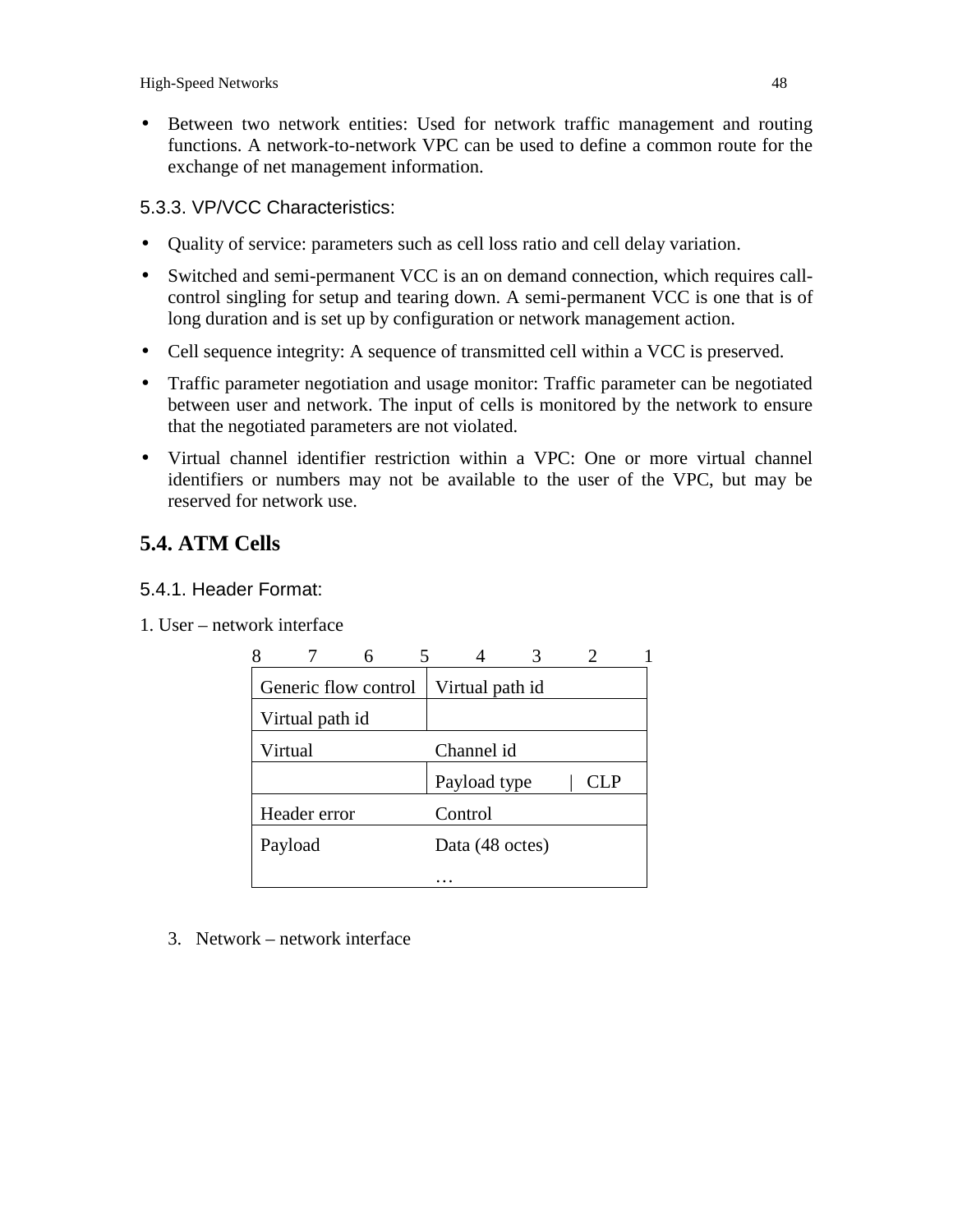|                 | 6 |              |                    |        |  |
|-----------------|---|--------------|--------------------|--------|--|
| Virtual         |   | path id      |                    |        |  |
| Virtual path id |   |              |                    |        |  |
| Virtual         |   | Channel id   |                    |        |  |
|                 |   | Payload type |                    | CLP    |  |
| Header error    |   | Control      |                    |        |  |
| Payload         |   | Data         | (48)               | octets |  |
|                 |   |              | information field) |        |  |

Generic flow control—could be used to assist the customer in controlling the flow of traffic for different QoS. One candidate for the use of this field is a multiple-priority level indicator to control the flow of info in a service dependent manner.

Virtual path identifier (VPI) – constitutes a routing field for the network. It is an 8-bits at the user-network interface and 12-bits at the network-network interface.

Virtual channel identifier (VCI) – service access point, is used for routing to and from the end user.

| PT Coding | Interpretation                                            |
|-----------|-----------------------------------------------------------|
| 000       | User data cell, congestion not experienced, SDU type $=0$ |
| 001       | User data cell, congestion not experienced, SDU type $=1$ |
| 010       | User data cell, congestion experienced, SDU type $=0$     |
| 011       | User data cell, congestion experienced, SDU type $=1$     |
| 100       | OAM segment associated cell                               |
| 101       | OAM end-to-end associated cell                            |
| 110       | Resource management cell                                  |
|           | Reserved for future function                              |

Payload type (PT) – indicates the type of information in payload field.

Where SDU = Service Data Unit. OAM = Operations, Administration, and Maintenance.

Cell loss priority (CLP) is used to provide guidance to the network in the event of congestion. 0 -- high priority, should not be discarded unless no other alternative is available. 1 -- this cell can be discarded in case of congestion.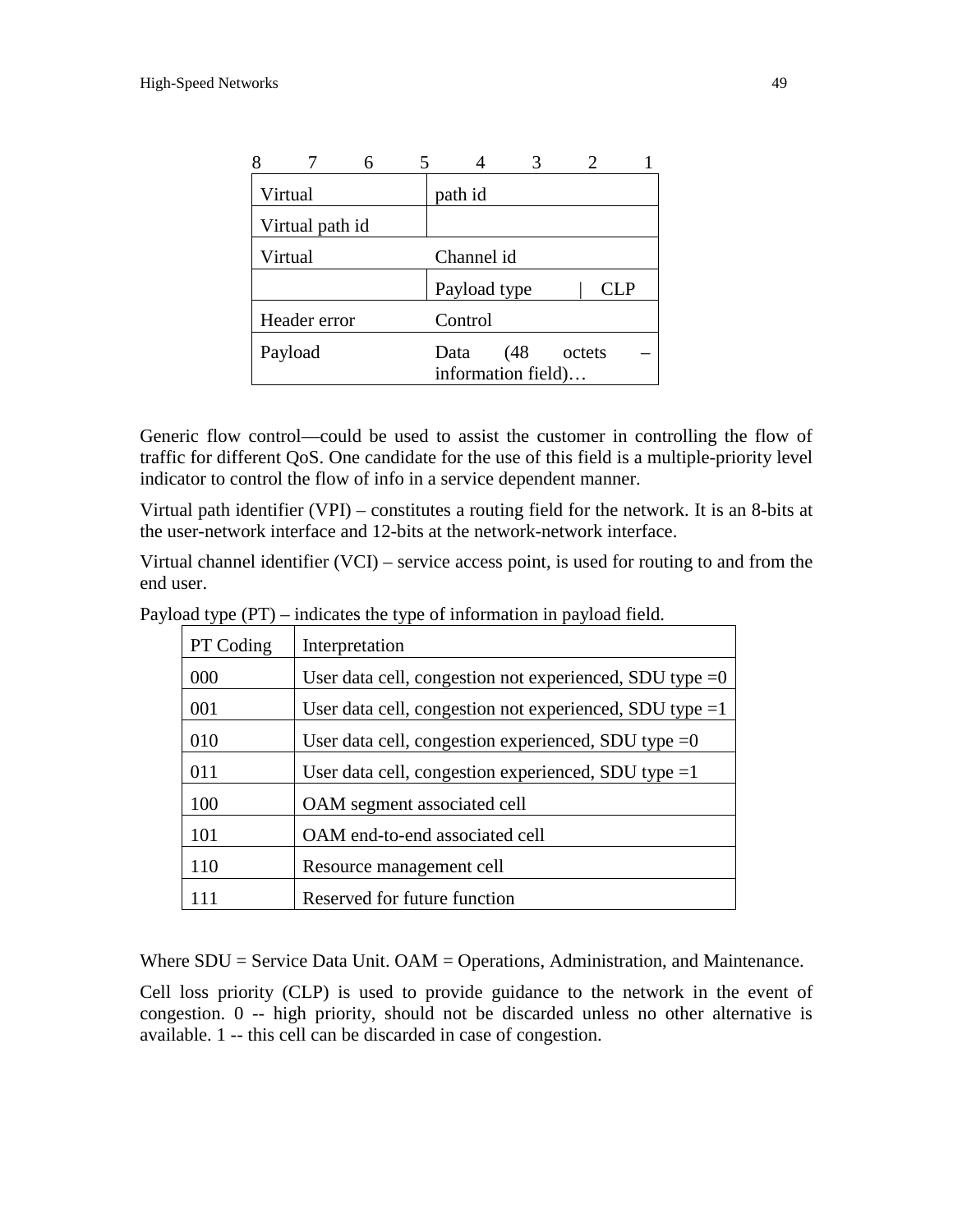#### 5.4.2. Header Error Control

Each ATM cell includes an 8-bit header error control (HEC) field that is calculated based on the remaining 32 bits of the header. The HEC uses the polynomial  $x^8 + x^2 + x + 1$  to generate the code. As the input to the calculation is only 32 bits, it not only allows the code to be used to detect errors, but also to correct them. Figure 5.2 shows the HEC operations at the receiver.



Figure 5.2 HEC operations at receiver

The operations consist of two modes: correction mode and detection mode. Initially he receiver is at correction mode. When a cell arrives, HEC is calculated. If no errors, the receiver remains in correction mode. If an error is detected, and it is a single-bit error, the receiver will correct it and moves to detection mode. If the error is a multibit error, the receiver just moves to the detection mode.

No error correction is made in detection mode. The receiver remains in detection mode as long as errored cells are received. When a good cell is received, the receiver switches back to correction mode.

## **5.5. ATM Service Categories**

ATM network is designed to be able to transfer many different types of traffic simultaneously, including real-time flows such as voice, video, and burst TCP flows.

The following service categories have been defined by the ATM Forum:

- Real-time service
	- Constant bit rate (CBR)
	- Real-time variable bit rate (rt-VBR)
- Non Real-time service
	- Non-real-time variable bit rate (nrt-VBR)
	- Available bit rate (ABR)
	- Unspecified bit rate (UBR)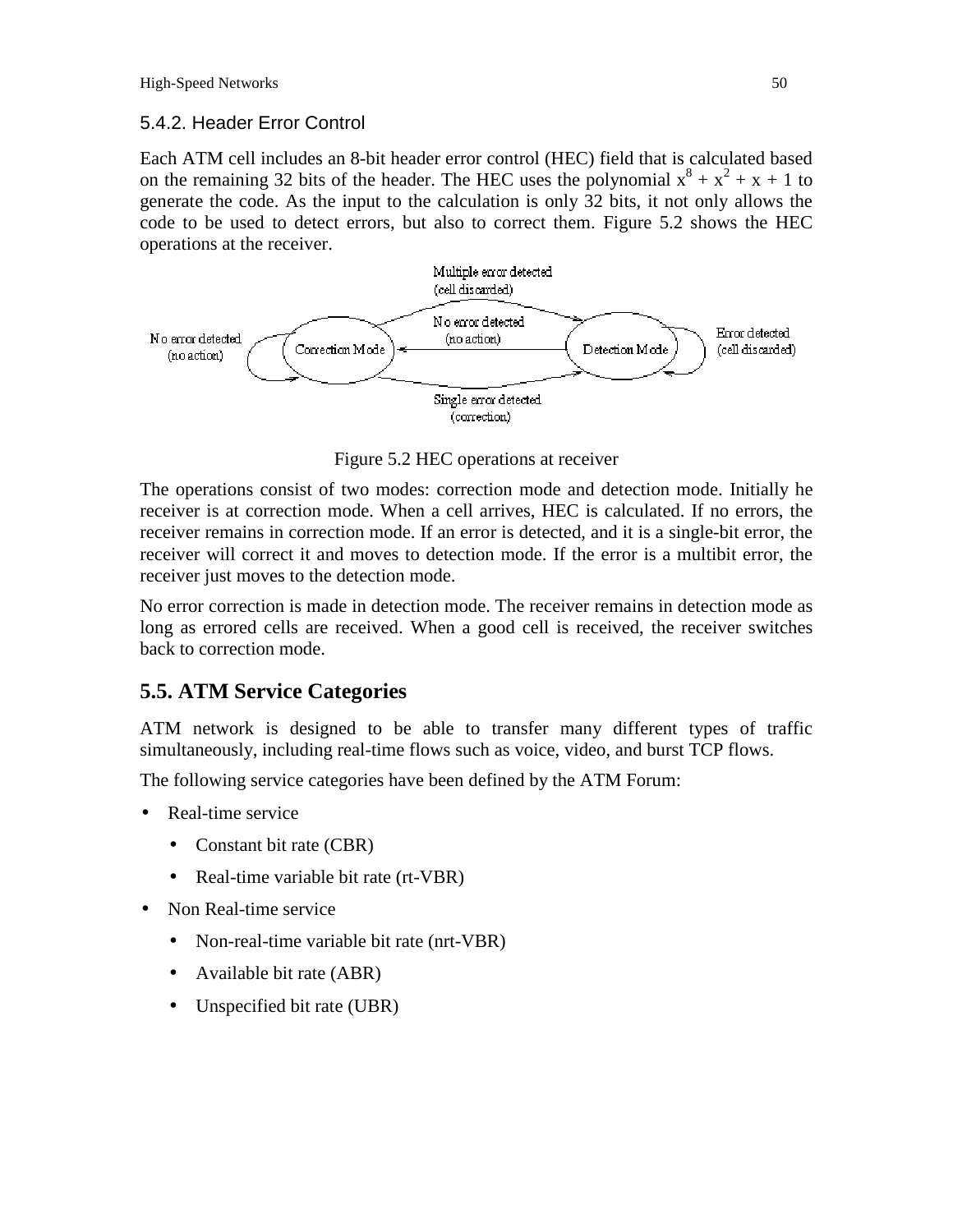#### 5.5.1. Real-Time Service

Real-time applications typically involve a flow of information to the user that is intended to reproduce the flow at a source. The demand in the ATM network for switching and delivery of real-time data are high.

The constant bit rate (CBR) is used by applications that require a fixed data rate that is continuously available during the connection lifetime and a relatively tight upper bound on transfer delay. Examples of CBR applications include:

- Videoconferencing
- Interactive audio (telephony)
- Audio/video distribution (television, distance learning, pay-per view)
- Audio/video retrieval (video-on-demand, audio library)

The real-time variable bit rate (rt-VBR) is intended for time sensitive applications, i.e., those require tightly constrained delay and delay variation.

#### 5.5.2. Non Real-Time Service

Non-real-time services are intended for applications that have bursty traffic characteristics and do not have tight constraints on delay and delay variation.

With the non-real-time variable bit rate (nrt-VBR) service, the end system specifies some traffic characteristics. The network can then provide substantial improved QoS. Example applications include airline reservations, banking transactions and process monitoring.

The unspecified bit rate (UBR) service is a best effort service. With UBR, cells are forwarded on a FIFO basis using the capacity not consumed by ither services. Example applications include FTP, information distribution and retrieval, and remote terminal.

With the available bit rate (ABR) service, an application specifies a peak cell rate (PCR) and a minimum cell rate (MCR). The network allocates resources so that all ABR applications receive at least their MCR capacity. Any unused capacity is then shared among all ABR sources.

## **5.6. ATM Adaptation Layer**

The use of ATM creates the need for an adoption layer to support information transfer protocols not based on ATM.

#### 5.6.1. AAL Services

- Handling of transmission errors
- Segmentation and reassembly, to enable larger blocks of data to be carried in the information field of ATM cells
- Handling of lost and misinserted cell conditions
- Flow control and timing control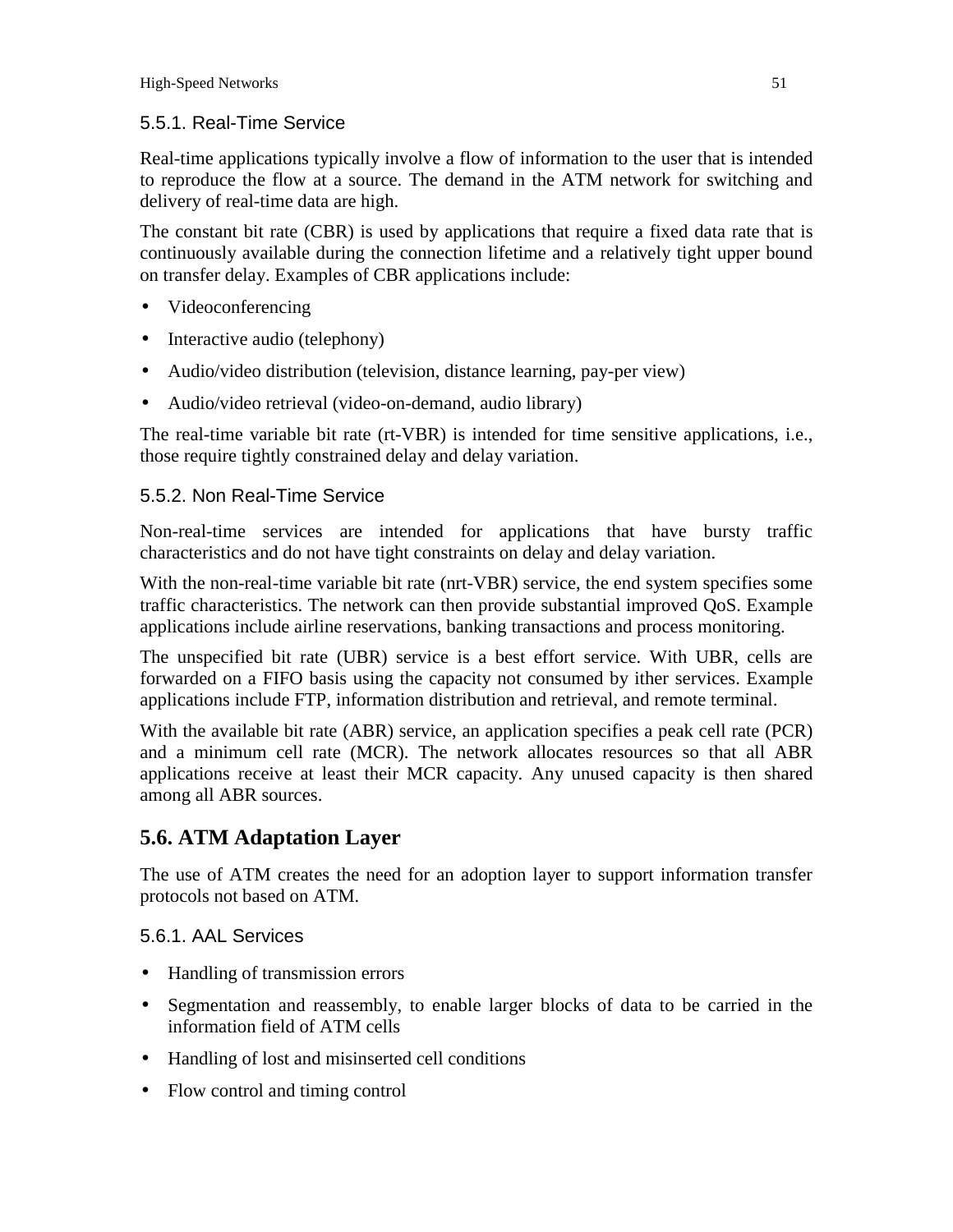|                                                   | Class A  | Class B                    | Class C            | Class D        |
|---------------------------------------------------|----------|----------------------------|--------------------|----------------|
| Timing relation between<br>source and destination | Required |                            | <b>Not</b>         | Required       |
| <b>Bit Rate</b>                                   | Constant |                            | Variable           |                |
| <b>Connection Mode</b>                            |          | <b>Connection Oriented</b> |                    | Connectionless |
| <b>AAL Protocol</b>                               | Type 1   | Type 2                     | Type $\frac{3}{4}$ |                |
|                                                   |          |                            | Type 5             |                |

#### 5.6.2. Service Classification for AAL

#### 5.6.3. AAL Protocols

AAL layer is organised in two logical sublayers:

- Convergence sublayer (CS) provides the functions needed to support specific application using AAL.
- Segmentation and reassembly sublayer (SAR) Each AAL user attaches to AAL at a service access point (SAR).

Initially, ITU defined one protocol type for each class of service (AAL type 1 though Type 4). Each protocol type consists of two protocols, one at CS and one at SAR sublayer. More recently, types 3 and 4 were merged into a Type ¾ , and a new type, Type 5, was defined.

## **5.7. ATM LANs**

#### 5.7.1. Development of LANs

There are 3 generations of LANs:

- First generation: Typified by CSMA/CD and token ring LANs. The first generation provided terminal-to-host connectivity and supported client-server architectures at moderate rates.
- Second generation: 100-Mbps Fiber Distributed Data Interface (FDDI), an optical token ring LAN support high-performance workstations.
- Third generation: is designed to provide the aggregate throughput and real-time transport guarantees that are needed for multimedia applications.

Requirements for the  $3<sup>rd</sup>$  generation of LANs:

• Support multiple, guaranteed classes of service. For example, a live video application may require a guaranteed 2-Mbps connection for acceptable performance while FTP can use "background" class of service.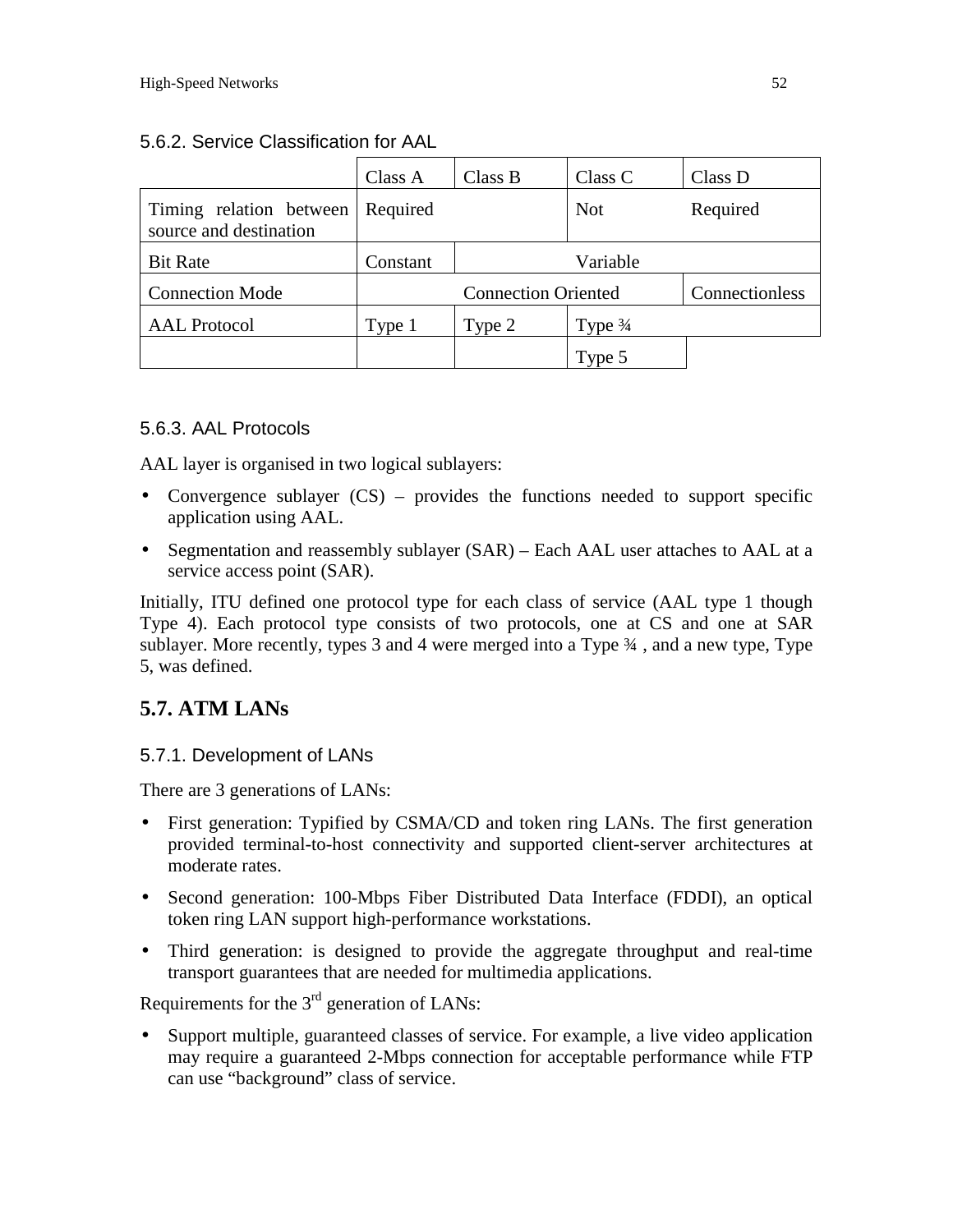High-Speed Networks 53

- Provide scalable throughput that is capable of growing both per-host capacity and aggregate capacity.
- Facilitate the interworking between LAN and WAN technologies.

ATM is ideally suited to these requirements:

- ATM using VC and VP, multiple classes of service are easily accommodated.
- ATM is easy scalable by adding more ATM switching nodes using higher/lower data rates for attached devices.

Possible types of ATM LANs are the following:

- Gateway to ATM WAN
- Backbone ATM switch
- Workgroup ATM

In practice, a mixture of two or all three of the above types of networks is used to create an ATM LAN.

ATM LAN uses centralised hubs connected to stations with start wiring. The station links may run at 155 Mbps, 51 Mbps, or 25 Mbps, depending on the link technology employed. The same links are used as backbone connections.

#### 5.7.2. ATM LAN Configurations

ATM LAN can be configured using ATM switches (nodes) or ATM hubs. An examples of ATM LAN configuration using switches includes

- ATM switches interconnected with high-speed point-to-point links
- Various types of LANs linked to the ATM switches
- [STA98] page 116, Figure 5.9 presents an example of this configuration.

Functions of ATM switches include:

- communicating with other ATM swithes in ATM cell streams
- buffering and speed conversion between the attached LAN and the ATM data rate
- protocol conversion from the MAC protocol used on the attached LAN to the ATM cell stream used on the ATM network

If an ATM LAN is configured using ATM hubs, then

- Each ATM hub includes a number of ports that operate at different data rates and use different protocols.
- Each end system has a dedicated point-to-point link to the hub.
- An example of this configuration is Figure 5.10, page 117 of [STA98].

An important issue in ATM LAN configuration is the interoperability of interconnected LANs. That includes: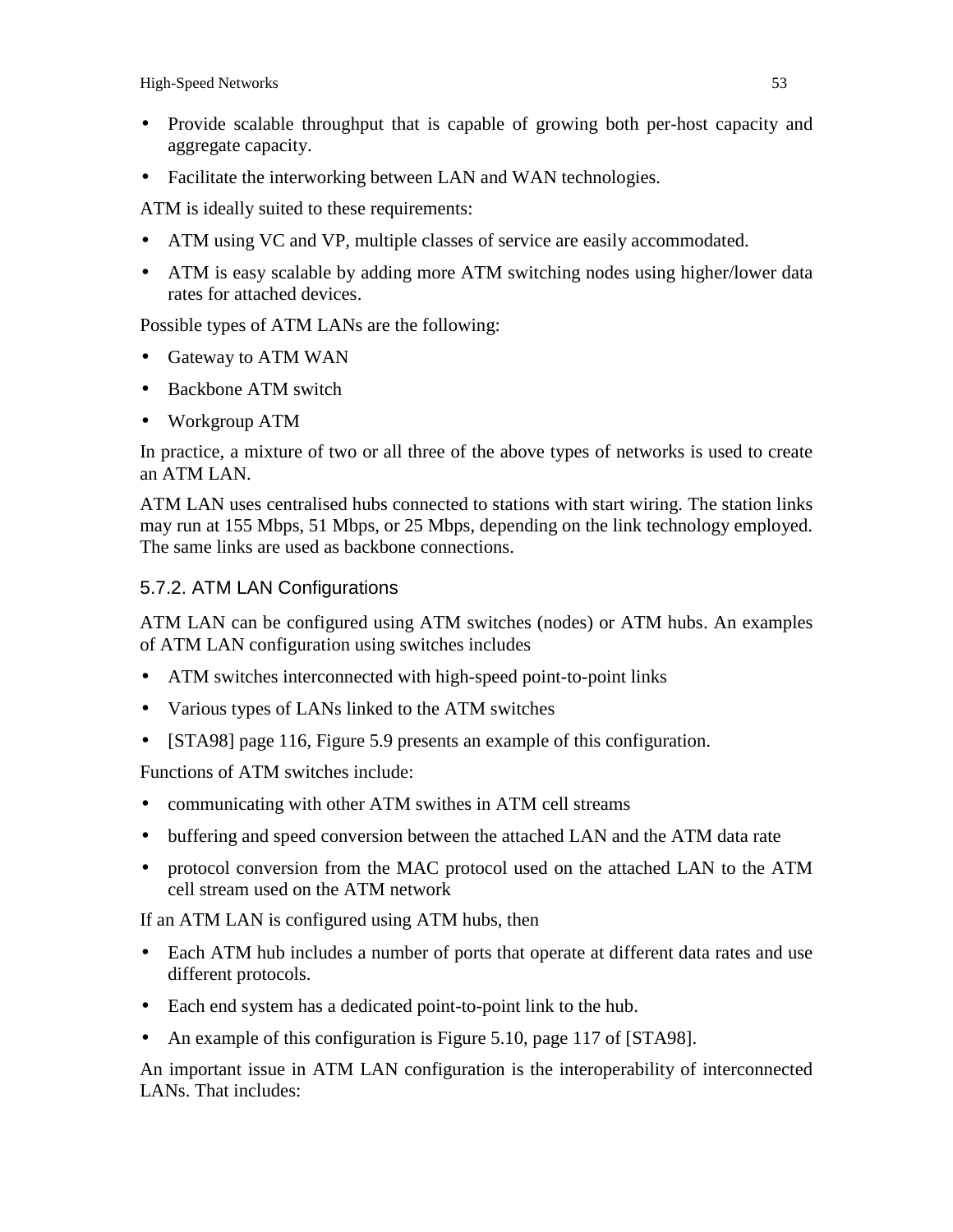- Interaction between an end system on an ATM network and an end system on a legacy LAN
- Interaction between an end system on a legacy LAN and an end system on another legacy LAN of the same type
- Interaction between an end system on a legacy LAN and an end system on another legacy LAN of a different type

A possible solution: use a bridge plus protocol mapping between various MAC layers and mapping between MAC formats and ATM cells.

#### 5.7.3. Analysis of ATM LANs

ATM at the local level is an attractive option primarily because of its perceived capability to provide wide area ATM connectivity once wide area ATM networks are deployed. During the next few years, before the ATM WAN becomes a reality, users will face a choice between ATM, for its perceived future WAN compatibility, and other 100 Mbps networks, with their greater availability, greater range of options and configurations, and software support.

ATM LAN strong points include:

- ATM LAN should integrate smoothly with future wide area ATM services.
- The small ATM cell size provides very low delay.
- ATM links can operate at a range of speeds spanning upward of several gigabits per second. ATM also uses a switched architecture. These two features provide almost unlimited bandwidth capability for future expansion.
- ATM links operate over a wide range of cables.

ATM LAN weak points include:

- ATM specifications are not yet complete.
- Once ATM standards are completed, their benefits at the local level will have been seriously eroded by advances in 100 Mbps networks.
- ATM LAN also must face some very tough traffic issues. For example, the original ATM traffic models assumed that most devices would generate fine, continuous streams of tiny packets. When aggregated, thousands of these fine stream were suppose to merge into large, smooth rivers of data. The smoothness helps minimise ATM switch buffer requirements, helps reducing the cost of ATM networks. However, the flow of data in a LAN is inherently jerky and there are not enough devices present in a typical LAN to average out the jerky flow of data. As a result, the traffic calculations for typical LAN applications do not favour ATM switch designs.

## **5.8. Review Questions**

1. One method of transmitting ATM cells is as a continuous stream of cells, with no frame imposed; therefore, the transmission is simply a stream of bits, with all bits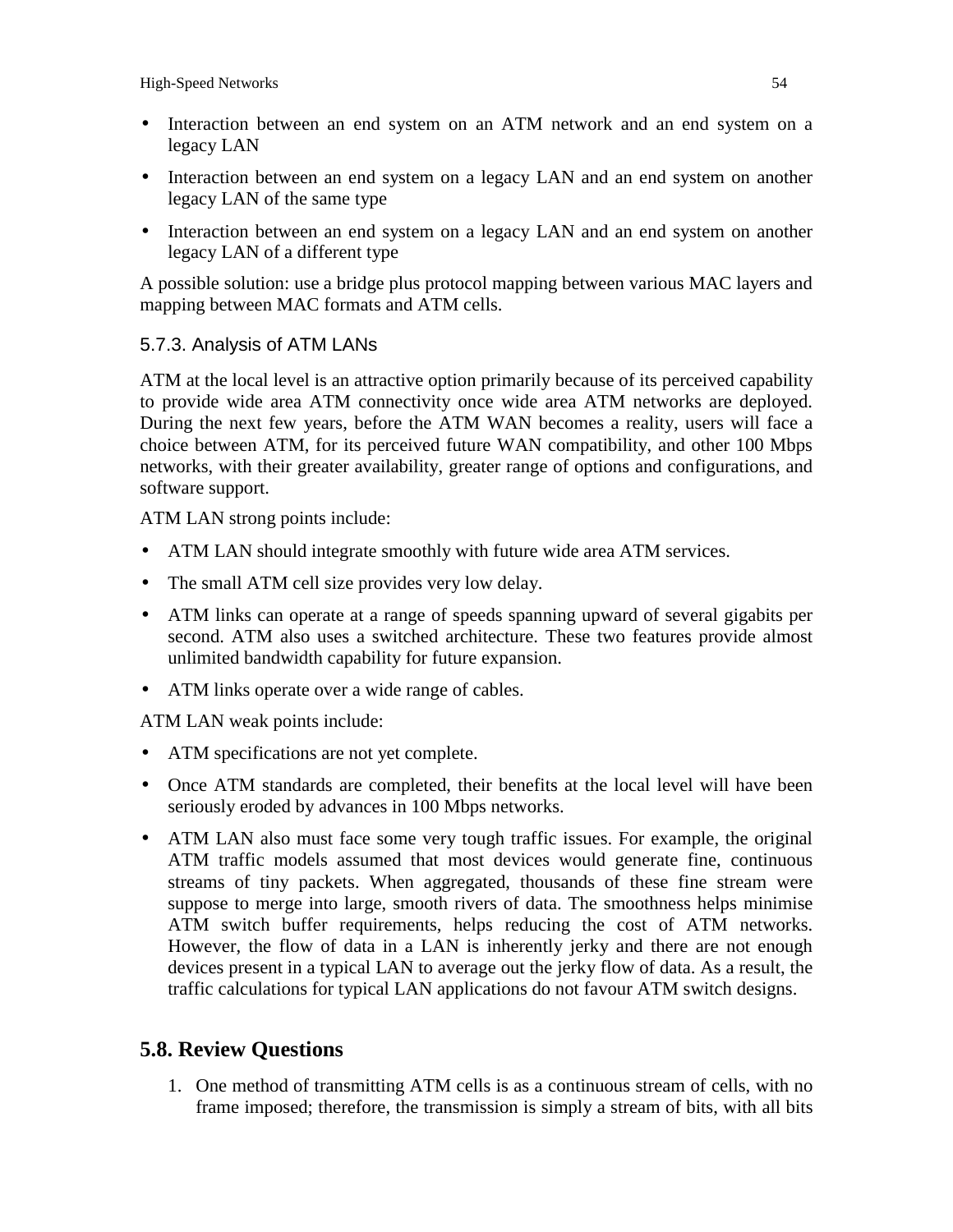being parts of cells. Because there is no external frame, some other form of synchronisation is required. This can be achieved using the HEC function. The requirement is to assure that the receiver knows the beginning and ending cell boundaries and does not drift with respect to the sender. Draw a state diagram for the use of HEC to achieve cell synchronisation, and explain the functionality.

- 2. Briefly explain the ATM architecture.
- 3. What are the services of the ATM adaptation layer? Explain how can these services be used to support information protocols not based on ATM.
- 4. Use an example to illustrate the HEC operation at receiver.
- 5. Briefly explain various types of ATM LAN configuration.
- 6. Briefly explain the strong and weak points of ATM LAN.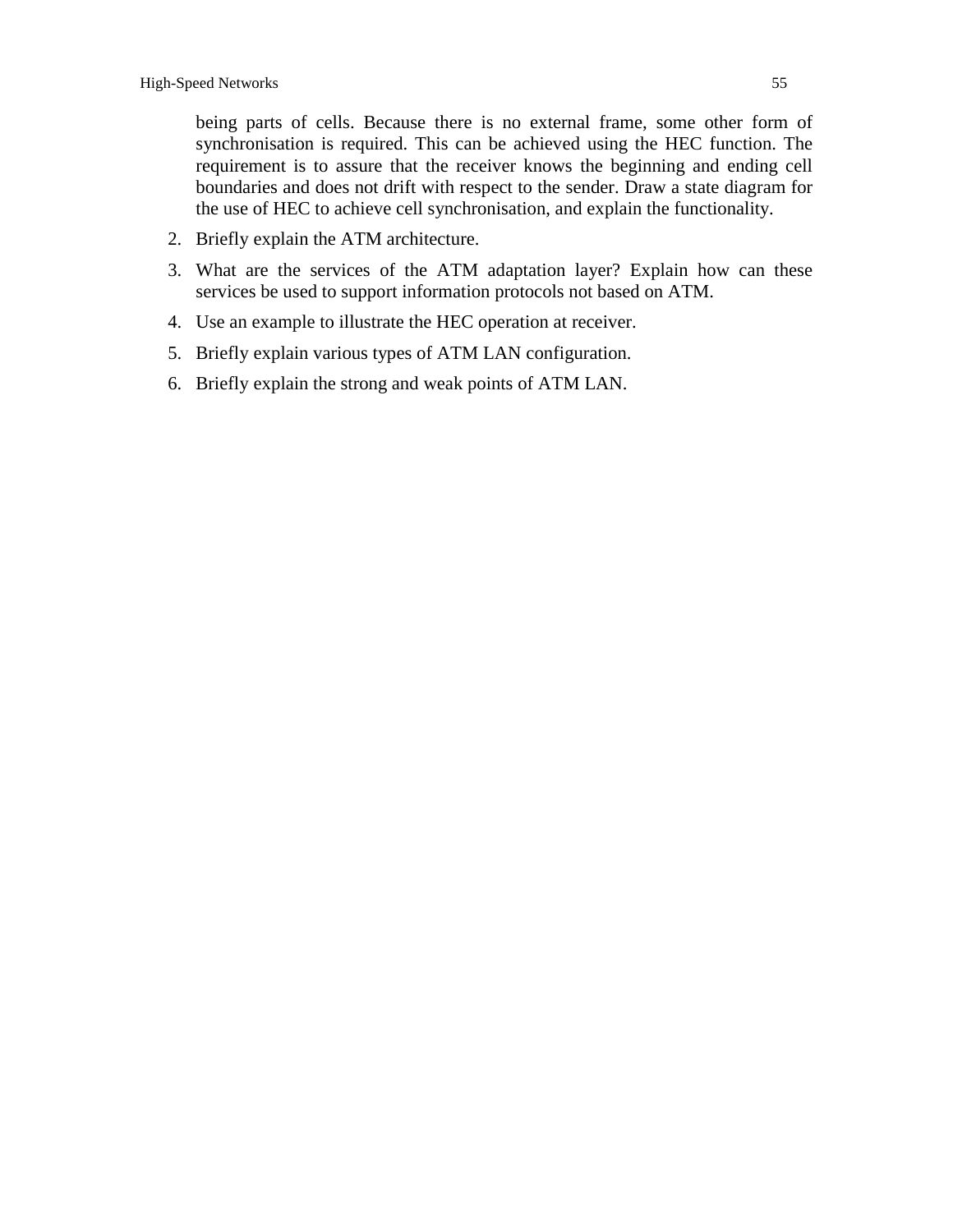# **6. High Speed Transport-Level Traffic Control**

## **6.1. Study Points**

- Understand the operation of transmission control protocols
- Understand the congestion control in TCP
- Be familiar wit the performance of TCP over ATM
- Understand the principles of real-time transport protocols

Reference: [STA98] Chapter 10.

#### **6.2. Transmission Control Protocol**

Transport protocol is a vital ingredient in the design and implementation of communication networks. It provides an interface between applications and network and enables applications to request QoS.

Transmission control protocol (TCP) is the most widely used transport protocol.

#### 6.2.1. TCP Header Format

The header contains all information for protocol mechanisms. The minimum number of the header is 20 octets.

- Source port: 16 bits, source TCP user.
- Destination port: 16 bits, destination TCP user.
- Sequence number: 32 bits, if SYN flag is set, this field is the initial sequence number (ISN) and the  $1<sup>st</sup>$  octet is ISN+1.
- Acknowledgment number: 32 bits, a piggybacked acknowledgment. Contains the sequence number of next data octet that the TCP entity expects to receive.
- Data offset: 4 bits.
- Reserved: 6 bits.
- Flags: 6 bits, URG: urgent; ACK: acknowledgment; PSH: push function; RST : reset the connection; SYN: synchronise; FIN: no more data from sender.
- Window: 16 bits, flow control credit allocation in octets.
- Checksum: 16 bits.
- Urgent Pointer: 16 bits.
- Options: variable.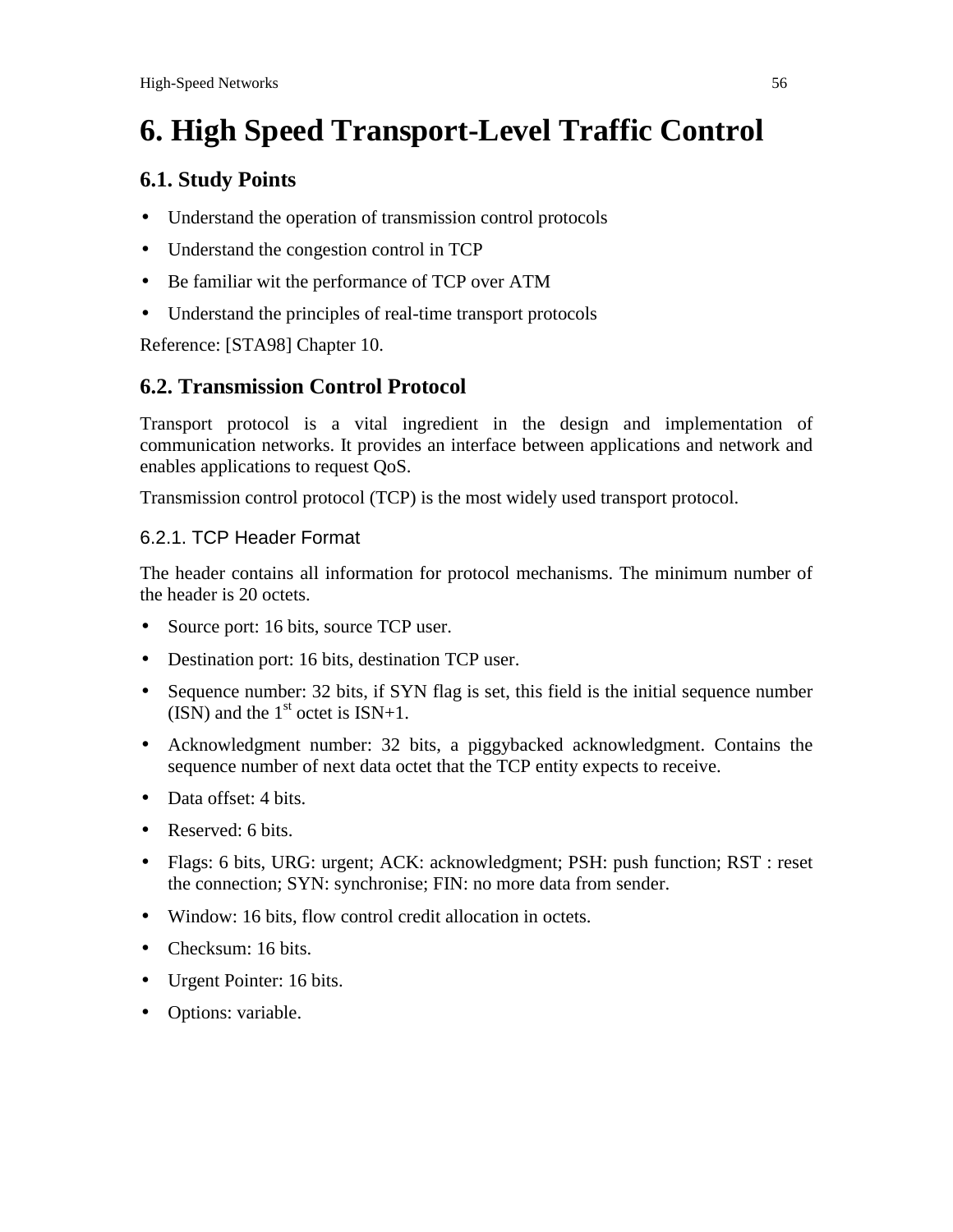#### 6.2.2. TCP Flow Control

TCP uses a form of sliding window mechanism, known as a credit allocation scheme. A TCP entity acknowledges an incoming segment data field  $(A=i, W=i)$  where

- All octets through sequence number i-1 are acknowledged, the next expected octets has sequence number i.
- Permission is granted to send an additional window (W), j octets correspond to sequence numbers i through i+j-1.

The credit allocation scheme is quite flexible. For example, if the last message issued by B was  $(A=i, W=i)$ ; the last octet of data received by B was octet number  $(i-1)$ , then

- To increase credit to k (no additional data have arrived) B issues  $(A=i, W=k)$
- To acknowledge an incoming segment, containing m octets  $(m \lt i)$  without granting additional credit, B issues  $(A=i+m, W=i-m)$ .

#### 6.2.3. Effect of Window Size on Performance

#### Let

- W=TCP window size (octets).
- $R = Data$  rate (bps) at TCP source available to a given TCP connection.
- $D =$  Propagation delay (seconds) between TCP source and destination over a given TCP connection.

Suppose a TCP entity begins to transmit a sequence of octets over a connection. It takes *D* seconds for the  $1<sup>st</sup>$  octet to arrive.

Let a source to transmit a sequence of octets over a connection to a destination. it needs *D* seconds to destination, and additional *D* for acknowledgment to return.

During this 2*D* time, 2RD bits or RD/4 octets can be transmitted. If W>RD/4, then full throughput can be achieved, whereas if W<RD/4, then ratio 4W/RD is achieved.

Examples of effect of window scale parameters:

- For a 1 Gbps Ethernet, then  $10^3$  bits is maximum with T-1 trunk (1.55 Mbps).
- SDH (synchronous digital hierarchy) 155 Mbps between 2 end points with window size  $2^{20} - 1 = 10^6$ .

#### 6.2.4. Adaptive Retransmission Timer

Set timer great than round-trip delay:  $ARTT(K+1) = 1/(K+1)\Sigma_{I=1...K+1}RTT(i)$  where  $RTT(i)$  is round trip time for the ith transmitted segment and  $ARTT(K)$  is the average round-trip time for K segments.

 $ARTT(K+1) = K/(K+1)ARTT(K) + 1/(K+1)RTT(K+1)$  -- It is not necessary to recalculate the entire sum each time.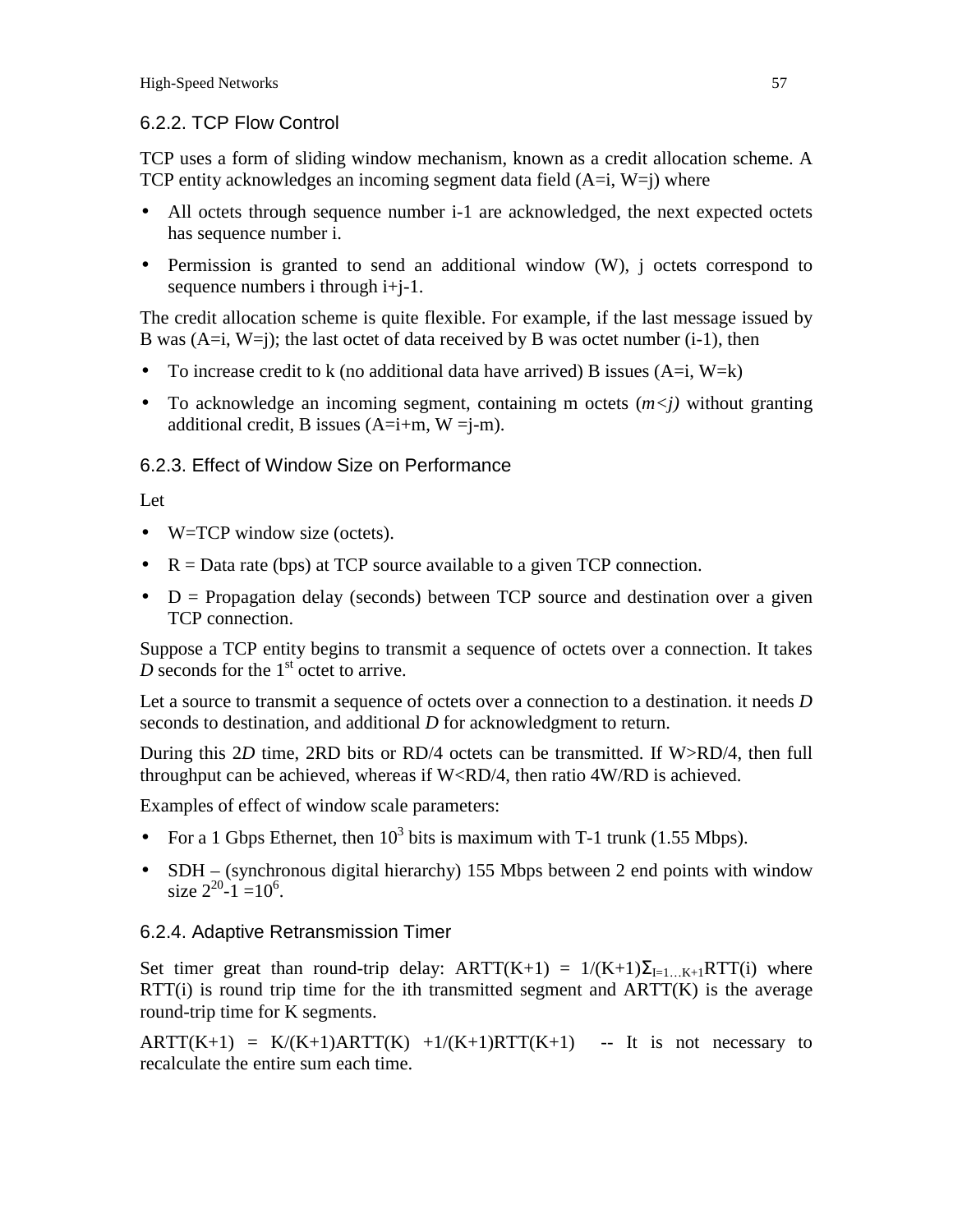Give greater weight to more recent instances because it is more likely reflect the future behavior:

Smoothed round-trip time:  $SRTT(K+1) = \alpha \times SRTT(K) + (1-\alpha) \times RTT(K+1)$ 

 $SRTT(K+1) = \alpha \times SRTT(K) + (1-\alpha) \times RTT(K+1)$  0< $\alpha$ <1.

Timer should be set somewhat greater than rtt:  $RTO(K+1) = SRTT(K+1) + \Delta$ 

```
RTO(K+1) = MIN(UBOUND, MAX(LBOUND, \beta \times SRTT(K+1)))
```
## 6.2.5. TCP Implementation Policy Options

- Send Policy: In the absence of PUSHed data and a closed transmission window, a sending TCP entity is free to transmit data at its own convenience.
- Deliver Policy: In the absence of a PUSH, a receiving TCP is free to deliver data to the user at its own convenience.
- Accept Policy: TCP places the data in a receive buffer. Receiving TCP entity has two options:
	- In order: Accept only segments arrive in order. Out-of order will be discarded
	- In window: Accept all segs within receive window.
- Retransmit Policy:  $1<sup>st</sup>$  only; Batch; Individual.
- Acknowledge Policy: Immediate; Cumulative.

## **6.3. TCP Congestion Control**

## 6.3.1. Congestion Control in TCP-Based Internet

Congestion reduces availability, throughput, and response time. Dynamic routing can help to alleviate congestion by spreading the load more evenly among the switches and links.

TCP/IP congestion control is a difficult for the following factors:

- IP is a connectionless, stateless protocol, no provision for detecting much less for controlling congestion.
- TCP provides end-end flow control;
- There is no cooperative, distributed algorithm to bind together the various TCP entities. TCP entities cannot cooperate to maintain total flow control but compete selfishly for available resources.

For the connectionless IP environment, the ICMP Source Quench message provides a blunt and crude instrument for restraining source flow. RSVP (resource reservation protocol) may be a way for such systems.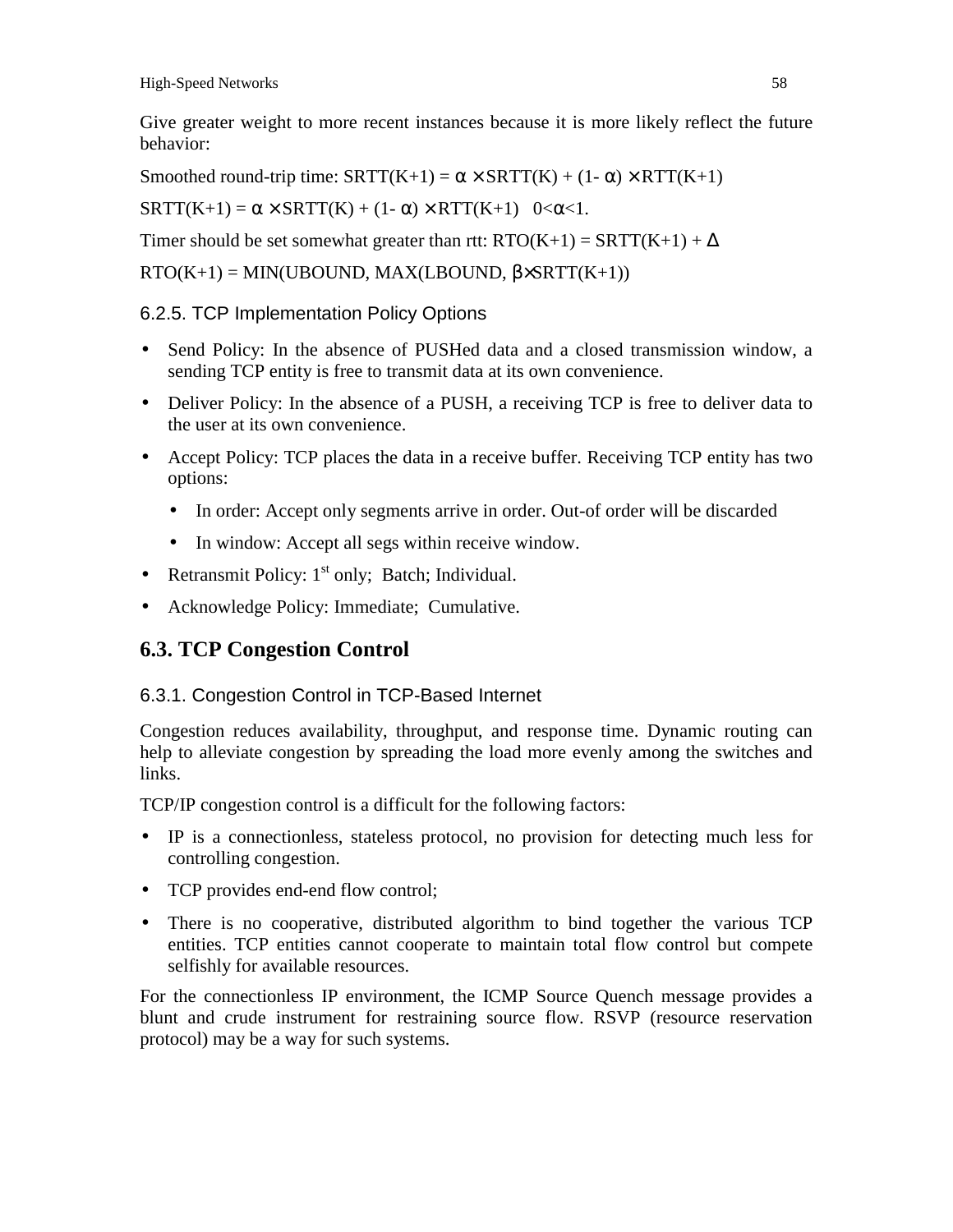The only tool in TCP that relates to the network congestion control is the sliding-window flow and error control mechanism. A number of cliever techniques have been developed that enable the use of this mechanism for congestion detection, avoidance, and recovery.

#### 6.3.2. Retransmission Time Management

The value of the retransmission timer (RTO) can have a critical effect on TCP's reaction to congestion. The techniques that deal with the calculation of the RTO are:

- RTT (round-trip time) variance estimation (Jacobson's algorithm): to estimate the variability in RTT values and to use that as input into the calculation of an RTO. Experience has shown that Jacobson's algorithm can significantly improve TCP performance.
- Exponential RTO backoff: used to calculate the RTO value used on retransmission segment.
- Karn's algorithm: used to find out which round-trip samples should be used as input to Jacobson's algorithm.

#### 6.3.3. Window Management

The size of the TCP's send window can have a critical effect on whether TCP can be used effectively without causing congestion. Four techniques:

Slow start. TCP transmission is constrained by the following relationship: *awnd = MIN[credit, cwnd]* 

where *awnd* = allowed window, in segments. This is the number of segments that TCP is currently allowed to send without receiving further acknowledgment.

*cwnd* = congestion window, in segments. A window used by TCP during startup and to reduce flow during periods of congestion.

*credit* = the amount of unused credit granted in the most recent acknowledgment in segments. When an acknowledgment is received, this value is calculated as *window/segment size.* 

• Dynamic window sizing on congestion:

Slow-start has been found to work effectively for initialising a connection. However, once congestion occurs, it may take a long time for the congestion to clear. Thus the exponential growth of congestion window under slow start may be too aggressive and may worsen the congestion. Instead, Jacobson proposed the use of slow start to begin with, followed by a linear growth in congestion window.

- Fast retransmit: the retransmission timer (RTO) is general longer than RTT.
	- 1. RTO is calculated on basis of predication of next RTT. Could be small.
	- 2. If delays at destination fluctuate, estimated RTT becomes unreliable.
	- 3. Destination may cumulatively ACK multiple segments.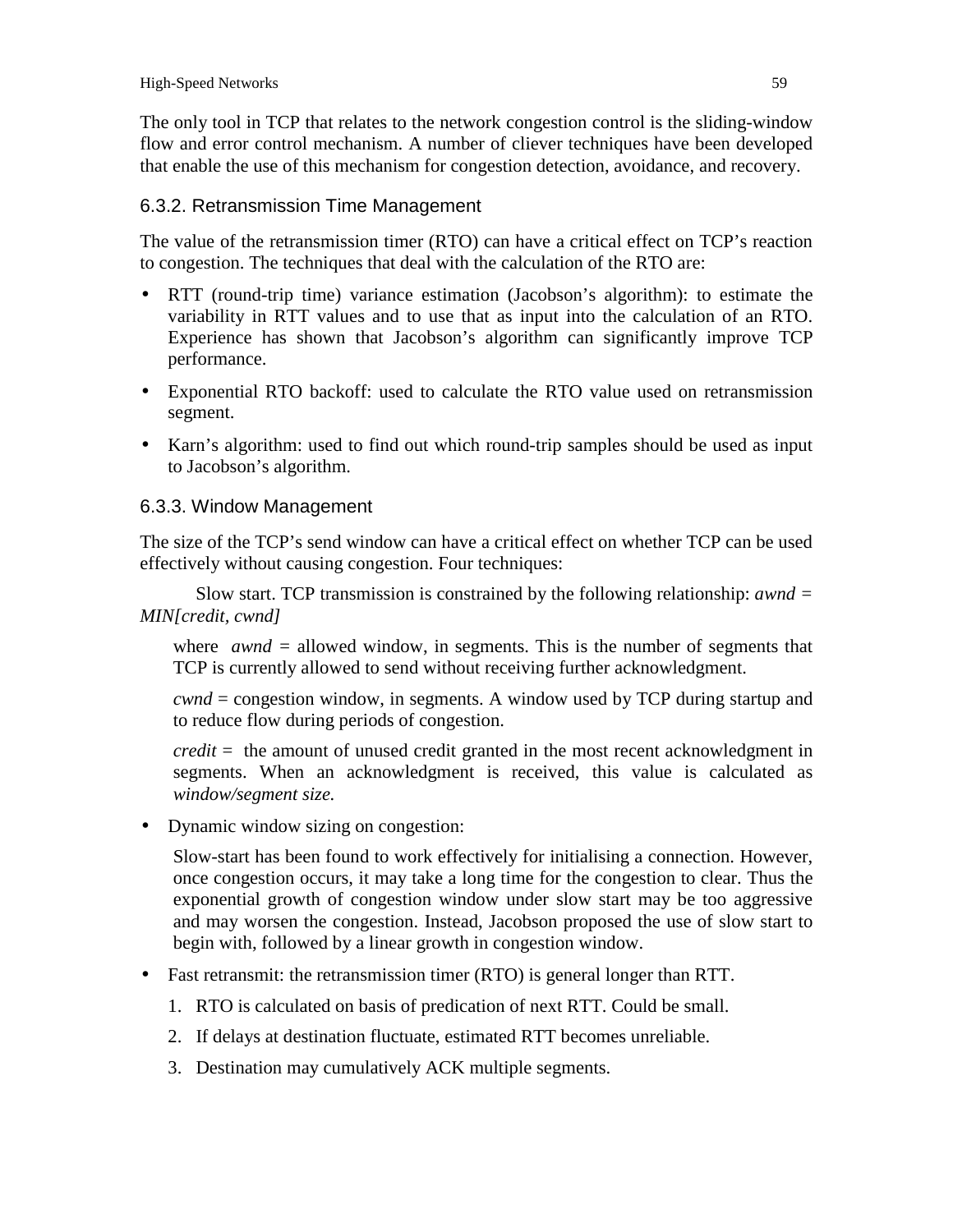High-Speed Networks 60

• Fast recovery: retransmit the lost segment, cut the congestion window in half, and then proceed with the linear increase of congestion window. This technique avoids the initial exponential slow-start process.

#### **6.4. Performance of TCP over ATM**

The essential issue is how best to manage TCP's segment size, window management, and congestion control policies on the one hand, and ATM's QoS and traffic control policies on the other, to achieve high throughput for TCP traffic, fair allocation among various TCP connections, and efficient use of underlying ATM network.

#### 6.4.1. Protocol Architecture

The typical implementation of TCP/IP over ATM uses the following protocol stack:

 $TCP \rightarrow IP \rightarrow AAL5 \rightarrow ATM$ 

- AAL maps each higher-layer protocol data unit into ATM cells.
- AAL has 2 sublayers: Convergence Sublayer (CS) provides functions to support specific higher layer and Segmentation & Reassembly Sublayer (SAR) is responsible for packing info. from CS into cells and unpacking info at other end.
- AAL5 most commonly used form of AAL to support TCP/IP traffic.
- AAL5-- no overhead bits at SAR level, simply segs. CS PDU
- CS PDU is segmented into 48 octets.

#### 6.4.2. TCP over UBR

ABR (available bit rate) and UBR (unspecified bit rate) are designed to support traditional data traffic applications, not voice and video. ABR is intended for applications in which delay is a concern. UBR is directed at delay-tolerant applications.

Users concern throughput, network concerns bursts of traffic.

The main practical difference between ABR and UBR is that, in the case of ABR, the network will provide congestion information to the user, enabling the user to reduce or increase the sending rate to achieve high efficiency. No such feedback is provided for UBR. However, because the ABR is relatively new and is considerably more complex than UBR, UBR has been the preferred service for TCP traffic.

Buffer capacity at ATM is a critical parameter in accessing TCP throughput performance. Theoretical and experimental analysis show that:

- Smaller switch buffer size reduces throughput.
- Larger TCP segment size also reduces throughput.
- Larger TCP receive window size reduces throughput.
- Increased congestion, caused by an increased number of TCP connections, reduces throughput.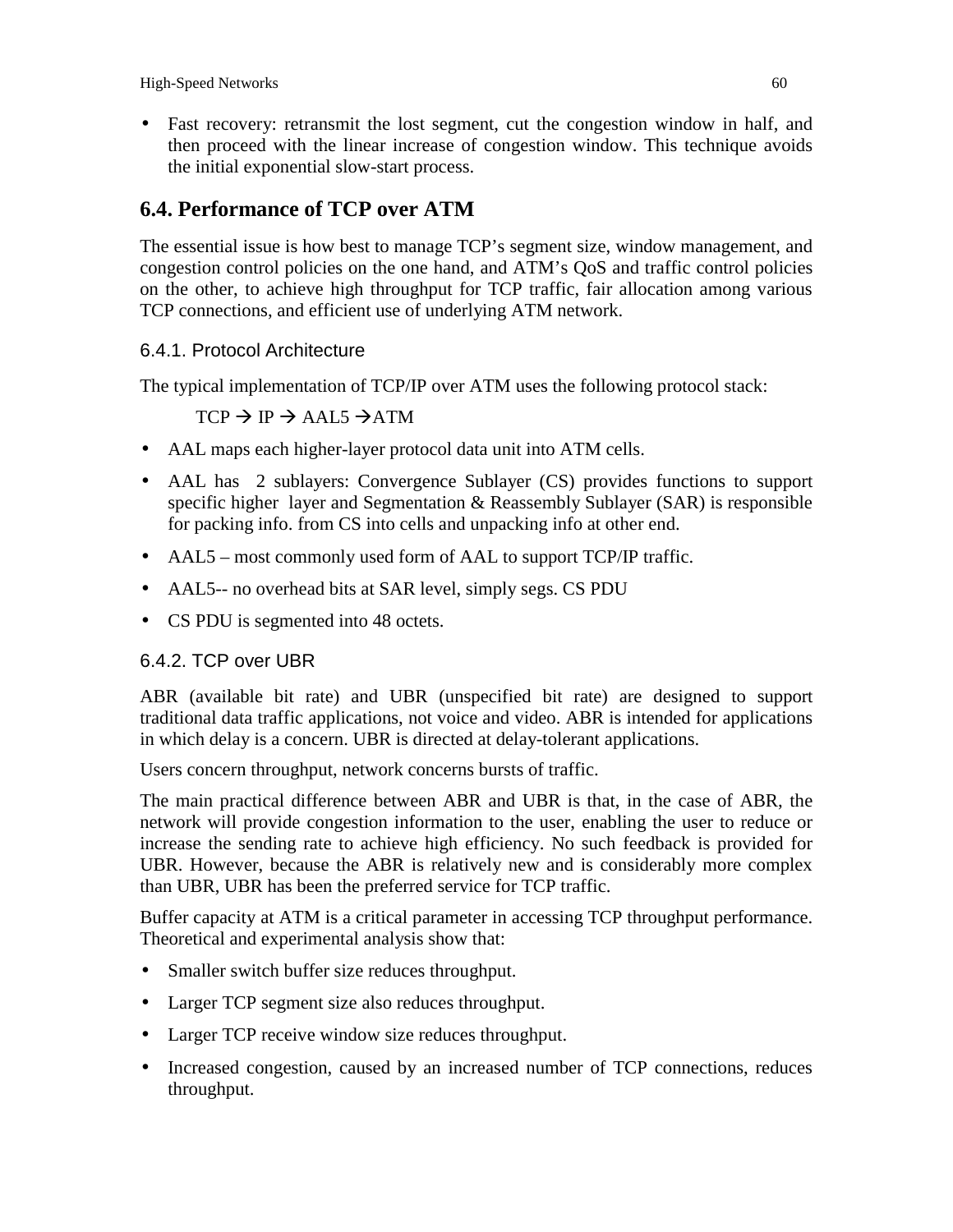The key to understanding the difference between cell-based and packet-based switching performance is: dropping a cell causes other cells of the same IP datagram unusable. Yet the ATM will forward these useless cells to the destination. Therefore:

- Smaller buffers increase the probability of dropped cells.
- A larger segment size increases the number of useless cells that are transmitted if a single cell is dropped.

Two strategies to reduce the transmission of useless cells:

- Partial Packet Discard (PPD): if a cell from IP datagram is dropped, then following pkts are all dropped.
- Early Packet Discard (EPD): when a switch buffer reaches threshold, before it actually drops cells, then entire packet is dropped.

Combination of EDP with TCP congestion control mechanism provides effective throughput for average TCP connection.

#### **EPD with Fair Buffer Allocation**

EPD is effective, but *fairness* is a serious problem.

EDP is exhibited unfair treatment of TCP connections.

- EDP has a bias against connections with shorter IP datagram when ATM finds a packet to drop, it is likely it drops the short packet.
- EDP has a bias against connections that pass through multiple congested switches.

To increase fairness: use fair buffer allocation (FBA) with EDP. When EDP is invoked, switch will choose to discard from VC that using more than its fair share of switch's buffer. Let

B: buffer capacity, in cells

R: threshold triggers packet discard  $R < B$ 

N: number of cells in B

 $N(i)$  – number of cells in buffer for VC i

V: number of active VCs, i.e. the number of VCs that have at least one cell in buffer.

So,  $N = \sum_{I=1..V} N(i)$ . Ideally, there would be N/V cells buffered for each VC.

Weight W(i) for each VC:  $W(i) = N(i)/(N/V) = N(i)V/N$ 

 $W(i) > 1$  then VC i has disproportionate share of buffer.

Selective drop:  $\rightarrow$  (N>R) & W(i) > Z (Z >1) – provides improved fairness  $\leftrightarrow$  EDP  $\rightarrow$ force TCP to reduce the window size, work with TCP control to balance loads.

- Fairness and total throughput increase with increased ATM switch buffer size.
- Fairness decreases with increase of sources.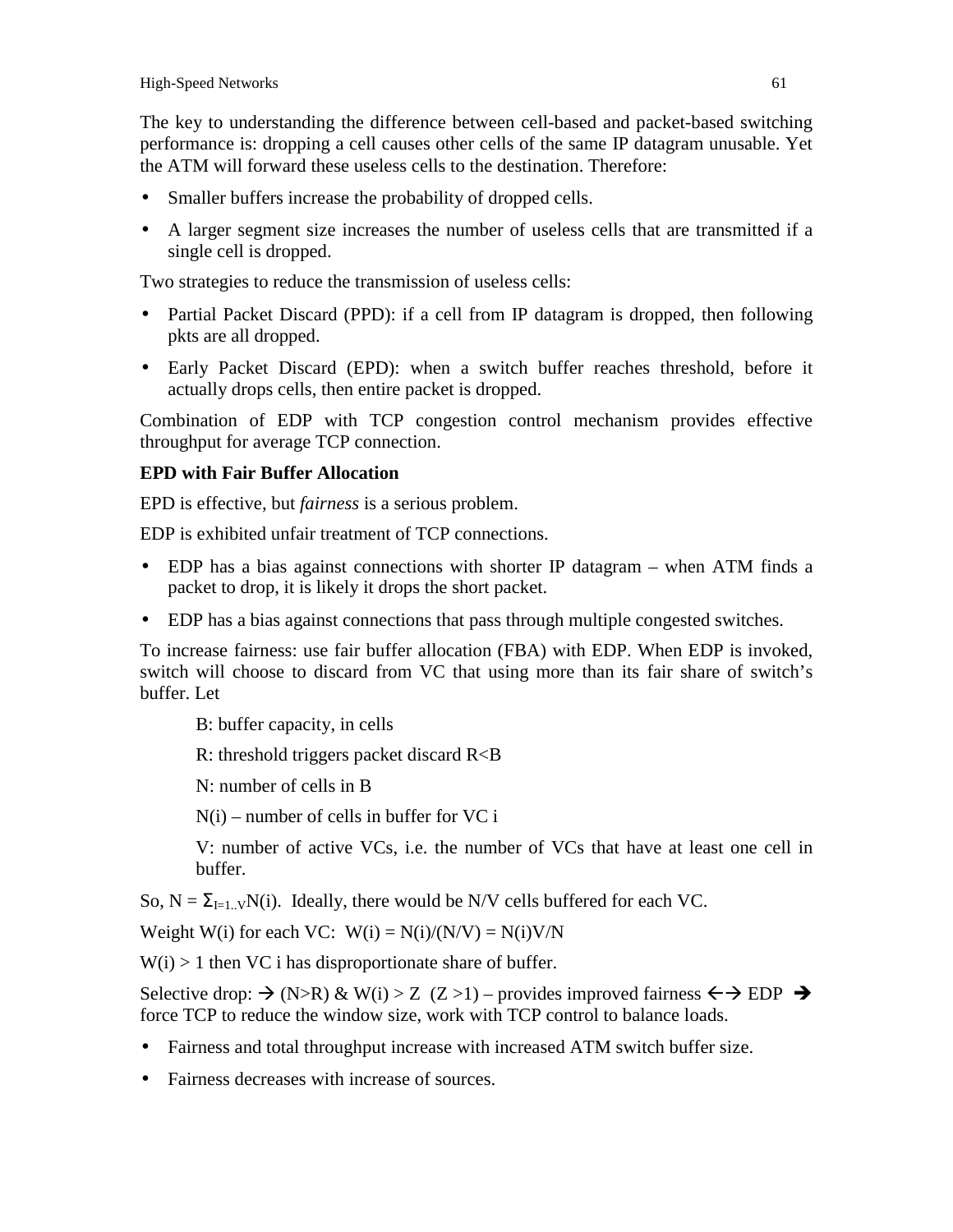Overall normalized throughput =  $\sum x_i/(V^*M)$ ;  $x_i$  = throughput of the ith TCP source; where V= number of VCs (TCP connections);  $M = max$ . possible TCP throughput.

Fairness =  $(\Sigma x_i)^2 / (V^* \Sigma (x_i^2))$ 

#### 6.4.3. TCP Over ABR

Assessment of TCP performance over ABR is even more complex than the TCP-UBR case.

ABR flow control has two modes:

- Binary: switch signals the beginning/end of congestion to the sources.
- Explicit rate mode: an ATM switch employs a control algorithm to allocate capacity among the VCs traversing the switch.

Performance of TCP over ABR—important conclusion:

- It is quite sensitive to some ABR parameter settings.
- Overall ABR does not provide significant performance improvement over the simple UBR-EDP-FBA.

## **6.5. Real-time Transport Protocol (RTP)**

#### 6.5.1. Limitations of TCP in RT Applications

RT applications include audio/video conferencing, live video distribution, shared workspaces, remote medical diagnosis, telephony, command and control systems, distributed interactive simulation, games, RT monitoring, etc.

TCP is not suited for RT application. In a RT application, the source generates a stream of data at constant rate, one or more destinations must deliver that data to applications at the same rate.

- TCP is not suitable for multicast.
- TCP includes mechanisms for retransmission of lost segments, which then arrive out of order. Such segments are not usable in most RT applications.
- TCP contains no convenient mechanism for associating timing information with segments, which is another RT requirementTCP is not suited for RT application.

#### 6.5.2. The Transport of Real-time Traffic

- *Delay jitter* --- maximum variation in delay experienced by packets in a single session.
- *Continuous data source* --- Fixed size packets are generated at fixed intervals, e.g., traffic control radar & RT simulations.
- *On/Off source* --- fixed-size packets are generated at fixed intervals and periods of inactively, e.g., voice source (telephony, audio conf., fits this profile).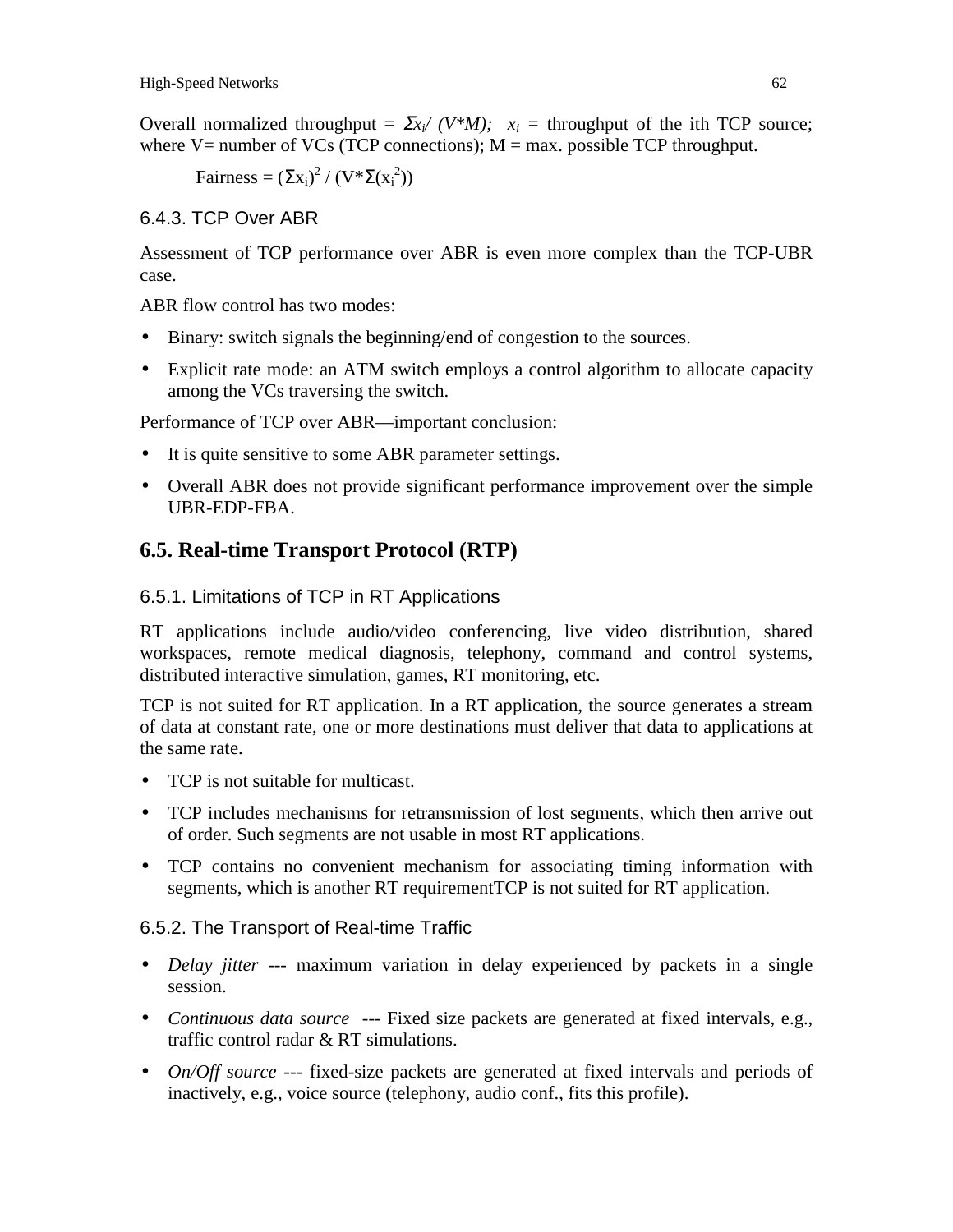• *Variable pkt size* --- the source generates variable-length pkts at uniform intervals, e.g., digital video in which different frames may experience different compression ratios for same output quality level.

#### 6.5.3. Requirement for RT Communication

- Low jitter.
- Low latency.
- Ability to easily integrate non-real-time services.
- Adaptability to dynamically changing net and traffic condition.
- Good performance for large network and of connections.
- Modest buffer requirements within the network.
- High effective capacity utilisation
- Low overhead in header bits per packet
- Low processing overhead per packet within network at end system.

#### 6.5.4. RTP Protocol Architecture

Without the application-specific information, RTP is not a full protocol. On the other hand, RTP imposes a structure and defines common functions so that RT applications are relieved of part of their burden.

#### **Application Level Framing**

Two scenarios in which it might be more appropriate for recovery from lost data to be performed by the application:

- Applications may, within limits, accept less than perfect delivery and continue unchecked. This is RT audio and video. If too much data are lost, source might move to a lower-quality transmission that place lower demands on network, increasing probability of delivery.
- It may be preferable to have application rather than transport protocol provides data for retransmission. It is useful because:
	- a) The sending application may recompute lost data rather than store them.
	- b) Sending application can provide revised values rather than simply retransmitting lost values.

#### 6.5.5. RTP Data Transfer Protocol

RTP supports the transfer of real-time data among a number of participants in a session. A session is defined by:

• RTP port number: the destination port, address is used for all RTP participates.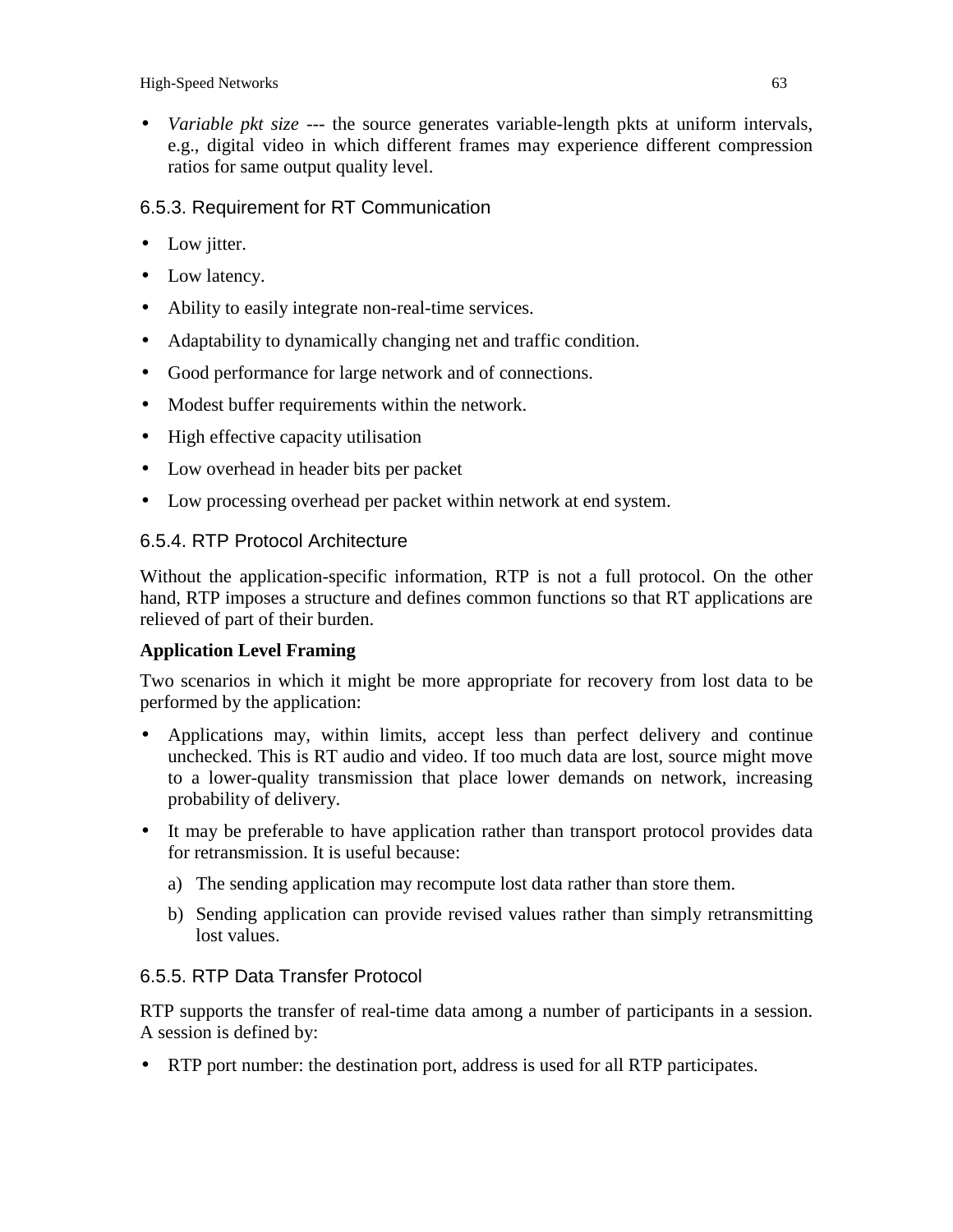- RTCP port number: destination port address is usd by all participants for RTCP transfers.
- IP addresses: Either unicast or multicast IP.

The RTP data transfer protocol is used for the transmission of user data, typically in multicast fashion among all participants in a session.

Each RTP packet includes a fixed header and may also include additional applicationspecific header fields.

#### RTP Control Protocol

The RTP control protocol (RTCP) also operates in a multicast fashion to provide feedback to RTP data sources as well as all session participants. Four functions are performed by RTCP:

- QoS and congestion control.
- Identification
- Session size estimation and scaling.
- Session control.

#### **6.6. Review Questions**

- 1. Briefly explain the operation of TCP.
- 2. How does the window size of TCP affect the performance?
- 3. Briefly explain the congestion control strategies in TCP-based Internet.
- 4. Briefly explain the RTP.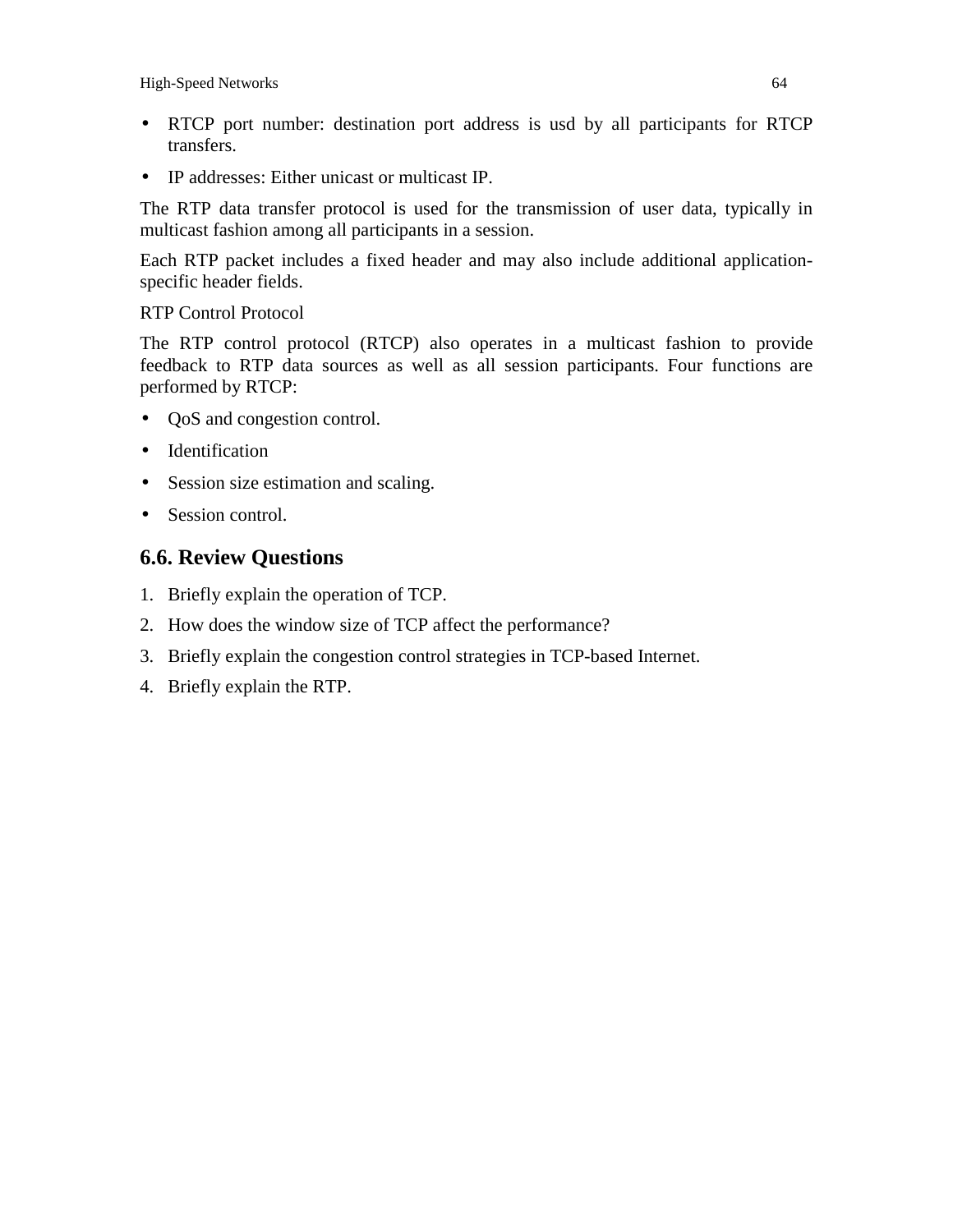## **7. IPv6: The Next Generation of Internet**

## **7.1. Study Points**

- Understand the need for inter-network traffic management.
- Understand the current Internet protocol (IPv4).
- Understand the need for the next generation of IP (IPv6).
- Be familiar with the characteristics of IPv6.
- Be familiar with the strategies for deploying IPv6.

Reference: [STA98] Chapter 11 and Chapter 12.

#### **7.2. The current Internet Protocol**

#### 7.2.1. IPv4

IPv4 is currently the standard IP used in TCP/IP. The IPv4 IP format is:

|                                 | 19<br>16                 |
|---------------------------------|--------------------------|
| Version   IHL   Type of service | Total length             |
| Identification                  | Fragment offset<br>Flags |
| Time to live<br>Protocol        | Header of checksum       |
| Source                          | address                  |
| Destination                     | address                  |
| tions+                          | padding                  |

- Version (4 bits)  $=$  4.
- IHL = Length of header in 32-bits words  $(4 \text{ bits})$ .
- Type of services: provides guidance to end-system IP modules and to routers along datagram's path.
- Total length  $=$  total datagram length in octets.
- Identifier (16 bits) = (number of segments, source address, destination address, user protocol).
- Flags (3 bits): Only 2 of the bits are currently defined. The *More* bit indicates whether this is the last fragment in original datagram, the *Don't Fragment* bit prohibits fragmentation when set. The datagram will be discarded if it exceeds the maximum size of an en route subnet. When set, it is advisable to use source routing to avoid subnet with small maximum packet size.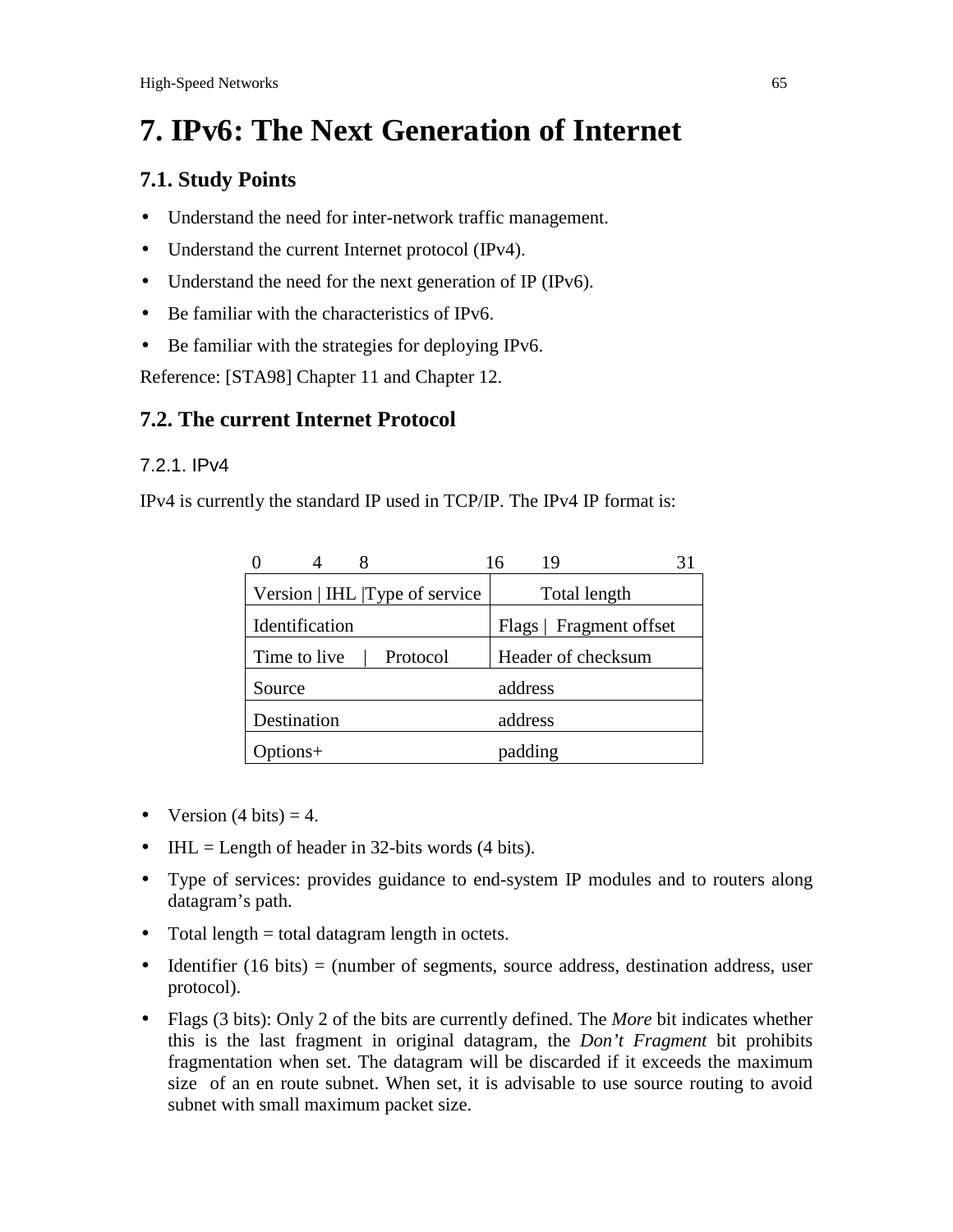High-Speed Networks 66

- Fragment Offset (13 bits): Indicates whether in original datagram this fragment belongs, measured in 64-bit units.
- Time to Live (8 bits): specifies how long, in seconds, the datagram is allowed to remain in Internet. Every routers that processes a datagram must decrease TTL by at least one, TTL  $\leftrightarrow$  hop count.
- Protocol (8 bits): indicates the next higher-level protocol, which is to receive the data field at the destination.
- Header Checksum (16 bits).
- Source Address (32 bits); Destination address (32 bits).
- Options (variable): Encodes the options requested by sending user.
- Padding (varible): Used to ensure that the datagram header is a multiple of 32-bits in length.
- Data  $=$  (max) 65,535 octets.

#### 7.2.2. Type of Service (TOS)

The TOS definition:

 $TOS = (Precedence, TOS, 0)$ 

#### **TOS subfield values**:

- Minimum delay
- 0100 Maximum throughput
- Maximum reliability
- 0001 Minimum monetary cost
- 0000 normal service

In practice, routers may ignore this subfield. If a router implements a TOS capability, there are 3 possible ways in which the routers can respond to TOS value.

- Route selection: A routing decision could be made on the basis of type of service, e.g., any datagram requesting minimum delay should not be routed through a subnet that includes a satellite link.
- Subnet service: For the next hop, the router can request a type of service from subnet that most close matches the requested TOS, some net such as ATM supports some sort of type of service.
- Queuing discipline: A router may allow TOS and precedence to affect how queues are handled. (e.g., a router may bias to min delay datagram or a route may attempt to avoid discarding datagrams that have requested max. reliability).

RFC 1349, 1812 define TOS with influence on routing decisions but did not address how the routing is made. There are general two possibilities: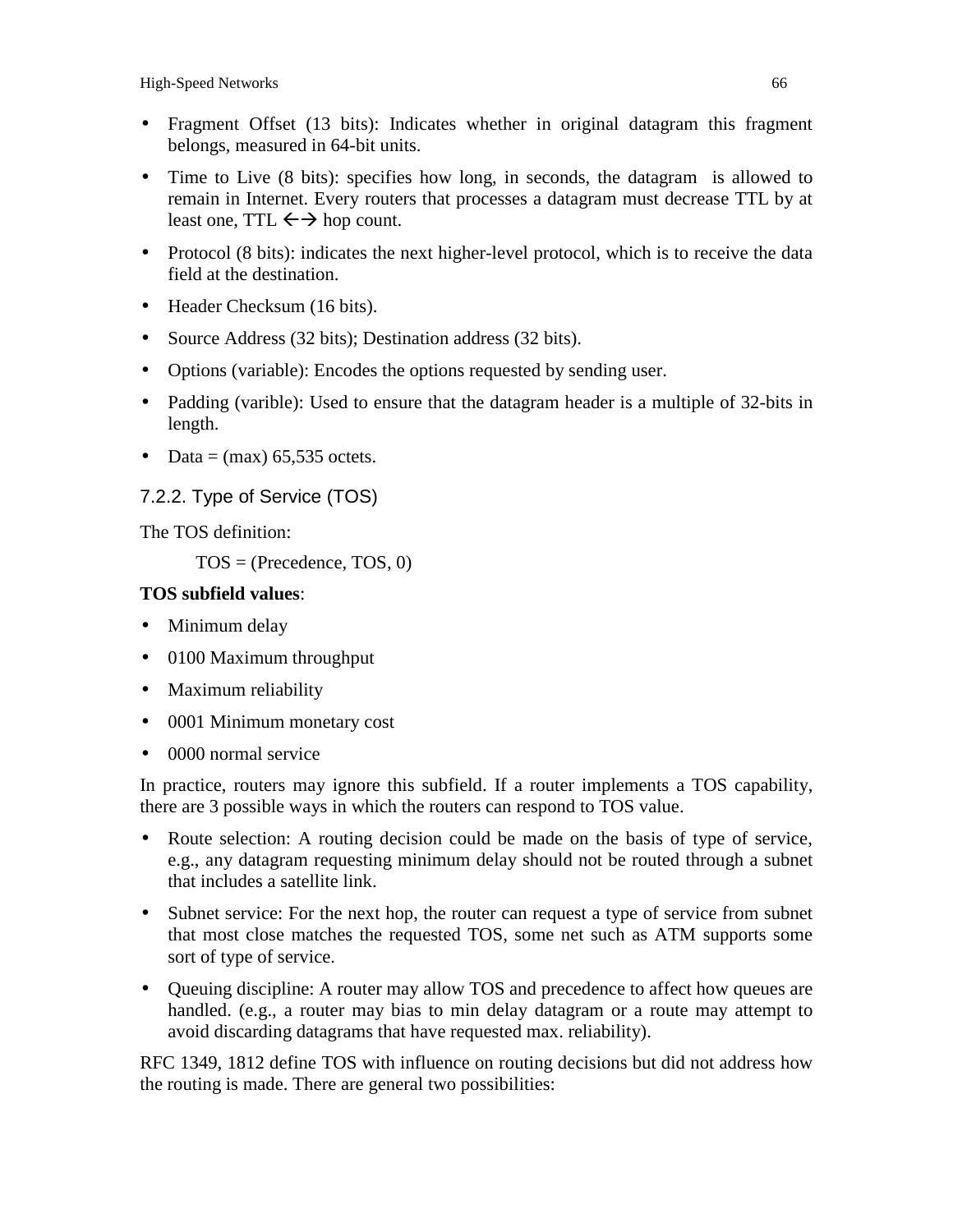- (1) within a routing domain, administrator may preconfigure TOS to be associated with different routers
- (2) a routing protocol could dynamically monitor TOS along various routes by monitoring delay, throughput, and dropped datagram such as OSPF.

RFC 1812 specifies the following rule for forwarding a datagram

- The router determines all available routes to destination; if there are none, the datagram is discarded.
- One or more routes have the same TOS, router chooses the route with best metric based on routing algorithm.
- Otherwise, one or more  $TOS = 0$  (normal service), the best of these routes is chosen.
- Otherwise, the router discards the datagram.

#### **Precedence subfield values**

- 111 Network Control
- 110 Internetwork control: router-based control message
- 101 Critical
- 100 Flash override
- 011 Flash
- 010 Immediate
- 001 Priority
- 000 Routine

This subfield is set to indicate the degree of urgency or priority to be associated with datagram.

RFC 1812 specifies the following queue service for forwarding a datagram

- a. Router should implement precedence-ordered queue service  $\rightarrow$  when a pkt is selected for output on a logical link, the pkt of highest precedence that has been queued for that link is sent.
- b. Any router MAY implement other policy-based throughput management that result in other than strict precedence ordering, but it MUST be configurable to suppress them.

**Congestion control**. When a router receives a packet beyond its storage,

- a. It may discard the pkt just received, but this is not a good solution.
- b. A router should select a packet from one of the sessions most heavily abusing the link. A recommended policy in datagram environment using FIFO queues is to discard a packet randomly selected from the queue or fair queue. Fairer policies can be the longest queue etc.
- c. Must not discard a packet with high IP precedence.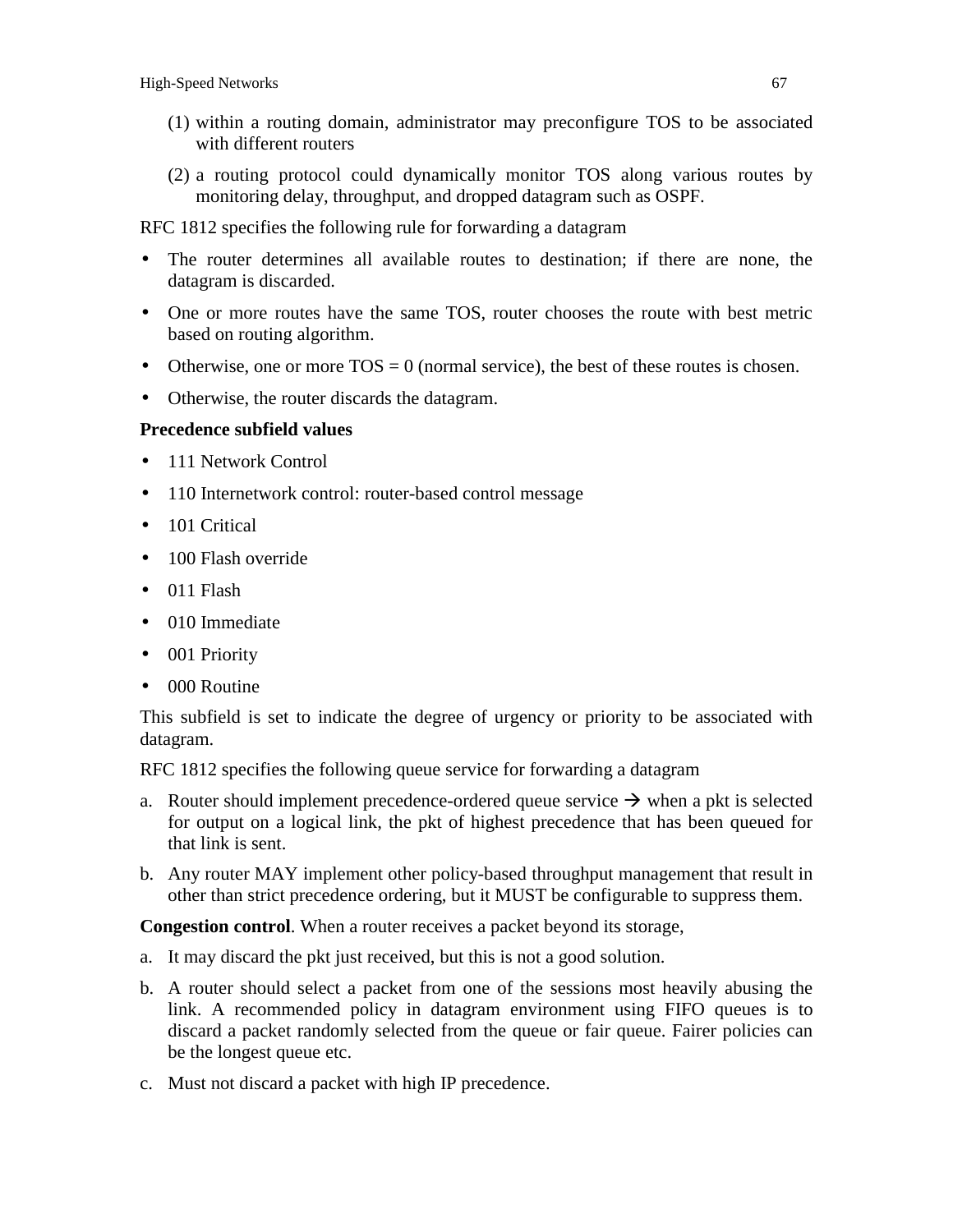- d. A router may protect packets whose IP header requests the maximum reliability TOS, except for doing so may violate previous rules.
- e. A router may protect fragmented IP packets, on the theory that dropping of a fragment of a datagram may increase congestion by causing all flags to be retransmitted by the source.
- f. (Dedicated) router may protect packets with itself as the source or destinations.

#### 7.2.3. IPv4 Options

- Security: allows a security label to be attached to a datagram.
- Source routing: maybe strict (only identified router maybe visited) or loose (other intermediate routers may be visited).
- Route recording: A field is allocated to record the sequence of routers visited by the datagram.
- Timestamping: The source IP entity and some or all-intermediate routers add a timestamp (precision to milliseconds) to data unit as it goes by.

## **7.3. IPv6 Introduction**

TCP/IP is expected to migrate from IPv4 to IPv6 but it will take many years to complete.

#### 7.3.1. Why IPv6?

The primary motivation for change from IPv4 to IPv6 is the limited address space. The 32-bit IP address can only include over a million networks in the Internet. At the current growth rate, each of the possible network prefixes will soon be assigned and no further growth will be possible.

The second motivation for change comes from requirements of new applications, especially applications that require real-time delivery of audio and video data. The current IP has limited capabilities for routing real-time data.

Challenges faced by IPv4 can be summarized:

- Address spaces
	- o growth of the Internet. Maximum: 4 billion
	- o when will addresses run out? Estimates: 2005
	- o single IP addresses for devices
- Mobile Internet
	- o Internet services from everywhere
	- o Removing location dependency
- Security
	- o End-to-end encryption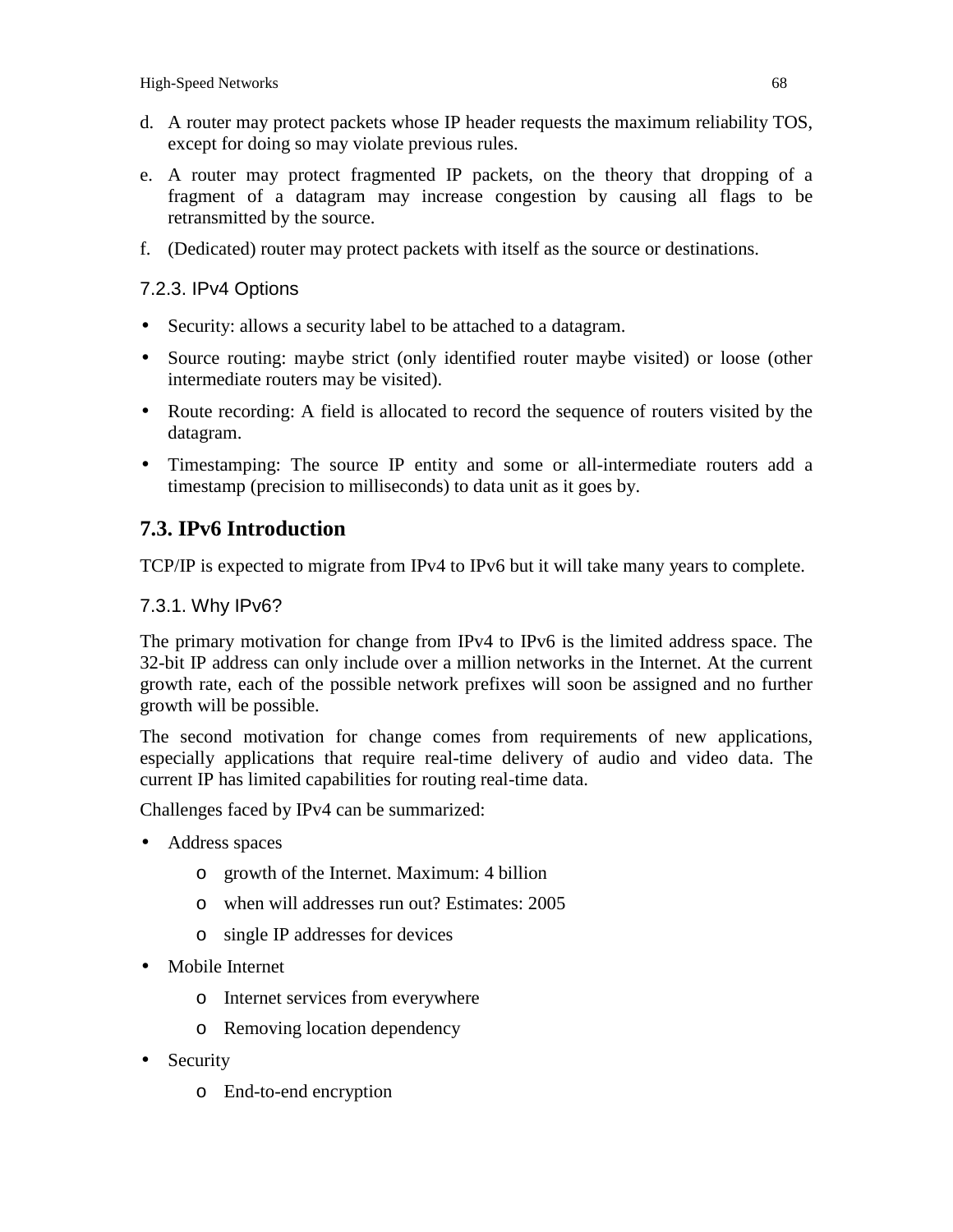Data Integrity, authentication Requirements for the new protocol can be summarized as follows:

- Support billions of hosts
- Reduce size of routing tables
- Simplify protocol, process packets faster
- Provide better security (authentication & privacy)
- Better QoS (particularly for real-time data)
- Aid multicasting, any casting
- Make it possible for a host to roam without changing its address

|        |                                               |                         |                            | 20 octets + options : 13 fields, including 3 flag bits |  |  |  |  |
|--------|-----------------------------------------------|-------------------------|----------------------------|--------------------------------------------------------|--|--|--|--|
| 0 bits |                                               | 8<br>16                 | Changed                    | Removed<br>31<br>24                                    |  |  |  |  |
| Ver    |                                               | <b>IHL</b> Gervice Type |                            | <b>Total Length</b>                                    |  |  |  |  |
|        | Identifier<br><b>Flags</b><br>Fragment Offset |                         |                            |                                                        |  |  |  |  |
|        | Time to Live                                  | <b>Protocol</b>         |                            | <b>Header Checksum</b>                                 |  |  |  |  |
|        | <b>32 bit Source Address</b>                  |                         |                            |                                                        |  |  |  |  |
|        | 32 bit Destination Address                    |                         |                            |                                                        |  |  |  |  |
|        |                                               |                         | <b>Options and Padding</b> |                                                        |  |  |  |  |

Figure 7.1. What has been changed in an IPv4 header.

#### 7.3.2. IPv6 Features

IPv6 retains many design features of IPv4. It's connectionless. IPv6 has the following new features:

- Address size: Instead of 32, each IPv6 address is 128 bits. The address space is large enough for many years of growth of Internet.
- Header format: The IPv6 header has a completely format compared to IPv4 headers.
- Extension header: Unlike IPv4, which uses a single header format for all datagrams, IPv6 encodes information into separate headers. A datagram of IPv6 contains a base header followed by 0 or more extension headers, followed by data.
- Support for audio and video. IPv6 includes a mechanism that allows a sender and receiver o establish a high-quality path through the underlying network and to associate datagrams with that path.
- Extensible protocol. Unlike IPv4, IPv6 does not specify all possible protocol features. Instead, the designers have provided a scheme that allows a sender to add additional informaion to a datagram. The extension makes IPv6 more flexible than IPv4.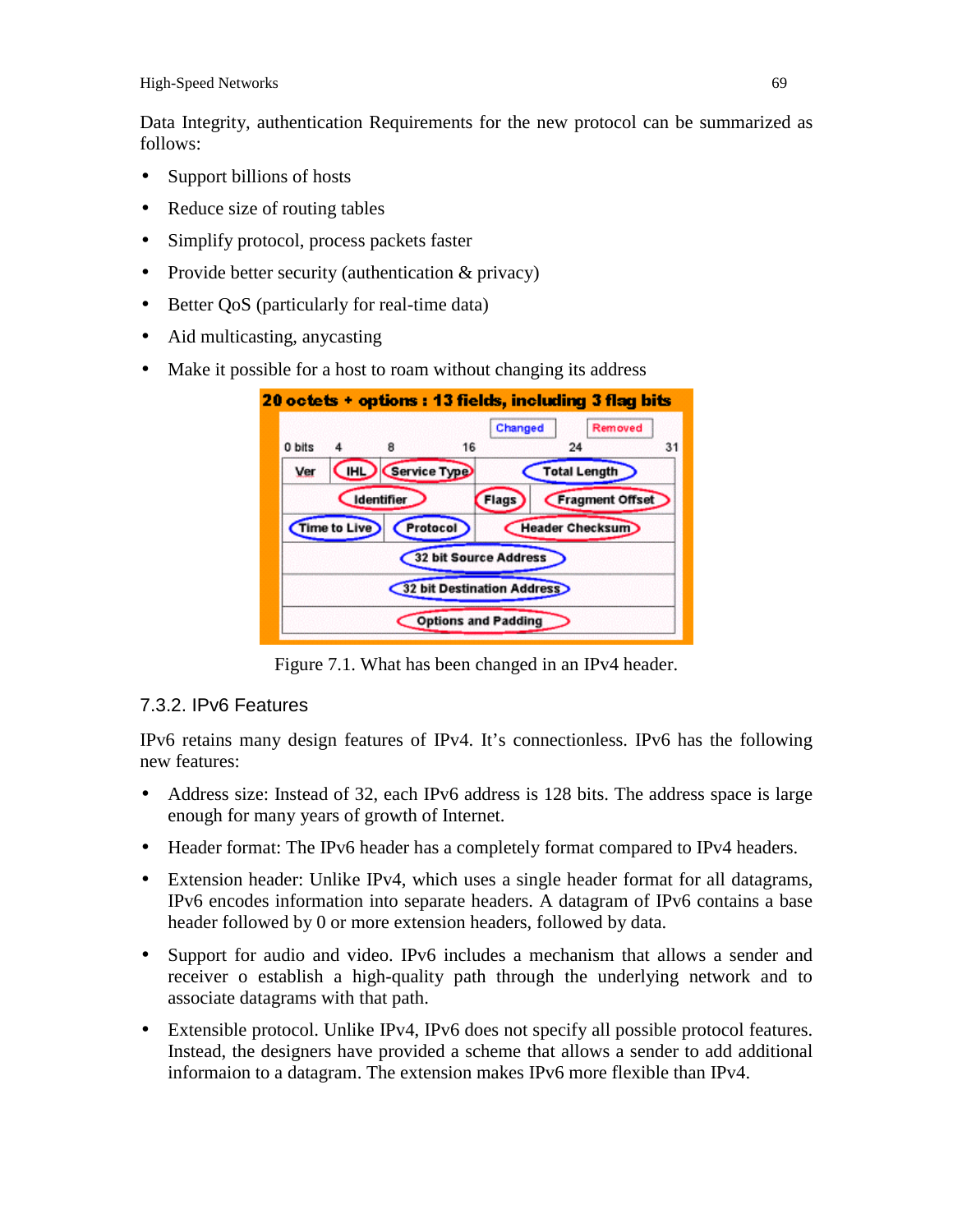#### 7.3.3. IPv6 Formats

(IPv6 header, extension header, …, extension header, Transport PDU)

More specifically:

(IPv6 header, Hop-by-hop options header, …, Routing header, Fragment header, Authentication header, Encapsulating security payload header, Destination options header, TCP header, application data)

Extension headers:

- Hop-by-hop options header: defines special options that require Hop-by-hop processing.
- Routing header: Provides extended routing, similar to IPv4 source routing.
- Fragment header: contains fragmentation and reassembly information.
- Authentication header: provides packet integrity and authentication.
- Encapsulating security payload header: provides privacy.
- Destination options header: for options to be processed only by the final destination of the packet.

#### 7.3.4. IPv6 Header

|        |                    | 16         | 24                      |  |
|--------|--------------------|------------|-------------------------|--|
|        | Version   Priority | Flow label |                         |  |
|        | Payload length     |            | Next header   Hop limit |  |
| Source |                    |            | address (128 bits)      |  |
|        | Destination        |            | address (128 bits)      |  |

Priority Field: enables a source to identify the desired transmit and delivery priority of each packet relative to other packets from same source no matter either the source is provided with congestion control or not.

Congestion-controlled-traffic  $\rightarrow$  source "backs off" in response to congestion.

IPv6 defines the following categories of congestion-controlled traffic in decreasing order:

- Internet control traffic: It is most important traffic to deliver, especially during the time of high congestion, -- e.g, OSPF and BGP (board gateway protocol) need to receive updates concerning traffic conditions so as they can adjust routes to try to relieve congestion. SNMP need the report congestion to applications and be able to perform dynamic reconfiguration and to alter performance-related parameters to cope with congestion.
- Interactive traffic: such as on-line user-to-host connections. User efficiency is critically dependent on rapid response time during interactive sessions. Delay must be minimised.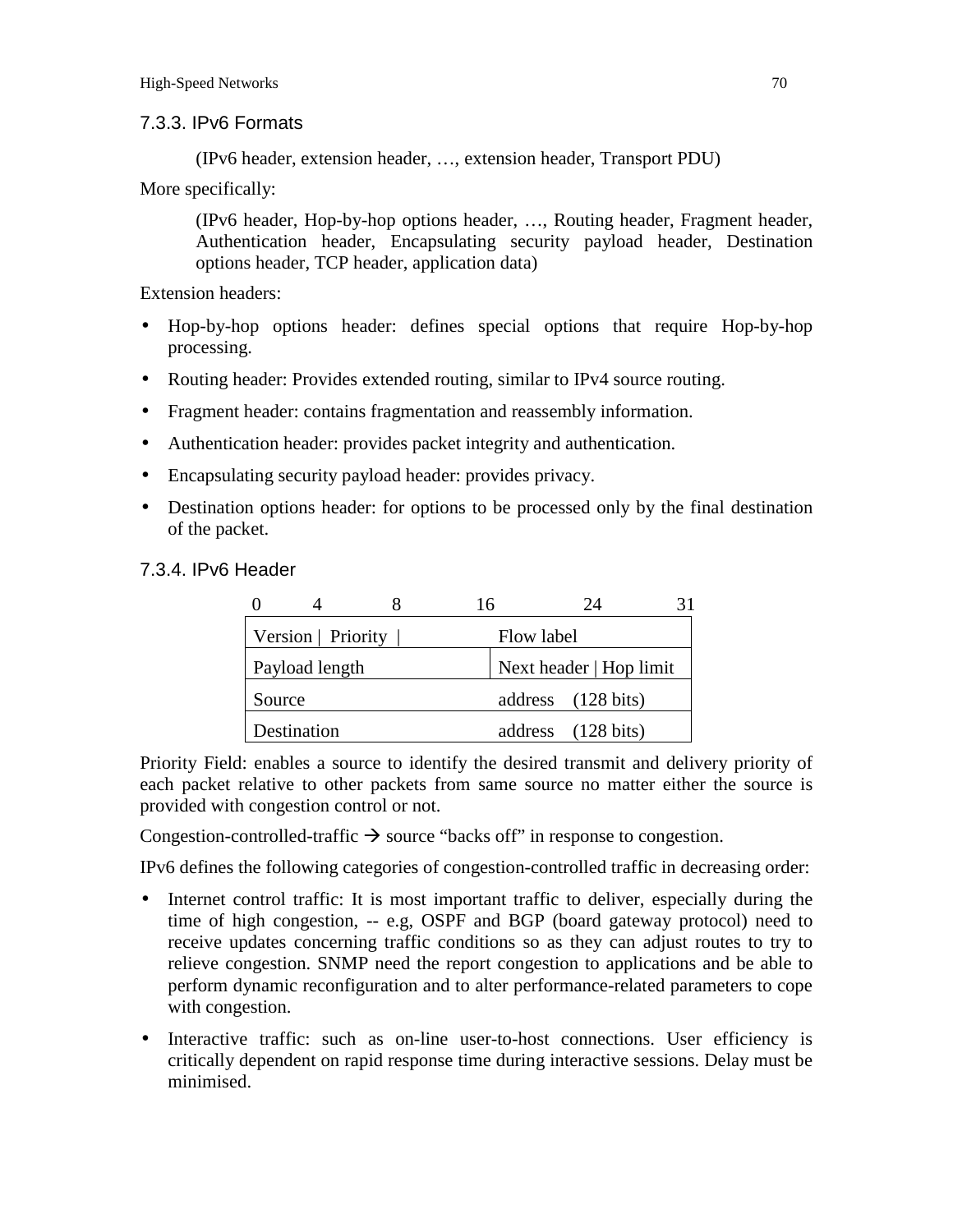High-Speed Networks 71

- Attended bulk transfer: such as FTP or HTTP (hypertext transfer protocol), HTTP may not do congestion control).
- Unattended data transfer: User will not wait, e,g email.
- Filler traffic: expected to be handled in the background when other forms of traffic have been delivered (such as USENET).
- Uncharacterised traffic: upper-layer (no priority) traffic.
- Non-congestion-controlled traffic constant data rate and delivery delay. Examples: real-time video/audio.

No relationship between congestion-controlled and non-congestion control traffics.

Headers in an Ipv6 packet are chained together as shown in Figure 7.2.



Extension Headers are chained together

Figure 7.2. Extension headers are chained together

#### 7.3.5. Flow Label

Ipv6 defines a flow as a sequence of packets sent from a particular source to a particular (unicast or multicast) destination for which the source desires special handling by the intervening routers.

A flow is uniquely identified by the combination of a source address and nonzero 24-bit flow label. All packets that are to be part of the same flow are assigned the same flow label by the source.

A flow may comprise one TCP or multiple TCP connections, e.g., for multimedia conference: one for audio and one for graphic window each with different QoS requirements of data rate, delay and delay variation.

**Router's Point of View**: how they handle the flow such as path, resource allocation, discard requirements, accounting and security attributes.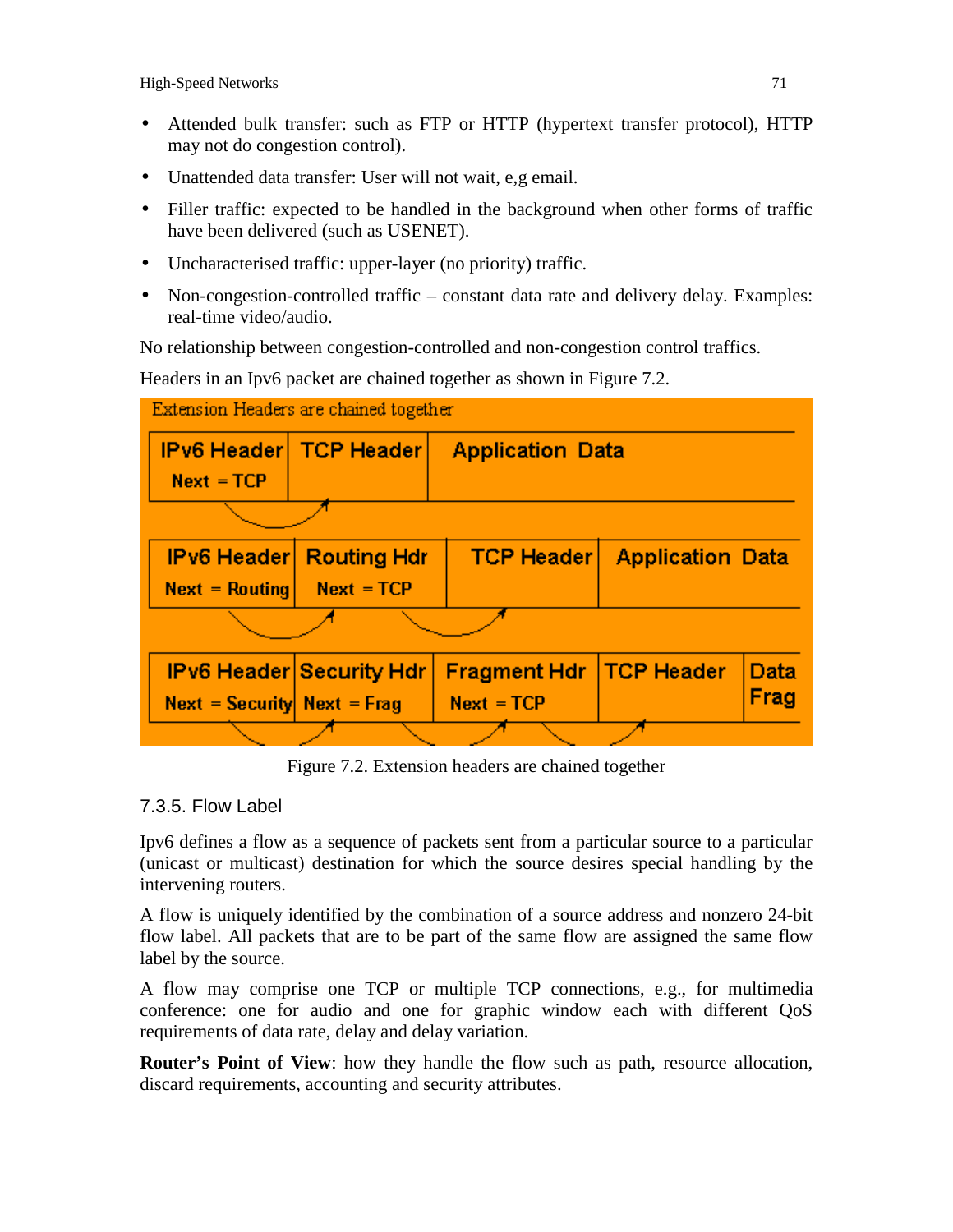Different flows may be treated by routers with different queue (buffer) assignments, precedence, QoS requirements for subnets.

There is no special significance to a particular flow. Applications may negotiate with network for the connection control protocol (algorithm) for any special treatment such as non-default QoS and real-time service.

A router has to save the flow requirement information about each flow.

The following rules apply to the flow label (FLL):

- Hosts / routers that do not support the FLL field must set the field to zero when originating a packet, pass the field unchanged when forwarding a pkt, ignore the field when receiving a packet.
- All packets originating from a given source with the nonzero FLL must have the same *Destination Address, Source Address, Priority, Hop-by-hop* options header. Intent is to allow a router to look into the flow label in a table without examining the rest of header.
- A source assigns randomly in the range 1 to  $2^{24} 1$ , subject to the restriction that a source must not reuse a FLL for a new flow within the lifetime of existing flow.
- Most routers use a hashing function on flow label, which may be low-order few bits of the FLL or some simple calculation on the 24-bits of FLL.

#### 7.3.6. IPv6 Addresses

Longer Internet addresses allow for aggregating addresses by hierarchies of network, access provider, geography, corporation and so on.

IPv6 allows three types of addresses:

- Unicast: an identifier for a single interface.
- Anycast: an identifier for a set of interfaces. A packet sent to an anycast address is delivered to one of the interfaces.
- Multicast: an identifier for a set of interfaces. A packet sent to a multicast address is delivered to all interfaces.

#### 7.3.7. Hop-by-Hop Options Header

If this header presents, it must be examined by every router along the path. The header consists of the following:

- Next Header (8 bits): Identifies the type of header immediately following this header.
- Header Extension Length (8 bits): Length of this header in 64-bit units, not including the first 64 bits.
- Options: A variable-length field consisting of one or more option definitions 32-bits and gives payload length in octets. Allows Jumbo Payload  $(2^{16-1} = 65535)$  octets). IPv6 header must be set to zero. Allows IPv6 to make the best use of available capacity over transmission medium.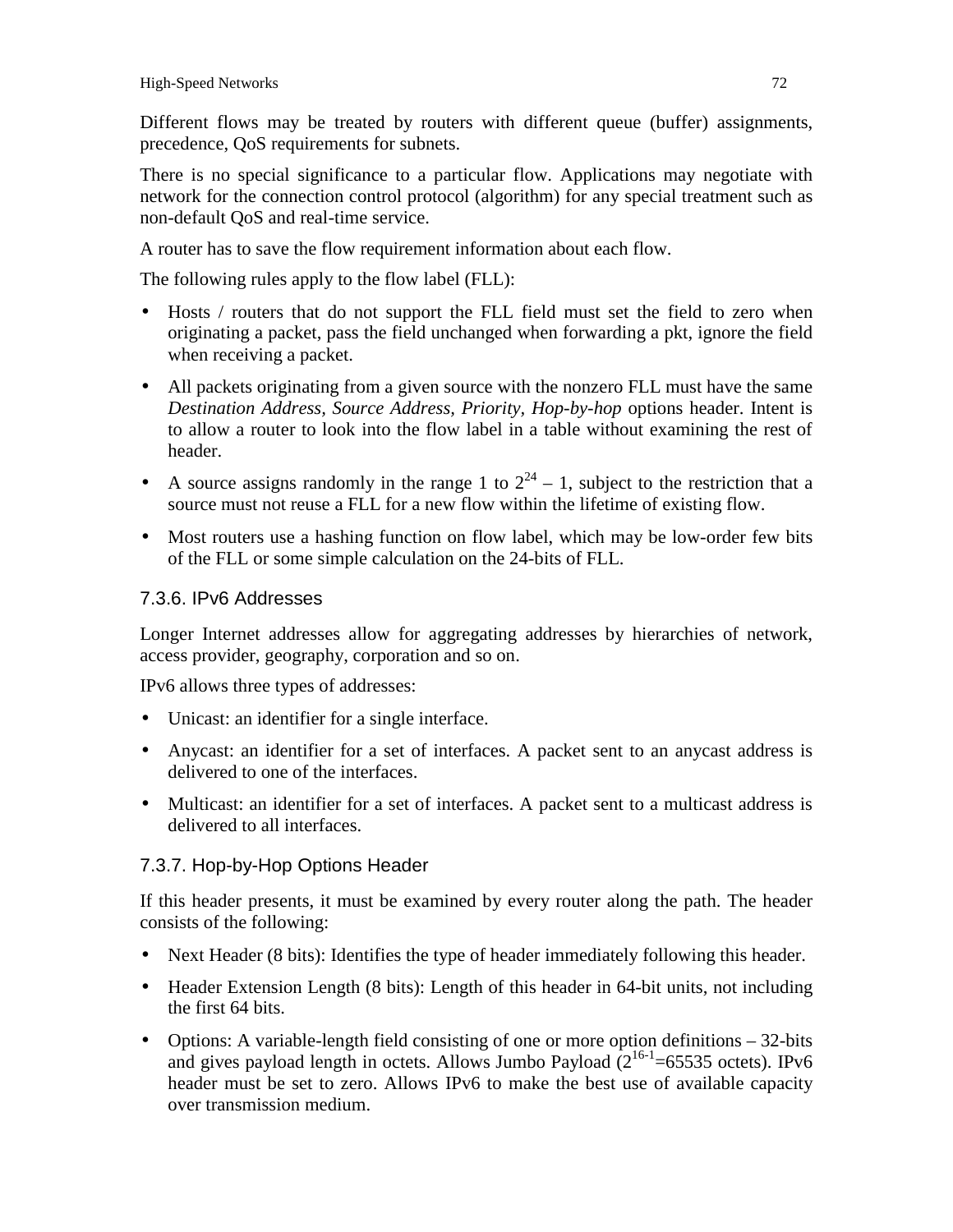#### 7.3.8. Other Headers

The *fragment header* is only for source node.

The *routing header* contains a list of one or more intermediate nodes to be visited on the way to a packet's destination. If a router does not recognise the routing type, it must discarded the packet.

The *destination options header* contains optional information and is examined only by packet's destination node.

Why does IPv6 use separate extension headers? There are two reasons:

- Economy: Partitioning the datagram functionality into separate headers is economical because it saves space. Having separate headers in IPv6 makes it possibleto define a large set of features without requiring each datagram header to have at least one field for each feature.
- Extensibility: When adding a new feature, existing IPv6 protocol headers can remain unchanged. A new *next header* type can be defined as well as a new header format.
- The chief advantage of placing new funcitnality in a new header lies in the ability to experiment with a new feature before changing all computers in the Internet.

#### 7.3.9. Discussion on IPv6

Why does IPv6 use separate extension headers?

- Economy: Partitioning the datagram functionality into separate headers is economical because it saves space. Having separate headers in IPv6 makes it possibleto define a large set of features without requiring each datagram header to have at least one field for each feature.
- Extensibility: When adding a new feature, existing IPv6 protocol headers can remain unchanged. A new *next header* type can be defined as well as a new header format.
- The chief advantage of placing new funcitnality in a new header lies in the ability to experiment with a new feature before changing all computers in the Internet.

IPv6 characteristics

- Practically unlimited address space
- Simplification of packet header
- Optional header fields (better support for options)
- Authentication and Privacy (more Security)
- More attention to type of service

Plug & Play - Better Configuration optionsAdditional features of IPv6:

- Network management: auto configuration
	- o Plug-and-Play.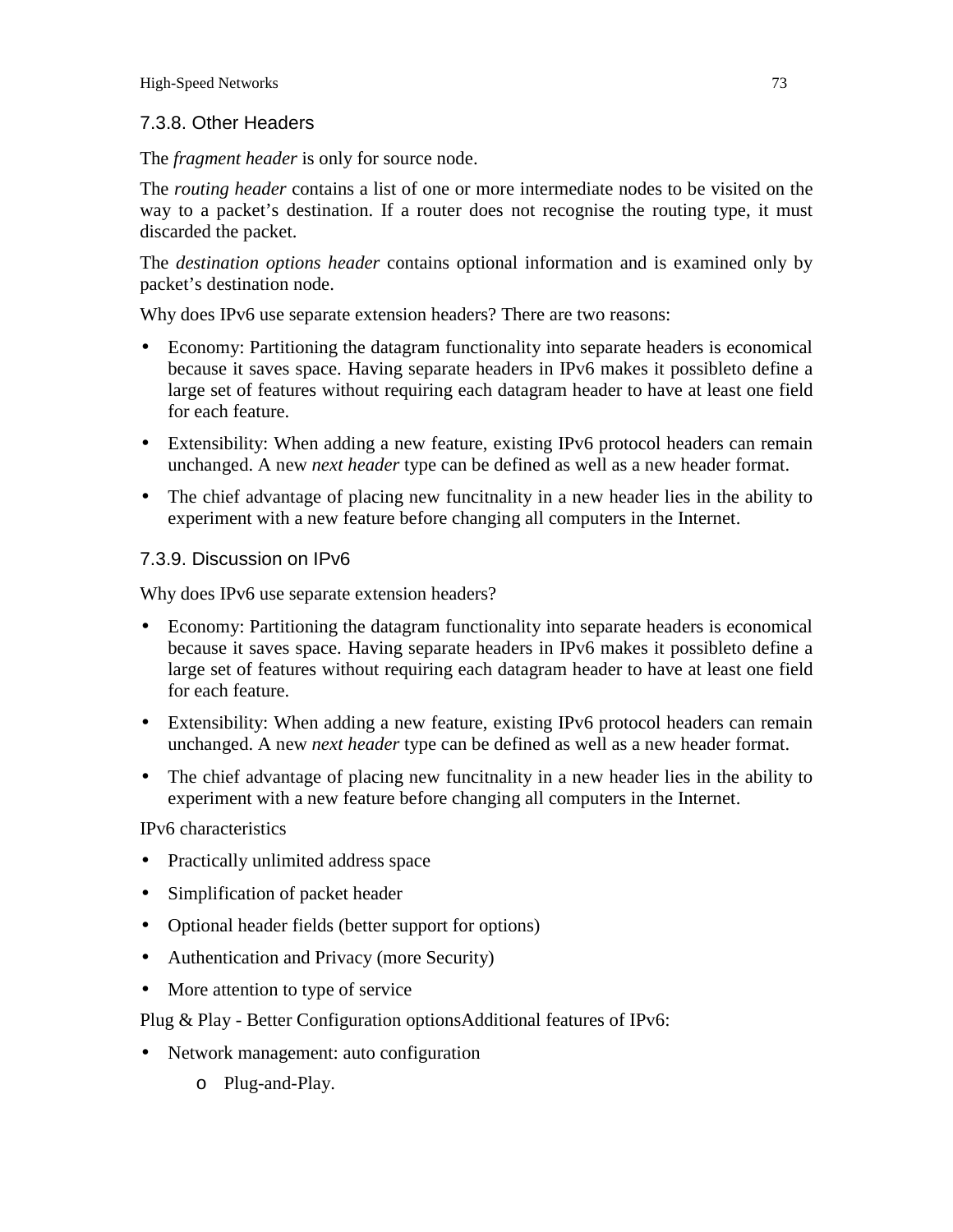- o Automate network address renumbering
- o DHCP support is mandated: Every host can download their network configurations from a server at startup time
- o Address changes are automated
	- Stateless ; Routers advertise prefixes that identify the subnet(s) associated with a link ; Hosts generate an "interface token" that uniquely identifies an interface on a subnet ; An address is formed by combining the two.
	- Stateful ; Clients obtain address and / or configuration from a DHCP server ; DHCP server maintains the database and has a tight control over address assignments.
- Mobile IPv6:
	- o IPv6 Mobility is based on core features of IPv6
	- o The base IPv6 was designed to support Mobility
	- o Mobility is not an "Add-on" features
		- •All IPv6 Networks are IPv6-Mobile Ready
		- All IPv6 nodes are IPv6-Mobile Ready
		- All IPv6 LANs / Subnets are IPv6 Mobile Ready
	- o IPv6 Neighbor Discovery and Address: Autoconfiguration allow hosts to operate in any location without any special supportNo single point of failure (Home Agent)
	- o More Scalable : Better Performance
		- **Less traffic through Home Link**
		- Less redirection / re-routing (Traffic Optimisation)IPv6 Security:
- Security features are standardized and mandated. All implementations must offer them
	- o No Change to applications
- Authentication (Packet signing)
- Encryption (Data Confidentiality)
- End-to-End security Model
	- o Protects DHCP
	- o Protects DNS
	- o Protects IPv6 Mobility
	- o Protects End-to-End traffic over IPv4 networks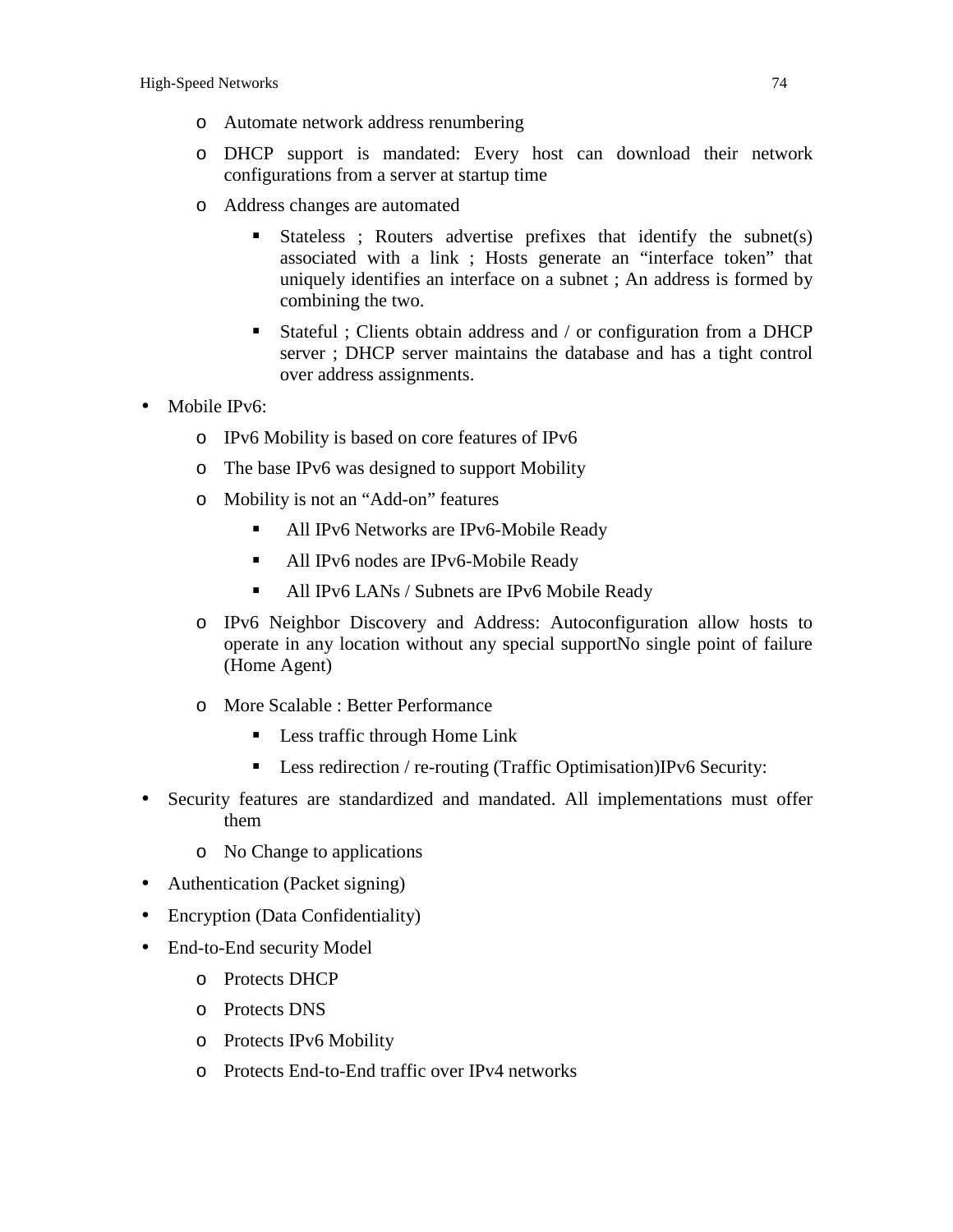# **7.4. IPv6 Projects**

7.4.1. Existing Industry Implementations

- **Unix**: AIX, NetBSD, FreeBSD, OpenBSD, Tru64, Solaris 7, HP-UX
- **Windows**: Novell, Trumpet, Musica, Windows 2000
- **Others**: OS/360, Mac OS X
- **Routers**: Cisco, Hitachi, Notel, Nokia, Ericsson7.4.2. Experiments
- 6REN/6TAP
- 6Bone
- vBNS IPv6
- TAHI
- KAME
- NTT v6net
- RNRT
- 6INIT
- LONG
- ...



Figure 7.3. The NTT experiment

## 7.4.3. Depoloyment of IPv6

There are several ways to deploy IPv6 over the Internet.

• IPv6 over IPv4 TunnelsIPv6 over IPv4 Internet (Figure 7.4):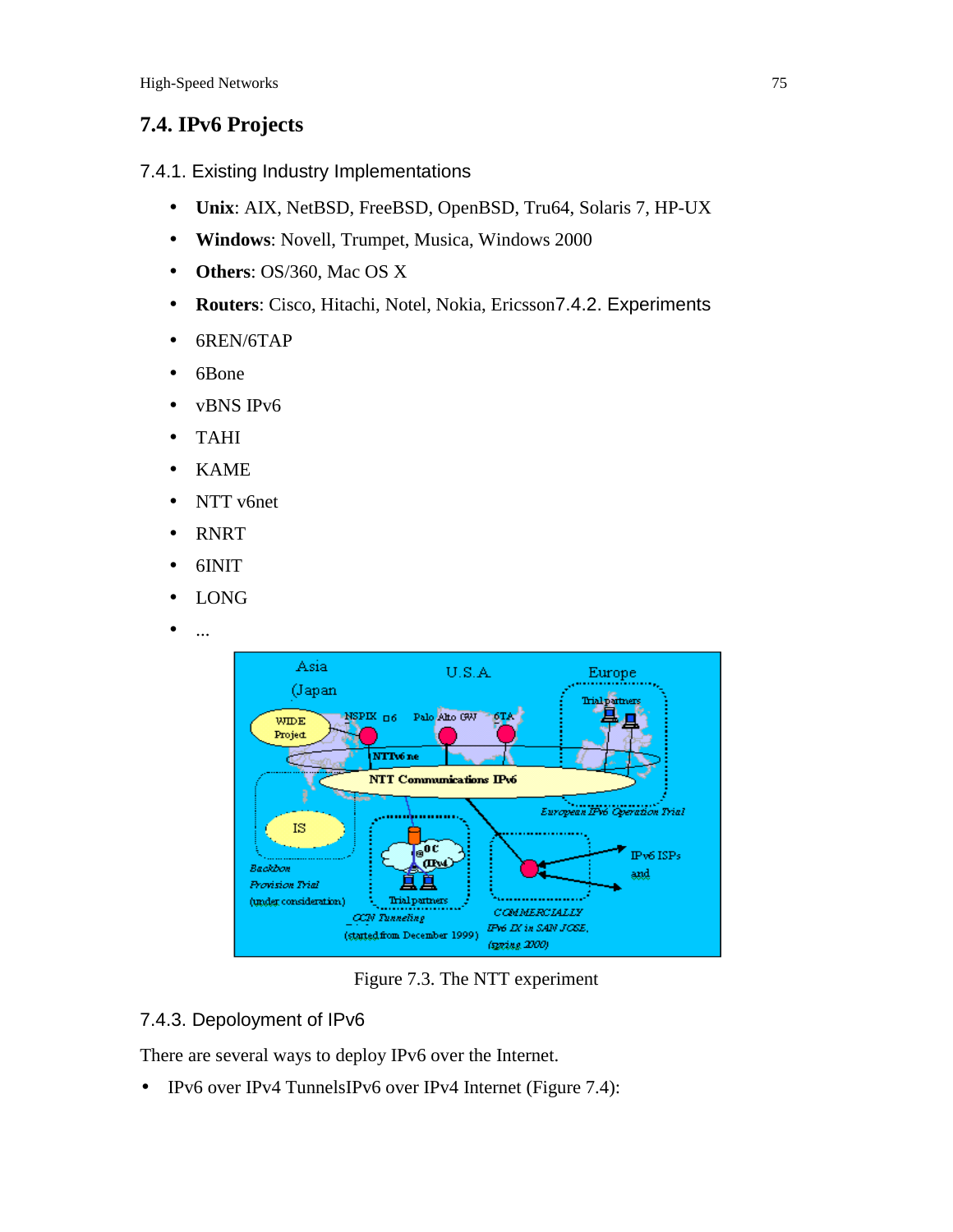- o ala 6Bone
- o Any Cisco IOS routers running IPv6 software can be used at the Edge
	- 6over4 Tunnel
	- 6to4 Tunnel



Figure 7.4. Deployment: IPv6 over IPv4 tunnels

- IPv6 over ATM & FR Backbone (Figure 7.5):
	- o IPv6 over ATM or Frame Relay WAN & MAN backbones
		- Cisco BPX, MGX, IGX switches
		- Catalyst 8500MSR, LightStream 1010
	- o Any Cisco routers with ATM uplink or Serial port (FR) running IPv6 software can be used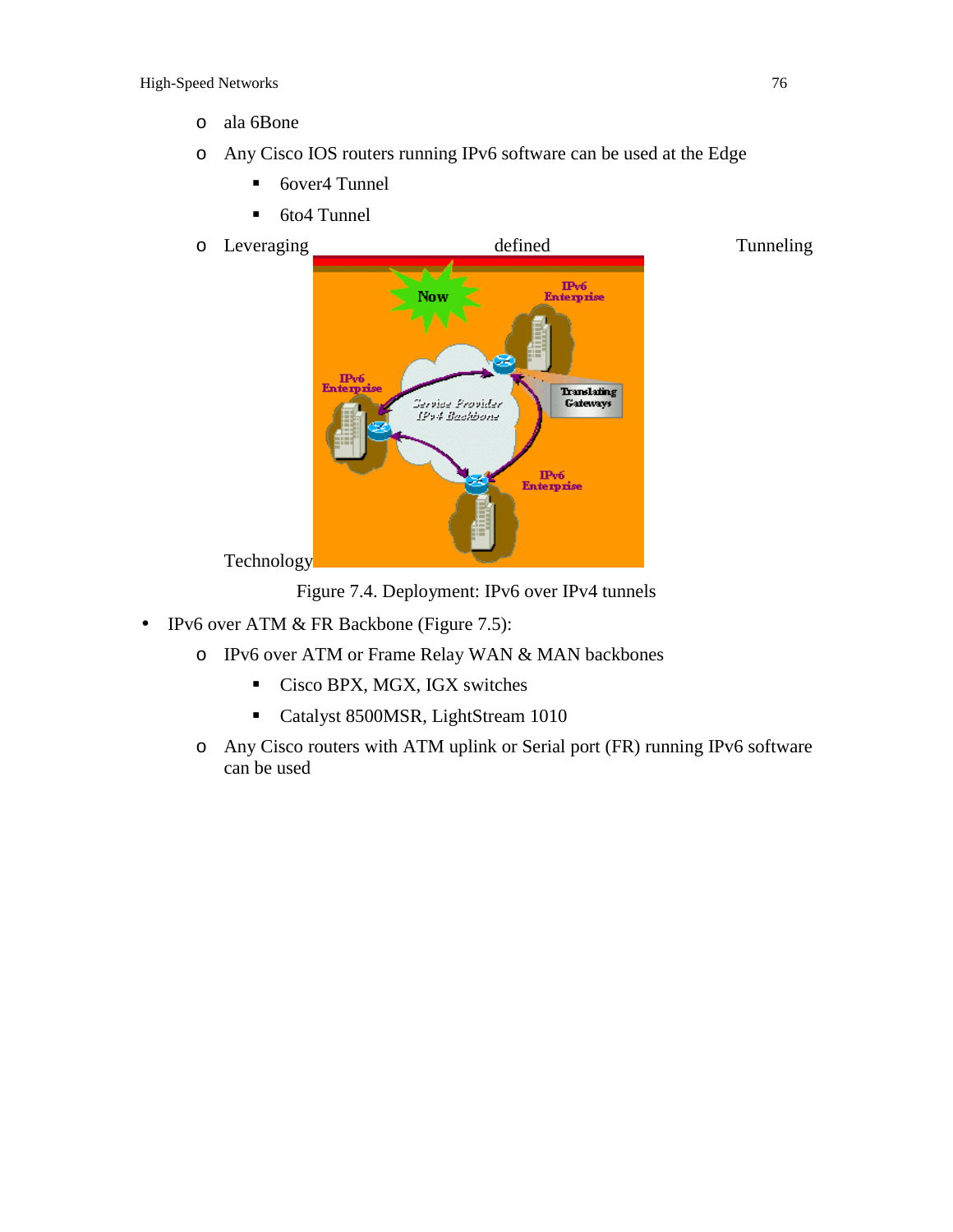

Figure 7.5. IPv6 over ATM

• Native IPv6 backbone (Figure 7.6).



Figure 7.6. IPv6 backbone.

# **7.5. Other Projects and References**

NASA' Interplanetary Project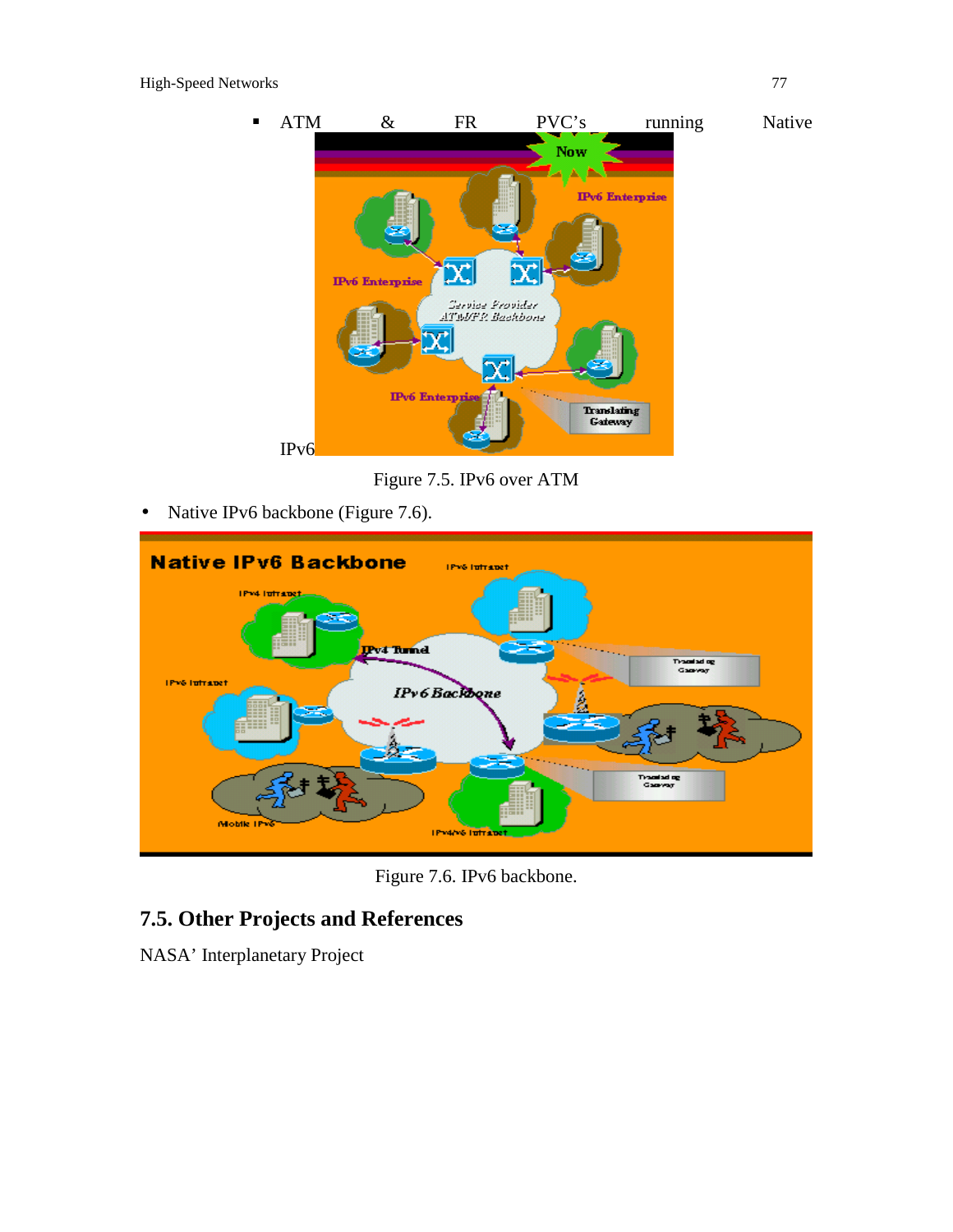

Figure7.7. NASA's project

#### Interesting Web sites:

o http://6ren.net/.http://www.ipv6forum.com/.http://www.ipv6.org/.http://www.i pv6.com/.http://www.6bone.net/.http://www.6tap.net/.http://www.6init.org/.ht tp://www.ipv6.euronet.be/.http://www.nas.nasa.gov/Groups/LAN/IPv6/.http:// playground.sun.com/pub/ipng/html/.http://www.digital.com/info/ipv6/.http:// [www-nrc.nokia](http://6ren.net/).com/ipv6/ipv6/index.html.

## **7.6. Revi[ew Questions](http://www.ipv6forum.com/)**

- 1. What a[re the major difference](http://www.ipv6.org/)s and similarities of IPv4 and IPv6?
- 2. What a[re the major characteris](http://www.ipv6.com/)tics of IPv6?
- 3. What i[s the purpose of havin](http://www.6bone.net/)g multiple headers in IPv6 and how does IPv6 handle multipl[e headers?](http://www.6tap.net/)
- 4. What a[re the strategies to dep](http://www.6init.org/)loy IPv6?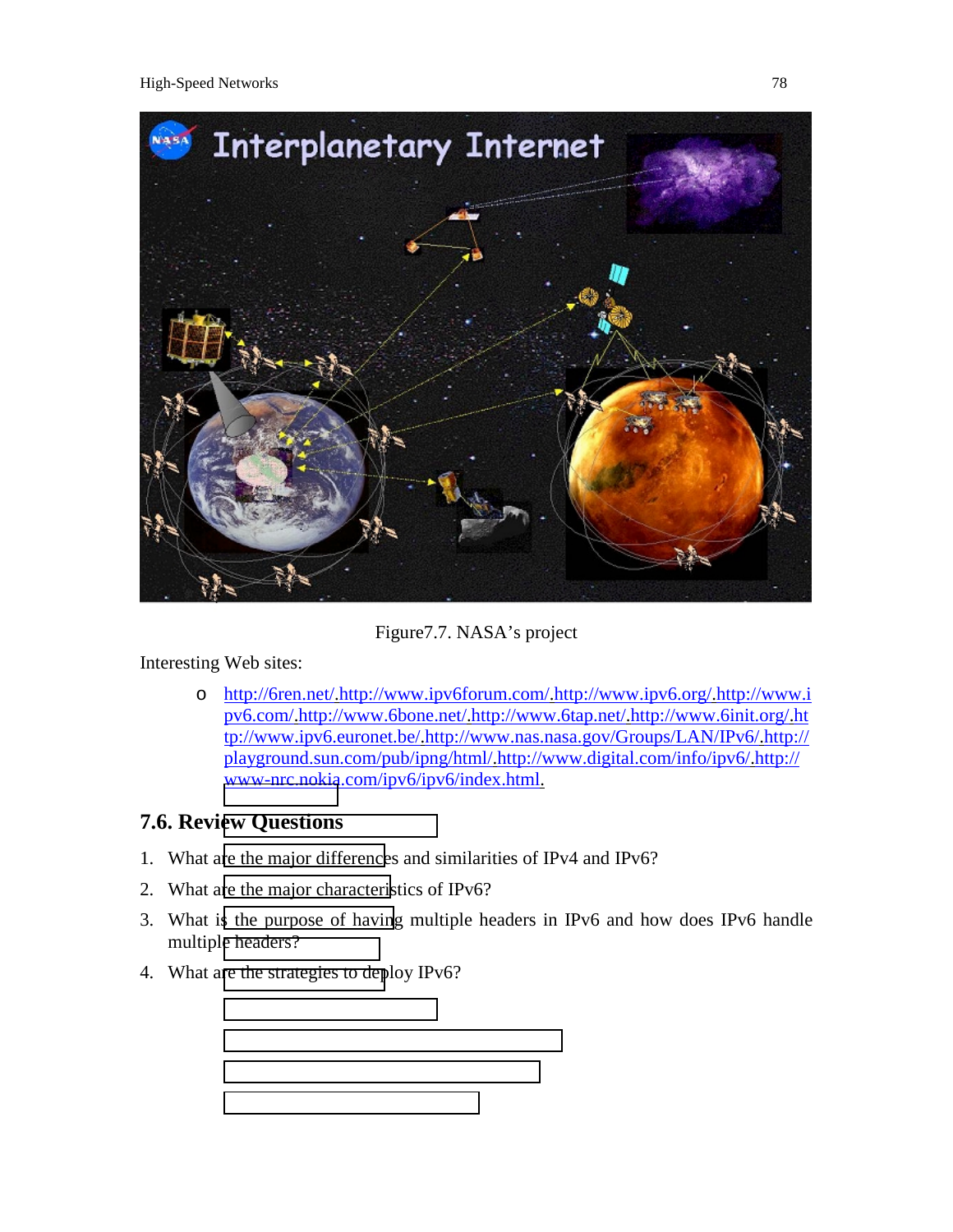# **8. Ro[uting for High Speed and Mu](http://www-nrc.nokia.com/ipv6/ipv6/index.html)ltimedia Traffic: Multicasting and RSVP**

# **8.1. Study Points**

- Understand the routing principles in high-speed internets.
- Understand the principles of the four routing protocols: RIP, OSPF, BGP, and IDRP.
- Understand the requirements for multimedia traffic routing.
- Understand the routing protocols needed for supporting multicasting.
- Understand the techniques for users to reserve network capacity.

Reference: [STA98] Chapter 14 and Chapter 15.

# **8.2. Internet Routing Principles**

One of the most complex and critical aspects of interent design is routing since internets operate on the basis that routers forward IP datagrams from the source to the destination.

## 8.2.1. The Routing Function

When receiving and forwarding IP datagrams, routers need to make routing decisions based on knowledge of the topology and conditions of the internet.

The routing decision is based on some form of least-cost criterion, e.g., to minimise the number of hops. Costs can be associated to each hop, e.g., the cost can be inversely proportional to the link capacity, proportional to the current load on the link, or some combination.

Two types of routing can be identified:

- Fixed routing.
- Adaptive routing.

In fixed routing, a simple, permanent route is configured for each source-destination pair of nodes in the network. The route are fixed, or only change when there is a change in the topology of the network. The cost of routing can be then based on the estimated traffic volumes between various source-destination pairs or the capacity of each link.

An example of the implementation of fixed routing is that, each router maintains a table that has an entry for each network and the next router to take for reaching the network. Routing decisions can be made using these entries.

In adaptive routing, as conditions in the internet change, the routers used for forwarding datagrams may change. The principal conditions influencing routing decisions:

- Failures of a network or a router.
- Congestion of a part of the internet.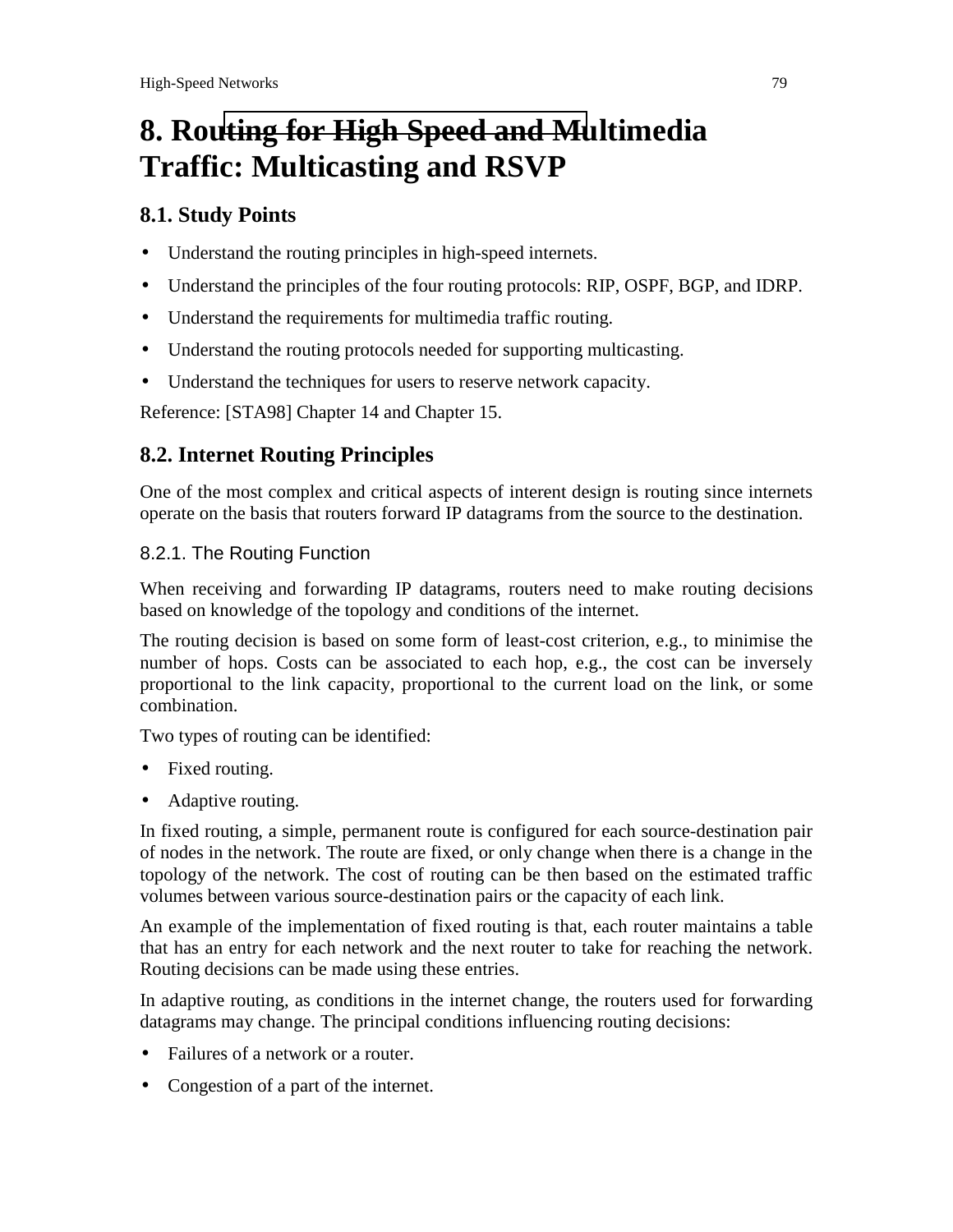Limitations of adaptive routing:

- Complexity and more burden on routers.
- Overhead of information exchanges among routers.
- The reaction speed of an adaptive strategy may cause congestion oscillation or irrelevant.
- Can produce pathologies, such as fluttering and looping.

Despite these limitations, adaptive routing strategies are by far more prevalent than fixed routing because:

(1) An adaptive routing strategy can improve performance.

(2) An adaptive routing strategy can aid in congestion control.

Classification of adaptive routing strategies: Based on information source.

- Based on local information: rarely used.
- Based on information from adjacent routers: called distance-vector algorithms.
- Based on information from routers: called link-state algorithms.

#### 8.2.2. Autonomous Systems

An autonomous system (AS) has following characteristics:

- It consists of a group of routers exchanging information via a common routing protocol.
- It is a set of routers and networks managed by a single organisation.
- Except for times of failure, an AS is connected.

Routing protocols used for ASs are:

- An interior routing protocol (IRP) passes routing information between routers within an AS. Important examples are RIP and OSPF.
- An exterior routing protocol IERP) is used to pass information between routers of different ASs. Important examples are BGP and IDRP.

## **8.3. Interior Routing Protocols**

#### 8.3.1. Distance-Vector Protocol: RIP

Routing Information Protocol (RIP) is a relatively simple interior routing protocol and uses a technique called distance-vector routing. It is suitable for smaller internets and is commonly used.

Distance-vector routing requires that each node exchange information with its neighbouring nodes. Each node maintains three vectors: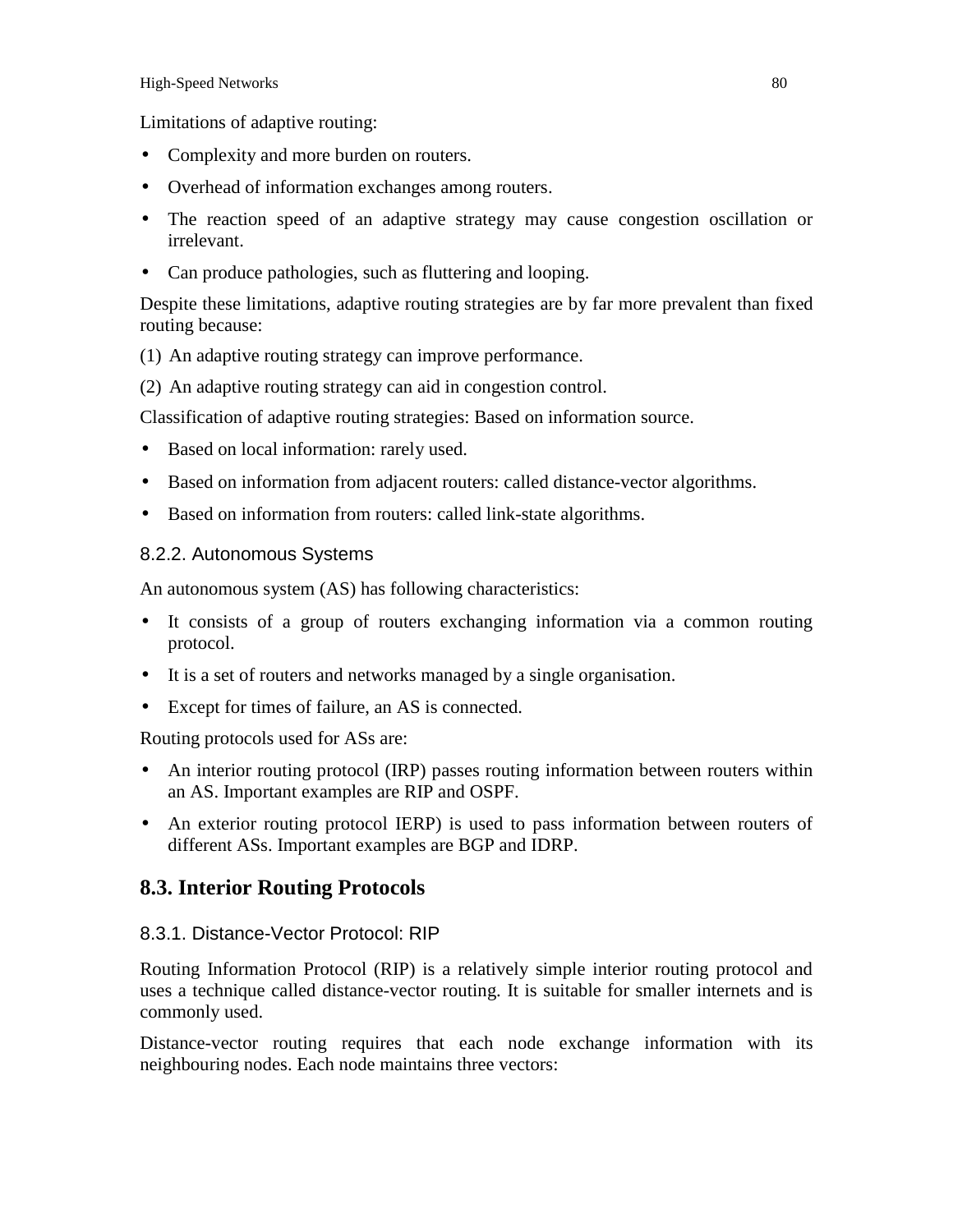- A cost vector: each element of the vector represents a link cost associated with the link.
- A distance vector: each element of the vector contains the current estimate of minimum delay from the node to a network.
- A next-hop vector: each element of the vector contains the next router in the current minimum delay route.

Routing is based on the information presented in these three vectors. Periodically (every 30 seconds), each node exchanges its distance-vector with all its neighbours and updates its vectors using the received information. Obviously, this information exchange and propagation can take a considerable amount of time.

#### 8.3.2. Link-State Protocol: OSPF

The Open Shortest Path First protocol (OSPF) is based on the link-state routing technique and is now the preferred interior routing protocol for TCP/IP-based internets.

When a router is initialised, it determines the link cost on each of its network interfaces. The router then advertises this set of link costs to all other routers in the internet topology, not just neighbouring routers. The router also advertises the cost to all other routers if there is a significant change in the cost. Based on this information, each router can construct the topology of the entire configuration and then calculate the shortest path to each destination network.

The link-state routing uses flooding technique to advertise link cost. Flooding works as follows: a packet is sent by its source to all its neighbours. At each router, an incoming packet is retransmitted on all outgoing links except for the link on which it arrived. To prevent incessant retransmission of packets, each node is required to remember the identity of those packets it has already retransmitted. When duplicate copies of the packet arrives, they are discarded. The flooding technique is highly robust and delivers the information quickly.

The main disadvantage of flooding is the high traffic load that it generates.

OSPF has the following routing metric (cost) schemes based on the concept of type of service (TOS):

- Normal (TOS 0): The default routing metric, assigned by the administrator.
- Minimise monetary cost (TOS 2): Actual monetary costs are assigned to network use.
- Maximise reliability (TOS 4): Based on the reliability of the internets.
- Maximise throughput (TOS 8): Based on the data rate of the interface.
- Minimise delay (TOS 16): Based on a measure of the transit time of delay through a particular hop.

## **8.4. Exterior Routing Protocols**

The two exterior routing protocols, the Border Gateway Protocol (BGP) and the Inter-Domain Routing Protocol (IDRP) are based on a technique called path-vector routing.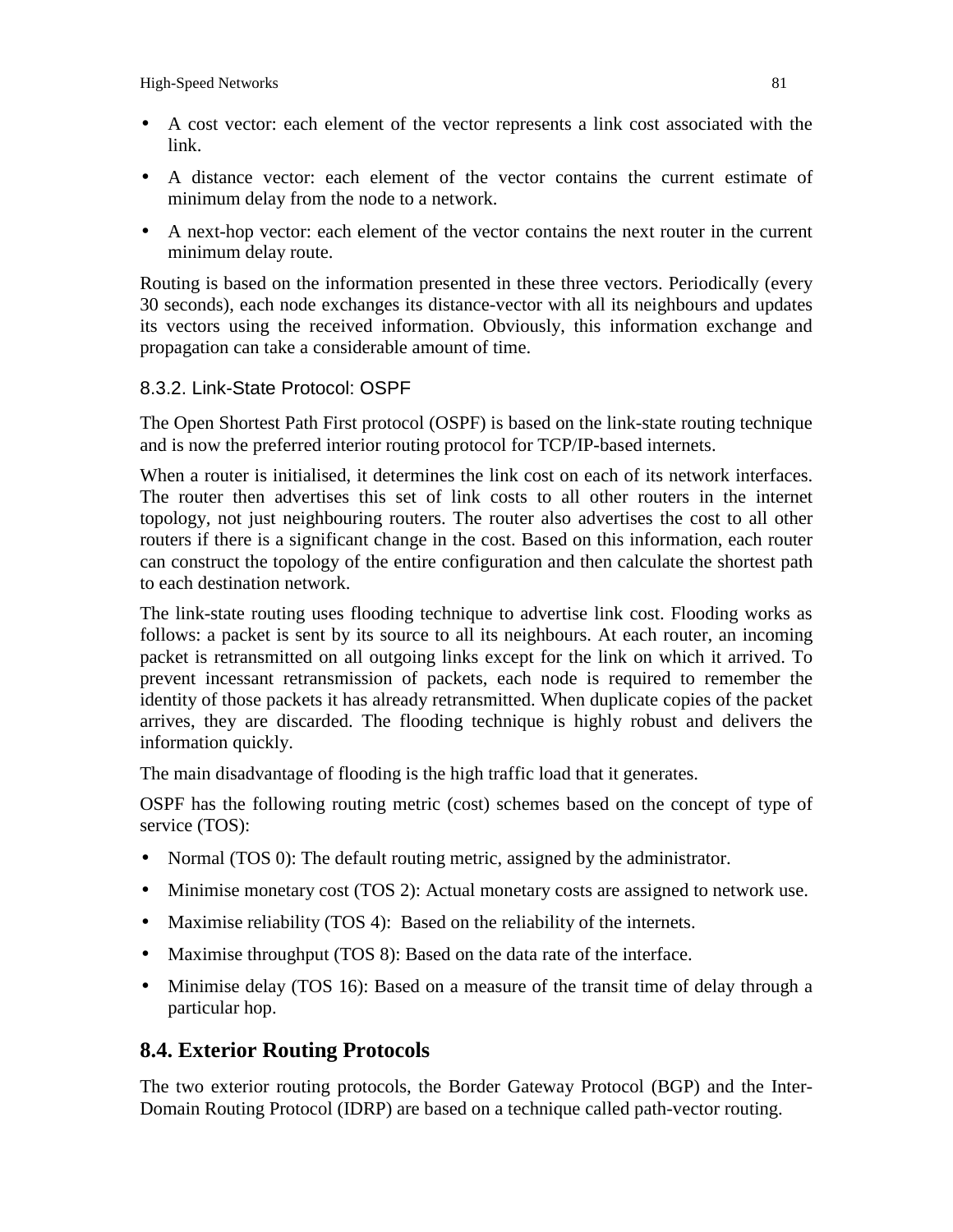#### 8.4.1. Path-Vector Routing

The path-vector routing provides information about which networks can be reached by a given router and the autonomous systems that must be crossed to get there. The approach differs from a distance-vector algorithm in two aspects:

- The path-vector approach does not include a distance or cost estimation.
- Each block of routing information lists all of the autonomous systems visited in order to reach the destination network by this route.

The path information enables a router to perform policy routing. That is, a router may decide to avoid a particular path in order to avoid transiting a particular AS.

### 8.4.2. Border Gateway Protocol

The BGP is developed for use in conjunction with internets that employ the TCP/IP protocol suite. BGP has become the preferred exterior routing protocol for the Internet. BGP allows routers, called gateways in the standard, in different autonomous systems to cooperate in the exchange of routing information. The current version of BGP is known as BGP-4.

Three functional procedures are involved in BGP:

- Neighbour acquisition: It occurs when two neighbouring routers in different autonomous systems agree to exchange routing information regularly. To perform neighbour acquisition, one router sends an Open message to another. If the target router accepts the request, it returns a Keepalive message in response.
- Neighbour reachability. It is used to maintain the neighbouring relationship once is established. To do so, the two routers periodically issue Keepalive messages to each other.
- Network reachability. Each router maintains a database of the subnetworks that it can reach and the preferred route for reaching the subnetwork. An Update message is broadcast to all BGP routers if a change is made to the database.

#### 8.4.3. Inter-Domain Routing Protocol

The Inter-Domain Routing Protocol (IDRP) is an ISO standard defined within the OSI family of protocols and has been designated for use with IPv6. However, IDRP can be used with any other internet protocol.

IDRP is based on path-vector routing and represents a superset of BGP's functions. The key differences are:

- BGP operates over TCP, whereas IDRP operates over the internet protocol used in the configuration.
- BGP uses 16-bit autonomous system numbers. IDRP uses variable-length identifiers.
- IDRP can deal with multiple internet protocols and multiple internet address schemes.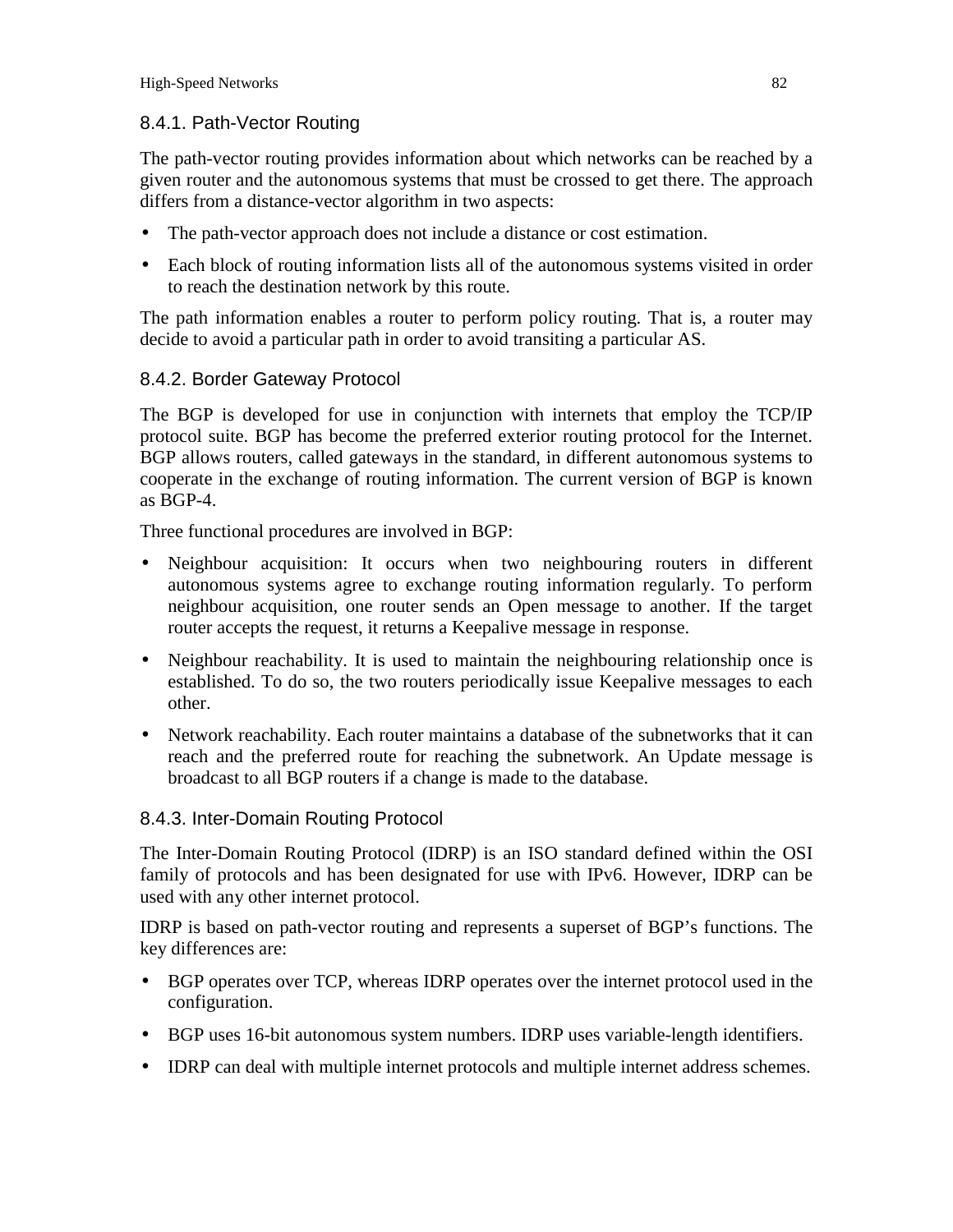• BGP communicatesd a path by specifying the complete list of autonomous systems that a path visits. IDRP is able to aggregate this information using the concept of routing domain confederation.

## **8.5. Multicasting**

Multimedia applications inevitably imply for multicast transmission and therefore it calls for the techniques for multicasting over an internet.

IP address can refer to a group hosts on one or more networks. Such addresses are called multicast addresses and the act of sending a packet from a source to the members of a multicast group is called multicasting.

Applications of multicasting include multimedia, teleconferencing, database, distributed computation, and real-time workgroup.

#### 8.5.1. Multicasting strategies:

- Broadcast: If the source does not know the location of the members of the multicast group, it can then broadcast a copy of each packet to each network in the configuration, over the least-cost route for each network
- Multiple unicast: If the source knows the location of each member of the multicast group, it can then uses a table to map a multicast address into a list of networks that contain members of that multicast group. Therefore the source need only send packets to those networks that contain members of the group.
- Multicast: it uses the following method:
	- 1. The least-cost path from the source to each network that includes members of the multicast group is determined. This results in a spanning tree that contains only those networks containing group members.
	- 2. The source transmits a single packet along the spanning tree.
	- 3. The packet is replicated by routers only at branch points of the spanning tree.

#### 8.5.2. Requirements for Multicasting

The following is a list of required functions for multicasting:

- A convention is needed for identification of multicast addresses.
- Each node must translate between an IP multicast address and a list of networks that contain members of this group in order to construct a shortest-path spanning tree.
- A router must translate between an IP multicast address and a subnetwork multicast address in order to deliver a multicast IP datagram on the destination network.
- A mechanism is needed by which an individual host informs routers attached to the same network as itself of its inclusion in and exclusion from a multicast group.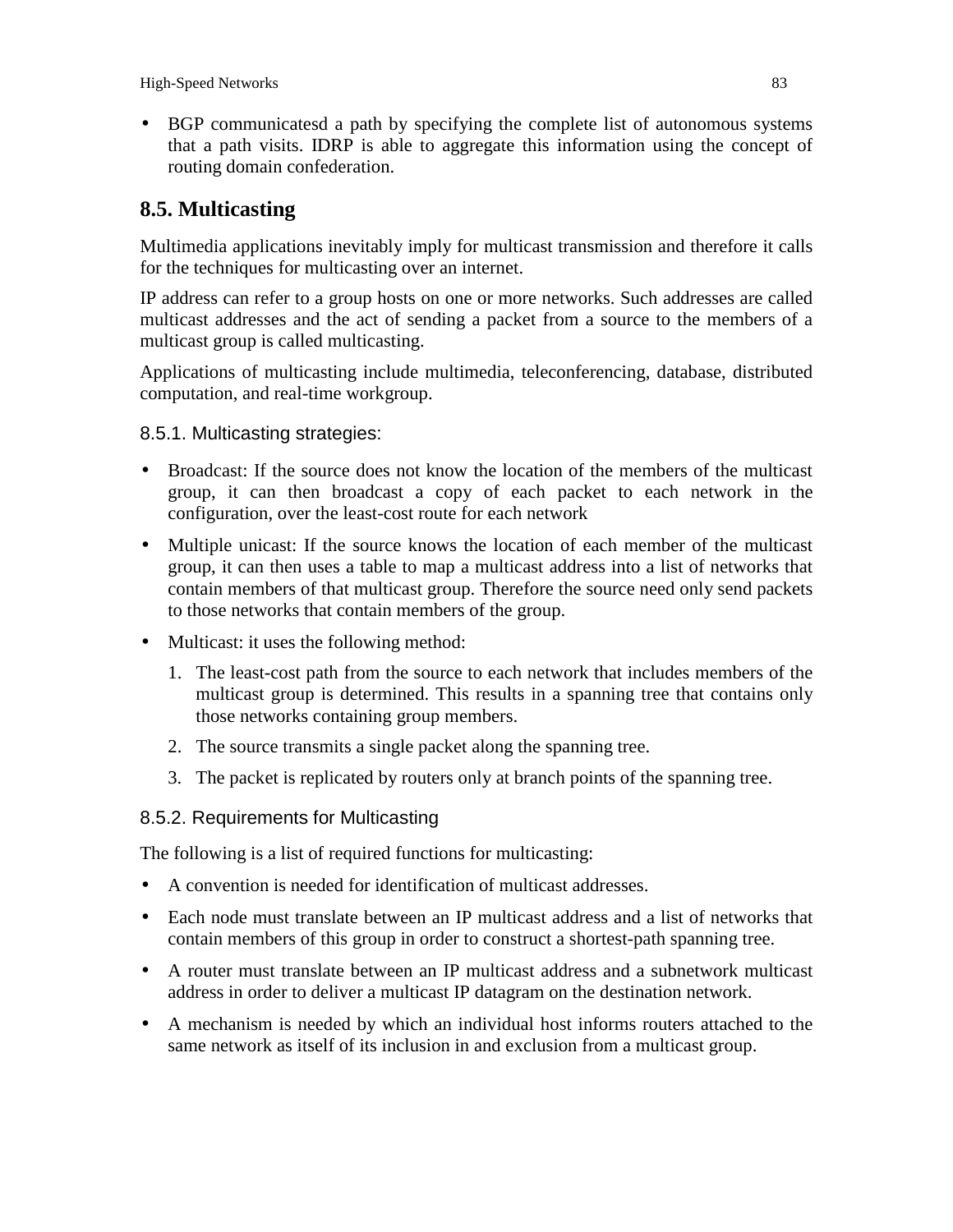- Routers must exchange two types of information: (a) which subnetworks include members of a given multicast group, and (b) information to calculate the shortest path to each network containing group members.
- A routing algorithm is needed to calculate shortest paths to all group members.
- Each router must determine multicast routing paths on the basis of both source and destination addresses.

#### 8.5.3. Internet Group Management Protocol (IGMP)

IGMP is used by hosts and routers to exchange multicast group membership information over a LAN. All IGMP messages are transmitted in IP datagrams.

The objective of each host in using IGMP is to make itself known as a member of a group with a given multicast address to other hosts on the LAN and to all routers on the LAN.

IGMP operations:

- To join a group, a host sends an IGMP report message in an IP datagram with the multicast address of the group. All hosts that are currently members of this group will receive the message and learn of the new group member.
- To maintain a valid current list of active group addresses, a multicast router periodically issues an IGMP query message, sent in an IP datagram with an all-hosts multicast address. Each host that still wishes to remain a member of the group(s) must respond with a report message for each group to which it claims membership.

IGMP was defined for IPv4 and a separate version of IGMP, incorporated into the new version of Internet Control Message Protocol (ICMPv6) has been defined for IPv6. ICMPv6 includes all of the functionality of ICMPv4 and IGMP.

#### 8.5.4. Multicast Extensions to Open Shortest Path First (MOSPF)

MOSPF is an enhancement to OSPF that enables the routing of IP multicast datagrams. MOSPF is designed for operating in a single autonomous system.

#### Operations of MOSPF:

- Each router uses IGMP to maintain a current picture of local group membership.
- Periodically, each router floods information about local group membership to all other routers.
- Each router constructs the shortest-path spanning tree from a source network to all networks containing members of the multicast group.
- When a router receives a multicast packet, it performs the following actions:
	- 1. If the multicast address is not recognised, discard the datagram.
	- 2. If the router attaches to a network containing at least one member of this group, it transmits a copy of the datagram on that network.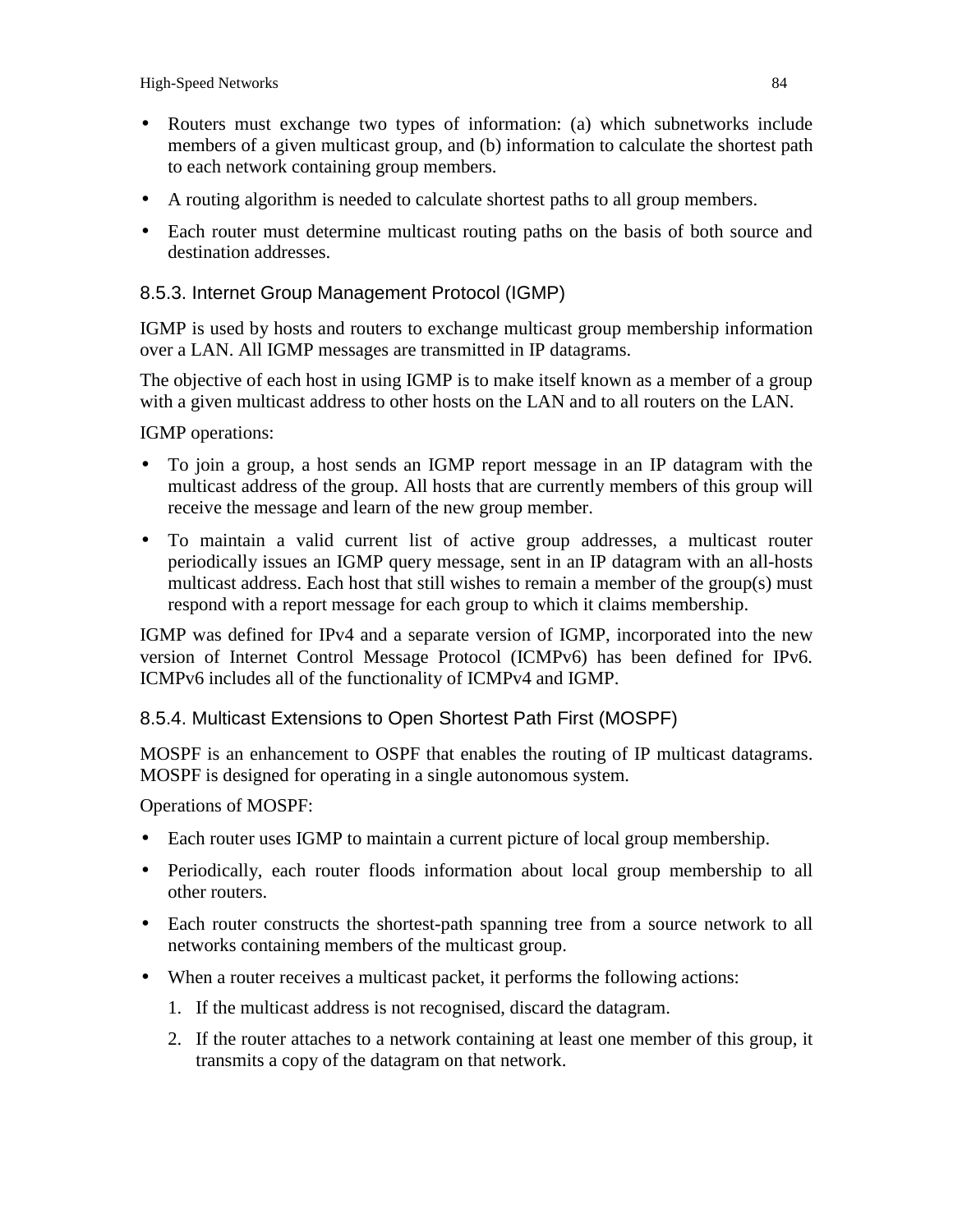- 3. The router consults the spanning tree to determine if one or more copies of the datagram should be forwarded to other routers.
- 8.5.5. Protocol Independent Multicast (PIM)

PIM is designed to extract needed routing information from any unicast routing protocol and may work across mutiple ASs with a number of different unicast protocols.

PIM defines two modes of operation: dense-mode and spares-mode. The dense-mode protocol is appropriate for inter-AS multicase routing and may be viewed as a potential alternative for MOSPF. The spare-mode protocol is suited for inter-AS multicast routing.

## **8.6. Resource Reservation: RSVP**

### 8.6.1. RSVP Goals and Characteristics

RSVP (Resources ReSerVation Protocol) has the following design goals:

- 1. Provide the ability of heterogeneous receivers to make reservations specially tailored to their own needs.
- 2. Deal gracefully with changes in multicast group membership.
- 3. Specify resource requirements in such a way that the aggregate resources reserved for a multicast group reflect the resources actually needed.
- 4. Enable receivers to select one source from among multiple sources transmitting to a multicast group.
- 5. Deal gracefully with changes in routes, automatically reestablishing the resource reservation along the new paths as long as adquate resources are available.
- 6. Control protocol overhead.
- 7. Be independent of routing protocol.

Characteristics of RSVP:

- Unicast and multicast: RSVP makes reservations for both unicast and multicast.
- Sinmplex: RSVP makes reservations for undirectional data flow.
- Receiver-initiated reservation: The receiver of a data flow initiates and maintains the resource reservation for that flow.
- Maintaining soft state in the internet: RSVP maintains a soft state at intermediate routers and leaves the responsibility for maintaining these reservation states to end users.
- Providing different reservation styles: Users are allowed to specify how reservations should be made.
- Transparent operation through non-RSVP routers: These routers will simply use a best-effort delivery technique.
- Support for IPv4 and IPv6.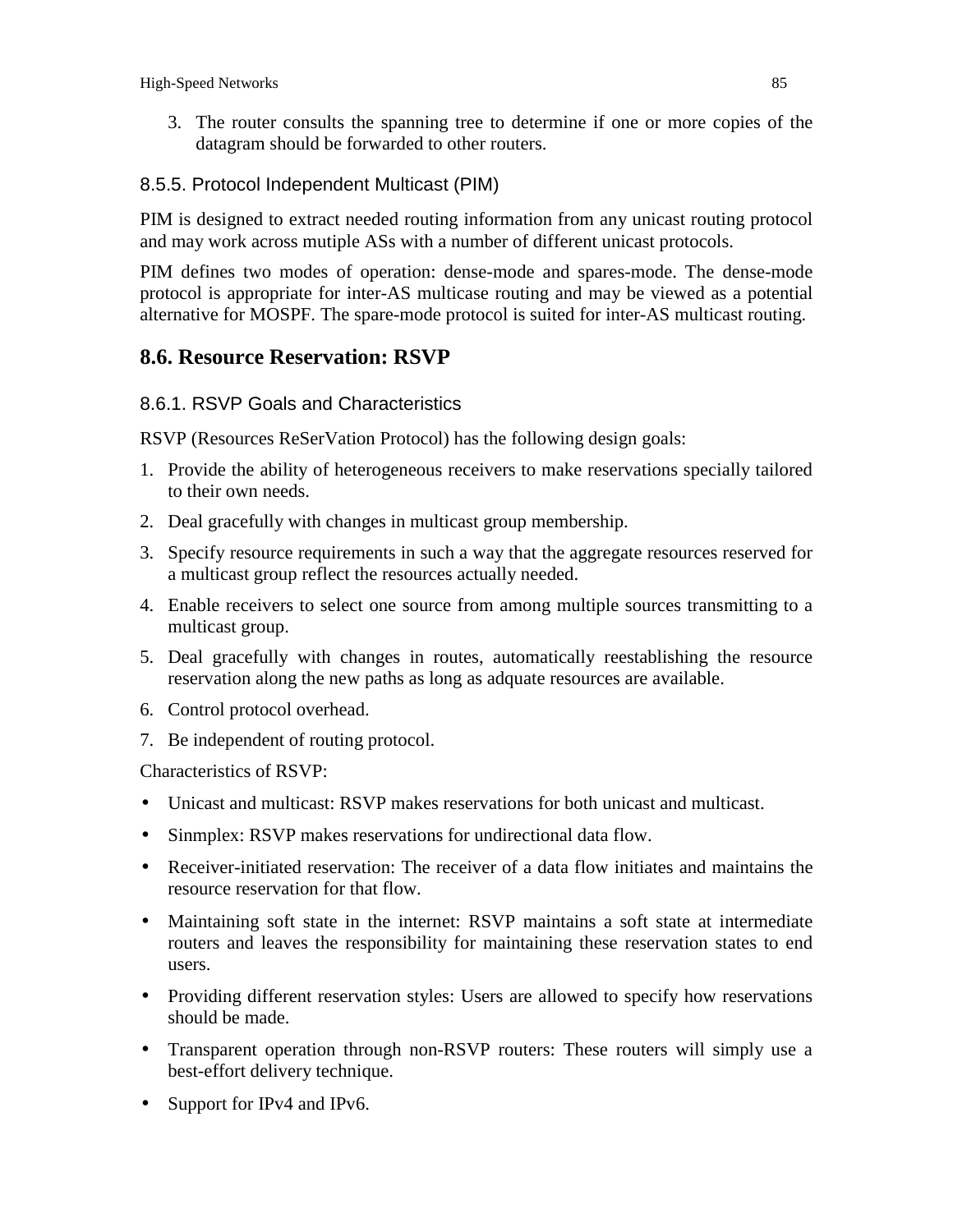A reservation request issued by a destination end system is called a *flow descriptor*, and consists of a *flowspec* and a *filter spec*. The flowspec specifies a desired quality of service and the router will transmit packets with a given set of preferences based on the current flowspecs. The filter spec defines the set of packets for which a reservation is requested.

#### 8.6.2. RSVP Operations

Much of the complexity has to do with dealing with multicast transmission. Unicast transmission is treated as a special case.

There are three reservation styles in RSVP:

- The wild-card filter (WF) style specifies a single resource reservation to be shared by all senders to this address. A good example of the use of the WF style is for an audio teleconference with multiple sites. Typically, only one person at a time speaks, so a shared capacity can be used by all senders.
- The fixed-filter (FF) style specifies a distinct reservation for each sender and provides an explicit list of senders. A good example of the use of the FF style is for video distribution. To receive video signals simultaneously from different sources requirees a separate pipe for each of the streams.
- The shared-explicity (SE) style specifies a single resource reservation to be shared among an explicit list of senders. The SE style is appropriate for multicast applications in which there are multiple data sources but they are unlikely to transmit simultanously.

#### 8.6.3. RSVP Protocol Mechanisms

RSVP uses two basic message types: Resv and Path. Resv messages originate at multicast group receivers and propagate upstream though the distribution tree. The Path message is used to provide upstream routing information.

Operations of the RSVP protocol from the host perspective:

- (a) A receiver joins a multicast group by sending an IGMP join message to a neighbouring router.
- (b) A potential sender issues a Path message to the multicast group address.
- (c) ©©A receiver receives a Path message identifying a sender.
- (d) Now that the receiver has reserve path information, it may starts sending Resv messages, specifying the desired flow descriptors.
- (e) The Resv message propagates through the internet and is delivered to the sender.
- (f) The sender starts sending data packets.
- (g) The receiver starts to receive packets.

Event (a) and (b) may happen in either order. Figure 10.1 illustrates the above operations.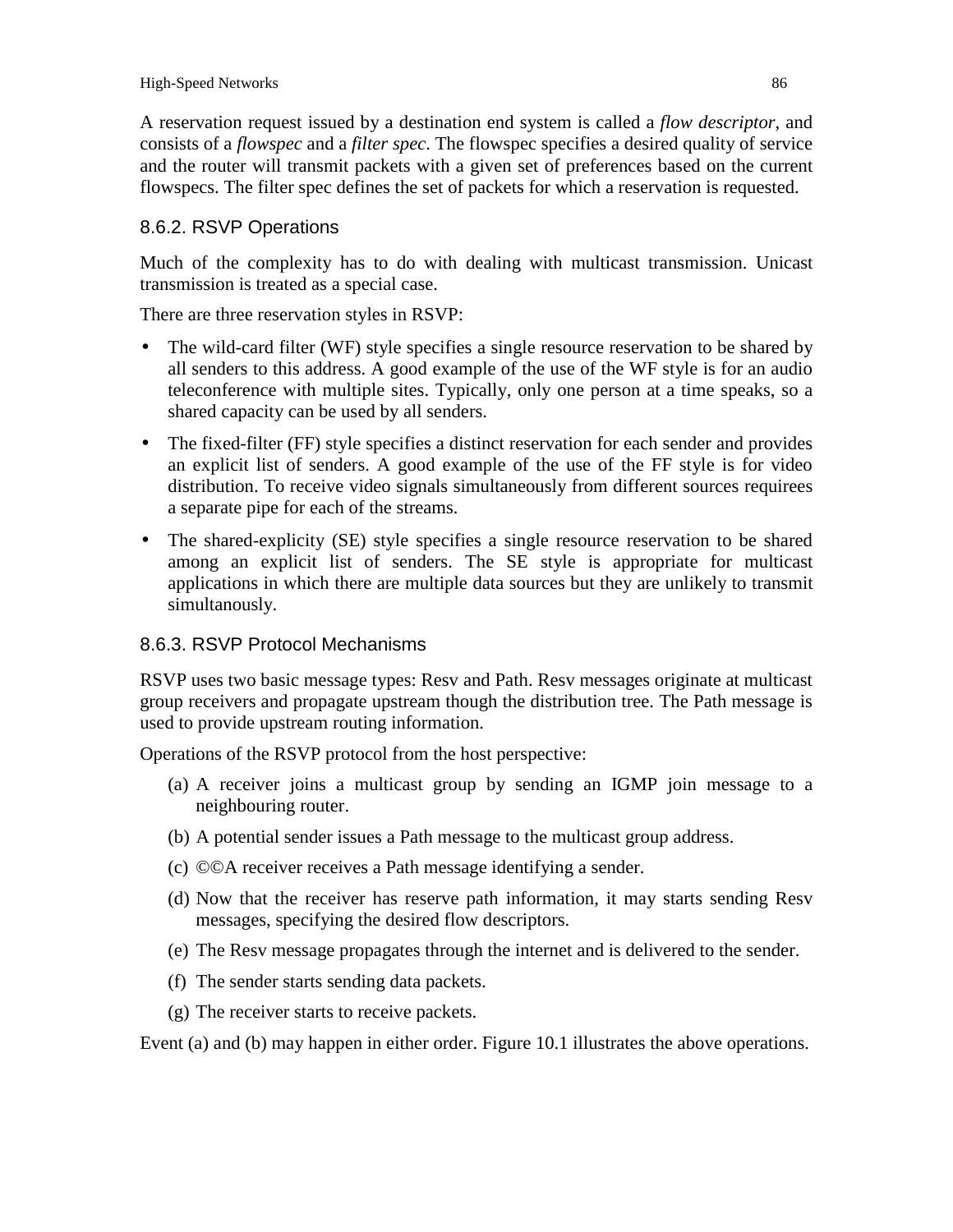

Figure 10.1 RSVP operations (host model)

## **8.7. Review Questions**

- 1. What is Internet routing and why is it important?
- 2. Briefly explain the interior routing protocols.
- 3. Briefly explain the exterior routing protocols.
- 4. What is multicasting? How does the Internet handle multicasting?
- 5. What is RSVP and how does it work?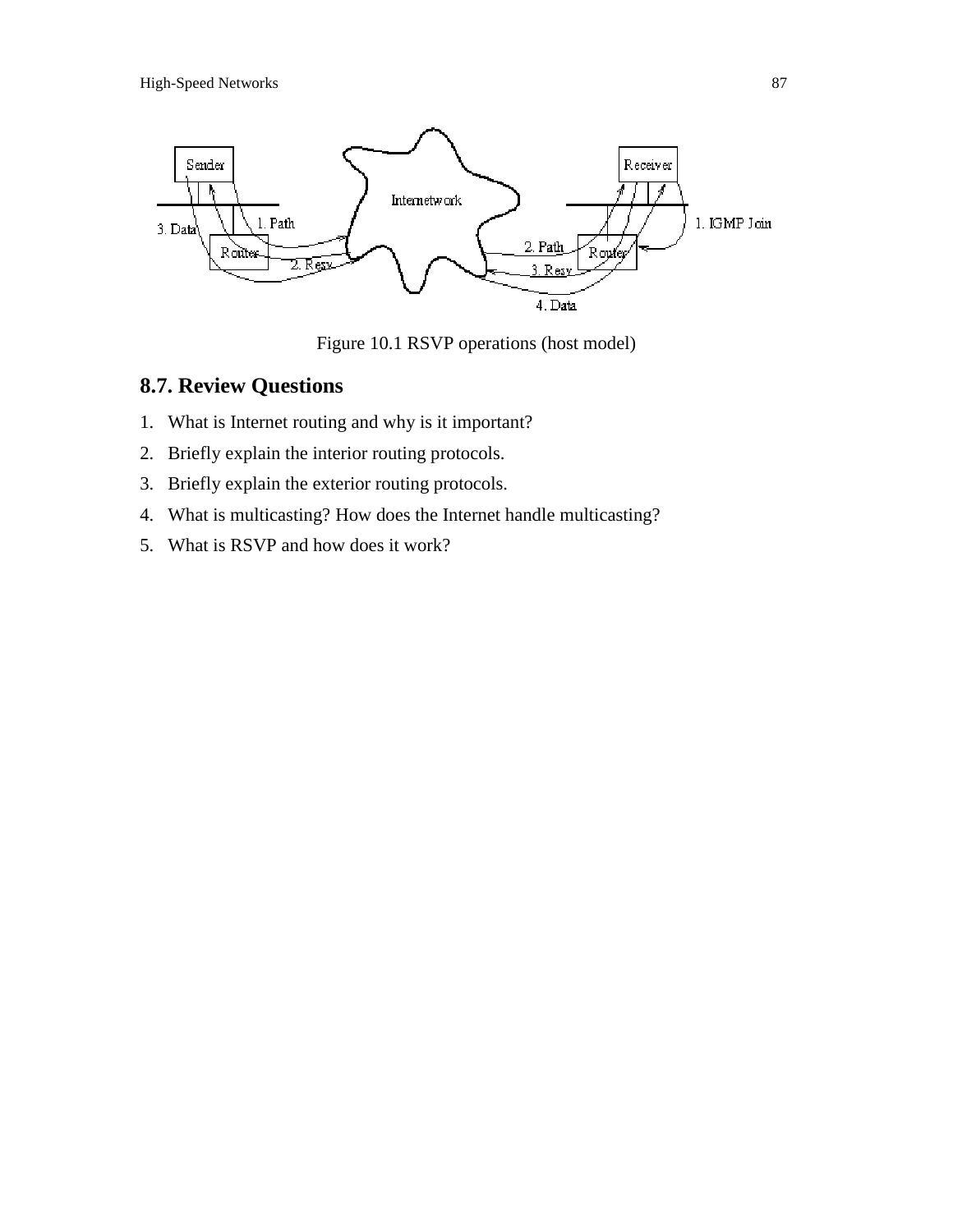# **9. Client-Server Communication Using IP Sockets**

## **9.1. Study Points**

- Understand the client-server model and its applications in Internet communications.
- Understand the different types of communication services.
- Understand the principals of TCP/IP protocol and Internet Domain Sockets.
- Be able to complete simple communication programs using Internet sockets.

## **9.2. The Client-Server Model**

#### 9.2.1. The Basic Client-Server Model

Many applications using high-speed networks are based on the *workstation-server* model. In this model, each user is provided a single-user computer, known as a workstation. Application programs are executed in the user's workstation. File servers store and manage shared data and other specialised device servers manage expensive devices such as laser printers, plotters and scanners. One possible extension to this model is to have different types of workstations, or even some multi-user computers connected in the network, resulting in a heterogeneous computer system.

The existence of multiple, disjoint processor address spaces within a distributed system introduces the need to partition the software components to suit the hardware configuration. To accommodate this partitioning, the logical structure of the software is usually defined as a collection of cooperating modules that is then mapped onto the target hardware.

One of the widely used partition models for distributed programs is the *client-server* model. In this model, server processes manage objects and client processes access these objects by using communication facilities and operations provided by the system and servers. As servers and clients usually locate in different hosts, we call the operations provided by servers as *remote operations*.

Servers are shared by many client processes. Figure 9.1 depicts this model. Here server  $S_1$ and server  $S_2$  manage objects  $O_1$  and  $O_2$ , respectively. Client  $C_1$  and client  $C_2$  access these objects by using the remote operations provided by the servers. These servers and clients may reside on different hosts within the network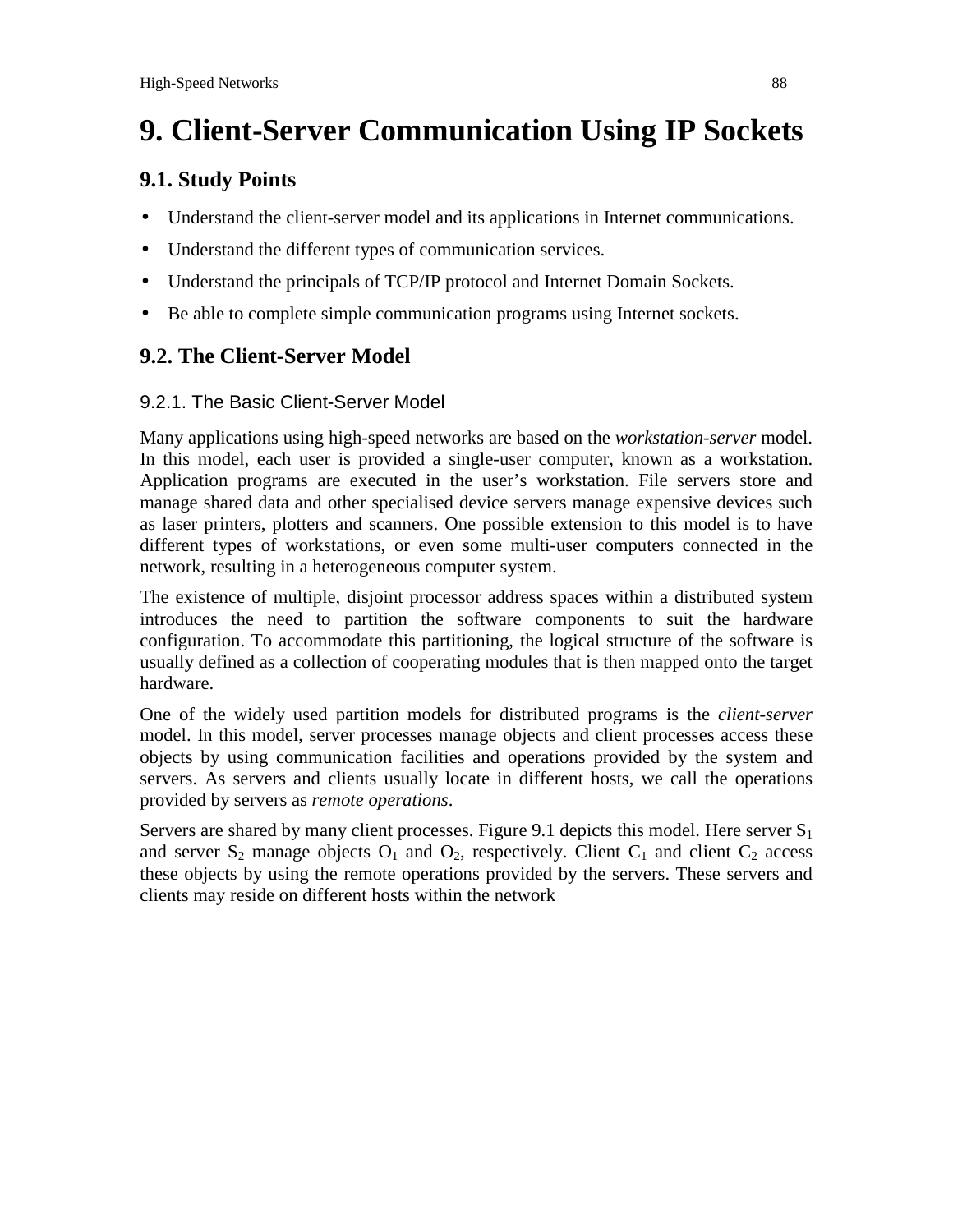

Figure 9.1. The client-server model

Two classes of communication models are frequently used in client-server communication: the *message passing* model and the *remote procedure call* (RPC) model. Program parts (clients and servers) can use the operations provided by these models to communicate with each other. In the message passing model, communications are performed by using two primitives: *send* and *receive*. One of the major advantages of the message passing model is that the *send* operation does not necessarily block the source process for waiting a response from the target process. So the interprocess communication in this model can have a lot of forms instead of just request-response pairs.

The RPC model allows a programmer to call a procedure located at a remote computer in the same manner in which a local procedure is called. One of the major disadvantages of the RPC model is the limitation of the communication form: only the request-response form is allowed, that is, the calling process is blocked (suspended) until the call completes and a reply has been received, as shown by Figure 9.2. Of course, there have been some RPC systems that also support *asynchronous remote procedure calls* (or nonblocking RPCs), but they are viewed, to some degree, as a violation of the original RPC design intention. Also, these non-blocking RPCs can be modeled by using the message passing model.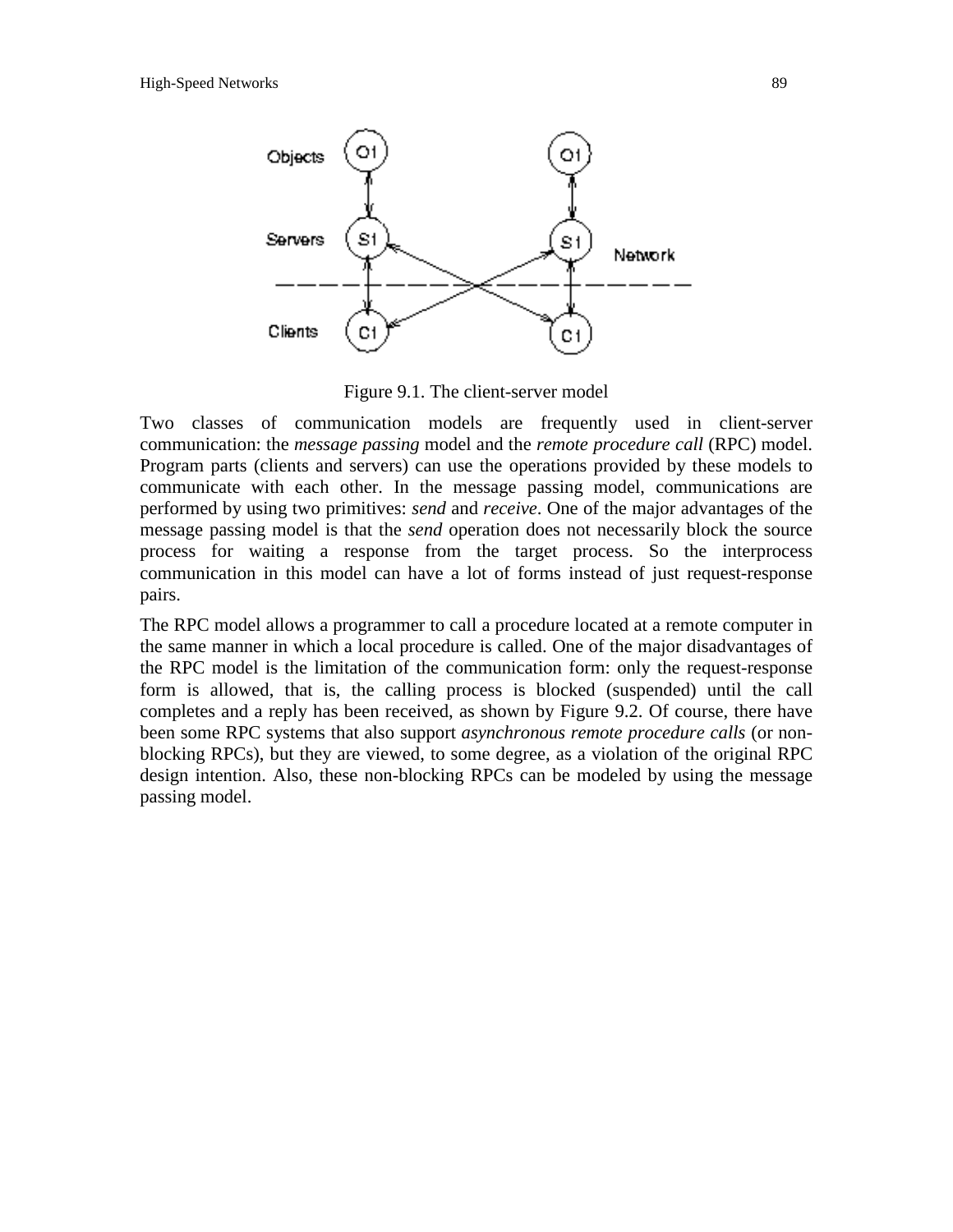

Figure 9.2. The remote procedure call communication model

The RPC model has many advantages. The procedure call is a widely accepted, used and understood abstraction. This abstraction is the sole mechanism for accessing remote services. So the interface of a remote service is easily understood by any programmer with a good knowledge ofordinary programming languages.

#### 9.2.2. Communication Services

When talking about communications between different entities (computer hosts or programs) of a distributed software system, we can also view them as *connectionoriented* communications or *connectionless* communications. For connection-oriented communications, the following three steps are involved in the communication:

- Connection. One of the communicating entities issues a connection call and a communication path between the two communicating entities is established before the real data exchange occurs.
- Data exchange. After the connection establishment, the two communicating entities can then exchange their data in any direction. The order of data packets is preserved.
- Disconnection. After the data exchange, one of the communicating entities may issue a disconnection call and disconnect the communication path.

In connectionless communications, no connection path is required before the real data exchange between two communicating entities. Any entity wanting to send a message can send it immediately to the underlying communication system. The message may carry some information other than the real message, such as the source identifier, the destination identifier, priority, etc. One of the characteristics of connectionless communication is that the message order may be different between the sender and the recipient. Usually a connection-oriented service is more expensive than a connectionless service, because the former needs to establish, maintain, and disconnect the connection.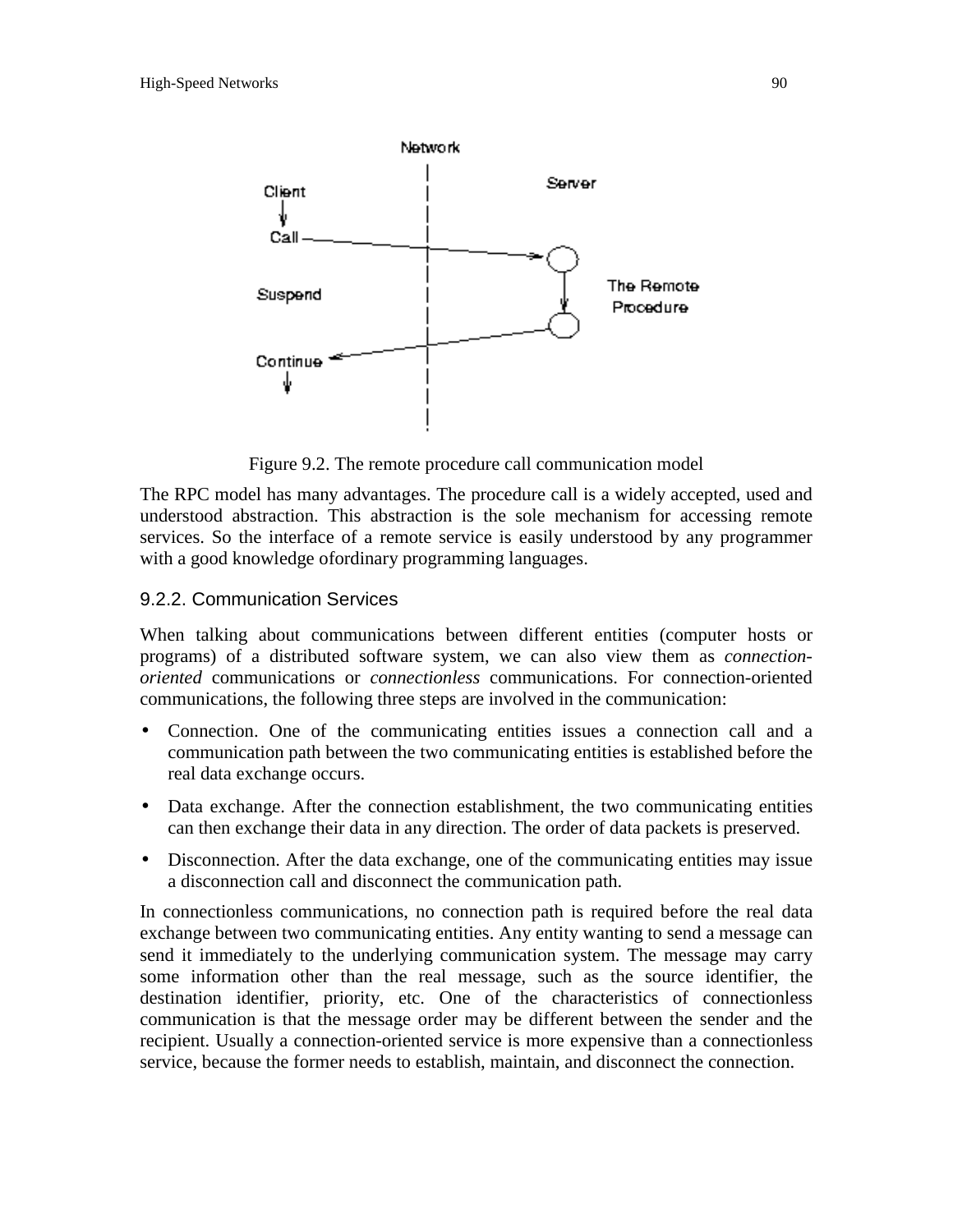The connection-oriented service is modeled after the telephone system. To talk to your correspondent, you pick up the phone and dial a number (connection), then talk (data exchange), then hang up (disconnection). The essential aspect of a connection is that it acts like a tube: the sender pushes messages into the tube at one end, and the receiver takes them out from the other end in the same order.

In contrast, the connectionless service is modeled after the postal system. To send a letter (message) to your correspondent, you write the full destination address on the envelope, pack your letter into the envelop and drop it into the mail box. All these letters are routed through the postal system independently. It is possible that the letters arrive at the receiver's side in a different order to that sent.

A *reliable* communication service is one that never loses data. In this kind of service, usually an acknowledgement is sent back to the sender from the receiver indicating that a message has been correctly received. The acknowledgement introduces overhead and delay. Sometimes this is worthwhile, and sometimes this is not necessary. For example, during file transfer, the file owner wants every bit of the file to arrive at the destination in the same order as it is sent, and with no errors. In that case, a reliable connection-oriented communication service is appropriate. But if the application is digitised voice traffic, an unreliable connection-oriented service is appropriate: It is preferable for users to hear some noise on the line or lose a few words from time to time than to introduce a delay to a wait acknowledgement.

Reliable connection-oriented service has two minor variations: message sequences and byte streams. In the former, the message boundaries are preserved. This is appropriate when, for example, transferring a book over a network to a laser printer and these pages are sent as separated messages. In the latter, the connection is simply a stream of bytes, with no message boundaries. This is appropriate when, for example, the application is a remote login from a terminal to a mainframe.

A connectionless service can also be reliable or unreliable. An unreliable (meaning not acknowledged) connectionless service is often called a *datagram service*, by analogy with a telegram service, which also does not provide an acknowledgement back to the sender. An *acknowledged datagram service* provides a reliable and connectionless service. It is like sending a registered letter and requesting a return receipt. When the receipt comes back, the sender is absolutely sure that the letter was delivered to the intended correspondent.

# **9.3. Distributed Application Model**

Figure 9.3 indicates the terms we have used to describe our distributed applications. There are two classes of distributed applications (or equally, distributed programs): message passing-oriented distributed applications and RPC-oriented distributed applications. As we have seen, an RPC-oriented distributed application can be again divided into server program parts and client program parts. A message-oriented distributed application can be further divided into sender program parts and receiver program parts. If we use message-passing tools to implement client / server distributed programs, we would have client program parts and server program parts. We shall simply call these  $\{\text{program parts (PP)}\index{program part}\$ .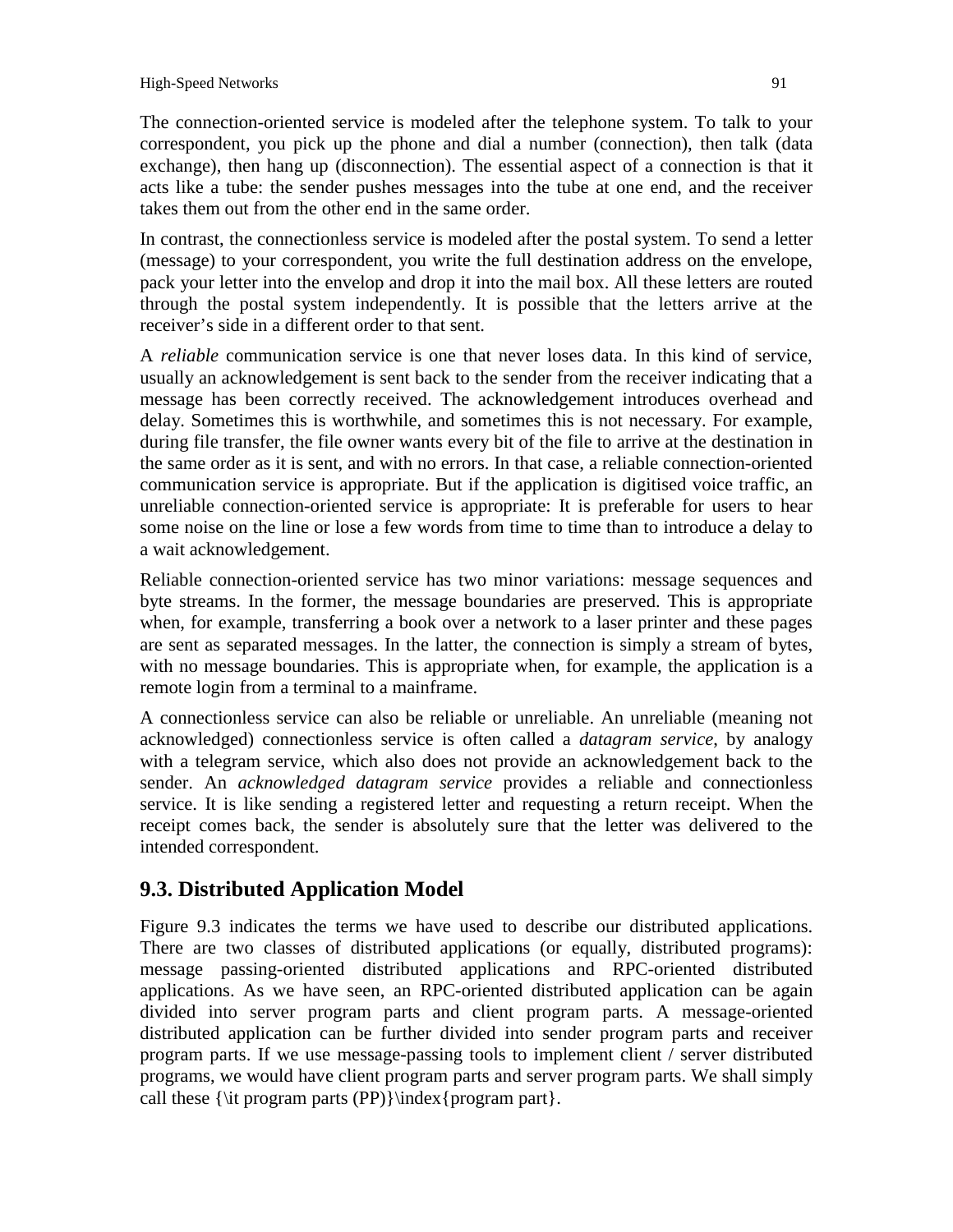Of course, in real programming practice, a program part may act as a client as well as a server, or may act as a message sender as well as a message receiver.



Figure 9.3. Terms used for distributed applications

One important class of distributed application is the distributed information system (IS) applications. In a distributed IS application, there is usually a number of computers and processes managing some shared information, such as databases or files. User programs access these computers and processes to obtain the information the user needs, or to update the stored information through these computers and processes. Time, in a distributed IS application, is not as critical as in a distributed real-time application. we focus on distributed IS applications here. From now on, when we mention distributed application, we mean distributed IS applications. Figure 9.4 is a generic model of a distributed application.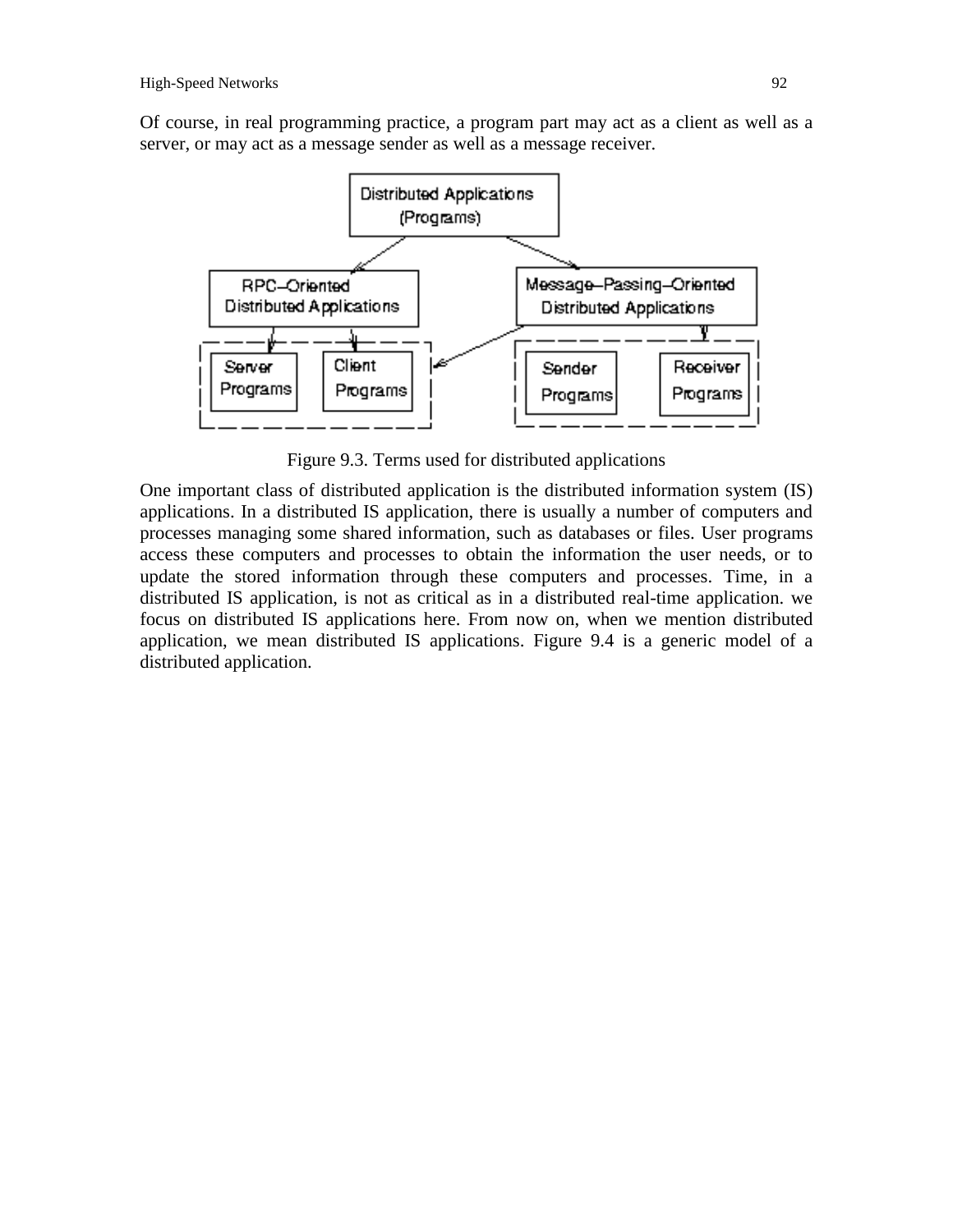

Server Programs



Figure 9.4. The distributed application model

According to Figure 9.4, a distributed application consists of several client programs and several server programs. Usually a server program is located on a remote computer and a client program is located on the user's (local) computer. A client program interfaces with the user, manages the local application process, and performs the communication between the client program and other related (remote) server programs. A server program usually manages an object (e.g. one part of a distributed database), performs the operations required by other programs, and manages the communications. Of course, the client program may also perform some operations directly on the local objects. This is not shown in the diagram because we want to emphasise the distributed characteristics of the application here. So, we can divide a distributed application into three parts:

- User interface. This deals with the interactions between the client program and the user.
- Distributed frame. This performs the communications among all the co-operative parts over the network.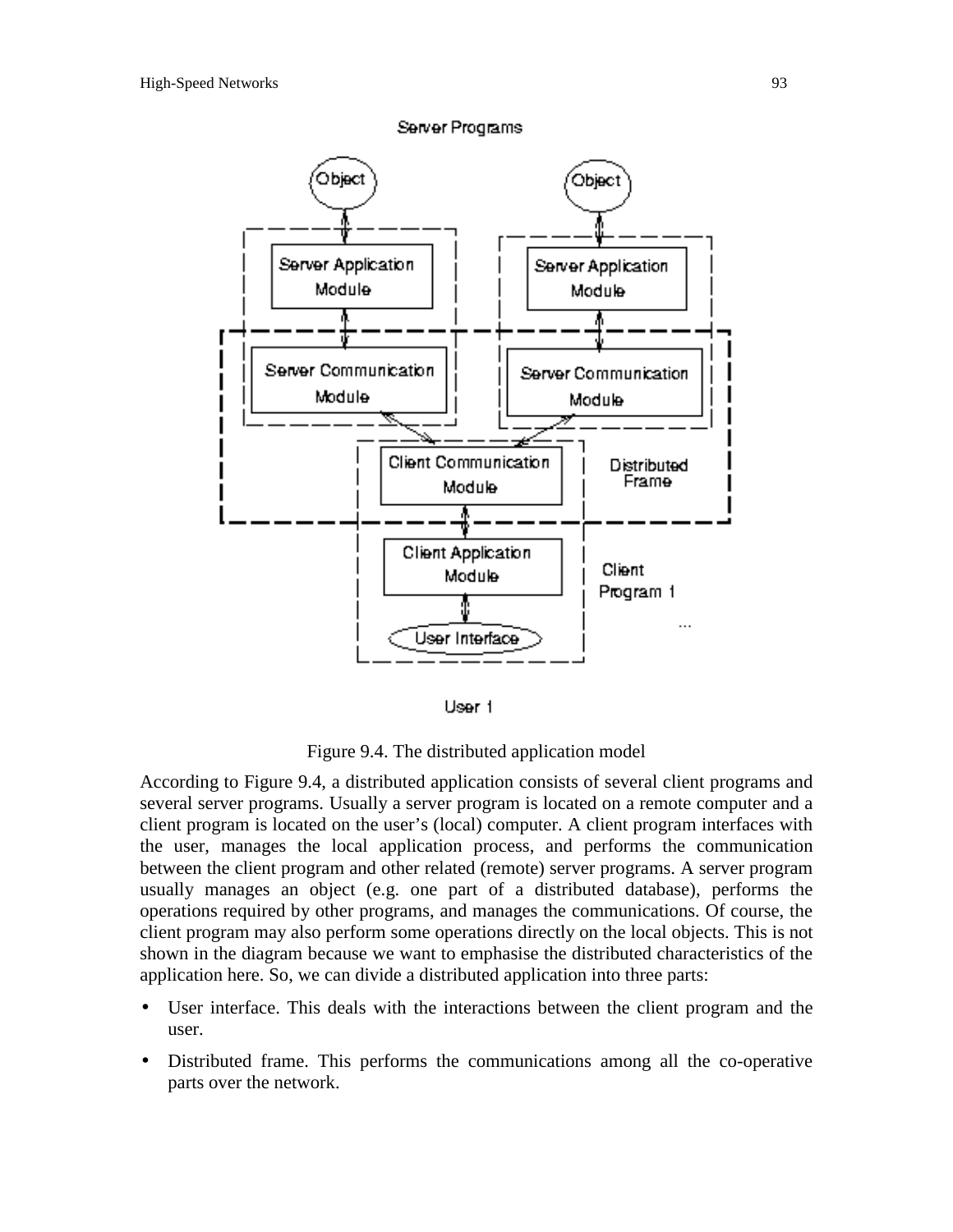• Application modules. They manage the objects and perform operations.

## **9.4. BSD Internet Domain Sockets**

The ARPANET sponsored by the Advanced Research Projects Agency (ARPA) and developed during late 1960s and early 1970s is a milestone for computer networks. In the early 1980s, a new family of protocols was specified as the standard for the ARPANET. Although the accurate name for this family of protocols is the "DARPA Internet protocol suite," it is commonly referred as the TCP/IP protocol suite, or just TCP/IP.

The *Internet domain sockets* on BSD UNIX use the TCP/IP protocol suite as the communication protocols among processes generally located on different computers across a network. We introduce the TCP/IP in this section.

#### 9.4.1. Overview

Communications between computers connected by computer networks use well-defined protocols. A protocol is a set of rules and conventions agreed by all of the communication participants. As we have mentioned, in the OSI reference model, the communication protocols are modeled in seven layers. Layered models are easier to understand and make the implementation more manageable. A *protocol suite* is defined as a collection of protocols from more than one layer that forms a basis of a useful network. This collection is also called a *protocol family*. The TCP/IP protocol suite is an example.

There are many protocols defined in the TCP/IP protocol suite. We are going to describe three of them: the Transport Control Protocol (TCP), the User Datagram Protocol (UDP) and the Internet Protocol (IP). If using OSI reference model the TCP and UDP protocols are Transport layer protocols, while the IP protocol is a Network layer protocol. Figure 9.5 illustrates the relationship of these protocols and their positions in the OSI reference model.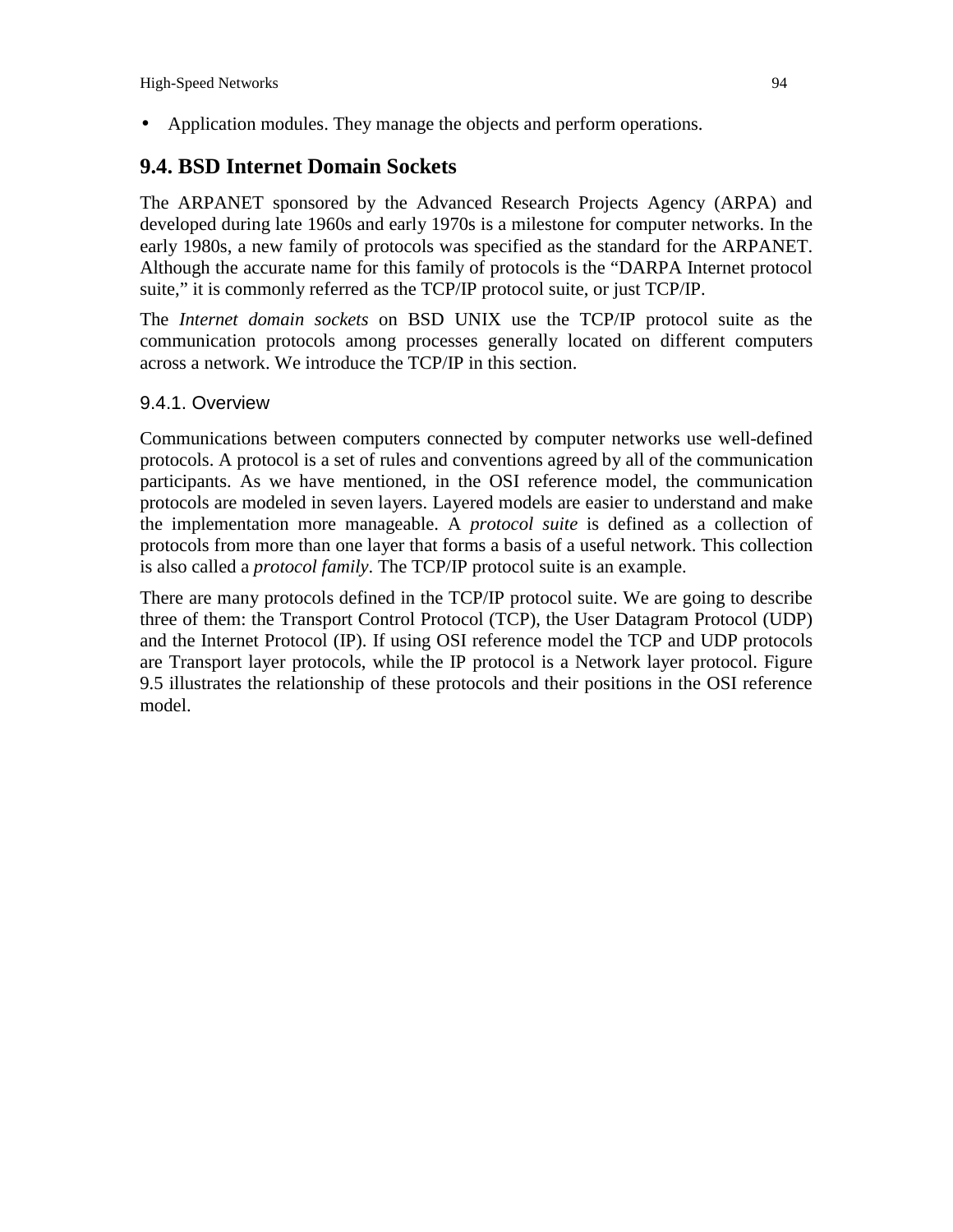

Figure 9.5. The Layered TCP/IP protocol suite

The TCP protocol is a connection-oriented protocol that provides a reliable, full-duplex, byte stream for interprocess communications. The UDP protocol, on the other hand, is a connectionless protocol that provides an unreliable datagram service: there is no guarantee that UDP datagrams ever reach their intended destination. Acknowledgement must be used in order to provide reliable services when using the UDP protocol.

#### 9.4.2. Network Layer: IP

The IP protocol is connectionless and unreliable. It is based on *internet datagrams*. The protocol takes a datagram from the transport layer (for example, from the TCP protocol). A datagram is up to 64k bytes long and it may be part of a longer message. Each datagram is transmitted over the network independently so the communication ls connectionless. During transmission, a datagram may be lost or may be further fragmented into smaller units (called *IP packets*) as it goes through the protocol layers. When all the IP packets of a datagram finally arrive the destination computer, they are reassembled to form the datagram and then transferred to the transport layer of the destination site. If any of the IP packets of a datagram are lost or corrupted, the entire datagram is discarded by the destination site so the IP protocol is therefore unreliable because it cannot guarantee the delivery of a datagram.

The IP datagram consists of a header and a text part. The header includes information such as the type of service, the length of the header, the length of the text part, the address of the source computer, the address of the destination computer, and other information.

It is the IP layer that handles the routing through networks. The Internet address is used to identify networks and computers and is used in an IP datagram header to denote the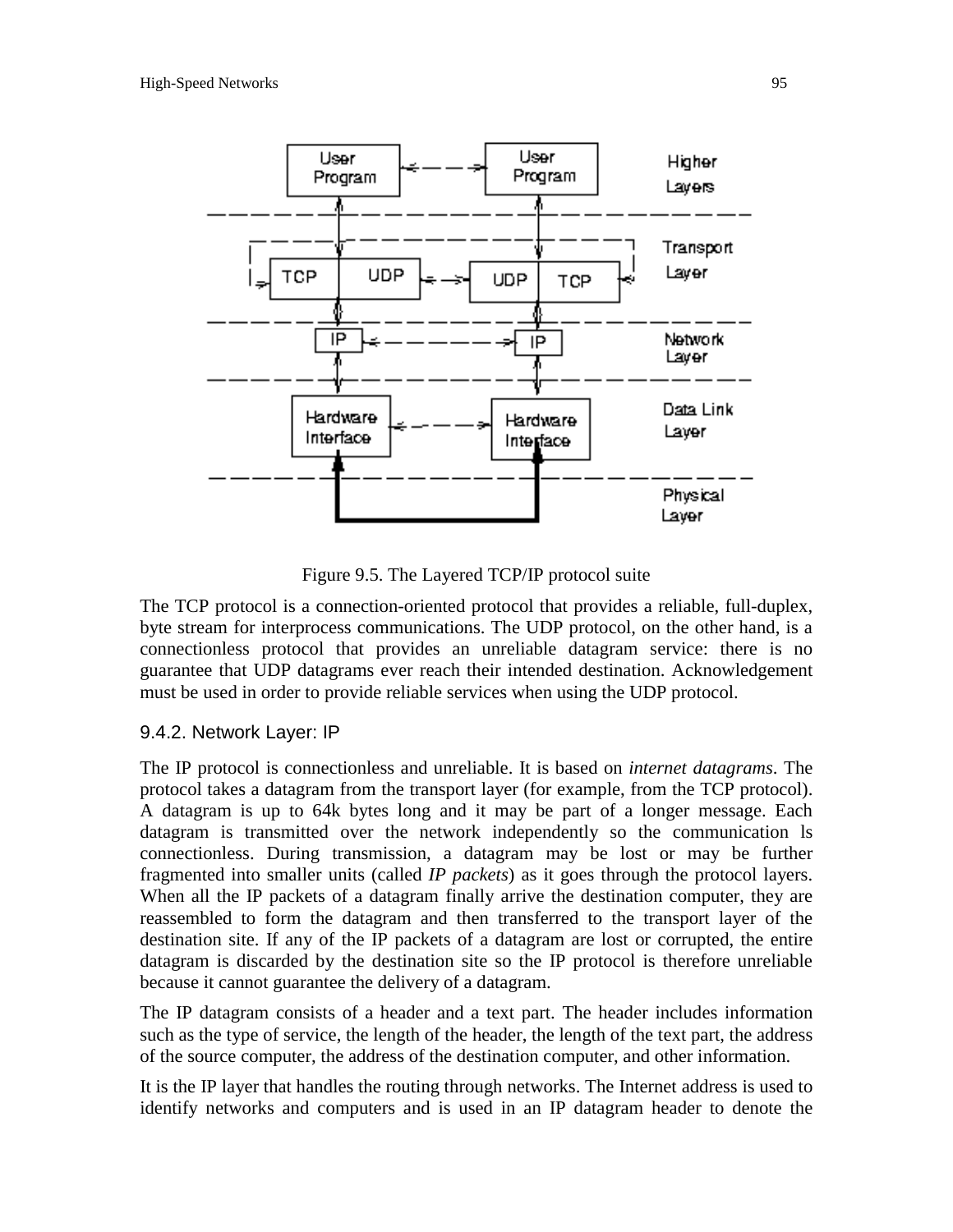source and destination computer addresses. An Internet address has 32 bits and encodes both a network ID number and a host ID number. Every host on a TCP/IP Internet must have a unique Internet address. The network ID numbers are assigned by some kind of authority, the Network Information Center (NIC) located at SRI International. While the host ID numbers are assigned locally.

The common notation of an Internet address is to use 4 bytes, as shown in the following:

$$
{\tt field\_1.field\_2.field\_3.field\_4}
$$

Where  $0 \le$  field<sub>i</sub>  $\le$  255<sub>10</sub> (FF<sub>16</sub>), 1  $\le$  i  $\le$  4.

Depending on the network's class (described below), the network number can be field<sub>1</sub>, or field<sub>1</sub>.field<sub>2</sub> or field<sub>1</sub>.field<sub>2</sub>.field<sub>3</sub>. That means the host number can be field<sub>2</sub>.field<sub>3</sub>.field<sub>4</sub>, field<sub>3</sub>.field<sub>4</sub> or field<sub>4</sub>.

| <b>Class</b>  | Binary number of field $_1$ | <b>Network ID (decimal)</b> |
|---------------|-----------------------------|-----------------------------|
| A             | $000000 - 0111111$          | $0 - 126$                   |
| B             | $1000000 - 1011111$         | $128 - 191.254$             |
| $\mathcal{C}$ | 1100 0000 - 1101 1111       | $192 - 223.254.254$         |

Networks are classified into 3 classes, as listed in the next Table.

A brief description of these classes follows:

Class A: networks are the largest networks with more than 65,536 hosts. A class A network's network ID number is field<sub>1</sub>.

Class B: networks are mid-size networks with host IDs ranging from 256 to 65,536. A class B network's network ID number is field<sub>1</sub>.field<sub>2</sub>.

Class C: networks are the smallest networks with up to 256 hosts A class C network's network ID number is field<sub>1</sub>.field<sub>2</sub>.field<sub>3</sub>.

Figure 9.6 illustrates the Internet address formats of these three network classes.



Figure 9.6. Internet network classes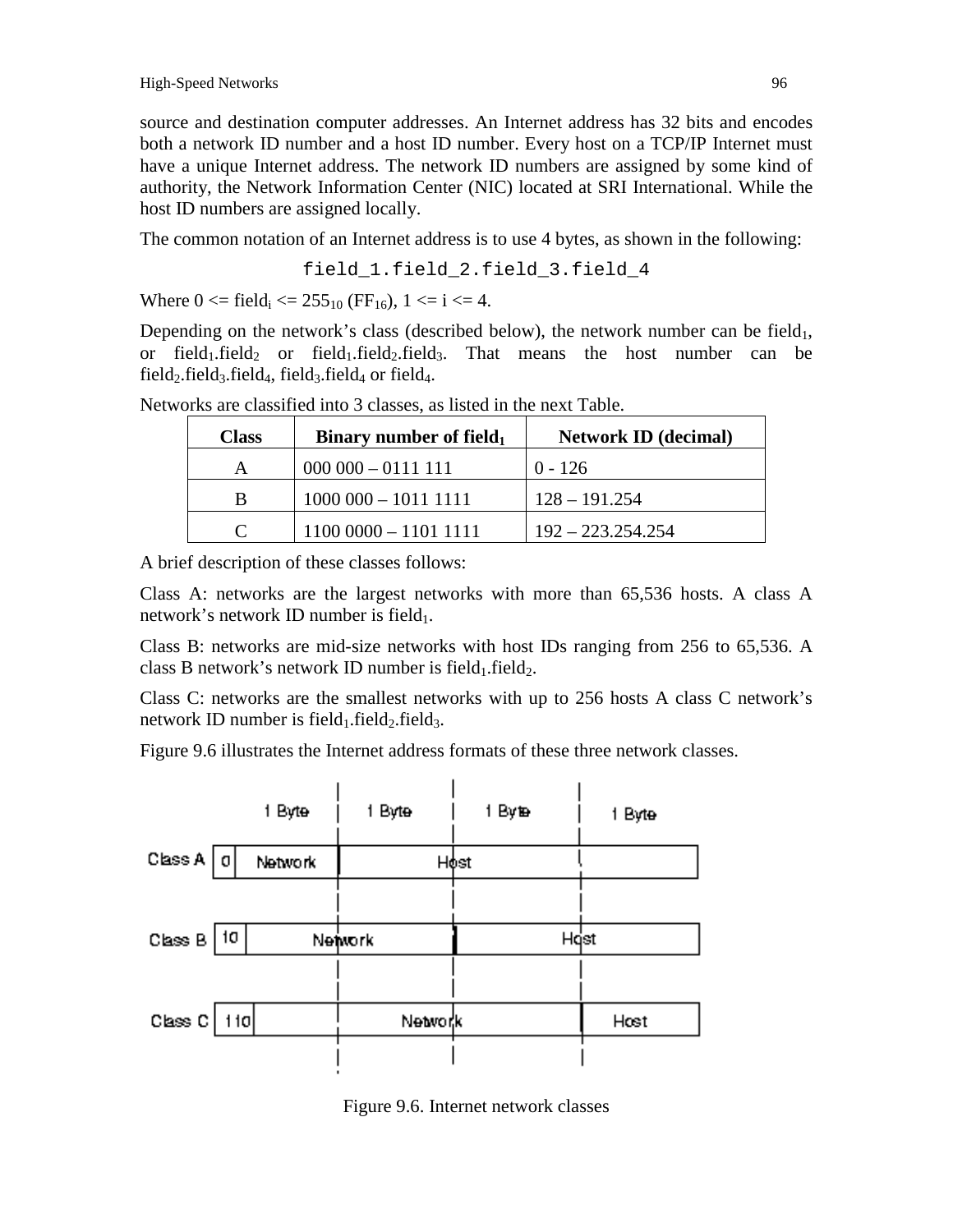For example, if we have an Internet address 98.15.12.63, we can tell that it is a class A network because field<sub>1</sub> is within the range of  $0 - 126$ . Its network ID number is 98 and host ID number is 15.12.63. If we have an Internet address 130.194.1.106, we can tell that it is a class B network because the field<sub>1</sub>.field<sub>2</sub> is within the range of  $128 - 191.254$ . Its network ID number is 130.194 and host ID number is 1.106.

It is evident that an Internet address can only be assigned to one host. But a host can have several Internet addresses. This is because that in some situations, we want a host to be connected to several networks.

Although an Internet address clearly specifies the address of a host, few persons want to use Internet addresses directly: they are too hard to remember. Domain Name System (DNS) is used to name host addresses in more human-oriented way and to find the Internet addresses corresponding to machine names.

The DNS is a hierarchical naming system: its name space is partitioned into sub-domains, which can themselves be further divided. The DNS is also a distributed system: the name space is delegated to local sites that are responsible for maintaining their part of the database. Programs called *name servers* manage the database.

The DNS name space can be represented as a tree, with the nodes in the tree representing *domain names*. A *fully qualified domain name* is identified by the components (nodes) of the path from the domain name to the root. A component is an arbitrary string of up to 63 octets in length; the length of a fully qualified domain name is limited to 256 octets. By convention, a domain name is written as a dot-separated sequence of components, listed right to left, starting with the component closet to the root. The root is omitted from the name. Thus, *wan\_res.cm.deakin.edu.au* is a fully qualified domain names. It is certainly easier to be remembered than the corresponding Internet addresses 139.130.118.102.

DNS name space is divided into *zones of authority*, and name servers have complete control of the names within their zones (domains). For easier management of domains, a large domain can be split into smaller sub-domains, and name servers can delegate authority to other name servers for sub-domains. For example, if *edu.au* represents the domain of all educational institutions in Australia, then *deakin.edu.au* and *anu.edu.au* are its two sub-domains. Queries for DNS information within sub-domain *deakin.edu.au* are first dealt with by the name server of this sub-domain. If this name server cannot answer a query, the query is then directed to the name server of *edu.au* domain. At last, the name server of the root can answer the query.

#### 9.4.3. Transport Layer: TCP and UDP

As we have shown in Figure 9.5, user processes interact with the TCP/IP protocol suite by sending and receiving either TCP data or UDP data. To emphasise that the IP protocol is used, we sometimes refer them as the TCP/IP or UDP/IP protocols.

TCP provides a connection-oriented, reliable, full-duplex, byte-stream service, similar to a virtual circuit, to an application program. UDP, on the other hand, provides a connectionless, unreliable datagram service to an application program.

As we mentioned in the previous section, the Internet address is used to identify networks and computers. In order to let many processes use the TCP or UDP simultaneously (these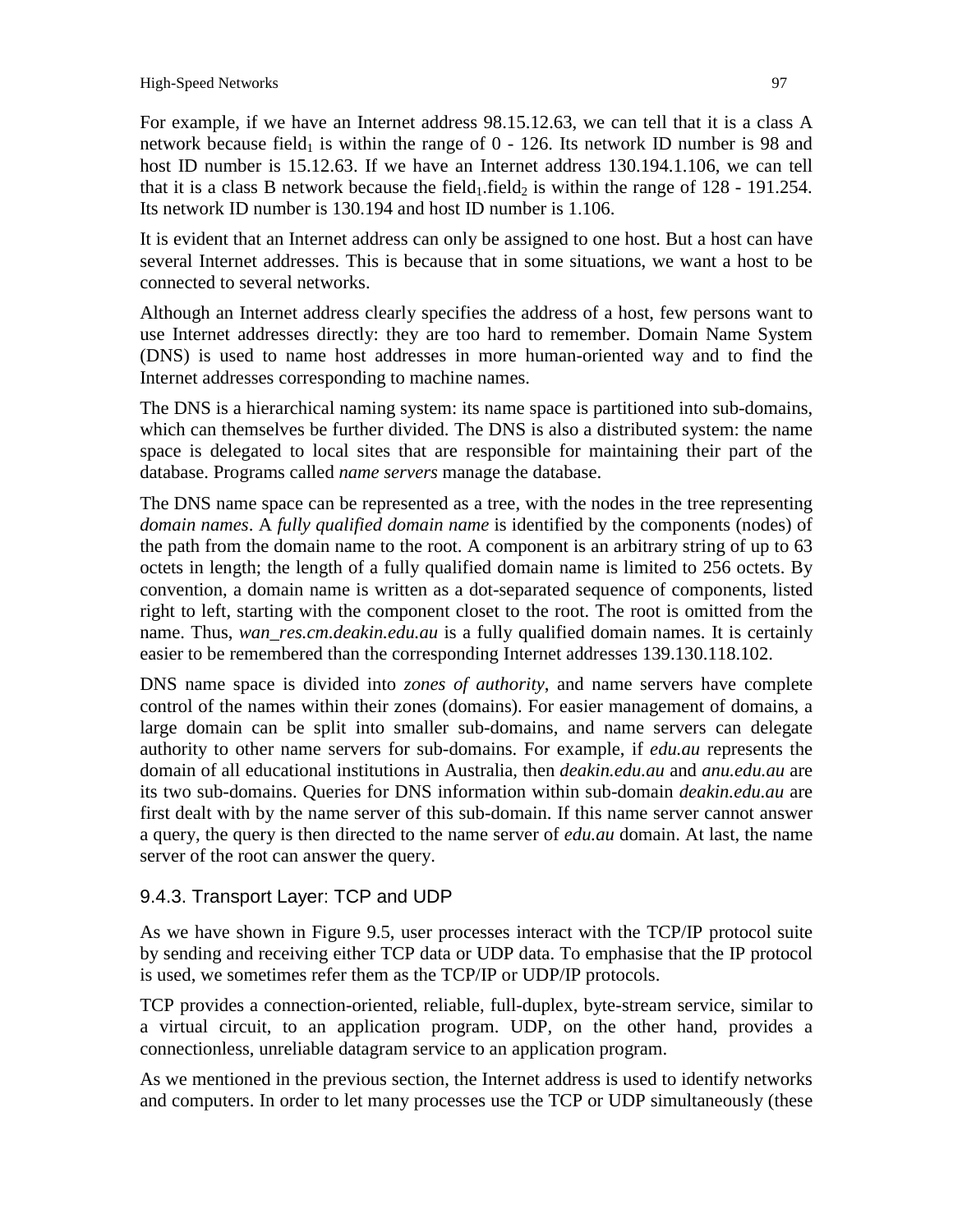processes may reside on any computers of a network), both protocols use 16-bit integer t *port numbers* for identifying data associated with each user process. The association of port numbers and user processes last as long as the communication, so the following 5 tuple uniquely identifies a communication:

- the protocol (TCP or UDP),
- the local computer's Internet address,
- the local port number,
- the foreign computer's Internet address,
- the foreign port number.

For example, if we have a communication using TCP protocol. The server is on a host with domain name of *wan\_res.cm.deakin.edu.au* (Internet address 139.130.118.102), using port number 5100. The client is on a host with domain name of *sky3.cm.deakin.edu.au* (Internet address 139.130.118.5), using port number 5101. The 5 tuple which uniquely defines the communication is:

{tcp, 139.130.118.102, 5100, 139.130.118.5, 5101}

Because the host name is easier to understand and there are some system calls to convert between a host name and its Internet address, the above 5-tuple can then be written as:

 $\{ \text{top}, \text{wan} \text{ res.cm}. \text{deakin}. \text{edu.au}, \frac{5100}{\text{sky3.cm}}. \text{deakin}. \text{edu.au}, \frac{5101}{\text{S101}} \}$ 

Because *wan\_res.cm.deakin.edu.au* and *sky3.cm.deakin.edu.au* are within the same subdomain, we can even write the 5-tuple as:

{tcp, wan\_res, 5100, sky3, 5101}

There are some restrictions in using port numbers. In TCP and UDP, port numbers in the range 1 through 255 are reserved. All well-known ports (some commonly used utilities use these ports) are in this range. For example, the File Transfer Protocol (FTP) server uses the well-known port number 21 (decimal). Some operating systems also reserve additional ports for privileged usages. For example, 4.3BSD reserves ports 1-1023 for superuser processes. Only port numbers of 1024 or greater can be assigned by user processes.

A TCP protocol entity accepts arbitrarily long messages from user processes, breaks them into datagrams of up to 64k bytes, and sends them to the IP layer. Before the real communication happens, a connection must be set up between the sender and the recipient. After the communication, the connection must be disconnected.

As the IP layer does not guarantee the proper delivery of a datagram, it is the responsibility of the transport layer to ensure that a datagram arrives at the destination properly using time-out and retransmission techniques. Also as datagrams are transmitted independently, the datagrams of a message may arrive at the destination out of order and it is also the TCP protocol's responsibility to reassemble them into the message in the proper sequence.

Each datagram submitted by the TCP to IP layer contains a TCP header and a data part. The whole TCP datagram is viewed by the IP as data only and an IP header is added to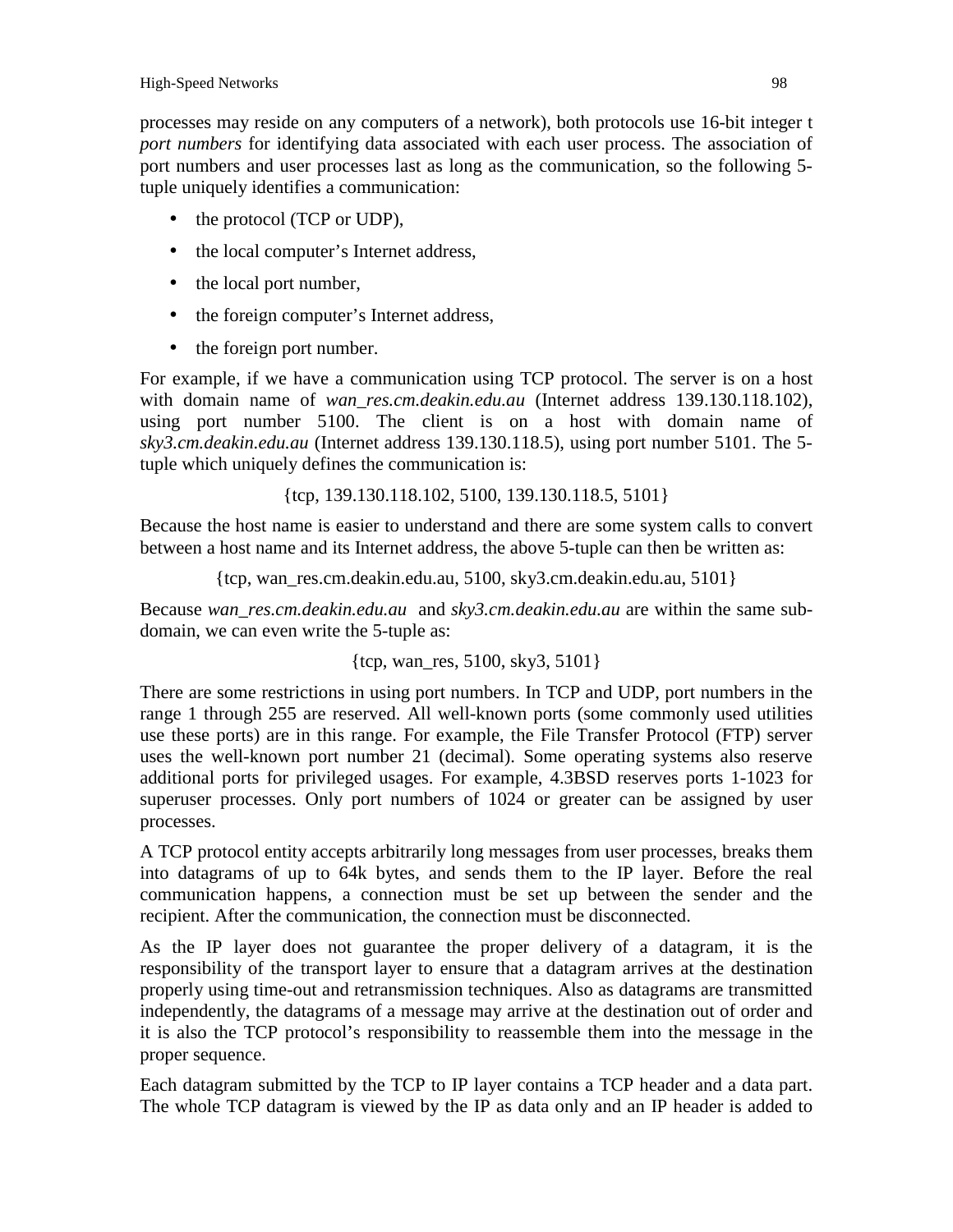form an IP datagram. The TCP header contains the source port number, the destination port number, the sequence number, and other information.

The TCP protocol has a well-defined service interface. There are primitives used to actively and passively initiate connection, to send and receive data, to gracefully and abruptly terminate connections, and to ask for te status of a connection.

A UDP protocol entity also accepts arbitrarily long messages from user processes, breaks them into datagrams of up to 64k bytes, and sends them o the IP layer. Unlike the TCP protocol, no connection is involved and o guarantee of delivery or sequencing. In effect, UDP is simply a user interface to IP. A header is also added into the datagram by UDP, which contains the source port number and the destination port number.

## **9.5. IP Socket: Basic Concepts**

#### 9.5.1. Socket Model

The socket model consists of three parts: the socket layer, the protocol layer and the device layer. Figure 9.7 displays this model.



Figure 9.7. Socket Model

The layered model is designed to support the following aspects:

• Transparency: Communication between processes should not depend on whether or not the processes are on the same machine.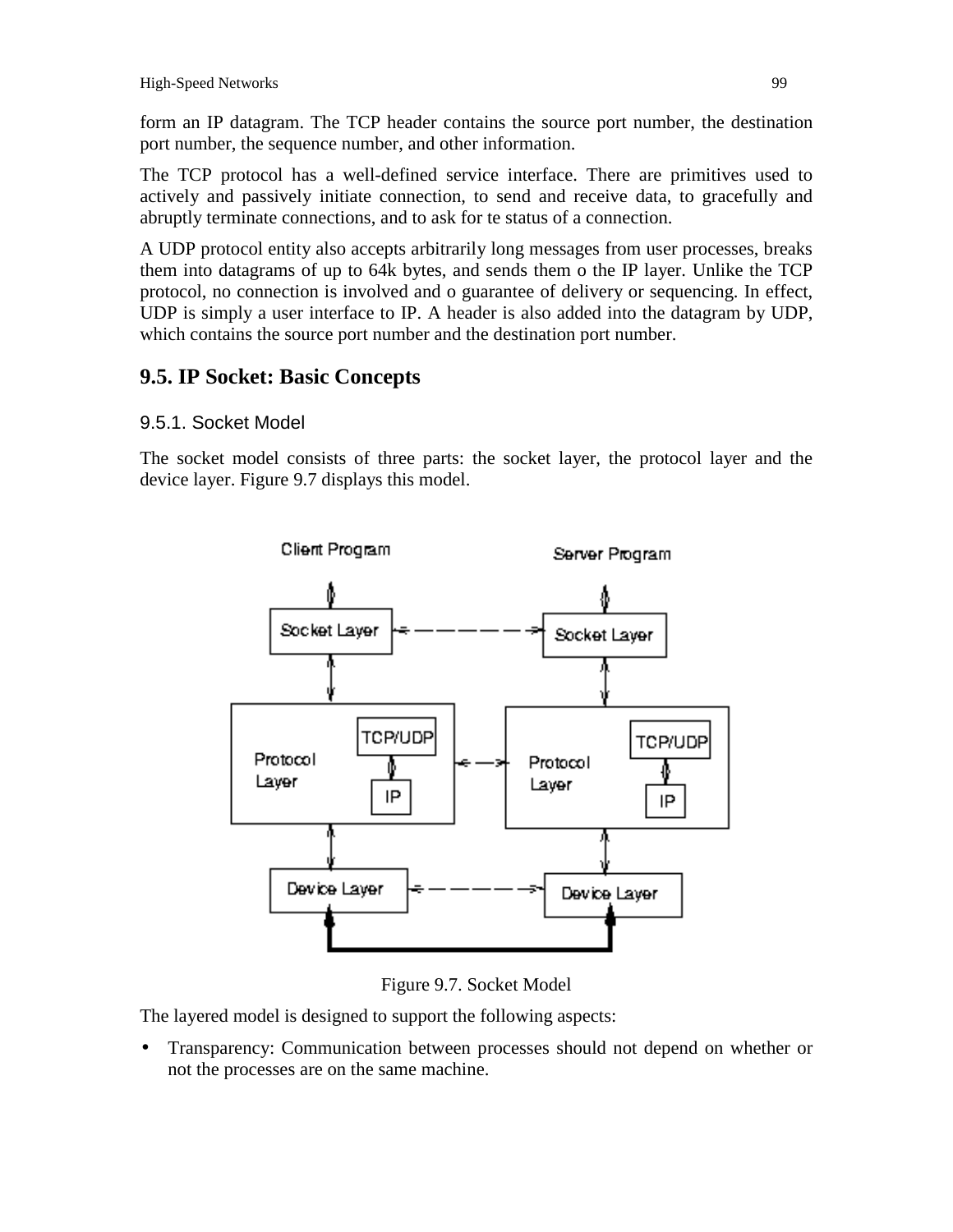- Efficiency: The applicability of any interprocess communication facility is limited by its performance.
- Compatibility: Existing naive UNIX processes that read from the standard input file and write to the standard out file should be usable in a distributed environment without change.

#### 9.5.2. Internet Domain Socket Naming

The naming facility in the Internet domain is quite complex. It is an association of local and foreign addresses, and local and foreign ports. Port numbers are allocated out of separate spaces for each Internet protocol. Associations (protocol, local address, local port, foreign address, foreign port) must always be unique for each socket.

The definition of a socket name in the Internet domain is in netinet/in.h:

```
struct in addr {
       union {
               struct { u_char s_b1,s_b2,s_b3,s_b4; } S_un_b;
               struct { u_short s_w1,s_w2; } S_un_w;
               u_long S_addr;
       } S_un;
#define s addr S un.S addr/*can be used for most tcp & ip code*/
#define s_host S_un.S_un_b.s_b2 /* host on imp */
#define s_net S_un.S_un_b.s_b1 /* network */
#define s_imp S_un.S_un_w.s_w2 /* imp */
#define s_impno S_un.S_un_b.s_b4 /* imp $ */
#define s_lh S_un.S_un_b.s_b3 /* logical host */
};
/*
* Socket address, internet style.
*/
struct sockaddr in {
       short sin_family;
       u short sin port;
       struct in_addr sin_addr;
       char sin_zero[8];
};
```
This is quite complex, especially the *sin\_addr* field. Fortunately we have some special system calls to deal with these fields and they can make the naming process much simpler. We will describe these system calls later. Actually, the name of an Internet Domain socket consists of two parts: a host name part and a port number part. As long as we know these two parts, we can use the socket.

Various types of socket addresses (e.g. the UNIX domain socket address, the Internet domain address as well as the XNS address) can be combined together into a uniform socket address, as defined in *sys/socket.h*:

```
struct sockaddr {
 u_short sa_family; /* address family: AF_XXX value */
 char sa_data[14]; /* up to 14 bytes of protocol-specific
                         address */
```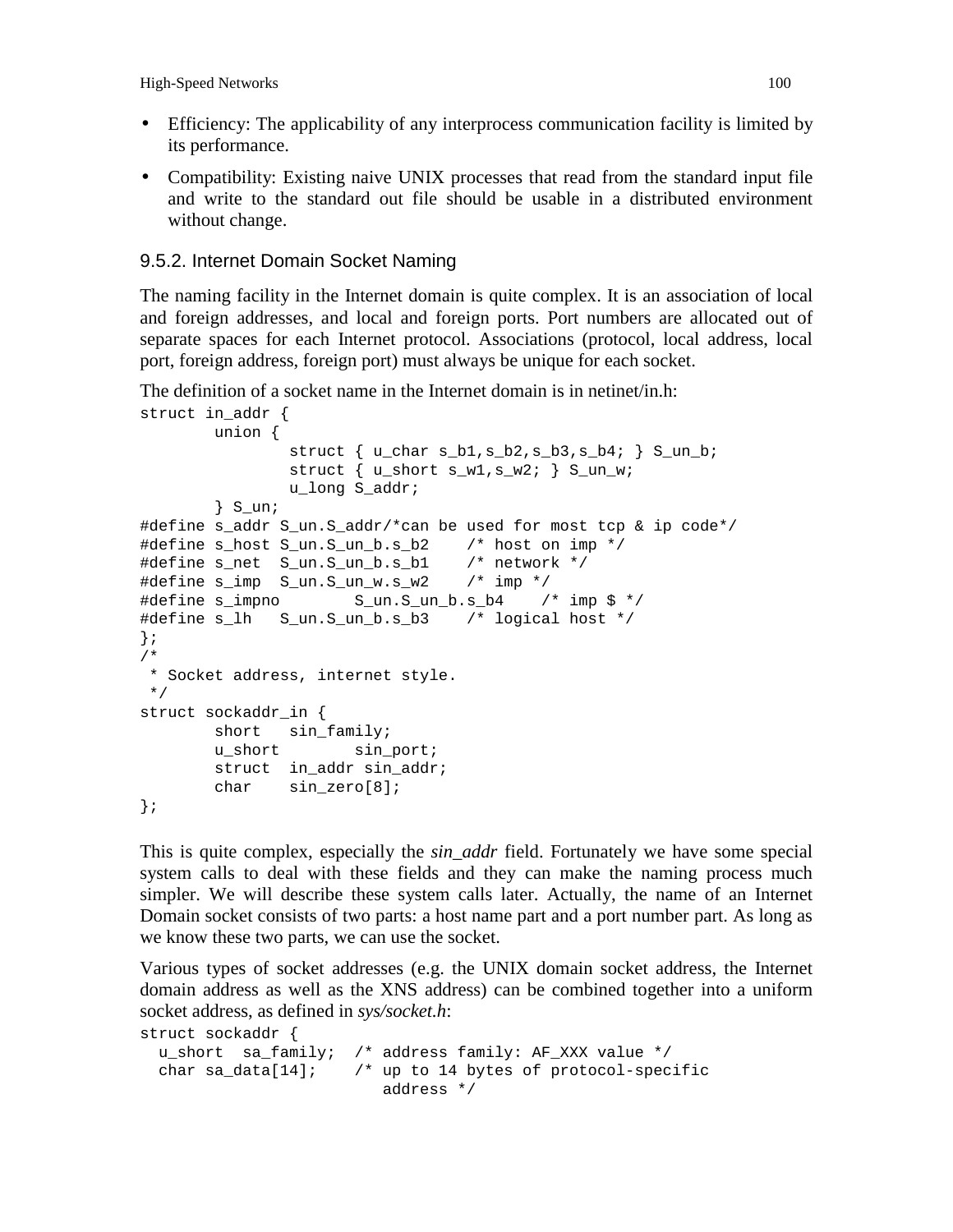All the system calls that used socket address as one of their parameters actually ask for a type *sockaddr* instead of individual types (such as *sockaddr\_in*). However the best way to pass a parameter to socket-related system calls is to use the cast method in the C language. For example, no matter where *my\_sock* is defined as a UNIX domain socket address *sockaddr\_un*, or an Internet address *sockaddr\_in*, we can use the following format for a connect call:

connect(sockDesc, (struct sockaddr \*) &my\_sock, sizeof(my\_sock));

The *sockaddr* structure definition is also the reason that in some situations in the UNIX domain only 14 characters of a path name are recognised by the system. Because only 14 characters are defined in the *sockaddr's* protocol-specific address buffer, and the address types are usually cast to *sockaddr* type, only the first 14 characters are recognised.

#### 9.5.3. Socket Types

Sockets are typed according to the communication properties visible to a user. Properties such as reliability, ordering, and prevention of duplication of messages are determined by types. Processes are presumed to communicate only between sockets of the same type. The basic set of socket types is defined in *sys/socket.h*:

| $/$ *     |                  |    |                                  |
|-----------|------------------|----|----------------------------------|
| * Types   |                  |    |                                  |
| $\star$ / |                  |    |                                  |
| #define   | SOCK STREAM      | 1. | /* stream socket */              |
| #define   | SOCK DGRAM       | 2  | /* datagram socket */            |
| #define   | SOCK RAW         |    | /* raw-protocol interface */     |
| #define   | SOCK RDM         | 4  | /* reliably-delivered message */ |
| #define   | SOCK SEOPACKET 5 |    | /* sequenced packet stream */    |

A *stream socket* provides for the bi-directional, reliable, sequential, and unduplicated flow of data without record boundaries. It models connection-oriented virtual circuits. Sockets of type SOCK\_STREAM are full-duplex byte streams, similar to pipes. A stream socket must be in a connected state before any data can be sent or received on it. A connection to another socket is created with a connect call (described later). Once connected, data can be transferred using read and write calls or some variant of the send and *recv* calls. When a session has been completed, a *close* may be performed.

The communications protocols used to implement a stream socket (SOCK\_STREAM) type ensure that data is not lost or duplicated. If a piece of data for which the peer protocol has buffer space cannot be successfully transmitted within a reasonable length of time, then the connection is considered broken and calls will indicate an error with -1 returns and with ETIMEDOUT as the specific code in the global variable *errno*. The protocols optionally keep sockets "warm" by forcing transmissions roughly every minute in the absence of other activity. An error is then indicated if no response can be elicited on an otherwise idle connection for an extended period (for example, 5 minutes). A SIGPIPE signal is raised if a process sends on a broken stream; this causes processes that do not handle the signal to exit.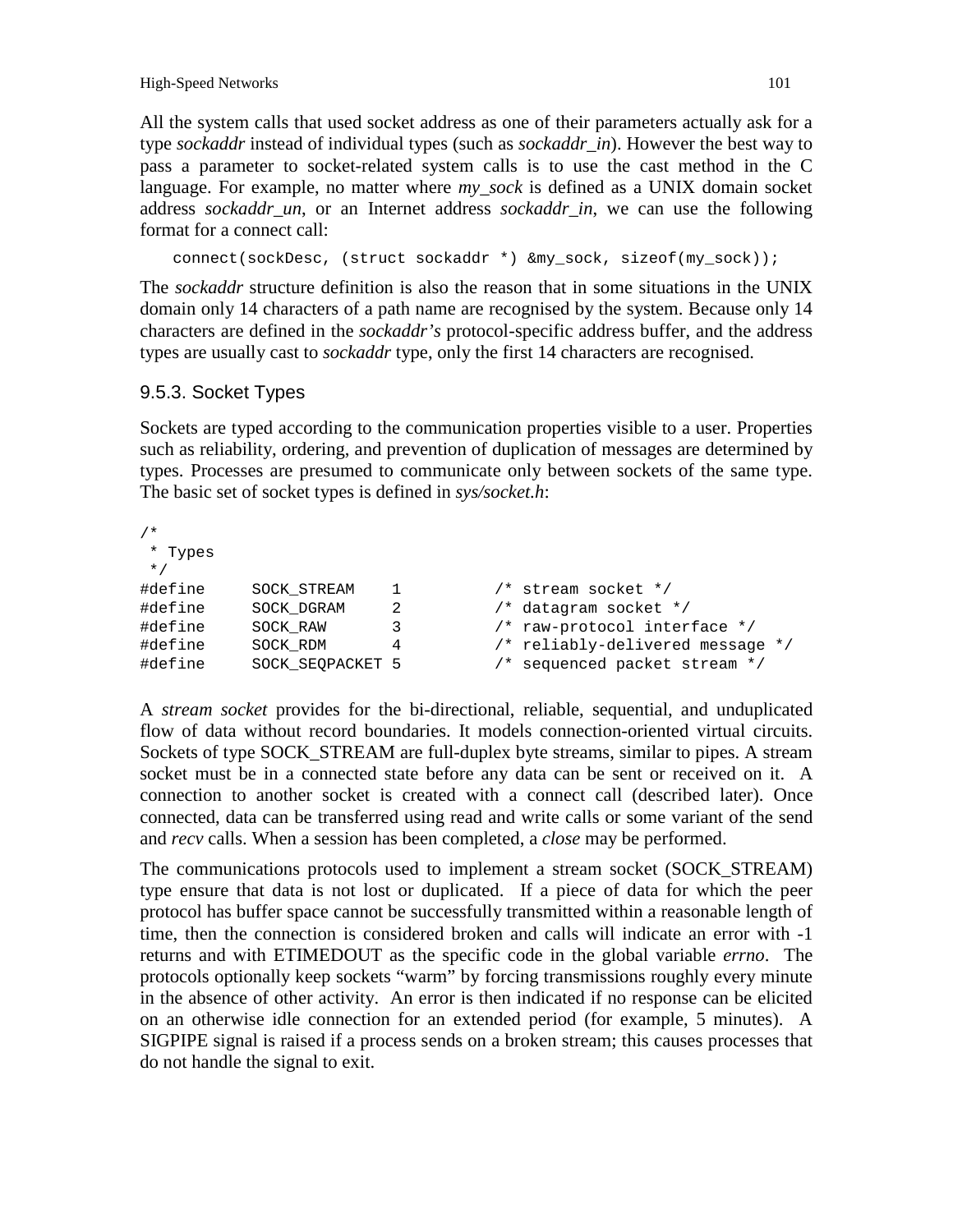A *datagram socket* (SOCK\_DGRAM) supports bi-directional flow of data that is not promised to be sequential, reliable, or unduplicated. A *datagram* is defined as a connectionless, unreliable message of a fixed maximum length (typically small). So a process receiving messages on a datagram socket may find duplicated messages, and possibly in an order different from the order in which it was sent. An important characteristic of a datagram socket is that record boundaries in data are preserved. No connection is required to use a datagram socket and *sendto* and *recvfrom* calls are used to send and receive datagrams. This socket type closely models the facilities found in many contemporary packet switched networks.

A *raw socket* (SOCK\_RAW) is used for unprocessed access to internal network layers. It has no specific semantics. These sockets are normally datagram-oriented. But their exact characteristics depend on the interface provided by the protocol. They have been provided mainly for further development and are now available only to the super-user.

The *sequenced packet stream socket* (SOCK\_SEQPACKET) is similar to datagram socket except that data are guaranteed to be received in the sequence that they are sent. These socket type also guarantees error-free data exchange.

The *reliably-delivered message socket* ({SOCK\_RDM) is planned but not yet implemented.

As we usually only use stream and datagram sockets, we will not describe other socket types in this study guide.

## **9.6. Basic Internet Domain Socket System Calls**

#### 9.6.1. Some Special Functions

A number of functions have been provided by BSD UNIX for using sockets more easily. We are going to introduce some of them in this section.

When dealing with socket addresses, we usually need to do some operations on bit and byte strings. The following three functions are provided for this purpose:

```
bcopy(b1, b2, length)
char *b1, *b2;
int length;
bcmp(b1, b2, length)
char *b1, *b2;
int length;
bzero(b1, length)
char *b1;
int length;
```
These functions do not check the null byte for the end of a string, as is normally done in string operations. Instead, strings used here are treated as bit and byte strings. The *bcopy* function copies length bytes from string b1 to the string b2. The *bzero* function places length 0 bytes in the string b1. The *bcmp* function compares byte string b1 against byte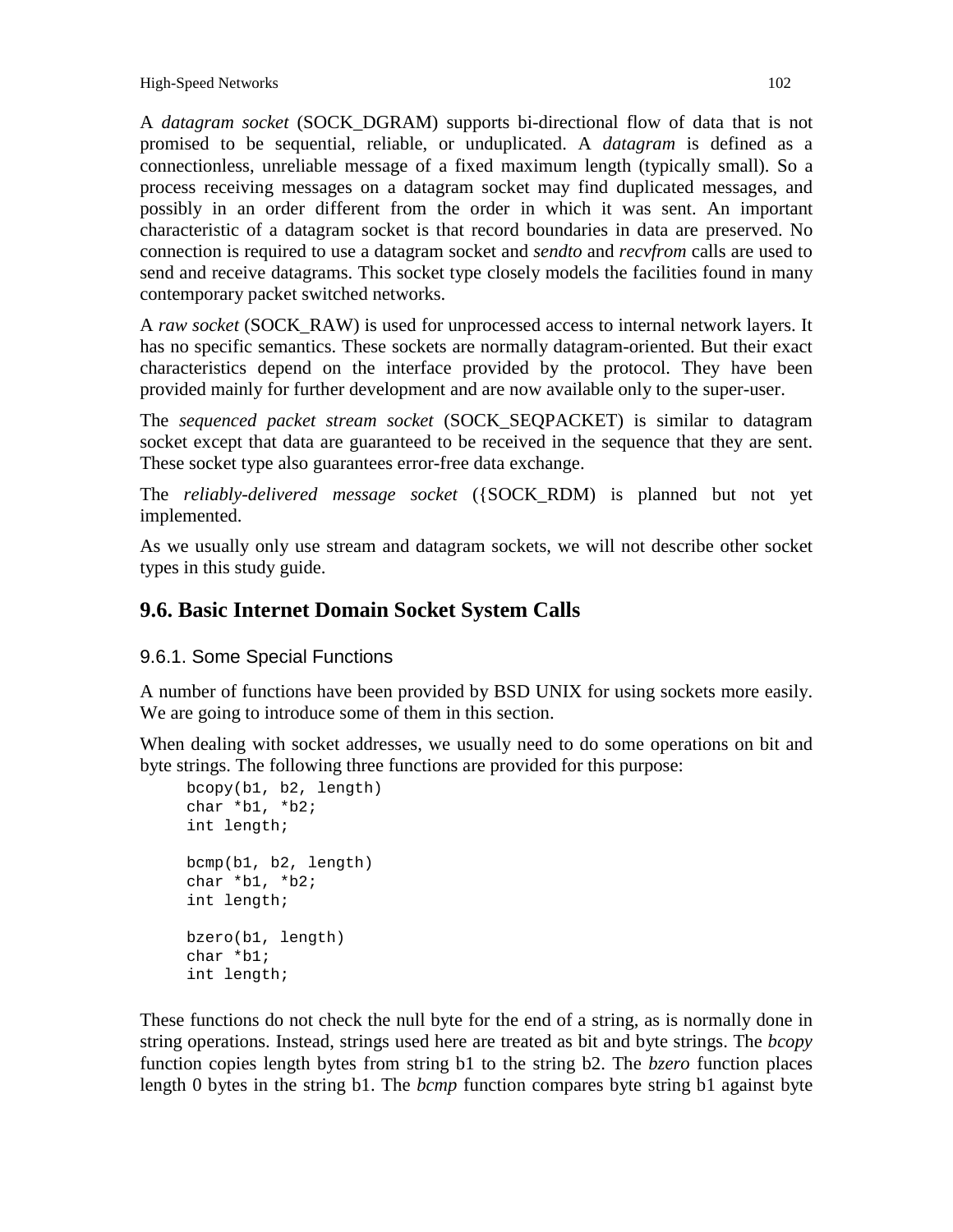string b2. Both strings are length bytes long, if they are identical a zero is returned, otherwise a nonzero value is returned.

Different computer architectures may have different byte orders. Byte orders are important when expressing Internet addresses, so the following functions are provided to convert values between host and network byte orders:

```
#include <sys/types.h>
#include <netinet/in.h>
netlong = htonl(hostlong);
u_long netlong, hostlong;
netshort = htons(hostshort);
u short netshort, hostshort;
hostlong = ntohl(netlong);
u_long hostlong, netlong;
hostshort = ntohs(netshort);u short hostshort, netshort;
```
These functions convert 16-bit (short integer) and 32-bit (long integer) quantities between network byte order and host byte order. *htonl* is used to convert host-to-network, in long integer; *htons* is used to convert host-to-network, in short integer; *ntohl* is used to convert network-to-host, in long integer; *ntohs* is used to convert network-to-host, in short integer;

Sometimes it is very important to know on which host our program is executing. The following system call is used to obtain the local host name:

```
gethostname(name, namelen)
char *name;
int namelen;
```
The *gethostname* returns the standard host name for the current processor in name, such as sky3.cm.deakin.edu.au. The parameter *namelen* specifies the size of the name array. The returned name is null-terminated unless insufficient space is provided. If the call succeeds, a value of 0 is returned. If the call fails, then a value of -1 is returned and an error code is placed in the global location *errno*.

As we mentioned in Section 9.4.3, a 5-tuple uniquely defines a communication:

{protocol, address(local), port(local), address(foreign), port(foreign)

Where addresses are hosts' Internet addresses. A data structure *hostent* is defined in the *netdb.h* header file containing host information. It is defined as:

```
struct hostent {
 char h_name; / official name of host */
 char **h_aliases; /* alias list */
 int h addrtype; /* address type */int h_length; /* length of address */
 char *\hbox{$\star$} addr_list; /* list of addresses from name server */
#define h_addr h_addr_list[0] /* address for backward compatibility */
};
```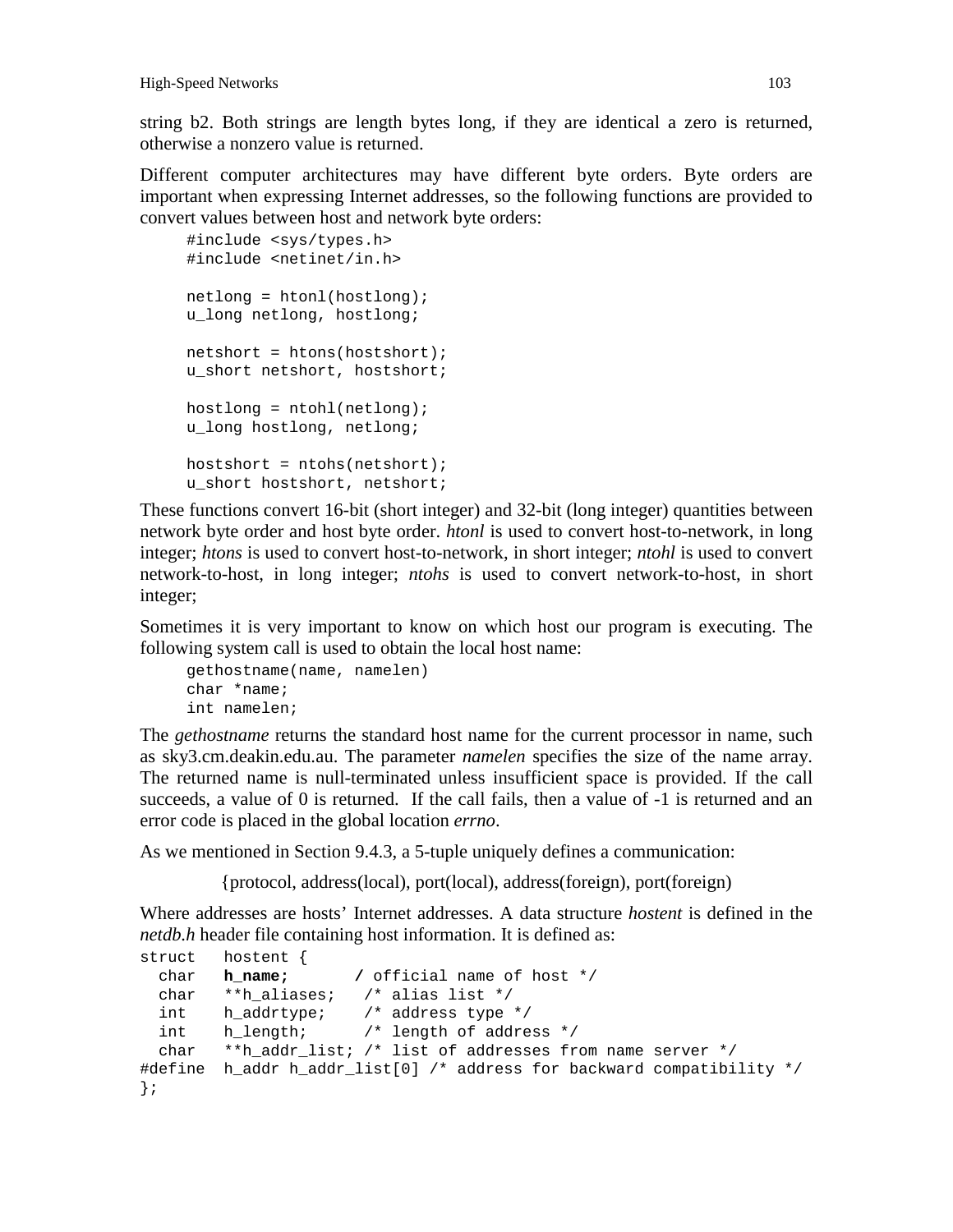The *h\_name* field is the host's name string, the same as we obtained from *gethostname* call. The *h\_aliases* field is a zero terminated array of alternate names for the host. The *h\_addrtype* field currently is always AF\_INET. The *h\_length* field gives the length of the address (in bytes). The *h\_addr*\_list field is a pointer to the network address for the host. And the *h\_addr* field is the host's first network address.

The following functions are used to get host information:

```
#include <netdb.h>
struct hostent *gethostbyname(name)
char *name;
struct hostent *gethostbyaddr(addr, len, type)
char *addr; int len, type;
```
The *gethostbyname* call returns the *hostent* data structure of the matching name. The name string can be obtained from call *gethostname*. The *gethostbyaddr* call returns the *hostent* data structure of the matching *addr*, *len* and *type*.

As we can see from the above description, the Internet address data structure is very complex. Fortunately, BSD UNIX has provided a group of functions for manipulating Internet addresses. They are described in *inet(3n)* of the BSD UNIX manual. We only describe the following call for our purpose:

```
#include <sys/socket.h>
#include <netinet/in.h>
#include <arpa/inet.h>
char *inet_ntoa(in)
struct in addr in;
```
This call converts an Internet address to an ASCII string representing the address in "." notation (e.g. 139.130.118.102).

The following is a short program that prints out the host's information. It is named *phn.c* (print host name). By default it prints out the local host's information. If you specify a host name, it prints out the information for that host. The program follows:

```
/*
 * phn.c—print the host name and other information.
* compile: cc -o phn phn.c
 * execution: phn
 * phn hostname
*/
#include <stdio.h>
#include <sys/types.h>
#include <sys/socket.h>
#include <netinet/in.h>
#include <netdb.h>
#include <arpa/inet.h> /* for inet_ntoa() */
#define MAXHOSTNAMELEN 32
main(argc, argv)
int argc;
char *argv[];
```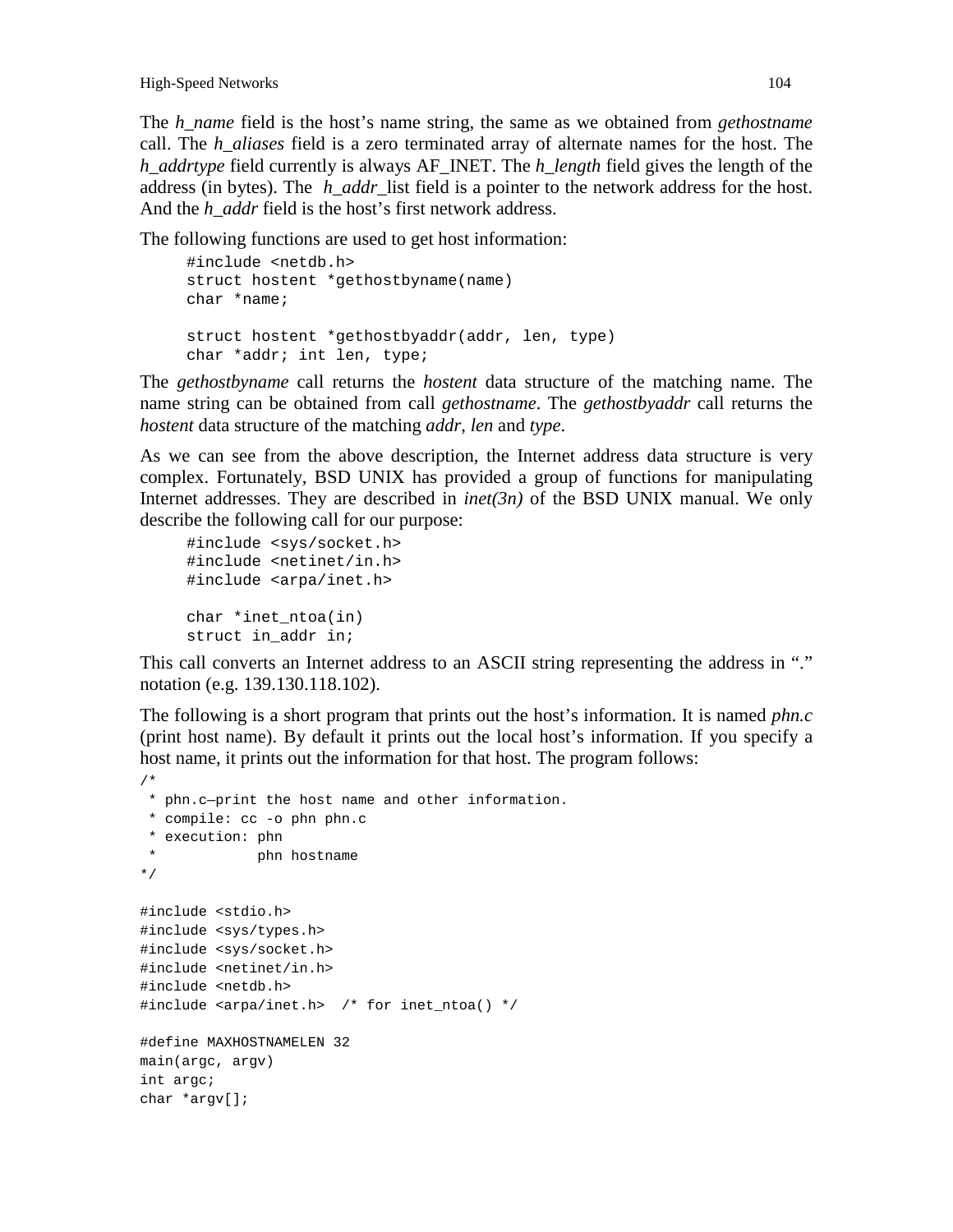```
High-Speed Networks 105
```

```
{
char hostName[MAXHOSTNAMELEN];
char *ptr;
struct hostent *hp;
  if (argc \langle 2 \rangle {
    if (gethostname(hostName, MAXHOSTNAMELEN) == -1) /* get my host name */
      exit(1);} else
    strcpy(hostName, argv[1]);
  /* get host's info */
  if ((hp = qethostbyname(hostName)) == NULL) {
    fprintf(stderr, "phn: %s: unknow host\n", hostName);
    exit(1);}
  printf("Host name: %s.\n", hp->h_name);
  while ((ptr = *(hp->h\_aliases)) != NULL) {
    printf(" Alias: %s\n", ptr);
    hp->h_aliases++;
  }
  printf("Host address type: %d, address length=%d.\n", hp->h_addrtype,
         hp->h_length);
  if (hp->h_addrtype == AF_INET)
    pr_inet(hp->h_addr_list, hp->h_length);
  else
    printf(stderr, "phn: Unknown address type");
}
pr_inet(listptr, length)
char **listptr;
int length;
{
  struct in addr *ptr;
  while ((ptr = (struct in_addr *) *listptr++) != NULL)
    printf("Internet address: %s\n", inet_ntoa(*ptr));
}
```
If you simply execute the program by typing in *phn*, then the information for the local host is printed out. One possible output could be:

```
Host name: sky3.cm.deakin.edu.au.
   Alias: sky3
Host address type: 2, address length=4.
Internet address: 139.130.118.5
```
If you execute the program by specifying a host name, such as *phn turin*, then the information of host *turin* will be printed out as:

```
Host name: turin.cm.deakin.edu.au.
Host address type: 2, address length=4.
Internet address: 128.184.82.150
```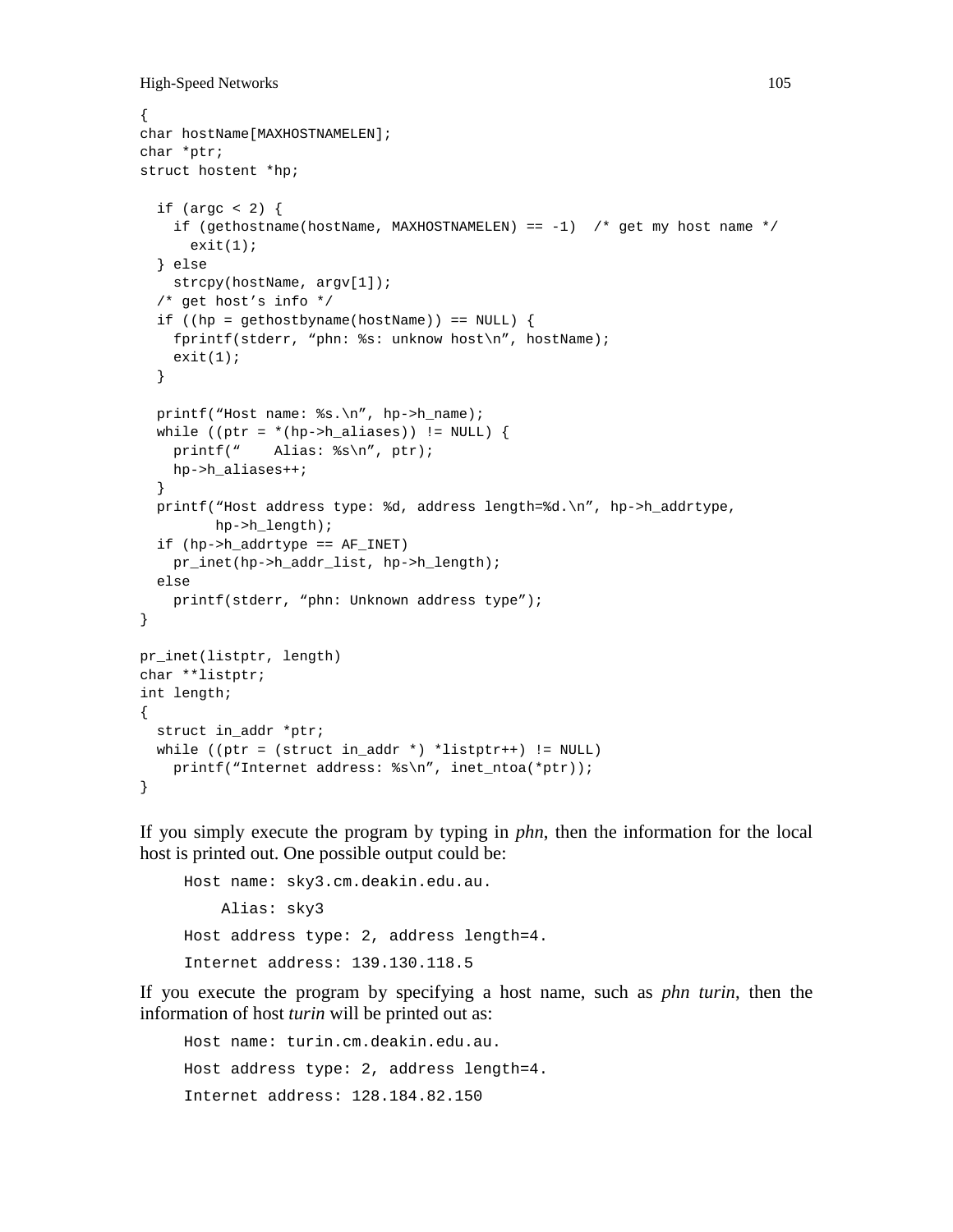#### 9.6.2. Socket Creation

Several system calls are provided to create, use and manage sockets. Before using a connection-oriented socket, one must first create it, bind it to a name and connect it to another socket. For a server, after creation and binding, the socket may listen for a connection and accept it. All these are performed by a group of system calls. In most cases, three files will be included before using these calls, they are *sys/types.h, sys/socket.h* and *netinet/in.h.*

To create a socket, use the socket system call:

```
descriptor = socket(domain, type, protocol);
int descriptor;
int domain;
int type;
int protocol;
```
The *domain* is, of course, AF\_INET. The *type* can be currently SOCK\_STREAM, SOCK\_DGRAM, or SOCK\_RAW, whereas the *protocol* specifies a particular protocol to be used by the socket. If a 0 (zero) is specified in the protocol parameter, the system will select the proper protocol for you.

Normally only a single protocol exists to support a particular socket type using a given address format (domain). The most used protocols in the Internet domain are TCP (Transmission Control Protocol) and UDP (User Datagram Protocol), and they are used for sockets of type SOCK\_STREAM and SOCK\_DGRAM, respectively.

The returned value is actually a small integer which represents a socket, and the user may use it in the later system calls which operate on sockets.

#### 9.6.3. Name Binding

After creation, generally a name will be bound to the socket so that the user can then use that socket. The bind call is used to assign a name to an unnamed socket:

```
bind(descriptor, name, namelen);
int descriptor;
struct sockaddr name; / for Internet domain */
int namelen;
```
Internet domain socket naming is more complex than that of UNIX domain, but if you know the host name and the communication port (both are local), then the following fragment would be used (suppose the host name is *sky3*, the port is 5100 and we also want to bind the name to *descriptor*:

```
#include <netinet/in.h>
#include <netdb.h>
#define machine "sky3"
struct sockaddr_in my_sock;
struct hostent *hp;
hp = gethostbyname(machine); /* get host's info */
bzero((char )&my_sock, sizeof(my_sock));/ clear my_sock to 0 */
my\_sock.sin\_family = hp->h\_addrtype; /* AF_INET domain */
my sock.sin port = htons(5100); / /* set port */
bcopy(hp->h_addr, (char *)&my_sock. sin_addr, hp->h_length);
```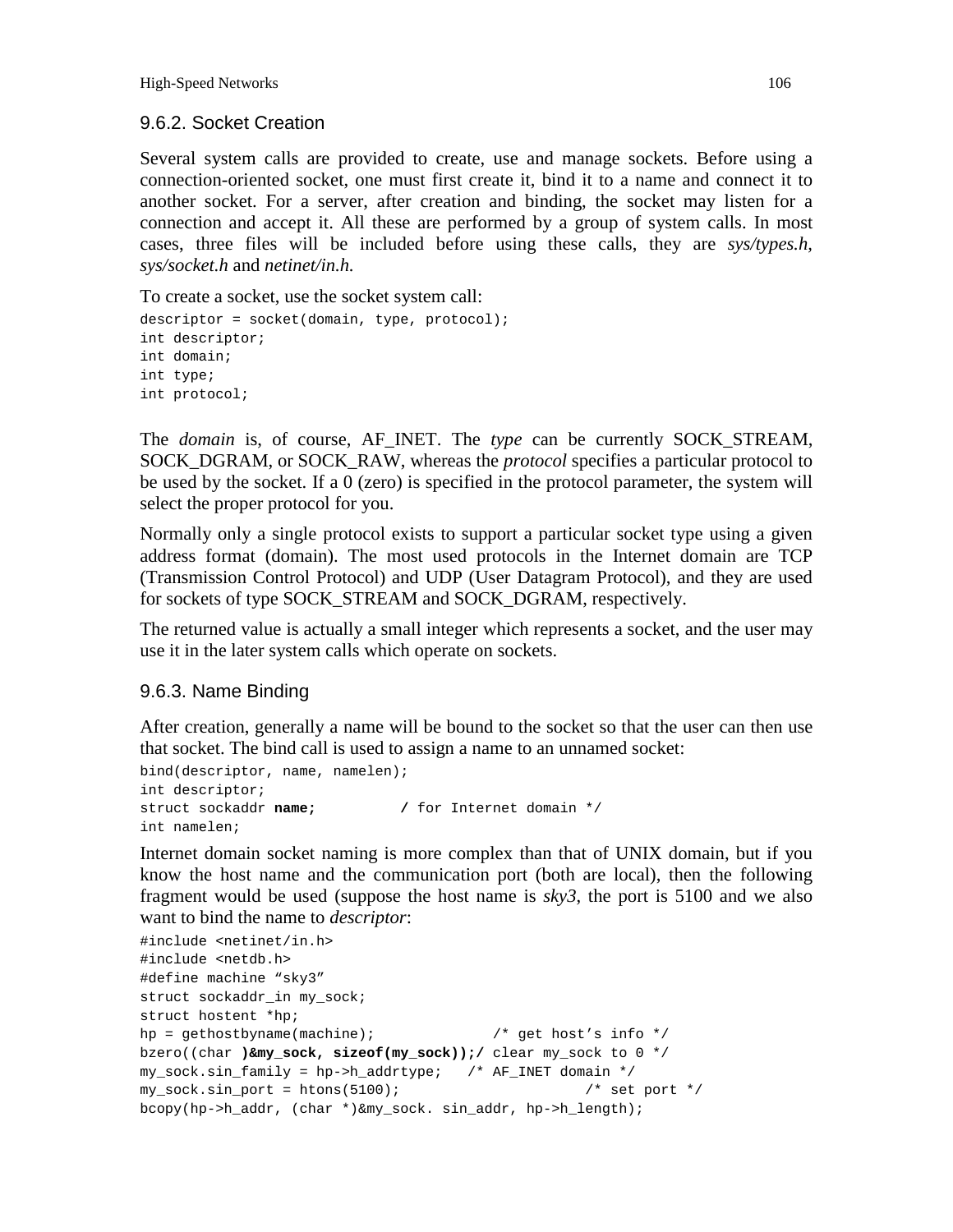```
/*get address */
if (bind(descriptor, (struct sockaddr *) \&my\_sock, sizeof(my_sock)) == -1)
                 \{ /* error */}
```
#### 9.6.4. Connection Establishment

In the Internet domain the following three system calls are used for socket connection: *listen, accept*, and *connect*.

Suppose we have socket *descriptorSer* in a server program and socket *descriptorCli* in a client program. If the server now is willing to offer its service, it uses a *listen* system call and then uses an *accept* system call to passively waits for the client to make connection. On the other hand, the *connect* system call is used by the client to initialise a connection. Please note, however, it is not necessary for UPD (connectionless) sockets to perform these steps.

The *listen* system call is quite simple:

```
listen(descriptorSer, 5);
```
Where the last parameter is the maximum number of outstanding connections which may be queued waiting to be accepted by the server to accept, and 5 is the system limitation of maximum connection on any one queue.

After listening, the server uses the *accept* call to accept a connection:

```
int cliLen; struct sockaddr_in sockCli; /* client socket address */ cliLen =
sizeof(sockCli); descriptorCom = accept(descriptorSer, (struct sockarrd
*)&sockCli, &cliLen);
```
The returned value *descriptorCom* is a new socket and it is used in the input/output calls when needed. If the server wishes to find whom the client is, then several system calls can be applied to that socket, and they will return the client name *sockCli*.

The *connect* system call for a socket in the Internet domain looks like:

```
struct sockaddr_in sockSer; connect(descriptorCli, (struct sockaddr *)&sockSer,
sizeof(sockSer));
```
In some situations the *connect* call will fail. These situations are very important when considering fault tolerance of the application system.

## 9.6.5. Transfer Data and Discard Sockets

Several system calls can be used to transfer data between connected sockets. The simplest group of such calls are *write* and *read* calls. They are identical to *write* and *read* for disk files:

```
char buf[BUFSIZE];
int msglen;
write(descriptor, buf, msglen); \prime * send to correspondent */
read(descriptor, buf, sizeof(buf)); /* read from correspondent */
```
Where *descriptor* is the socket created by the client in a client program and is the value returned from the server's *accept* call in a server program.

In a *write* call, the array *buf* contains the message to be sent and *msglen* gives the number of bytes to be sent. If a character string is to be sent, *strlen(buf)* can be used for the message length. By default, *write* does asynchronous writes. That is, after the data is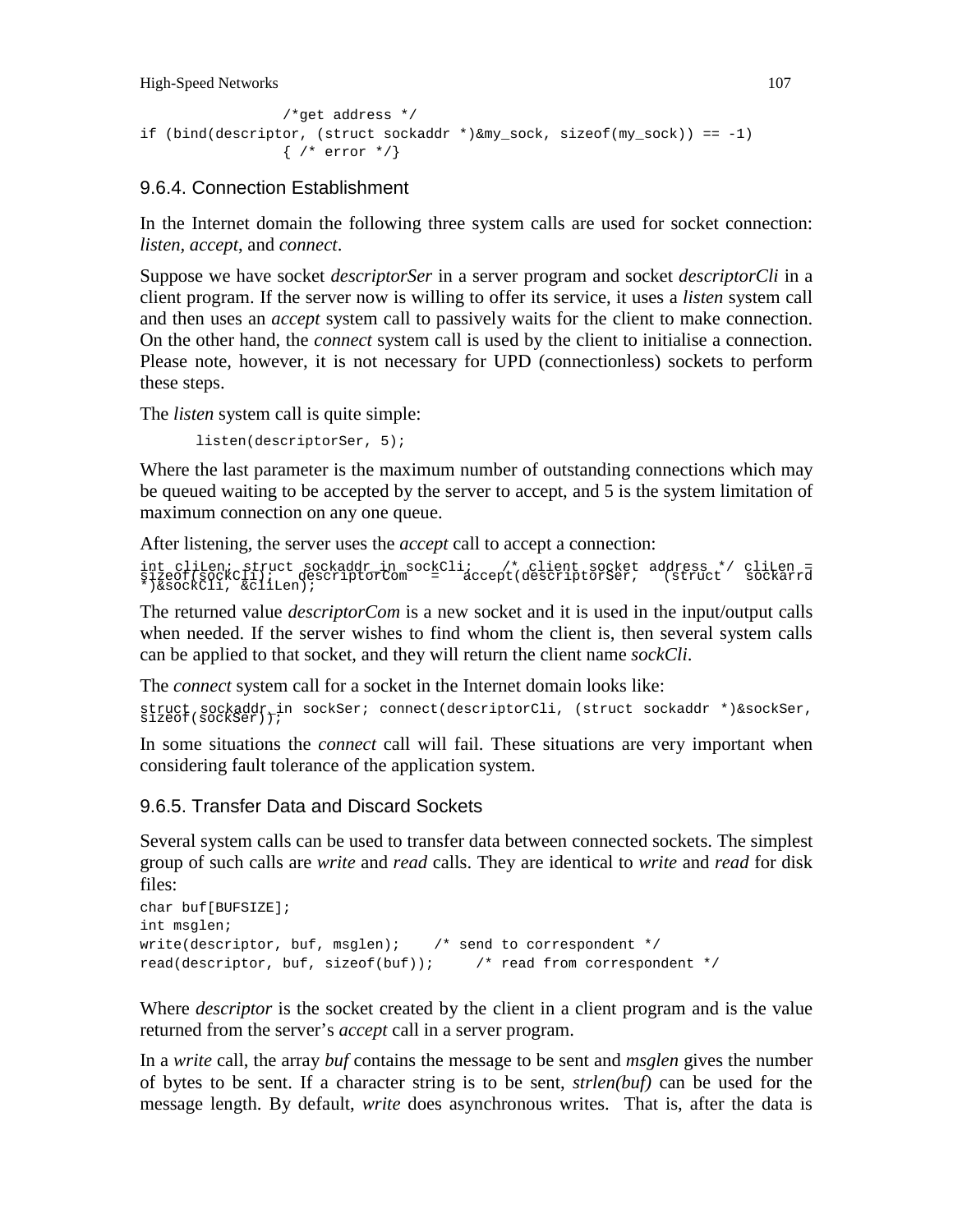written to a buffer cache, control returns to the program. The actual write to a device takes place after control returns. Upon successful completion, the number of bytes actually written is returned. Otherwise, a -1 is returned, and *errno* is set to indicate the error. The *errno* is the UNIX error number variable and is defined in *errno.h*. To use *errno*, the *errno.h* file must be included.

Upon successful completion, *read* returns the number of bytes actually read and placed in the array *buf*. The system returns the number of bytes requested (*sizeof(buf*)) if the descriptor references a stream which has that many bytes left before the *end-of-file*. If the returned value is 0, then *end-of-file* has been reached. Otherwise, a \$-1\$ is returned and the global variable *errno* is set to indicate the error.

Alternatively, programs might use the *send* and *recv* system calls as follows:

```
int flags;
send(descriptor, buf, sizeof(buf), flags); /* send to correspondent */
recv(descriptor, buf, sizeof(buf), flags); /* receive from correspondent */
```
Where *descriptor* in both server and client programs are the same as above. The *flags* can be 0 or can be specified explicitly. The most interesting flags are:

```
#define MSG_PEEK 0x1 /* look at data without reading */
#define MSG_OOB 0x2 /* process out-of-bound data */
```
A program can use the MSG\_PEEK flag to look at the available data, without having the system discard the data after the *recv* call. The MSG\_OOB flag specifies that the data to be sent or received is of type *out-of-bound* or *expedited*. With this type of data, we want the sending and receiving services to process these data before any other data that have been buffered. Out-of-bound type is only defined for stream sockets, and the UNIX domain stream sockets do not support it.

It is also possible to use the standard *stdio* to read the socket. In that case, a *fdopen* call can be used to open the socket for reading and the *fgetc* call can be used to read characters from the opened socked in the same manner as in file reading.

The above calls are generally used in connection-oriented communications. There are other data transmission calls that can be used at both connection-oriented and connectionless communication services. We mention the *sendto/recvfrom* pair here:

```
cc = sendto(descriptor, msg, len, flags, to, tolen)
int cc, descriptor;
char *msg;
int len, flags;
struct sockaddr un *to;
int tolen;
cc = recvfrom(s, buf, len, flags, from, fromlen)
int cc, s;
char *buf;
int len, flags;
struct sockaddr *from;
int *fromlen;
```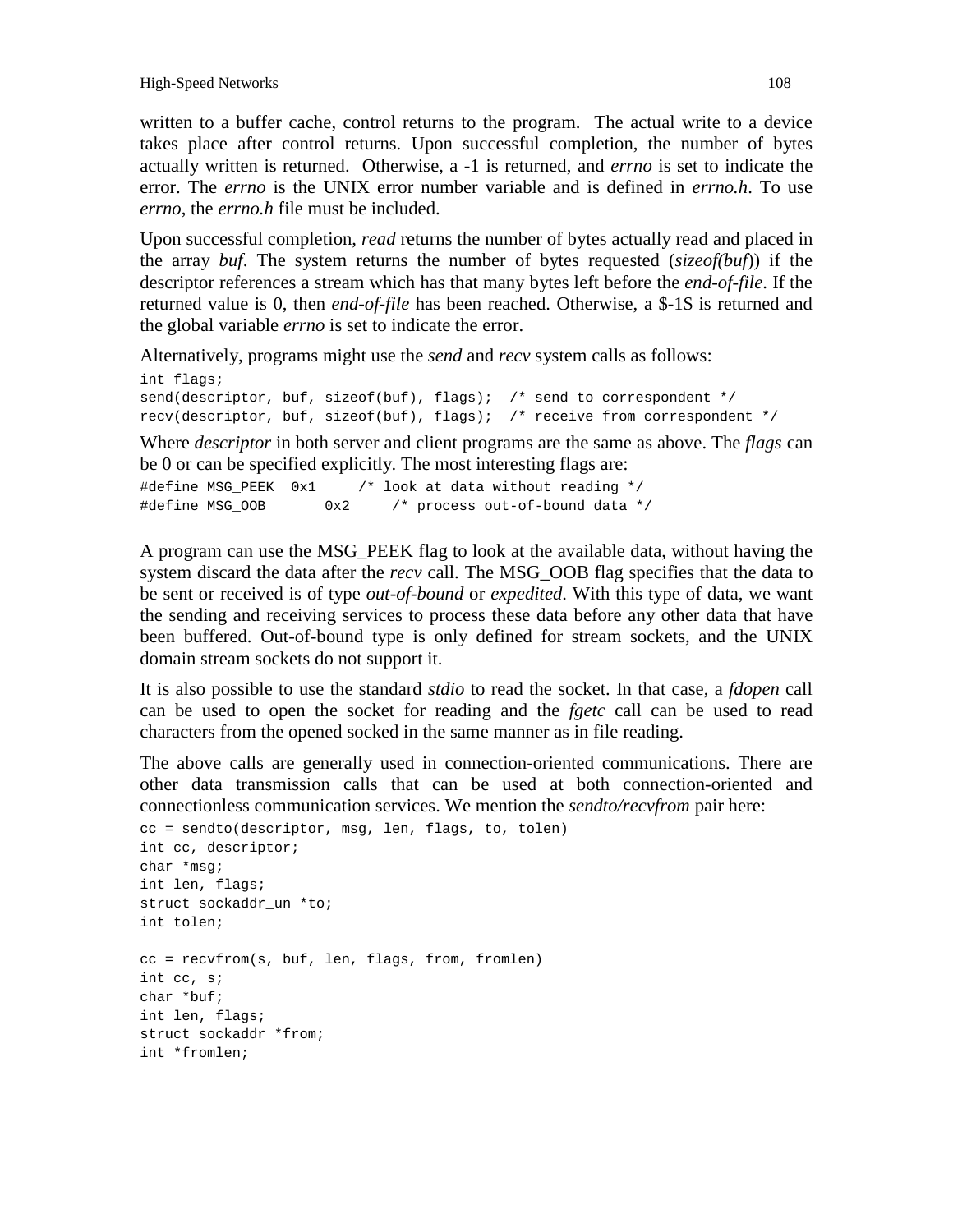In a *sendto* call, the address of the target is given by *to*, with *tolen* specifying the address size. The length of the message is given by *len*. If the message is too long to pass atomically through the underlying protocol, the error EMSGSIZE is returned, and the message is not transmitted.

The *sendto* call returns the number of characters sent, or -1 if an error occurred. Return values of -1 only indicate some locally detected errors. If message space is unavailable at the socket to hold the message to be transmitted, *sendto* blocks, unless the socket has been placed in *nonblocking* I/O mode.

In a *recvfrom* call, if *from* is nonzero, the source address of the message is filled in on return. The fromlen is a value-result parameter, initialised to the size of the buffer associated with *from*, and modified on return to indicate the actual size of the address stored there. The length of the message is returned in *cc*. If the message is too long to fit in the supplied buffer, excess bytes can be discarded, depending on the type of sending socket the message. That is, if the sending socket is a sequenced packet stream socket, the excess bytes will be discarded.

If no messages are available at the socket, the *recvfrom* call waits for a message to arrive, unless the socket is *nonblocking*. If the socket is *nonblocking* then a *cc* of -1 is returned, and the global variable *errno* is set to EWOULDBLOCK.

Once a socket *descriptor* is no longer of use, it may be discarded by applying a *close*  system call to the socket:

```
close(descriptor);
```
Upon successful completion, a value of 0 is returned. Otherwise, a value of -1 is returned, and the global variable, *errno*, is set.

If there are some data associated with a SOCK\_STREAM type socket when the *close* call takes place, the system will continue to attempt to transfer the data. However, if after about 4 minutes the data is still not delivered, it will be discarded. The *shutdown* system call can be used prior to a *close* call to discard the pending data if the user is not interested in it:

```
shutdown(descriptor, how);
int how;
```
Where *how* is 0 if the user is no longer interested in reading data, 1 if no more data will be sent, or 2 if no data is to be sent or received. Applying *shutdown* to a socket causes any data queued to be immediately discarded. A zero (0) is returned if the *shutdown* call succeeds, -1 if it fails.

### **9.7. Examples**

### 9.7.1. Using Stream Sockets: A Simple Example

In this example, two programs use connection-oriented Internet sockets to communicate with each other. The server program is supposed to be executed first. It creates an Internet stream socket and binds the socket to a name, then it listens to the socket and waits for a connection. If a connection request arrives, the server reads in a message from the client,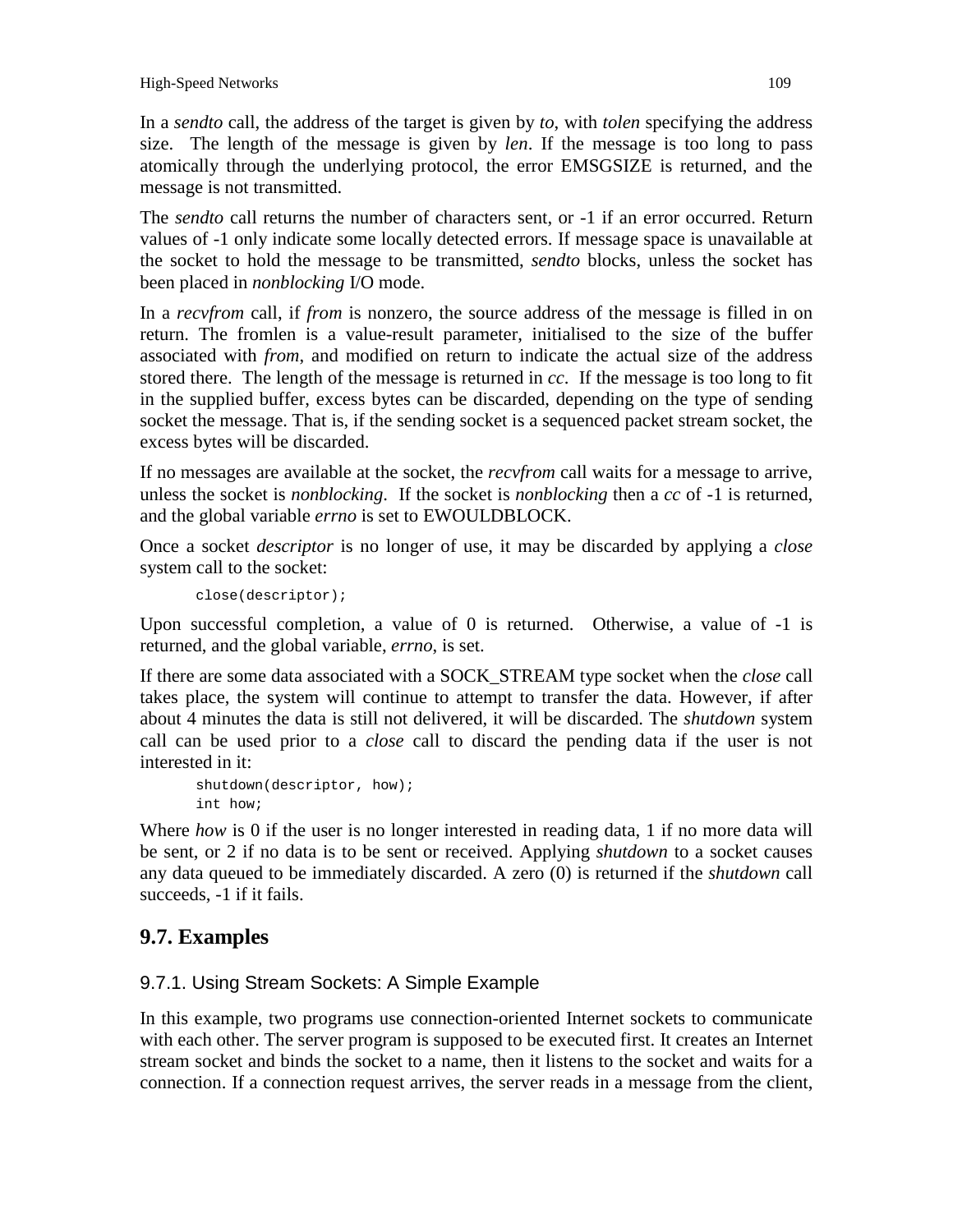displays it and writes back an acknowledgement to the client program. After that, the server program closes the socket and exits.

The server program is named *ismpser.c* indicating that it uses Internet domain sockets, and is a simple example server program.

By default, it uses stream sockets. The listing follows.

```
/* Simple example for Internet domain communications (stream socket)
   Server program (sequential)
   Compile: cc -o ismpser ismpser.c
   Execute: ismpser
  Note: ismpser must be executed before ismpcli
*/
#include <stdio.h>
#include <sys/types.h>
#include <sys/socket.h>
#include <netinet/in.h>
#include <netdb.h>
#define MAXHOSTNAMELEN 32
#define SERVER_STREAM_PORT 5100
#define oops(msg) { perror(msg); exit(-1); }
main()
{
int sockSer, sockPeer, cliLen;
int i;
struct sockaddr in ser, cli;
char buf[BUFSIZ];
char myhostname[MAXHOSTNAMELEN];
struct hostent *hp;
  /* get server host's info */
  if (gethostname(myhostname, MAXHOSTNAMELEN) == -1) /* get my host name */
    oops("gethostname");
  if ((hp = gethostbyname(myhostname)) == NULL)
    oops("gethostbyname"); /* get host's network address */
\frac{1}{2} create an Internet domain, stream socket */ if ((sockSer = socket(AF_INET, SOCK_STREAM, 0)) == -1)
    oops("socket");
  /* bind the server socket to an name */
  bzero((char ) &ser, sizeof(ser)); / empty name buffer */
  ser.sin_family = AF_INET; \sqrt{a} /* Internet domain */
  ser.sin_port = htons(SERVER_STREAM_PORT); \frac{*}{} port */bcopy(hp->h_addr, (char )&ser.sin_addr, hp->h_length); / host */
  if (bind(sockSer, &ser, sizeof(ser)) == -1)
    oops("bind");
  /* listen for connections */
  listen(sockSer, 5);
  /* accept connection from client */
  cliLen = sizeof(cli);if ((\text{sockPeer} = \text{accept}(\text{sockSer}, \& \text{cli}, \& \text{client})) == -1)
```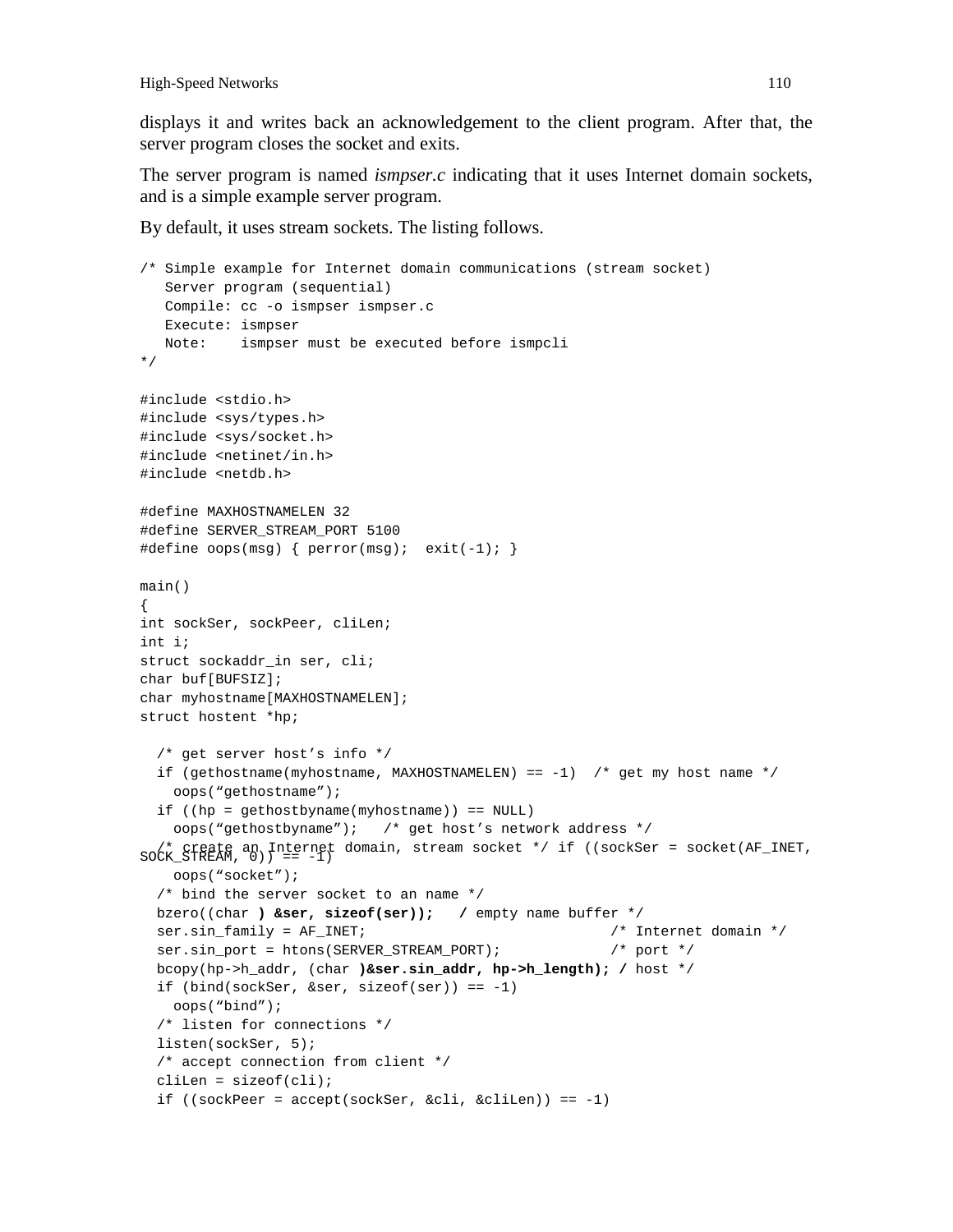```
oops("accept");
  /* accept data from the client */
  for (i=0; i<BUFSIZ; i++) /* clean buf */
    buf[i] = \sqrt{0'i}if ((i = read(sockey) - but, sizeof(buf))) == -1)oops("read");
  printf("Server: Data received: %s. Length=%d.\n", buf, i);
/* send data to the connected client */ strcpy(buf, "This is the reply message from server program"); if (write(sockPeer, buf, strlen(buf)) == -1)
    oops("write");
  printf("Server: Data sent: %s\n", buf);
/* close the two sockets completely */ if (close(sockSer) == -1 || close(sockPeer) == -1)
    oops("close");
  printf("Server: successful.\n");
}
```
The client program is supposes to be executed after the server program's execution. After the creation of an Internet stream socket, the client program initialises a connection to the server. If the connection succeeds, the client writes a message to the server and reads a reply from the server. The reply is then displayed and the client program exits.

The client program is named *ismpcli.c* indicating that it uses Internet domain sockets and is a simple example, client program.

By default, it uses stream sockets. The listing follows.

```
/* Simple example for Internet domain communications (stream socket)
   Client program
   Compile: cc -o ismpcli ismpcli.c
   Execute: ismpcli
  Note: ismpser must be executed before ismpcli
*/
#include <stdio.h>
#include <sys/types.h>
#include <sys/socket.h>
#include <netinet/in.h>
#include <netdb.h>
#define SERVER_STREAM_PORT 5100
#define SERVERHOSTNAME "berry.fcit.monash.edu.au"
#define oops(msg) { perror(msg); exit(-1); }
main()
{
int sockCli;
int i;
struct sockaddr_in ser;
char buf[BUFSIZ];
struct hostent *hp;
  /* get server host's network address */
  if ((hp=gethostbyname(SERVERHOSTNAME))==NULL)
    oops("gethostbyname");
```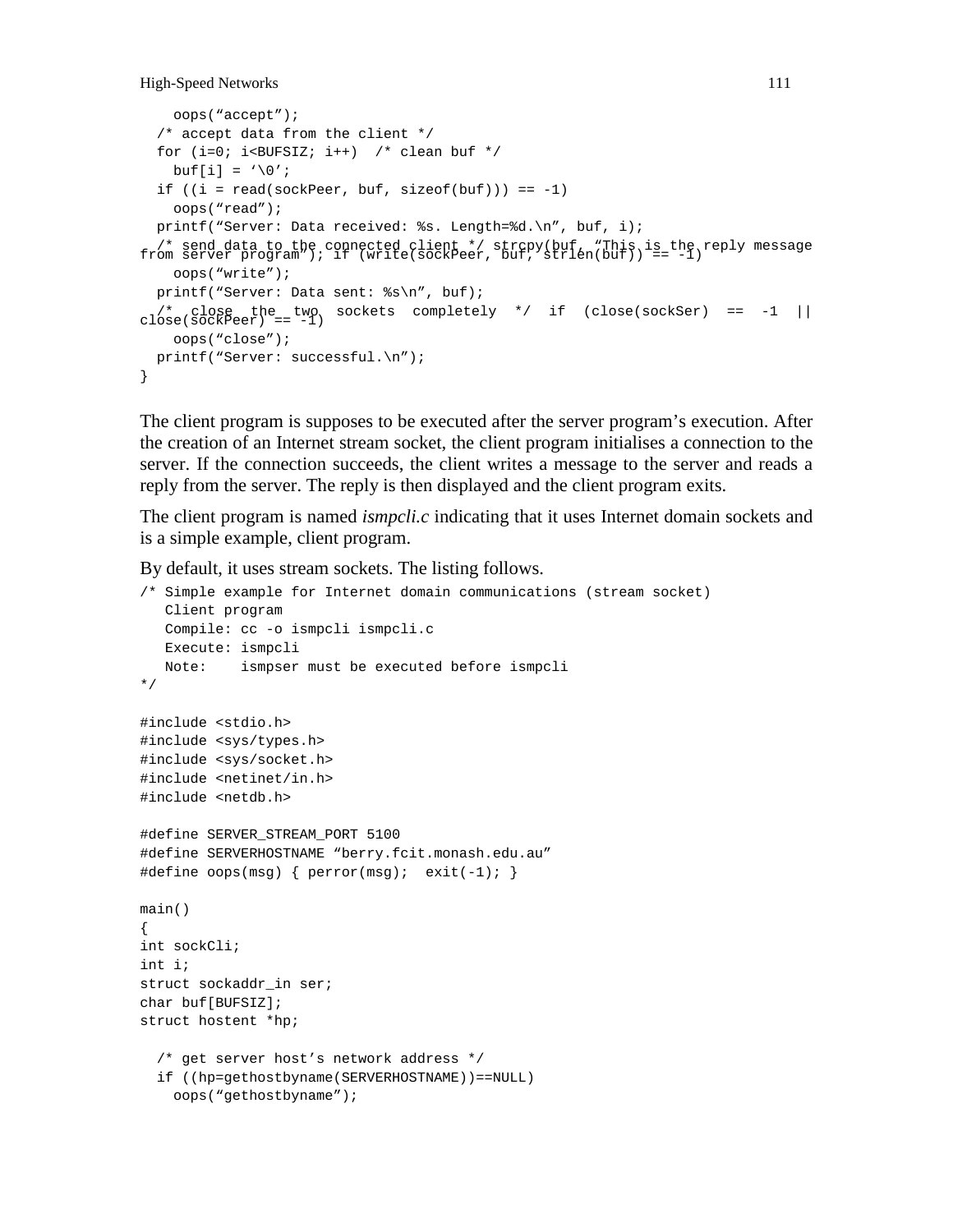```
/* create an Internet domain, stream socket */ if ((sockCli = socket(AF_INET, SOCK_STREAM, 0)) == -1)
    oops("socket");
  /* fill in the server address buffer */
 bzero((char ) &ser, sizeof(ser)); / empty name buffer */
  ser.sin_family = AF_INET; \frac{1}{2} /* Internet domain */
  ser.sin_port = htons(SERVER_STREAM_PORT); /* port */
 bcopy(hp->h_addr, (char )&ser.sin_addr, hp->h_length); / host */
  /* connect to server, its name is in ser */
  if (connect(sockCli, &ser, sizeof(ser)) == -1)
   oops("connect");
/* send a string to server */ strcpy(buf, "This is a request message from client"); if (write(sockCli, buf, strlen(buf)) == -1)
    oops("write");
 printf("Client: Data sent: %s\n", buf);
  /* read in data from the server */
 if ((i = read(sockCli, but, sizeof(buf))) == -1)oops("read");
 printf("Client: Data received: %s. Length=%d.\n", buf, i);
 /* close the socket */
 if (close(sockCli) == -1)oops("close");
 printf("Client: successful.\n");
}
```
The communication can only be executed once by using the above two programs. In order to execute the communication many times, either a looping server or a concurrent server program would be used. We present a concurrent version of the server program here.

The concurrent version of the server program is named *ismpsercon.c* indicating that it uses Internet domain sockets and is a simple example, server program, concurrent version.

By default, it uses stream sockets. The listing follows.

```
/* Simple example for Internet domain communications (stream socket)
   Server program (concurrent)
   Compile: cc -o ismpser ismpser.c
   Execute: ismpser
   Note: ismpser must be executed before ismpcli
*/
#include <stdio.h>
#include <signal.h>
#include <sys/types.h>
#include <sys/socket.h>
#include <netinet/in.h>
#include <netdb.h>
#define MAXHOSTNAMELEN 32
#define SERVER_STREAM_PORT 5100
#define oops(msg) { \text{perror}(\text{msg}); \text{exit}(-1); }
main()
```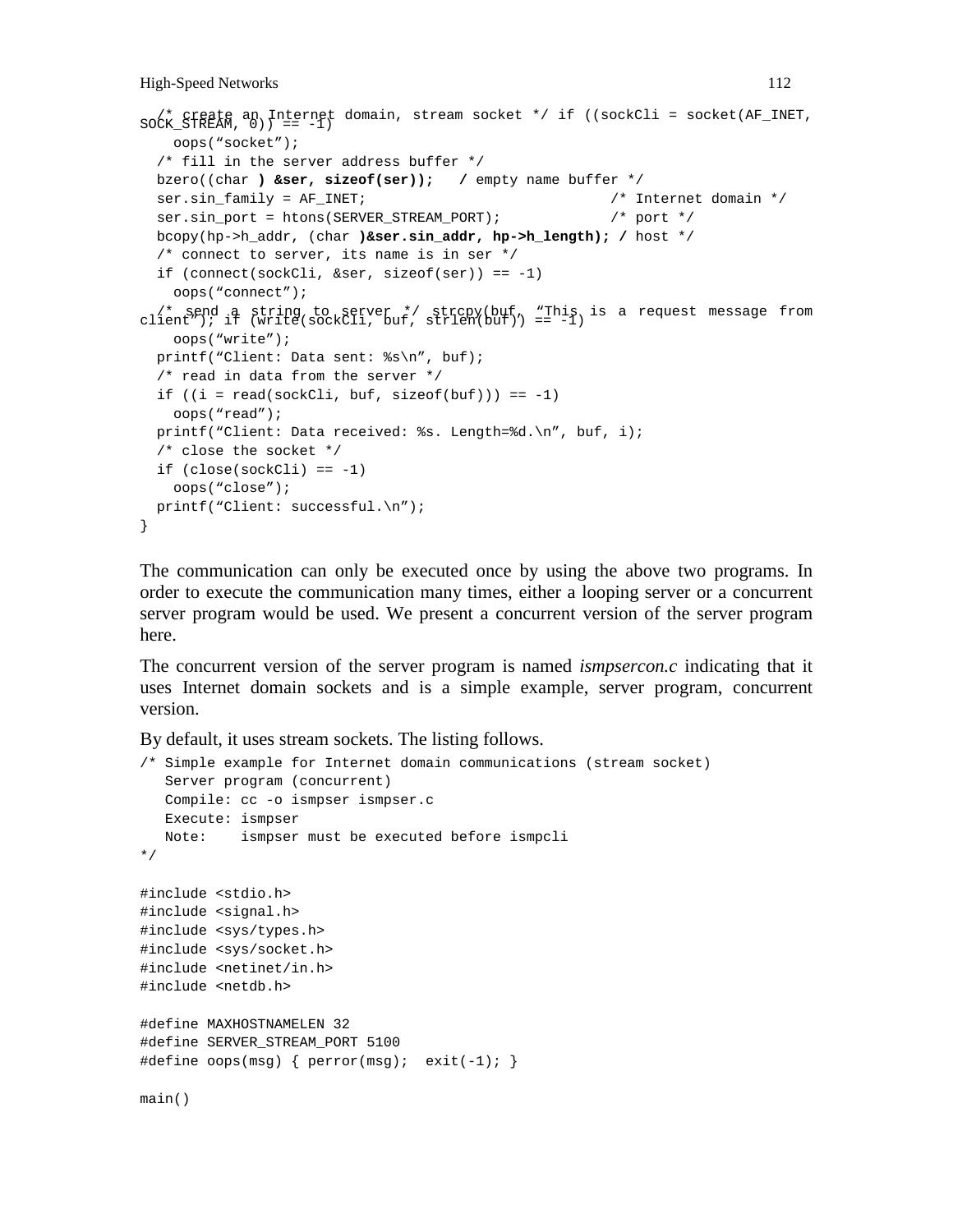```
High-Speed Networks 113
```

```
{
int sockSer, sockPeer, cliLen;
struct sockaddr in ser, cli;
char buf[BUFSIZ];
int mainPid, kidPid;
char myhostname[MAXHOSTNAMELEN];
struct hostent *hp;
  /* get server host's info */
  if (gethostname(myhostname, MAXHOSTNAMELEN) == -1) /* get my host name */
    oops("gethostname");
  if ((hp=gethostbyname(myhostname))==NULL) /* get host's network address */
    oops("gethostbyname");
/* create an Internet domain, stream socket */ if ((sockSer = socket(AF_INET, SOCK_STREAM, 0)) == -1)
    oops("socket");
  /* bind the server socket to an name */
 bzero((char ) &ser, sizeof(ser)); / empty name buffer */
  ser.sin_family = AF_INET; \frac{1}{2} /* Internet domain */
  ser.sin_port = htons(SERVER_STREAM_PORT); /* port */
 bcopy(hp->h_addr, (char )&ser.sin_addr, hp->h_length); / host */
  if (bind(sockSer, &ser, sizeof(ser)) == -1)
    oops("bind");
  /* listen for connections */
 listen(sockSer, 5);
 while (1) {
    /* accept connection from client */
    cliLen = sizeof(cli);if ((\text{sockPeer} = \text{accept}(\text{sockSer}, \& \text{cli}, \& \text{client})) == -1)oops("accept");
    mainPid = getpid(); /* parent pid */
    /* communication processing */
   kidPid = commProc(sockPeer, mainPid, sockSer);
    /* parent process, ready to accept new connections */
    close(sockPeer);
  }
}
/*
 * Communication processing. Accept from client then reply.
* If shutdown received, kill both child and parent processes.
*/
int commProc(sockDesc, mpid, sockSer)
int sockDesc; /* peer socket descriptor */
int mpid; /* parent's process pid */
int sockSer; /* server socket descriptor */
{
 char buf[BUFSIZ];
 int i, kidPid;
  /* fork to two processes */
 if ((kidPid = fork()) != 0)
   return (kidPid); /* return to parent */
```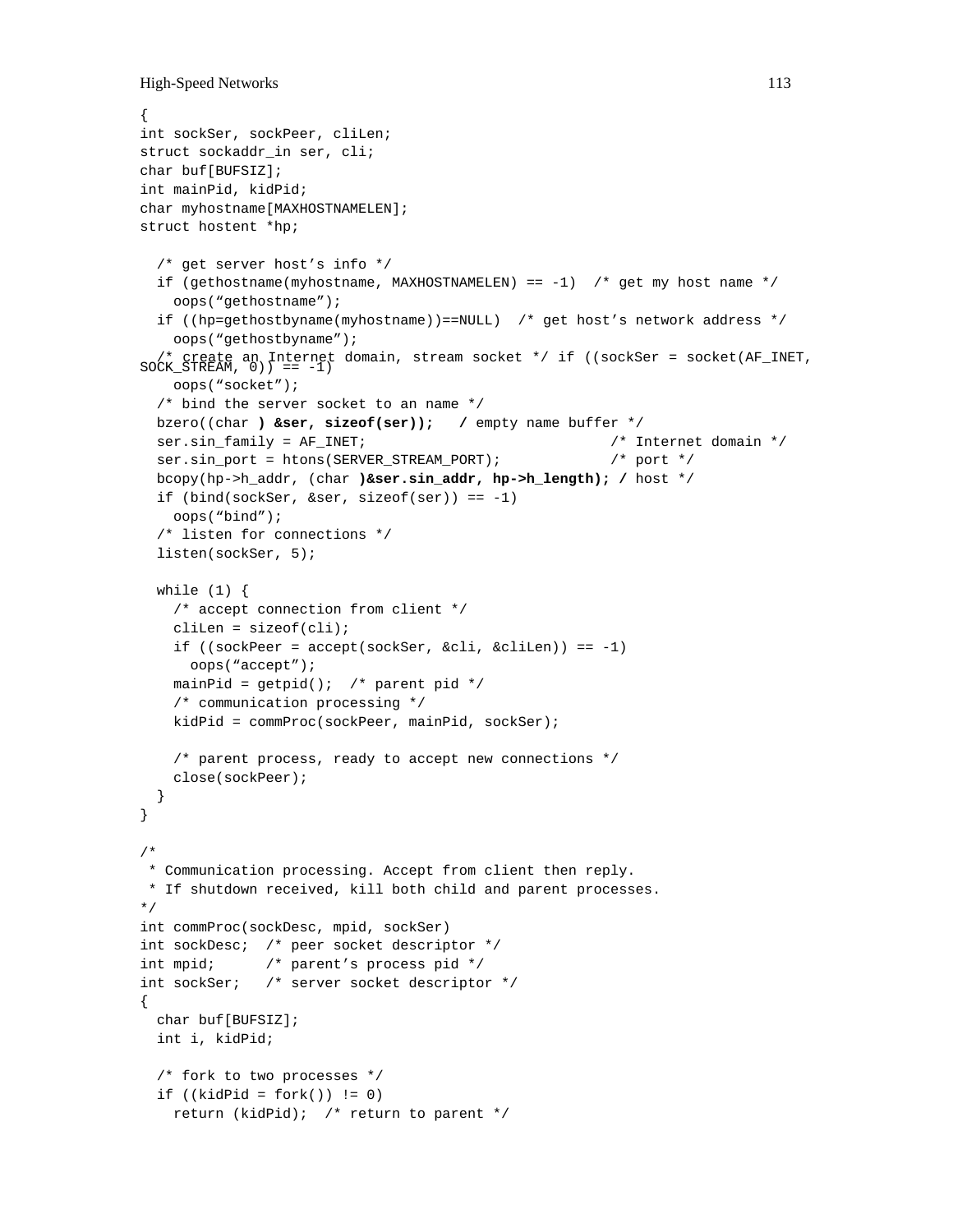```
/* child process. Accept data from the client */
 for (i=0; i<BUFSIZ; i++) /* clean buf */
   buf[i] = \sqrt{0'i}if ((i = read(sockDesc, but, sizeof(buf))) == -1)oops("read");
 printf("Server: Data received: %s. Length=%d.\n", buf, i);
 if (strcmp(buf, "shutdown") == 0) { /* shutdown request *//* kill parent process */
   if (kill(mpid, SIGINT) == -1)perror("kill");
   /* close the two sockets completely */
   if (close(sockSer) == -1 || close(sockDesc) == -1)oops("close");
   /* kill child process */
   if (kill(kidPid, SIGINT) == -1)perror("kill");
   exit(0);
 }
 /* come here when it is a normal request message */
 /* send data to the connected client */
 strcpy(buf, "This is the reply message from server program");
 if (write(sockDesc, buf, strlen(buf)) == -1)
   oops("write");
 printf("Server: Data sent: %s\n", buf);
 exit(0);}
```
The "shutdown" message can be sent by modifying the client program.

#### 9.7.2. Using Datagram Sockets: A Simple Example

Next is an example of using Internet datagram sockets for simple communications. The example performs the same functions as the previous one. The main differences between using a datagram socket and using a stream socket are the socket creation and the data transfer calls. In this example program, we create datagram sockets and use *sendto/recvfrom* calls to transfer data between server and client programs.

The server program is named ismdser.c indicating that it uses Internet sockets and is a simple example, using datagram sockets , server program. The listing follows.

```
/* Simple example for Internet domain communications (datagram socket)
   Server program (sequential)
  Compile: cc -o ismdser ismdser.c
  Execute: ismdser
  Note: ismdser must be executed before ismdcli
*/
#include <stdio.h>
#include <sys/types.h>
#include <sys/socket.h>
#include <netinet/in.h>
#include <netdb.h>
```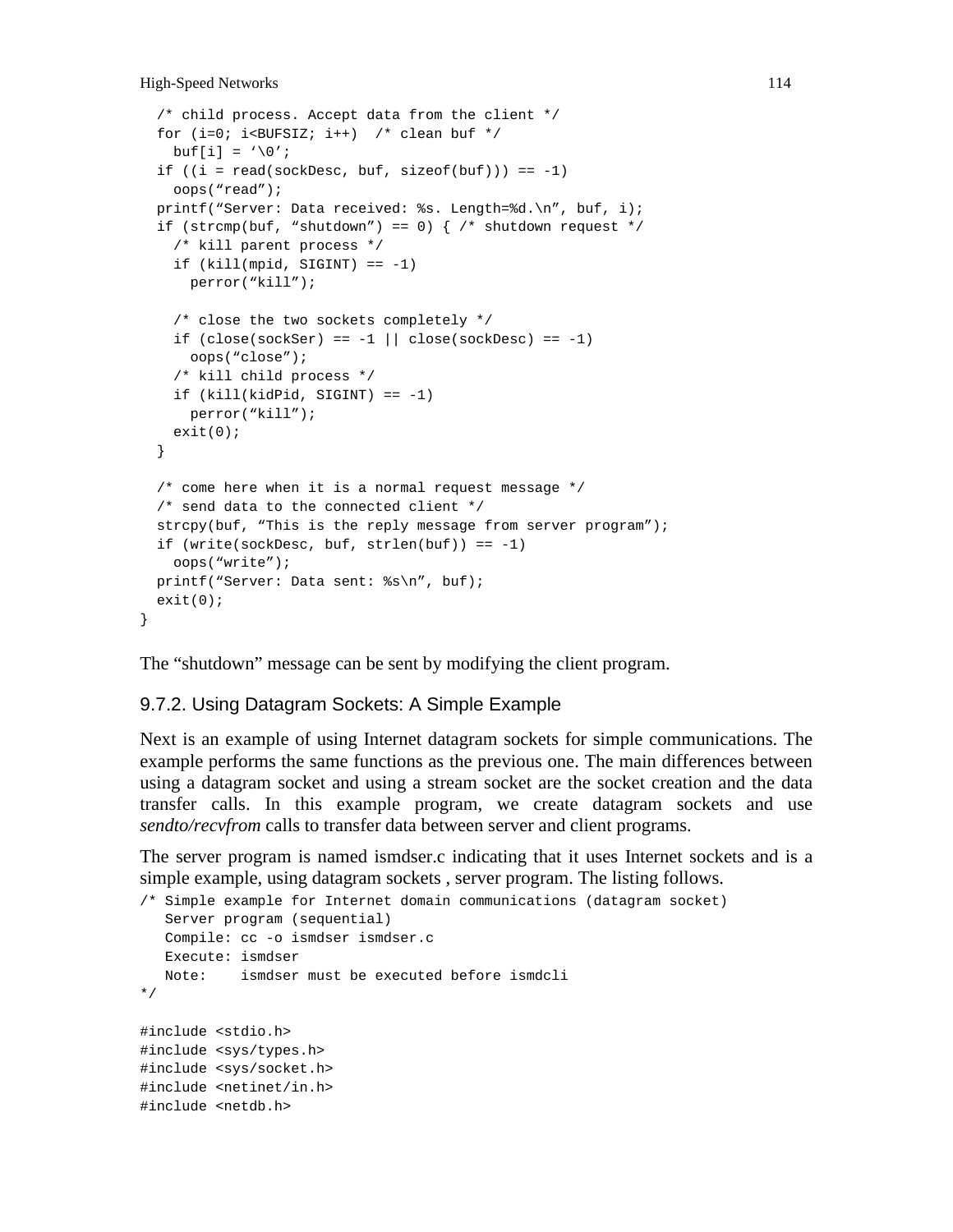```
#define MAXHOSTNAMELEN 32
#define SERVER_DGRAM_PORT 5200
#define oops(msg) { perror(msg); exit(-1); }
main()
{
int sockSer, cliLen;
int i;
struct sockaddr_in ser, cli;
char buf[BUFSIZ];
char myhostname[MAXHOSTNAMELEN], forhostname[MAXHOSTNAMELEN];
struct hostent *hp;
  /* get server host's info */
  if (gethostname(myhostname, MAXHOSTNAMELEN) == -1) /* get my host name */
    oops("gethostname");
  if (\text{hp} = \text{qethostbyname}(\text{myhostname})) == \text{NULL})oops("gethostbyname"); /* get host's network address */
/* create an Internet domain, datagram socket */ if ((sockSer = socket(AF_INET, SOCK_DGRAM, 0)) == -1)
    oops("socket");
  /* bind the server socket to an name */
  bzero((char ) &ser, sizeof(ser)); / empty name buffer */
  ser.sin_family = AF_INET; \sqrt{a} /* Internet domain */
  ser.sin_port = htons(SERVER_DGRAM_PORT); \frac{*}{}bcopy(hp->h_addr, (char )&ser.sin_addr, hp->h_length); / host */
  if (bind(sockSer, &ser, sizeof(ser)) == -1)
    oops("bind");
  /* accept data from the client */
  for (i=0; i < BUFFSIZ; i++) /* clean buf */
    buf[i] = \sqrt{0'i}bzero((char ) &cli, sizeof(cli)); / empty name buffer */
  cliLen = sizeof(cli);if ((i = recvfrom(sockSer, but, sizeof(buf), 0, &cli, &clilen)) == -1)
    oops("recvfrom");
  /* get the client's host name and port */
  if ((hp = gethostbyaddr((char *)&cli.sin_addr, sizeof(struct in_addr),
                   AF_INET)) == NULL)oops("gethostbyaddr");
  printf("Server: Request from: host: %s, port: %d.\n",
                   hp->h_name, ntohs(cli.sin_port));
  printf("Server: Received data: %s. Length=%d.\n", buf, i);
/* send data to the corresponding client */ strcpy(buf, "This is the reply message from server program"); if (sendto(sockSer, buf, strlen(buf), 0, &cli,
sizeof(cli)) == -1)
    oops("sendto");
  printf("Server: Data sent: %s\n", buf);
  /* close the socket completely */
  if (close(sockSer) == -1)
    oops("close");
  printf("Server: successful.\n");
}
```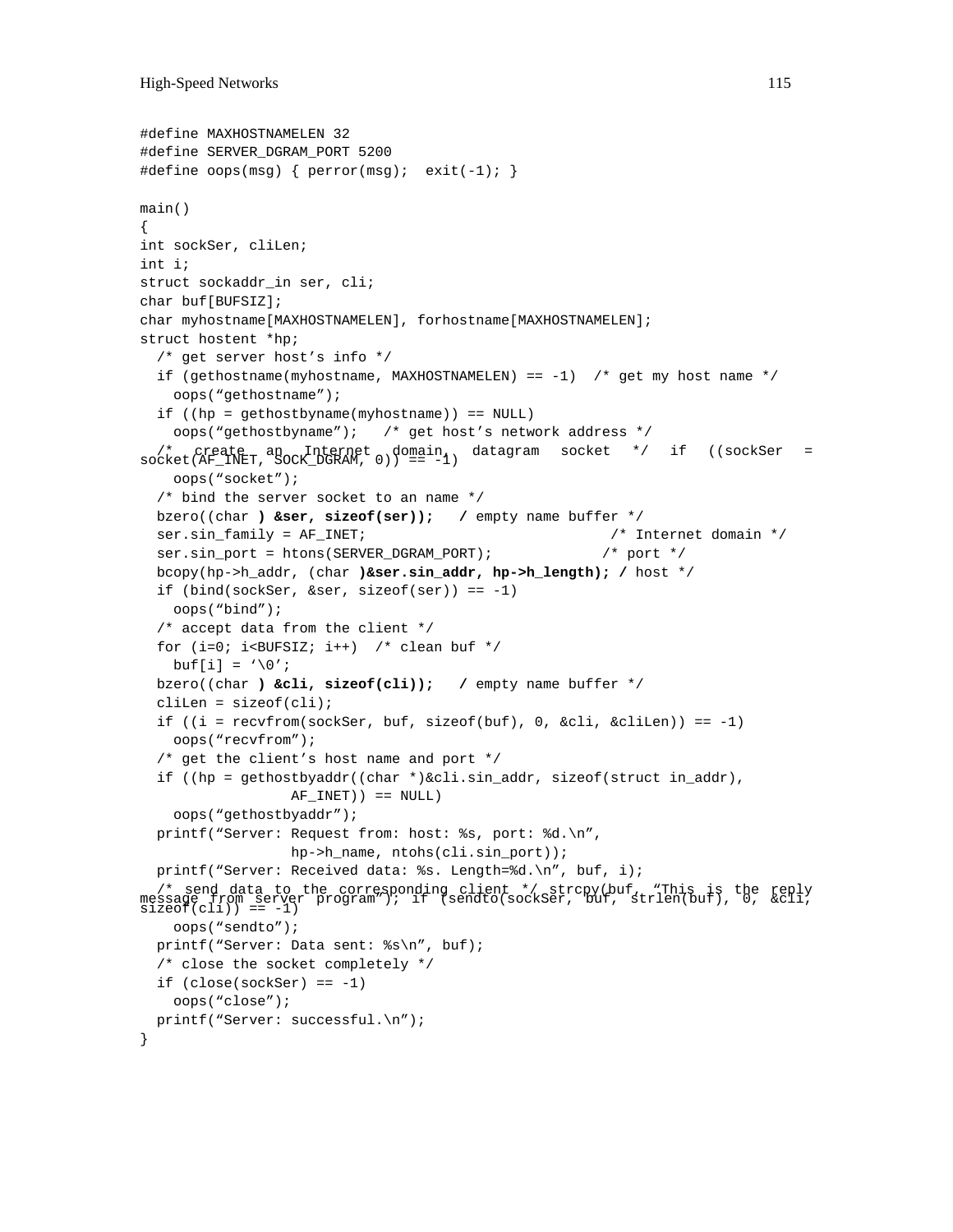```
The client program is named ismdcli.c indicating that it uses Internet domain
sockets and is a simple example, using datagram sockets, client program. Its
listing follows.
/* Simple example for Internet domain communications (datagram socket)
   Client program
   Compile: cc -o ismdcli ismdcli.c
   Execute: ismdcli
   Note: ismdser must be executed before ismdcli
*/
#include <stdio.h>
#include <sys/types.h>
#include <sys/socket.h>
#include <netinet/in.h>
#include <netdb.h>
#define MAXHOSTNAMELEN 32
#define SERVER_DGRAM_PORT 5200
#define CLIENT_DGRAM_PORT 5201
#define SERVERHOSTNAME "berry.fcit.monash.edu.au"
#define oops(msg) { \text{perror}(\text{msg}); \text{exit}(-1); }
main()
{
int sockCli;
int i;
struct sockaddr_in ser, cli;
char buf[BUFSIZ];
char myhostname[MAXHOSTNAMELEN];
struct hostent *hp;
  /* get client host's info */
  if (gethostname(myhostname, MAXHOSTNAMELEN) == -1) /* get my host name */
    oops("gethostname");
  if ((hp = gethostbyname(myhostname)) == NULL)
    oops("gethostbyname"); /* get host's network address */
/* create an Internet domain, datagram socket */ if ((sockCli = socket(AF_INET, SOCK_DGRAM, 0)) == -1)
    oops("socket");
  /* bind the client socket to an name */
  bzero((char ) &cli, sizeof(cli)); / empty name buffer */
  cli.sin_family = AF_INET; /* Internet domain */
  cli.sin_port = htons(CLIENT_DGRAM_PORT); /* port */
  bcopy(hp->h_addr, (char )&cli.sin_addr, hp->h_length); / host */
  if (bind(sockCli, &cli, sizeof(cli)) == -1)
    oops("bind");
  /* get server host's network address */
  if ((hp=gethostbyname(SERVERHOSTNAME))==NULL)
    oops("gethostbyname");
  /* fill in the server address buffer */
  bzero((char ) &ser, sizeof(ser)); / empty name buffer */
  ser.sin_family = AF_INET; /* Internet domain */
  ser.sin_port = htons(SERVER_DGRAM_PORT); \frac{\pi}{4} /* port */
  bcopy(hp->h_addr, (char )&ser.sin_addr, hp->h_length); / host */
```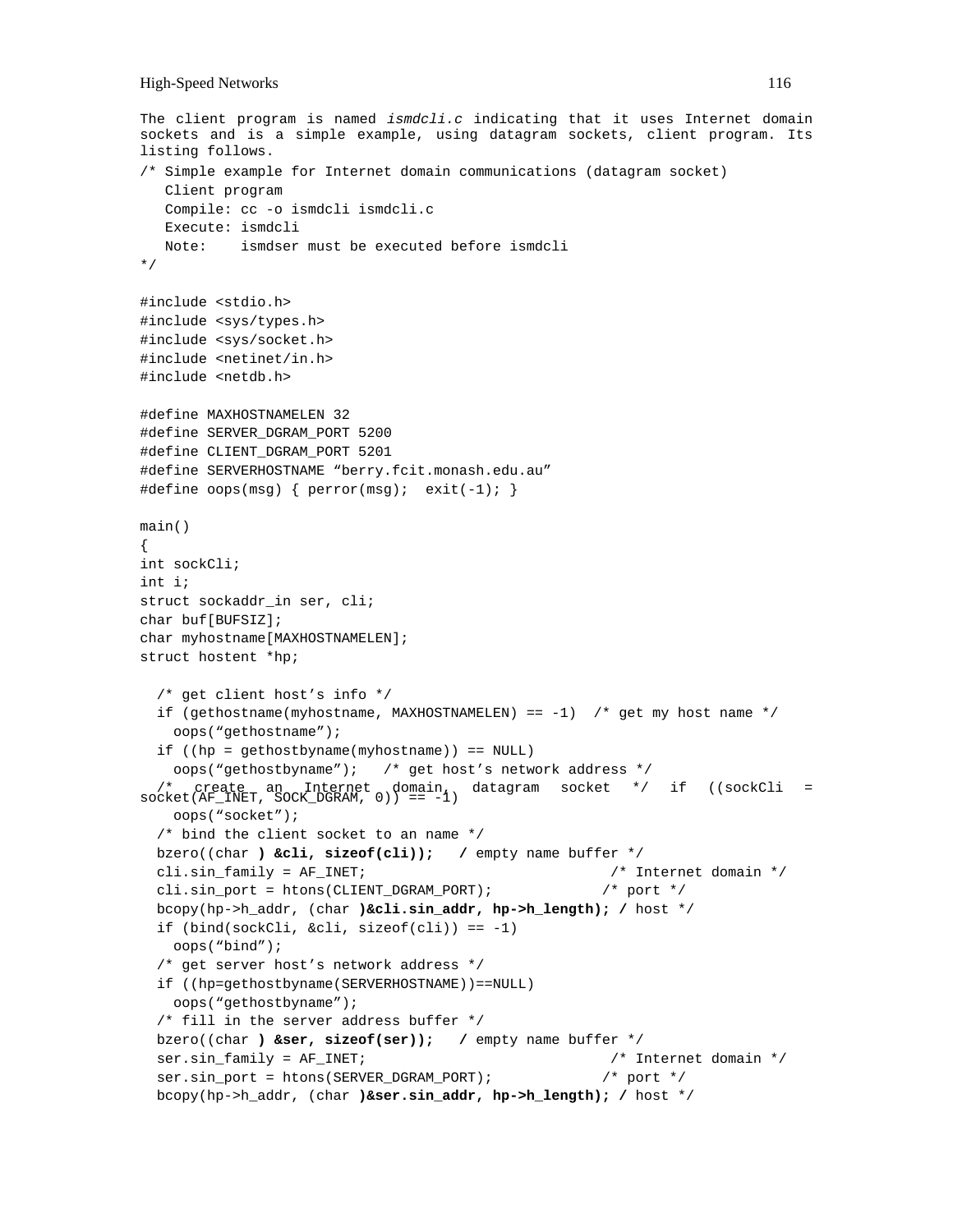#### High-Speed Networks 117

```
/* send a string to server */ strcpy(buf, "This is a request message from client"); if (sendto(sockCli, buf, strlen(buf), 0, &ser, sizeof(ser)) == -1)
     oops("sendto");
  printf("Client: Data sent: %s\n", buf);
/* read in data from the server */ if ((i = recvfrom(sockCli, buf, sizeof(buf), 0, (char *)0, (int *)0)) == -1)
    oops("recvfrom");
  buf[i] = \sqrt{0'i}printf("Client: Received: %s. Length=%d.\n", buf, i);
  /* close the socket */
  if (close(sockCli) == -1)oops("close");
  printf("Client: successful.\n");
}
```
Similarly we have a concurrent version of the Internet datagram socket example. The concurrent server program is named *ismdsercon.c* indicating that it uses Internet domain sockets and is a simple example, using datagram sockets, server program, concurrent version. Its listing follows.

```
/* Simple example for Internet domain communications (datagram socket)
   Server program (concurrent)
   Compile: cc -o ismdsercon ismdsercon.c
   Execute: ismdsercon
   Note: ismdsercon must be executed before ismdcli
*/
#include <stdio.h>
#include <signal.h>
#include <sys/types.h>
#include <sys/socket.h>
#include <netinet/in.h>
#include <netdb.h>
#define MAXHOSTNAMELEN 32
#define SERVER_DGRAM_PORT 5200
#define oops(msg) { perror(msg); exit(-1); }
main()
{
int sockSer, cliLen, i;
struct sockaddr_in ser, cli;
char buf[BUFSIZ];
int mainPid, kidPid;
char myhostname[MAXHOSTNAMELEN], forhostname[MAXHOSTNAMELEN];
struct hostent *hp;
  /* get server host's info */
  if (gethostname(myhostname, MAXHOSTNAMELEN) == -1) /* get my host name */
    oops("gethostname");
  if ((hp=gethostbyname(myhostname))==NULL) /* get host's network address */
    oops("gethostbyname");
/* create an Internet domain, datagram socket */ if ((sockSer = socket(AF_INET, SOCK_DGRAM, 0)) == -1)
    oops("socket");
  /* bind the server socket to an name */
```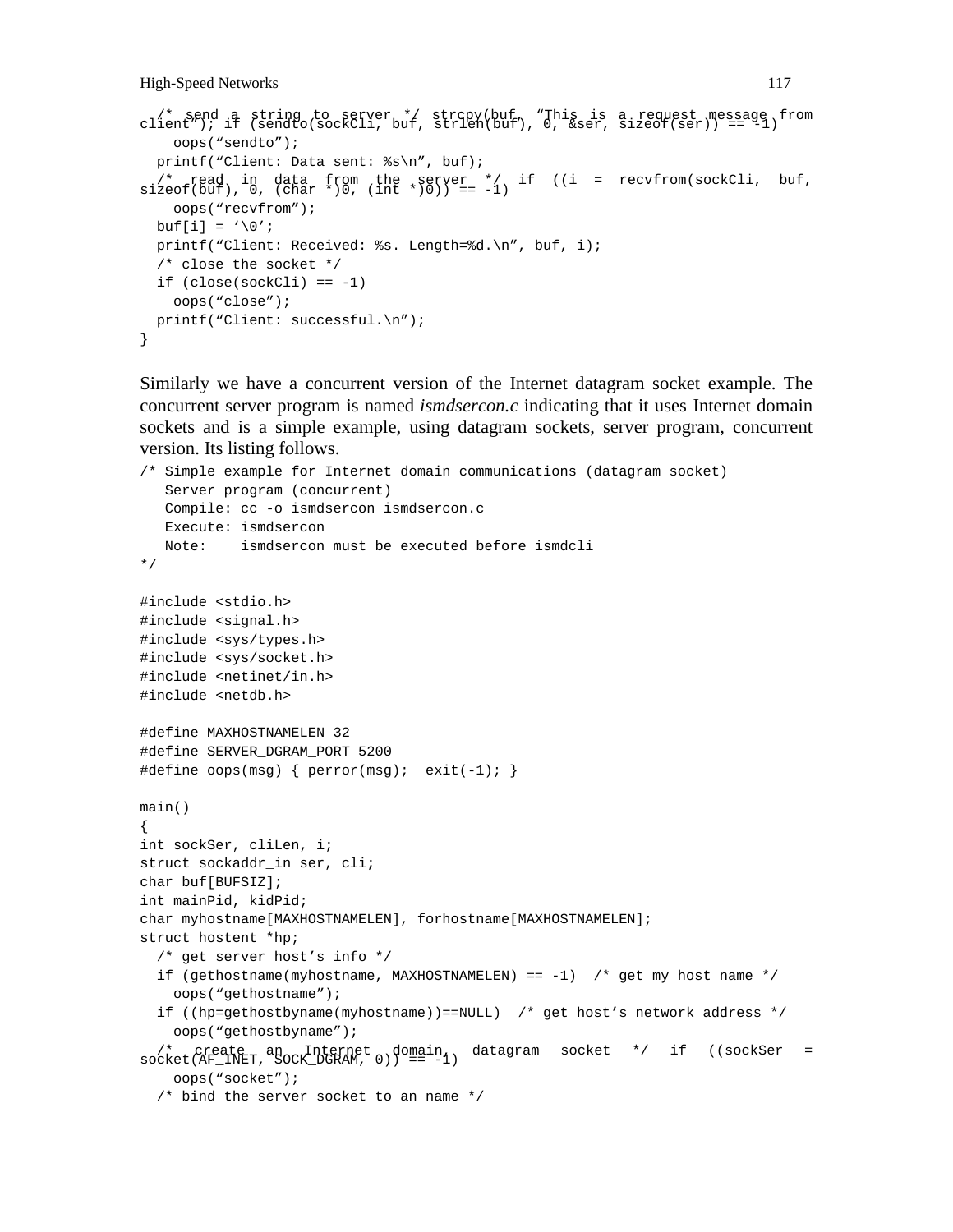```
bzero((char ) &ser, sizeof(ser)); / empty name buffer */
  ser.sin_family = AF_INET; \sqrt{a} /* Internet domain */
  ser.sin port = htons(SERVER DGRAM_PORT); /* port */
 bcopy(hp->h_addr, (char )&ser.sin_addr, hp->h_length); / host */
 if (bind(sockSer, &ser, sizeof(ser)) == -1)
    oops("bind");
 while (1) {
    /* accept connection from client */
    cliLen = sizeof(cli);if ((i = recvfrom(sockSer, but, sizeof(buf), 0, &cli, &clilen)) == -1)
     oops("recvfrom");
    buf[i] = \sqrt{0'i}mainPid = qetpid(); /* parent pid */
    /* communication processing */
   kidPid = commProc(sockSer, mainPid, buf, cli);
   /* parent process, ready to accept new connections */
  }
}
/*
 * Communication processing. Accept from client then reply.
* If shutdown received, kill both child and parent processes.
*/
int commProc(sockDesc, mpid, bf, cli)
int sockDesc; /* socket descriptor */
int mpid; /* parent's process pid */
char *bf;
struct sockaddr_in cli;
{
 char buf[BUFSIZ];
 int kidPid;
 struct hostent *hp;
  /* fork to two processes */
 if ((\text{kidPid} = \text{fork}()) := 0)return (kidPid); /* return to parent */
  /* child process */
 /* get the client's host name and port */
  if ((hp = gethostbyaddr((char *)&cli.sin_addr, sizeof(struct in_addr),
                 AF_INET)) == NULL)oops("gethostbyaddr");
 printf("Server: Request from: host: %s, port: %d.\n",
                 hp->h_name, ntohs(cli.sin_port));
 printf("Server: Received data: %s\n", bf);
  if (strcmp(bf, "shutdown") == 0) { /* shutdown request *//* kill parent process */
    if (kill(mpid, SIGINT) == -1)perror("kill");
    /* close the two sockets completely */
    if (close(sockDesc) == -1)
     oops("close");
```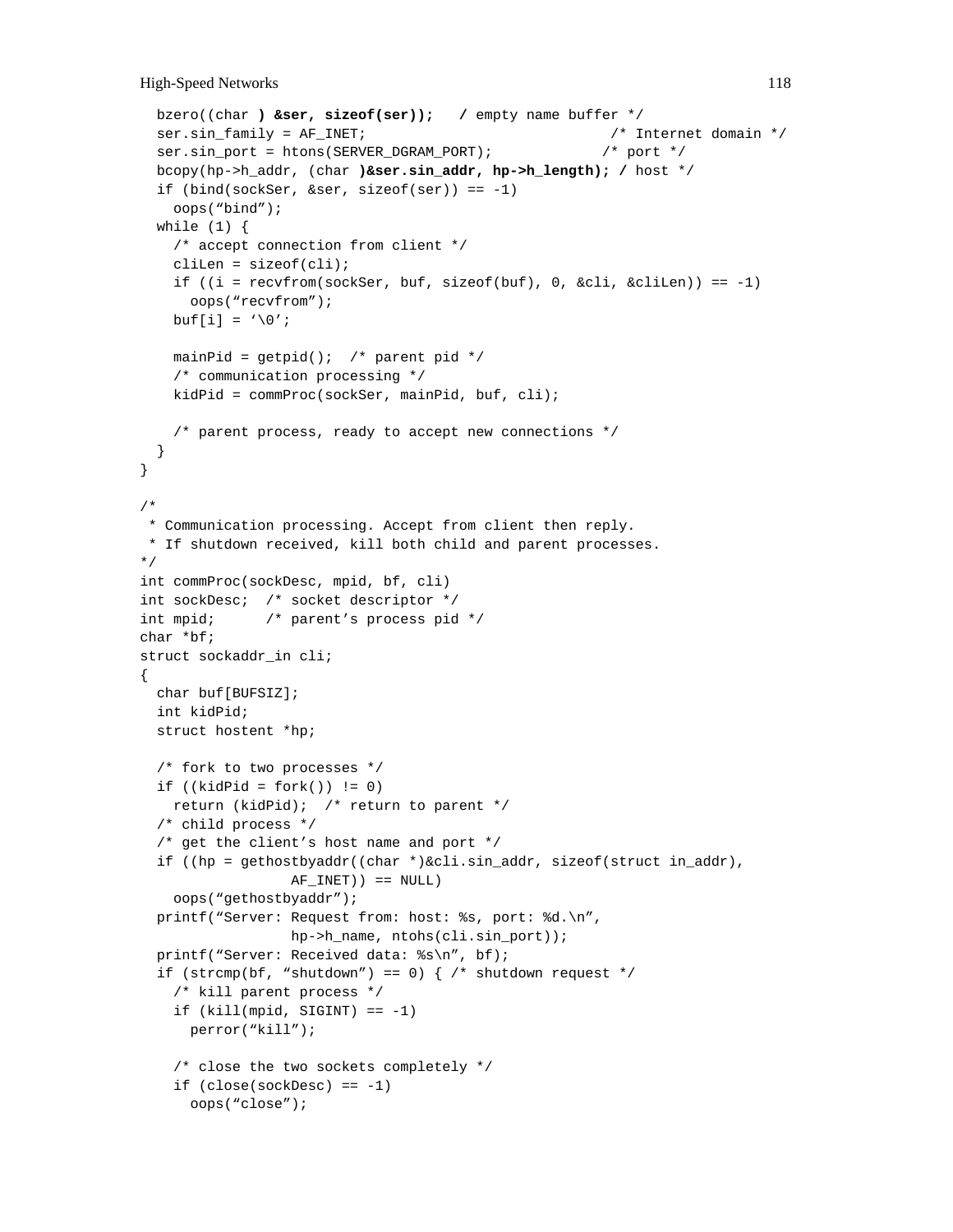```
/* kill child process */
   if (kill(kidPid, SIGINT) == -1)
     perror("kill");
   exit(0);
 }
 /* come here when it is a normal request message */
 /* send data to the connected client */
 strcpy(buf, "This is the reply message from server program");
 if (sendto(sockDesc, buf, strlen(buf), 0, &cli, sizeof(cli)) == -1)
   oops("sendto");
 printf("Server: Data sent: %s\n", buf);
 exit(0);
}
```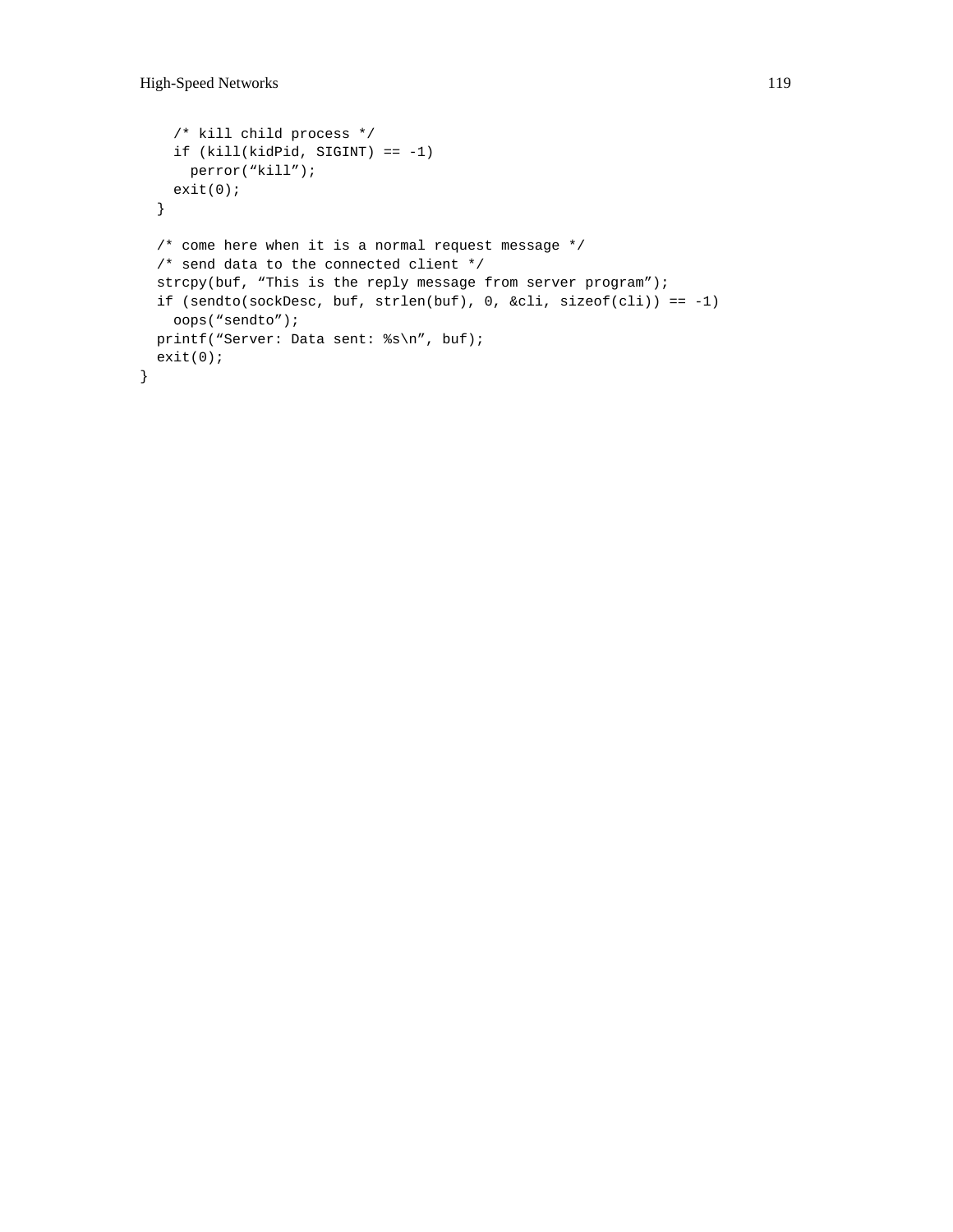## **10. An Application Example: Electronic Mails**

### **10.1. Study Points**

- Understand the basic concepts of electronic mail systems.
- Understand the architecture of an email system.
- Be familiar with the basic features of various protocols related to the email service.
- Understand the transaction methods on the Internet.
- Identify the various types of electronic paymehts

References: RFC 822 and RFC 821.

#### **10.2. Mailboxes and Addresses**

Electronic mail (email) was originally designed as a straightforward extension of a traditional office memo. Like an office memo, an email message is created by one person, and copies are sent to one or more persons. It is designed, like an office memo, to be convenient and to require less overhead than more formal communication. Unlike a traditional memo, an email is automated and can be processed by programs. Therefore, an application program can send emails to users and copies of an email message can be propagated to many users quickly.

An email system functions a similar way as a traditional office environment in which each person has a mailbox; whenever a memo is created, the creator designates one or more recipients; a clerk then places a copy of the memo in each recipient's mailbox. An electronic mailbox consists of a passive storage area such as a file on a disk. The mailbox is private, in which only the owner can examine or remove messages.

Each electronic mailbox has a unique email address. Each email address specifies both the mailbox and a computer, in a format such as  $m$  mailbox @ computer, where the computer is a string that denotes the computer on which the mailbox is located (a domain name).

### **10.3. Message Format**

The main standards that related to the protocols of email transmission and reception are:

- Simple Mail Transfer Protocol (SMTP) that uses the TCP/IP protocol suite. It has been traditionally limited to the text-based email systems.
- Multipurpose Internet Mail Exchange (MIME) that allows the transmission and reception of mails that contain multiple types of data, such as speech, images, and video. It is a newer standard than SMTP and uses much of its basic protocol.

An email message consists of two parts separated by a blank line. The first part is a header that contains information about the sender, recipients, and subject of the message. The second part is a body that contains the text of the message.

Each header line begins with a keyword followed by a colon and additional information. The keyword tells the email software how to interpret the reminder of the line. Some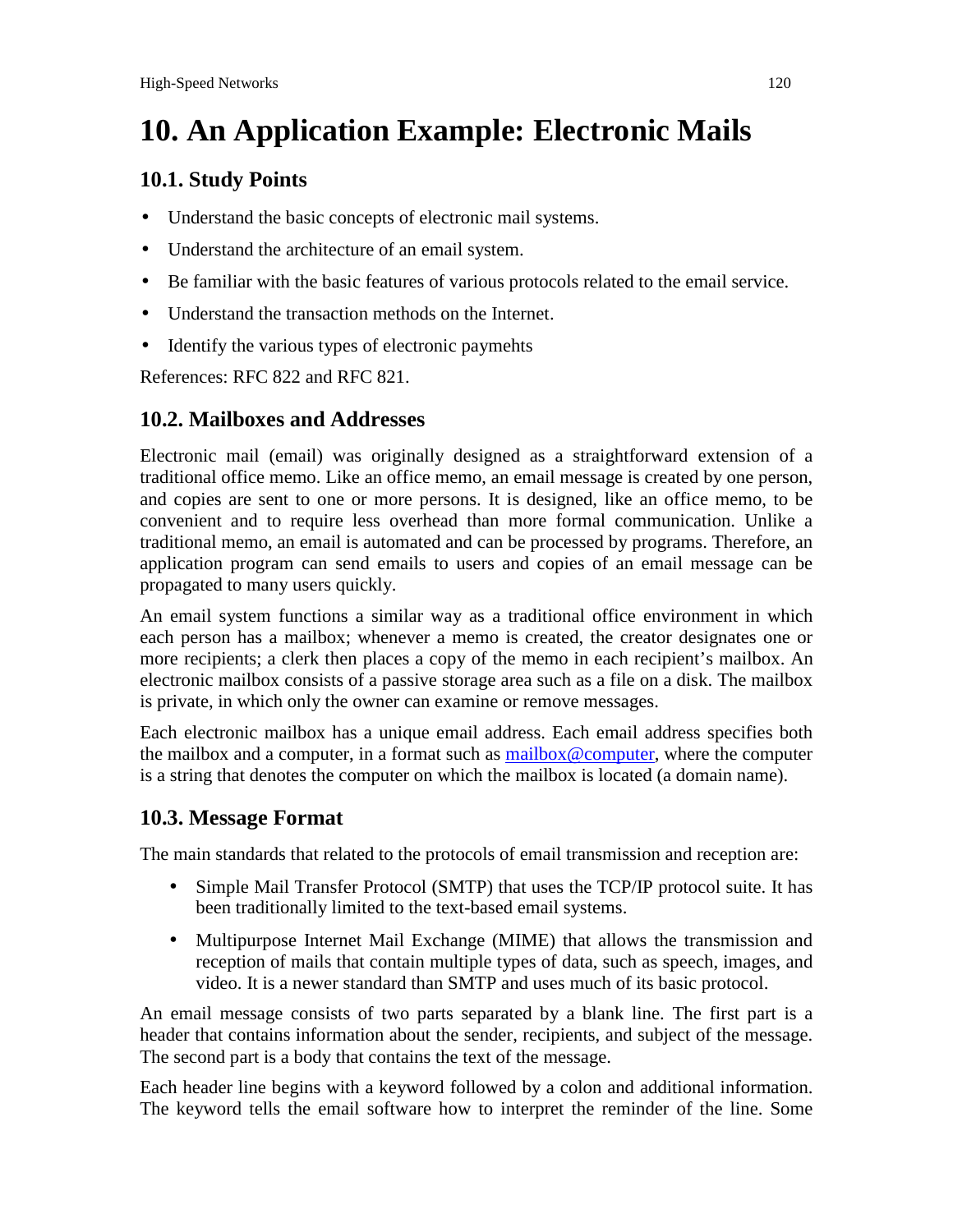keywords are required in each header and others are optional. For example, each header must contain a keyword *To* and specifies a list of recipients. The reminder of the line followed by *To* and a colon contains a list of one or more email addresses, where each email address is a recipient. Email software system places a line that begins with the keyword *From* followed by the email address of the sender in the header of each message. The *Date* and *Subject* keywords are optional. The following table lists some of the commonly used keywords:

| <b>Keyword</b> | <b>Meaning</b>                         |
|----------------|----------------------------------------|
| From           | Sender's address                       |
| To             | Recipient's addresses                  |
| $C_{\rm C}$    | Addresses for carbon copies            |
| Date           | Date on which message was sent         |
| Subject        | Topic of the message                   |
| Reply-To       | Address to which reply should go       |
| X-Charset      | Character set used (usually ASCII)     |
| X-Mailer       | Mail software used to send the message |
| X-Sender       | Duplicate of sender's address          |
| X-Face         | Encoded image of the sender's face     |

If an email software does not understand a header line, it processes it through unchanged. Therefore, additional header lines can be added to suit various extensions to the basic email services

The MIME protocol allows a sender and receiver to choose an encoding for the binary files in messages. It also allows a sender to di[vide a message into](mailto:mailbox@computer) several parts and to specify the encoding for each part independently. Thus, a user can send both a text message and an image in the same message.

MIME adds two lines to an email header: one to declare that MIME was used in creating the message, and another to specify how MIME information is included in the body. The chief advantage of MIME is its flexibility: the standard does not specify a single encoding scheme that all senders and receivers must use. Instead, MIME allows new encoding to be used at any time, provided both sender and receiver agree with the new scheme and a unique name for it. MIME is also compatible with the older email systems, i.e., the additional lines in MIME messages are transferred by the older systems without any changes and interpretation.

### **10.4. Architecture of an Email System**

Figure 10.1 shows a typical email system architecture.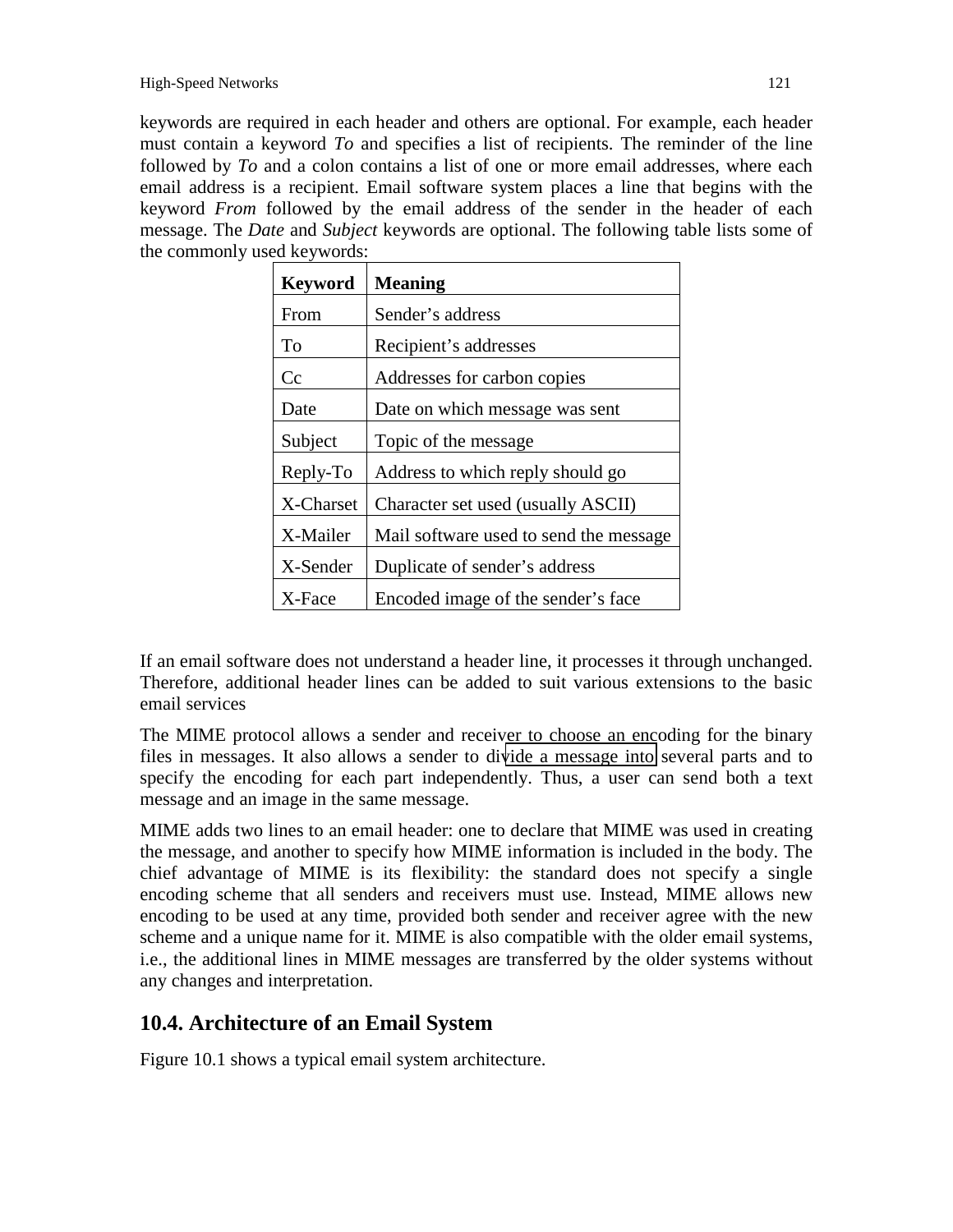

Figure 10.1. Architecture of an email system

A *post office* buffers on-going email messages before they are transmitted and stores the incoming messages. It also runs the server software capable of routing messages (a message transfer agent) and maintaining the post office database. The *message transfer agent* is responsible of forwarding messages between post offices and destination email clients. This software can either resides on the local post office or on a physically separate server. *Gateways* provide part of the message transfer agent functionality. They translate between different email systems, different email protocols, and different address schemes. *Email clients* are normally the computers connected to the post office. They consist three parts:

- Email Application Program Interface (API), such as MAPI, VIM, MHS, and CMC.
	- o MAPI (message API): Microsoft part of Windows Operating System Architecture.
	- o VIM (Vendors-Independent-Messaging): Lotus, Novell, Apple, and Borland derived email API.
	- o MHS (Message Handling Service): Novell network interface which is opten used as an email gateway protocol.
	- o CMC (Comman Mail Call): Email API associated with the X.400 native messaging protocol.
- Message protocols, such as SMTP and X.400. The SMTP is defined in RFC822 and RFC821. The X.400 is an OSI-defined standard for email message delivery. It is becoming extinct because of its complexity and poor design.
- Network transport protocols, such as Ethernet, FDDI, etc.

An email system can be configured using a shared-file approach or client-server approach, as depicted in Figure 10.2.. In a shared-file system (also called store and forward), the source mail client sends the mail message to the local post office. This post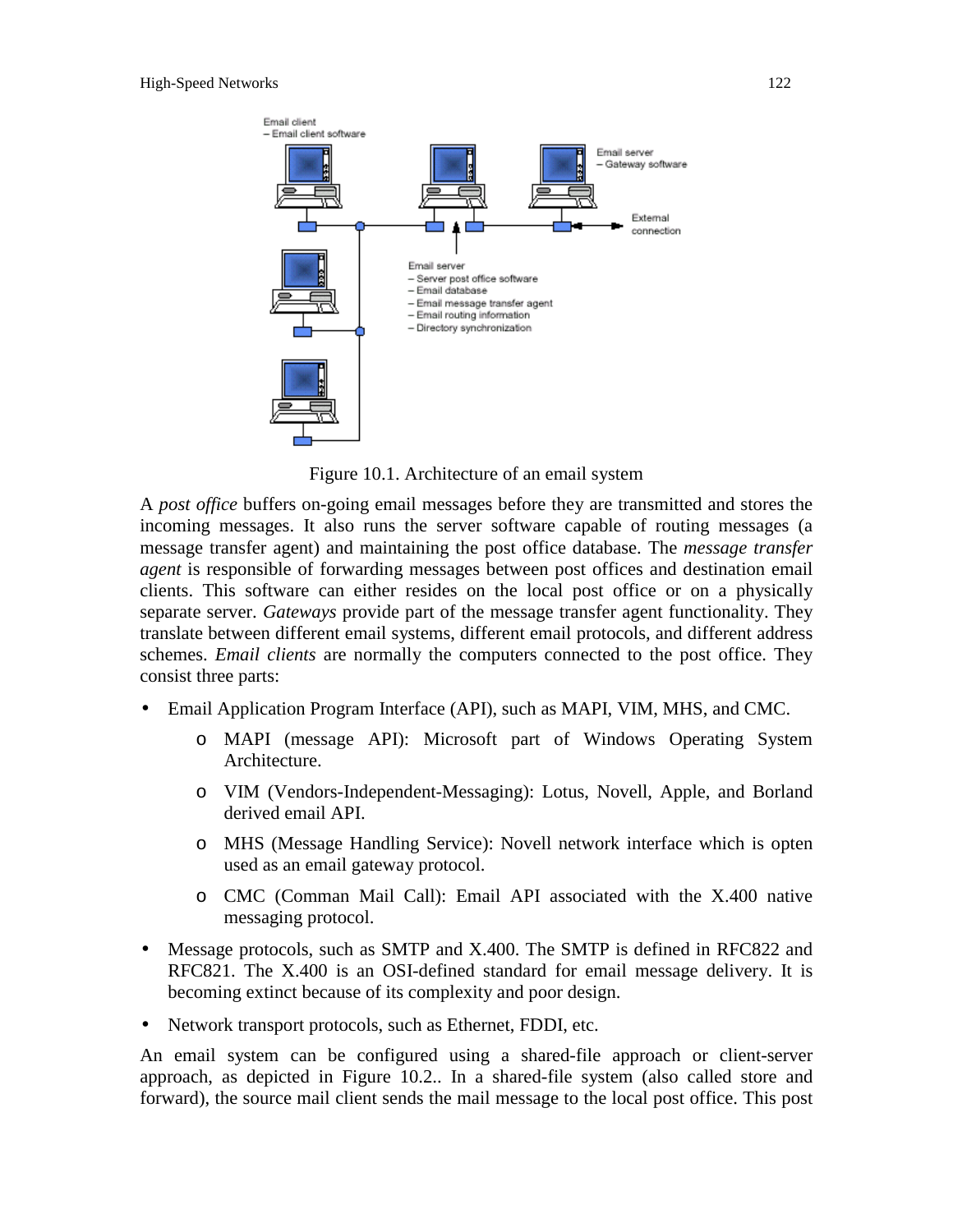office then transfers control to a message transfer agent which then stores the message for a short while before sending it to the destination opst office. The destination mail client periodically checks its own post office to determine if it has mail for it.

In the client-server approach the source client sets up a real-time connection with the local post office, which then sets up a real-time connection with the destination, which in turn sets up a real-time remote connection with the destination client. The message will then arrive at the destination client when all these connections are established.



Figure 10.2. Email system configurations.

### **10.5. Mailbox Access**

Mailboxes can only be placed on computers with mail servers, with constant Internet connection, and normally with large amount of storage. These computers are normally powerful since multiple users need to access the mail system simultaneously. Thus a personal computer is not usually used to run a mail server. Therefore, a protocol is needed to allow a user's mailbox to reside on a computer that runs a mail server, and allows the user to access items in the mailbox from other computers. This protocol is known as the *Post Office Protocol* (POP). It requires an additional server using the POP protocol to run on the computer with the mailbox. A user runs email software that becomes a client of the POP server to access the contents of the mailbox. Figure 10.3 illustrates this structure.

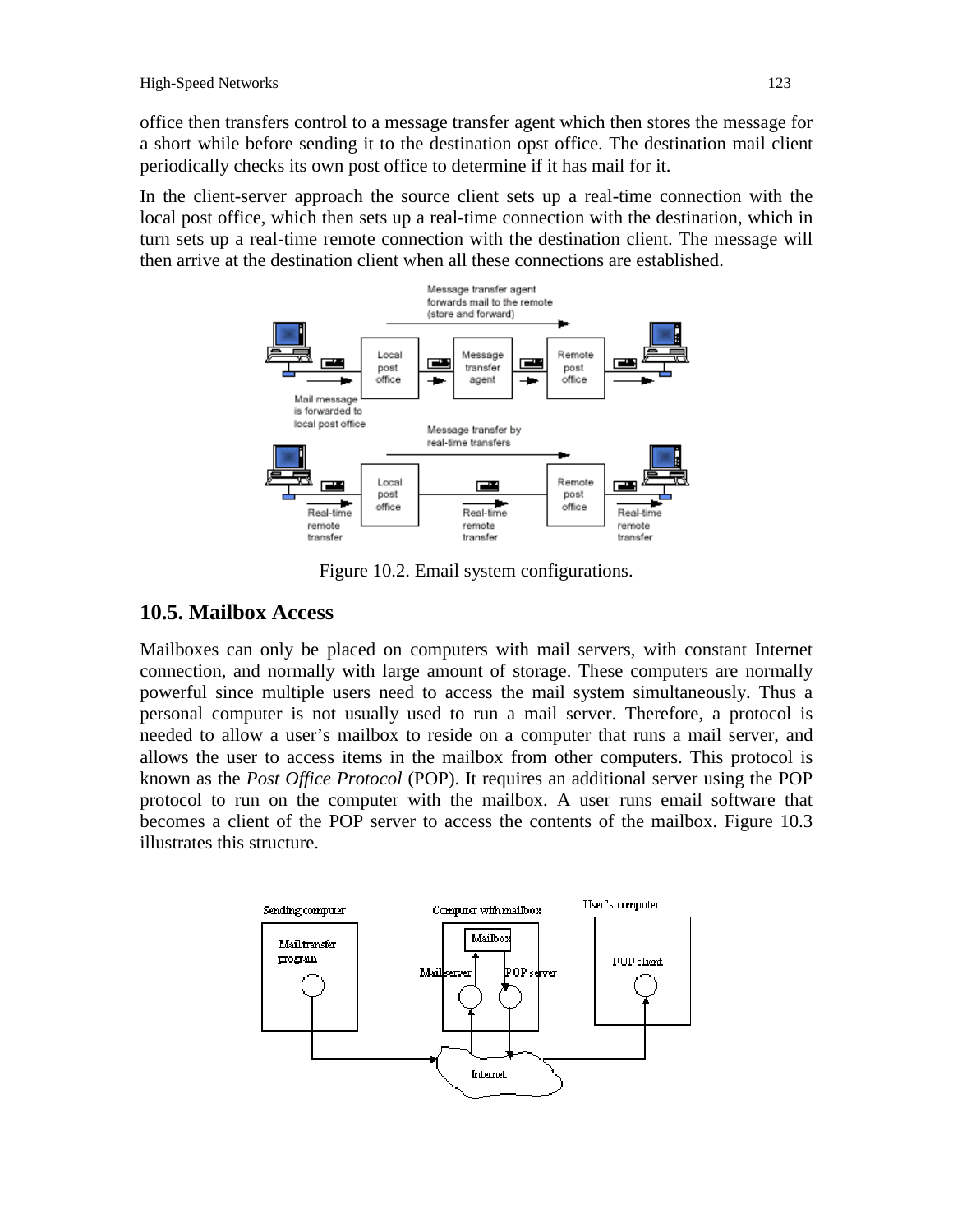#### Figure 10.3. POP server and client.

The email server and the POP server have several differences. First, the mail server uses the SMTP protocol, while the POP server uses the POP protocol. Second, the mail server accepts a message from any sender, while the POP server only allows a user to access the mailbox after the authentication. Third, the mail server can transfer only email messages, while the POP server can provide information about the mailbox contents.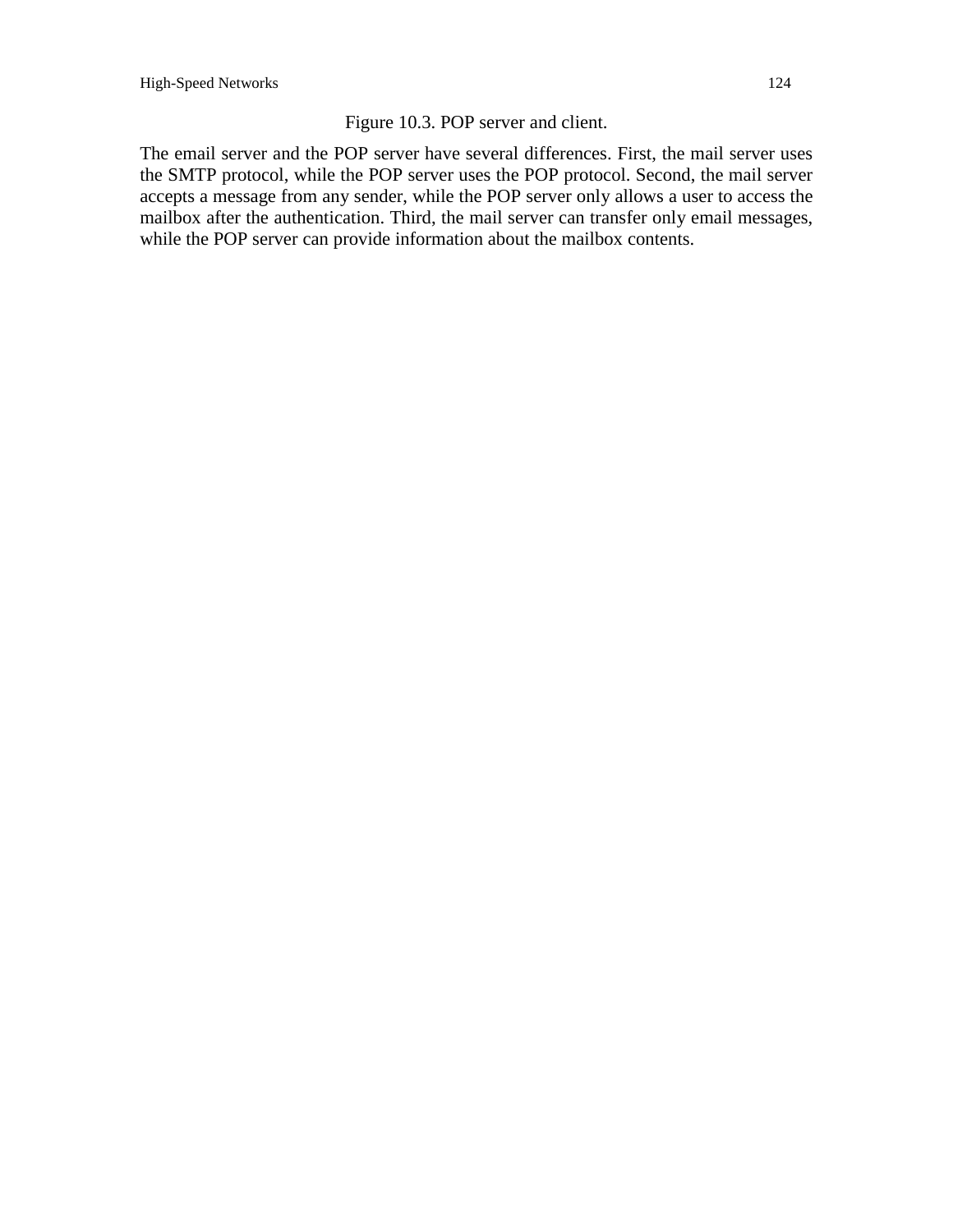# **11. Network Security**

### **11.1. Study Points**

- Understand the basic concepts of a secure network.
- Understand the principles of a private key encryption and a public key encryption.
- Understand the concepts of digital signatures, packet filters, and firewalls.

### **11.2. Secure Networks**

#### 11.2.1. What is a Secure Network?

A work on any types of networking, including high-speed networks, is not complete without a discussion on network security. Networks cannot be simply classified as secure or not secure since the term of "secure" is not absolute: each group of users may define the level of security differently. For example, some organizations may regard the stored data as valuable and require that only authenticated users gaining access to these data. Some organizations allow outside users to browse their data, but prevent the data to be altered by outside users. Some organizations may regard the communication as the most important issue in network security and require that the messages be kept private and that the senders and recipients be authenticated. Yet many organizations need some combinations of the above requirements. Therefore, the first step for an organization to building a secure network is to define its security policy. The security policy specifies clearly and unambiguously the items that are to be protected.

A number of issues need to be considered in defining a security policy. They include the assessment of the values of information within an organization and the assessment of the costs and benefits of various security policies. Generally speaking, the following three aspects of security can be considered:

- Data integrity: it refers to the correctness of data and the protection from changes.
- Data availability: it refers to the protection against disruption of services.
- Data confidentiality and privacy: they refer to the protection against snooping or wiretapping.

#### 11.2.2. Integrity Mechanisms and Access Control

The techniques used to ensure the integrity of data against accidental damage are the checksums and cyclic redundancy checks (CRC). To use such techniques, a sender compute a small, integer value as a function of the data in a packet. The receiver recomputes the function from the data that arrives, and compares the result to the value that the sender computed.

However, the checksums or the CRC cannot absolutely guarantee data integrity. For example, a planned attacker can alter the data and then can create a valid checksum for the altered data.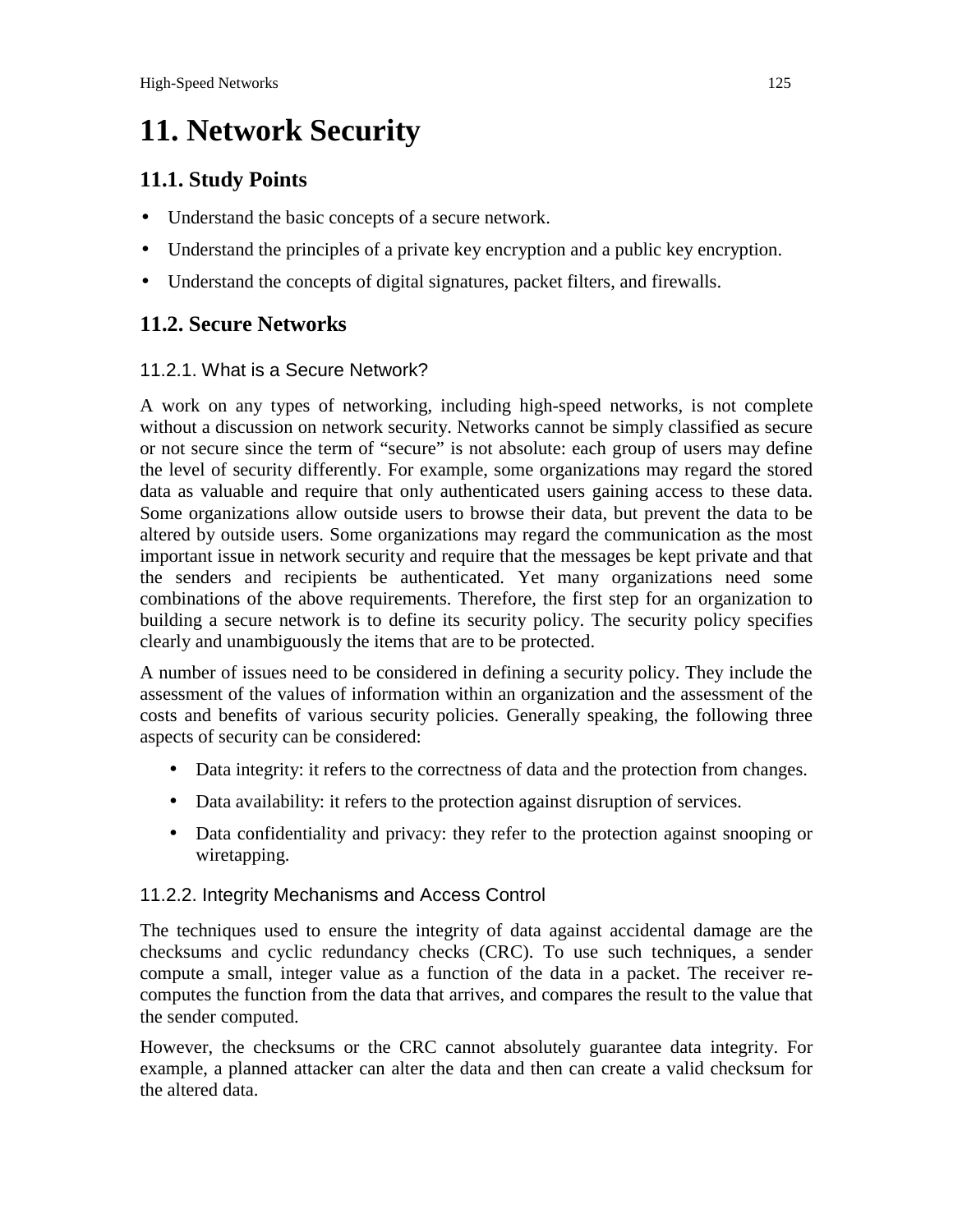The password mechanism is used in most computer system to control access to resources. This method works well in a conventional computer system but may be vulnerable in a networked environment. If a user at one location sends a password across a network to a computer at another location, anyone who wiretaps the network can obtain a copy f the password. Wiretapping is easy when packets travel across a LAN because many LAN technologies permit an attached station to capture a copy of all traffic. In such a situation, additional steps must be taken to prevent passwords from being reused.

### **11.3. Data Encryption**

#### 11.3.1. Encryption Principles

*Encryption* is a method that transforms the information in such a way that it cannot be understood by anyone except the intended recipient who possesses a secret method that makes it possible to decrypt the message. Figure 11.1 depicts the encryption process.



Figure 11.1. Single (private) key encryption

The two most popular private key techniques are DES (Data Encryption Standard) and IDEA (International Data Encryption Algorithm). The problem with the above scheme is the secured exchange of the key *k*: how can we be sure the key is known by both parties at the first place? A key distribution server sometimes is used to supply secret keys to clients. Figure 11.2 illustrates an example of key distribution server. Here user *A* needs to communicate with user *B*. A key is needed for both parties.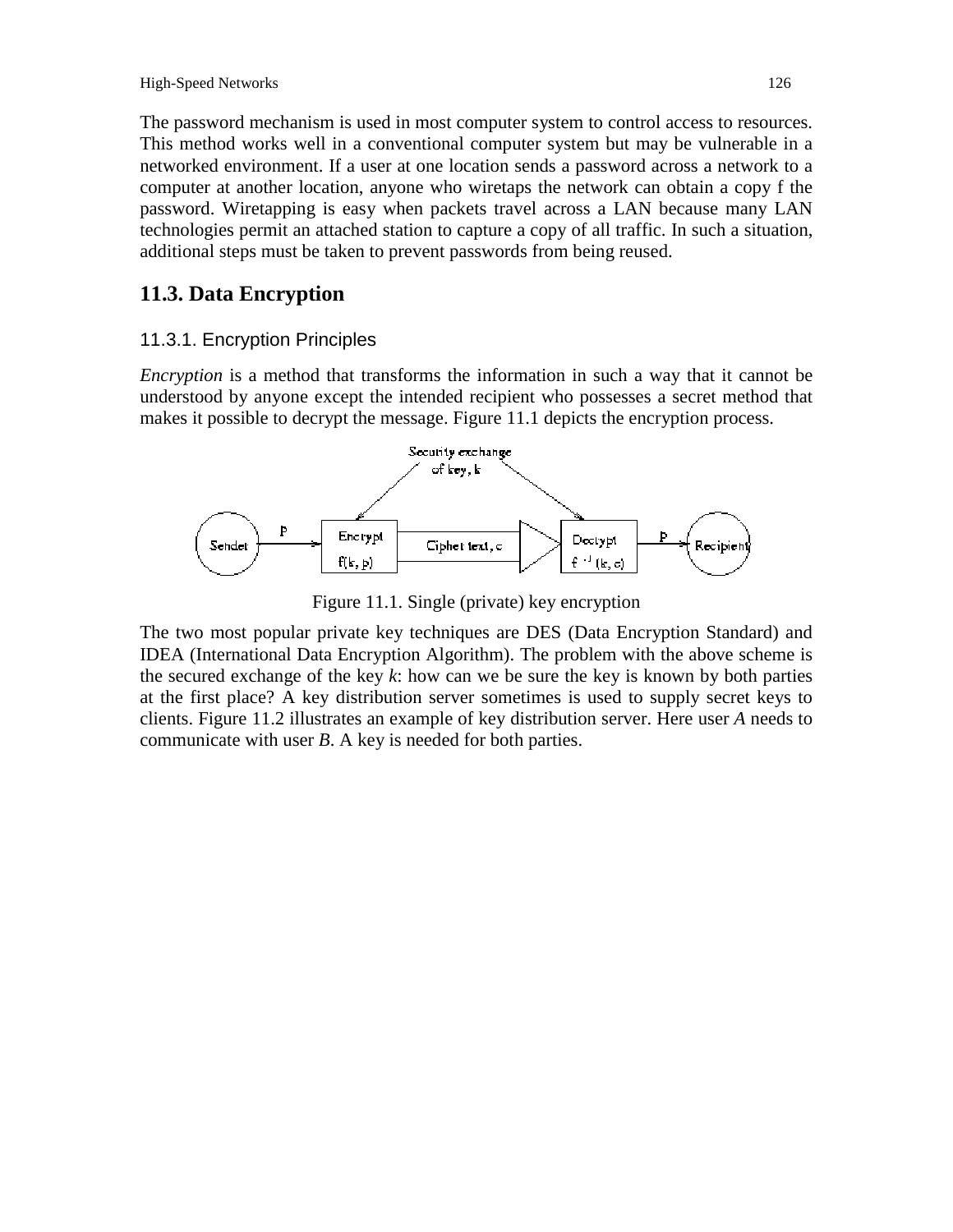

Figure 11.2. Key distribution server

A well known encryption method is the *public key encryption*. It uses two different keys (encryption key  $K_e$  and decryption key  $K_d$ ),  $K_e$  is known to the sender and  $K_d$  the recipient.  $K_e$  can be made known publicly for use by anyone who wants to communicate, while  $K_d$  is kept secret. The RSA (after its inventors Rivest, Shamir, and Adleman) technique is one of the most popular public key encryption techniques and is based on the difficulty of factoring large numbers.

Here is an example: *A* (the Receiver) requires some secret information from *B* (the Sender). A generates a pair of keys  $K_e$  and  $K_d$ .  $K_d$  is kept secret and  $K_e$  is sent to *B*. *B* uses  $c = E(K_e, p)$  to encrypt the message and sends *c* to *A*. *A* then decrypts the message *c* using  $p = D(Kd, c)$ . Figure 11.3 depicts this process.



Figure 11.3. Public key encryption

#### 11.3.2. Decryption

Many institutions and individuals read data that is not intend for them. They include:

• Government agencies. Traditionally governments around the world have reserved the rights to tape into any communication they think may be against the national interests.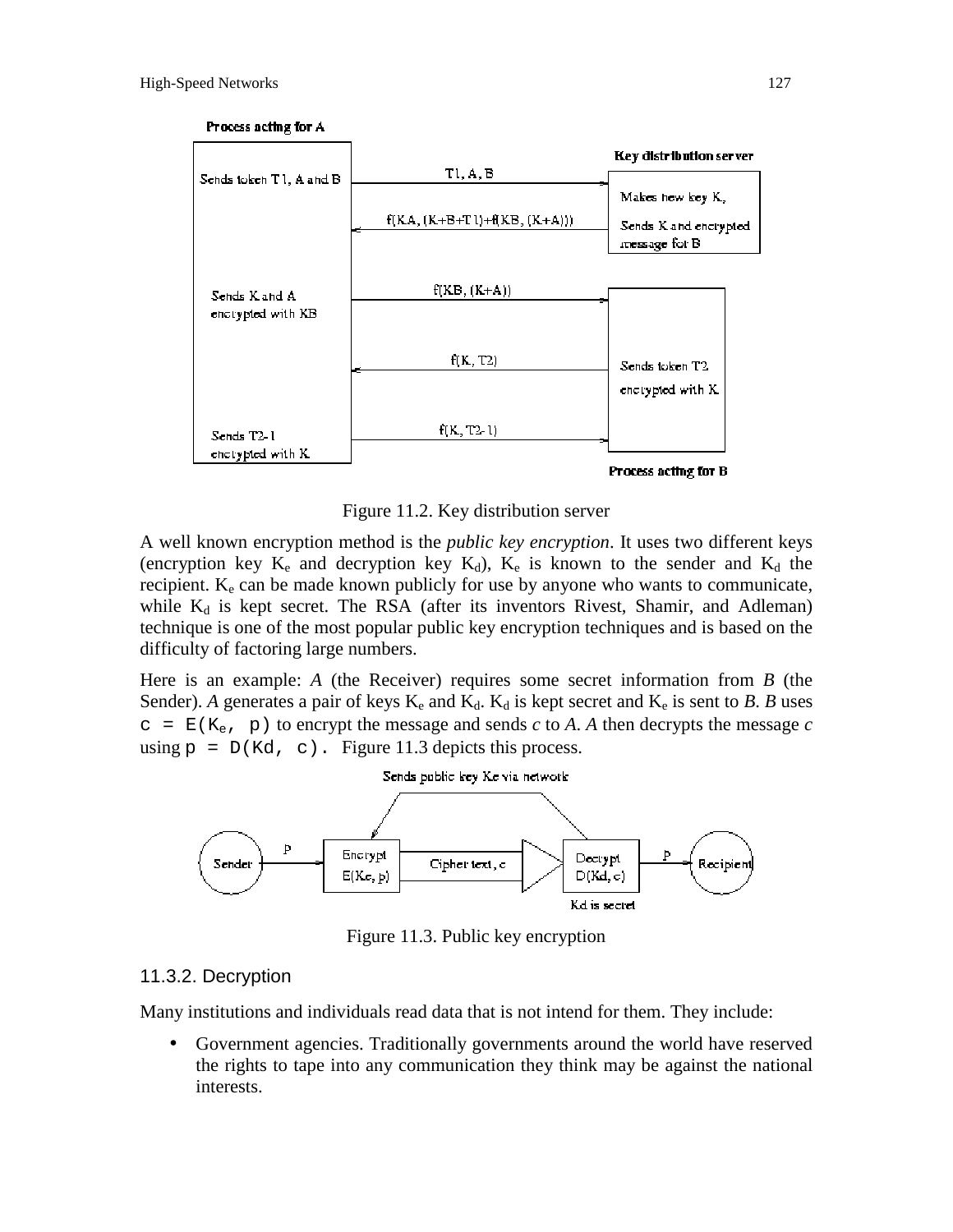- Spies who tap into communication for government and industry information.
- Individuals who like to read other people's messages.
- Individuals who hacks into systems and read sensitive information.
- Criminals who intercept information in order to use it for crime, such as intercepting PIN numbers on back accounts.

For example, the US government has proposed to beat encryption by trying to learn everyone's encryption key with the Clipper chip. The US government keeps a record of all the series numbers and encryption keys for each Clipper chip manufactured.

No matter how difficult an encryption is, every code is crackable and the measure of the security of a code is the amount of time it takes persons not addressed in the code to break the code. Normally to break a code, a computer tries all the possible keys until it finds the match. Thus a 1-bit code only has two keys. A 2-bit code would have 4 keys, and so on. For a 64-bit code it has 18,400,000,000,000,000,000 different keys. If one key is tested every 10us, then it would take  $1.84*10^{14}$  seconds (or 5,834,602 years).

However, as the improvement of computer power and techniques in parallel processing, the time used to crack a code may decrease dramatically. For example, if we think 1 million years would be safe for a code and we assume an increase of computer power of a factor of 2 every year, then it would take 500,000 years the next year. The same code would then be cracked in 1 year after 20 years. If we use parallel processing techniques then the code would be cracked much sooner.

## **11.4. Security Mechanisms on the Internet**

### 11.4.1. Digital Signatures

Digital signatures are widely used on the Internet to authenticate the sender of a message. To sign a message, the sender encrypts the message using a key known only to the sender. The recipient uses the inverse function to decrypt the message. The receiver knows who sent the message because only the sender has the key needed to encrypt the message. A public key technique can be used in such a situation.

To sign a message, a sender encrypts the message using the private key. To verify the signature, the recipient looks up the user's public key and uses it to decrypt the message. Because only the user knows the private key, only the user can encrypt a message that can be decoded with the public key.

Interestingly, two levels of encryption can be used to guarantee that a message is both authentic and private. First, the message is signed by using the sender's private key to encrypt it. Second, the encrypted message is encrypted again using the recipient's public key. Here is the expression:

```
X = \text{encrypt}(\text{public-rec}, \text{encrypt}(\text{private-sen}, M))
```
Where *M* denotes a message to be sent, *X* denotes the string results from the two-level encryption, *private-sen* denotes the sender's private key, and *public-rec* denotes the recipient's public key.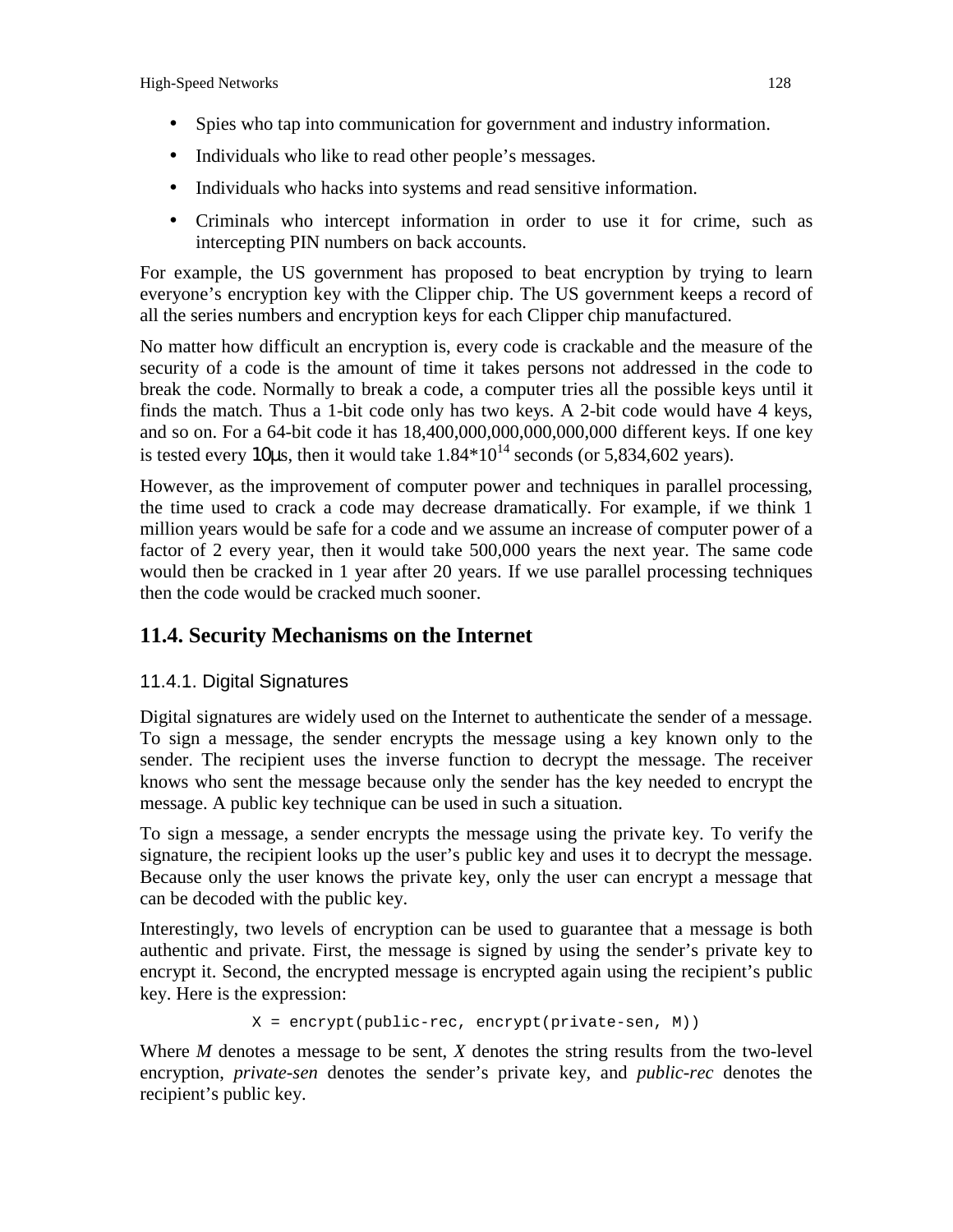At the recipient's side, the decryption process is the reverse of the encryption process. First, the recipient uses the private key to decrypt the message, resulting a digitally signed message. Then, the recipient uses the public key of the sender to decrypt the message again. The process can be expressed as follows:

M = decrypt(public-sen, decrypt(private-rec, X))

Where  $X$  is the encrypted message received by the recipient,  $M$  is the original message, private-rec denotes the recipient's private key, and public-sen denotes the sender's public key.

If a meaningful message results from the double decryption, it must be true that the message was confidential and authentic.

#### 11.4.2. Packet Filtering

To prevent each computer on a network from accessing arbitrary computers or services, many sites use a technique known as *packet filtering*. A packet filter is a program that operates in a router. The filter consists of software that can prevent packets from passing through the router on a path from one network to another. A manager must configure the packet filter to specify which packets are permitted and which should be blocked. Figure 11.4 illustrates such a filter.



Figure 11.4. Packet filter in a router

A packet filter is configured to examine the packet header of each packet in order to decide which packets are allowed to pass through from one network to another. For example, the source and destination fields of a packet are examined to determine the if the packet is to be blocked or not. The filter can also examine the protocol of each packet or high-level services to block the access of a particular protocol or service For example, a packet filter can be configured to block all WWW access but to allow for email packets.

#### 11.4.3. Internet Firewall

A packet filter can be used as a firewall for an organization to protect its computers from unwanted Internet traffic, as illustrated in Figure 11.5.